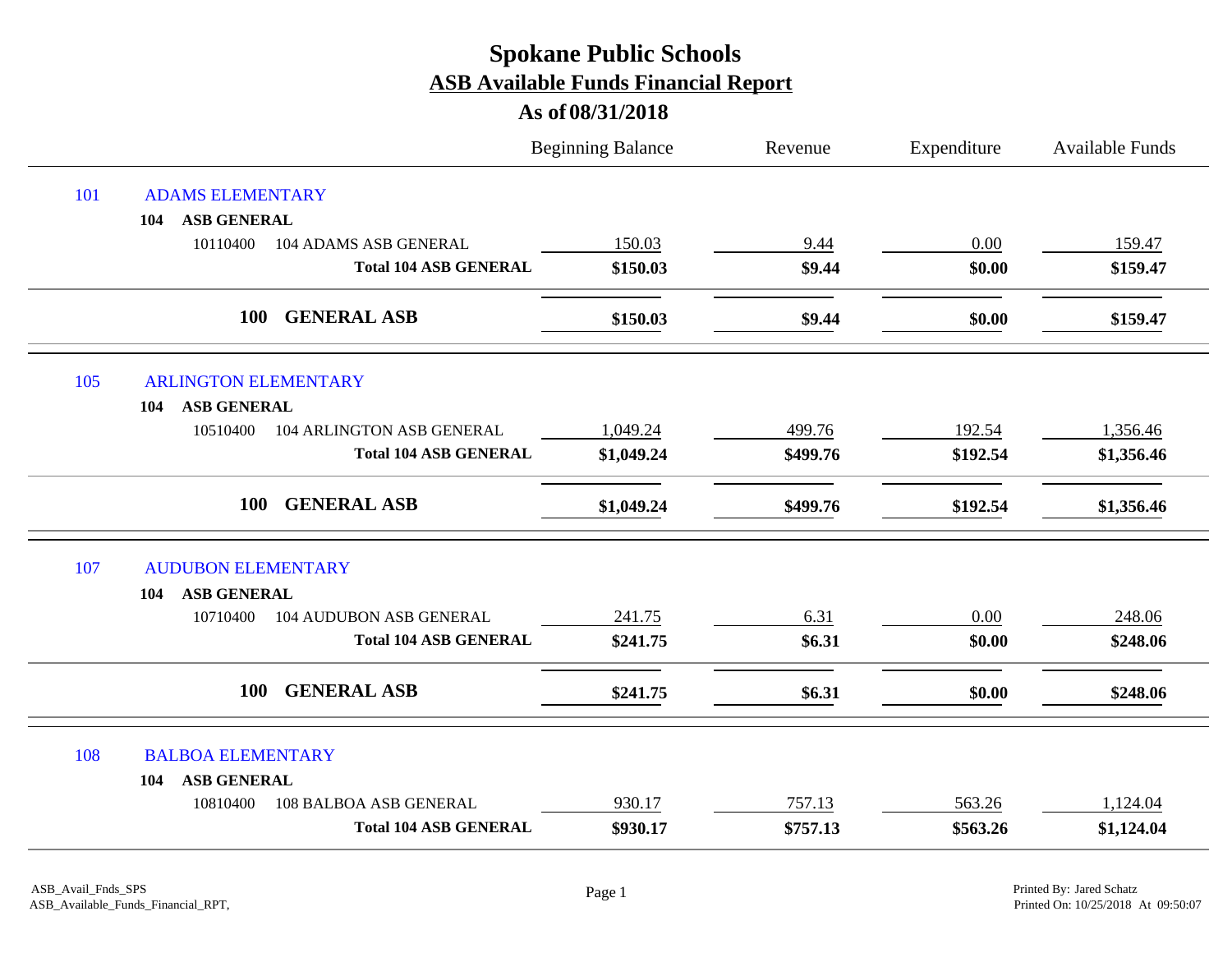|                    |                                    |                               | <b>Beginning Balance</b> | Revenue     | Expenditure | <b>Available Funds</b>                                         |
|--------------------|------------------------------------|-------------------------------|--------------------------|-------------|-------------|----------------------------------------------------------------|
|                    | <b>100</b>                         | <b>GENERAL ASB</b>            | \$930.17                 | \$757.13    | \$563.26    | \$1,124.04                                                     |
| 111                | <b>BEMISS ELEMENTARY</b>           |                               |                          |             |             |                                                                |
|                    | <b>ASB GENERAL</b><br>104          |                               |                          |             |             |                                                                |
|                    | 11110400                           | <b>104 BEMISS ASB GENERAL</b> | 1,029.08                 | 10,375.31   | 8,091.66    | 3,312.73                                                       |
|                    |                                    | <b>Total 104 ASB GENERAL</b>  | \$1,029.08               | \$10,375.31 | \$8,091.66  | \$3,312.73                                                     |
|                    | <b>100</b>                         | <b>GENERAL ASB</b>            | \$1,029.08               | \$10,375.31 | \$8,091.66  | \$3,312.73                                                     |
| 113                | <b>BROWNE ELEMENTARY</b>           |                               |                          |             |             |                                                                |
|                    | <b>ASB GENERAL</b><br>104          |                               |                          |             |             |                                                                |
|                    | 11310400                           | 104 BROWNE ASB GENERAL        | 1,711.98                 | 4,859.61    | 4,599.82    | 1,971.77                                                       |
|                    |                                    | <b>Total 104 ASB GENERAL</b>  | \$1,711.98               | \$4,859.61  | \$4,599.82  | \$1,971.77                                                     |
|                    | <b>100</b>                         | <b>GENERAL ASB</b>            | \$1,711.98               | \$4,859.61  | \$4,599.82  | \$1,971.77                                                     |
| 121                | <b>COOPER ELEMENTARY</b>           |                               |                          |             |             |                                                                |
|                    | <b>ASB GENERAL</b><br>104          |                               |                          |             |             |                                                                |
|                    | 12110400                           | 104 COOPER ASB GENERAL        | 2,354.08                 | 393.41      | 792.35      | 1,955.14                                                       |
|                    |                                    | <b>Total 104 ASB GENERAL</b>  | \$2,354.08               | \$393.41    | \$792.35    | \$1,955.14                                                     |
|                    | <b>100</b>                         | <b>GENERAL ASB</b>            | \$2,354.08               | \$393.41    | \$792.35    | \$1,955.14                                                     |
| 129                | <b>FINCH ELEMENTARY</b>            |                               |                          |             |             |                                                                |
|                    | <b>ASB GENERAL</b><br>104          |                               |                          |             |             |                                                                |
|                    | 12910400                           | 104 FINCH ASB GENERAL         | 10,902.22                | 10,981.20   | 16,734.10   | 5,149.32                                                       |
| ASB_Avail_Fnds_SPS | ASB_Available_Funds_Financial_RPT, |                               | Page 2                   |             |             | Printed By: Jared Schatz<br>Printed On: 10/25/2018 At 09:50:07 |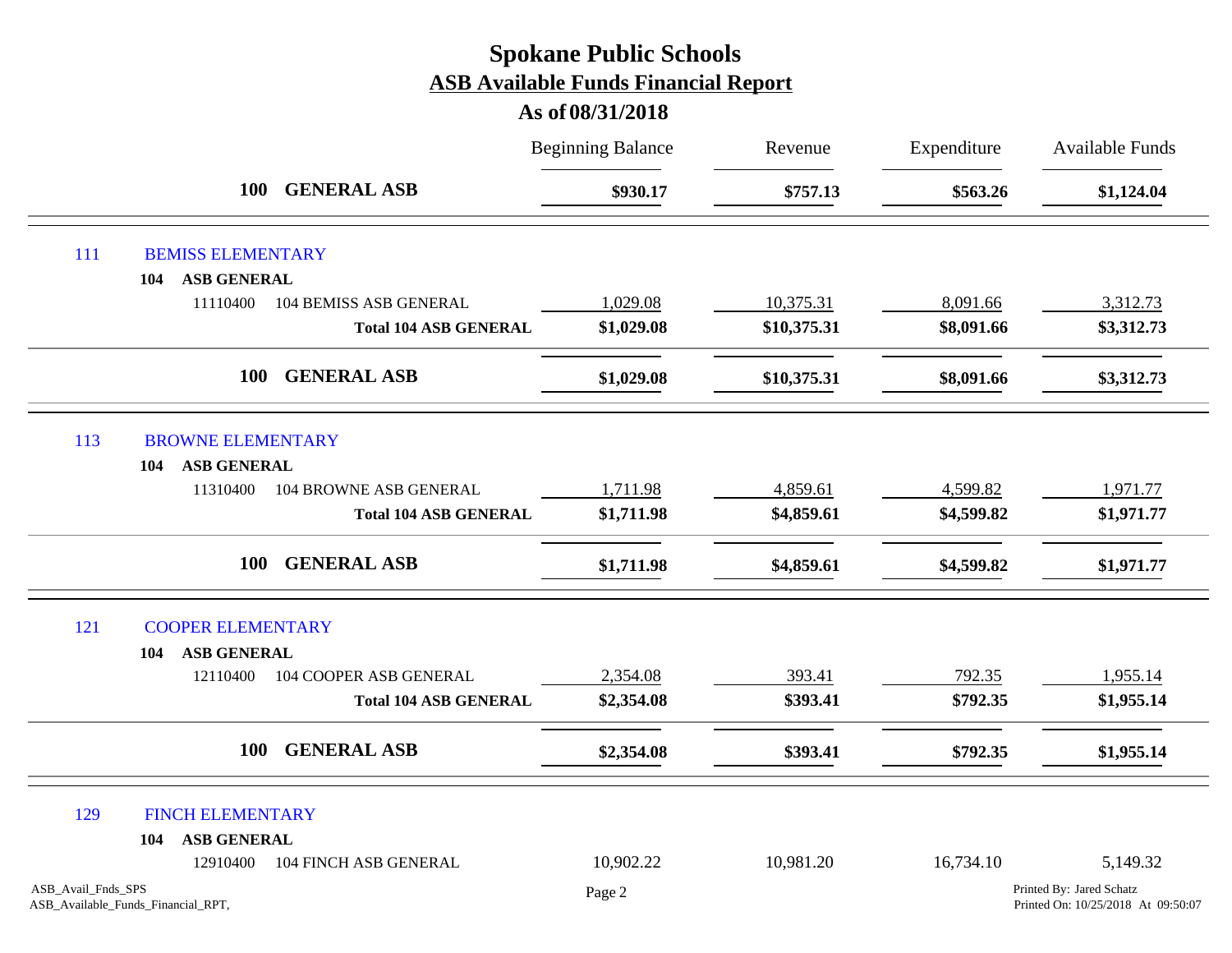|     |                                             | <b>Spokane Public Schools</b><br><b>ASB Available Funds Financial Report</b><br>As of 08/31/2018 |             |             |                        |
|-----|---------------------------------------------|--------------------------------------------------------------------------------------------------|-------------|-------------|------------------------|
|     |                                             | <b>Beginning Balance</b>                                                                         | Revenue     | Expenditure | <b>Available Funds</b> |
|     | <b>Total 104 ASB GENERAL</b>                | \$10,902.22                                                                                      | \$10,981.20 | \$16,734.10 | \$5,149.32             |
|     | 100<br><b>GENERAL ASB</b>                   | \$10,902.22                                                                                      | \$10,981.20 | \$16,734.10 | \$5,149.32             |
| 131 | <b>FRANKLIN ELEMENTARY</b>                  |                                                                                                  |             |             |                        |
|     | <b>ASB GENERAL</b><br>104                   |                                                                                                  |             |             |                        |
|     | 13110400<br><b>104 FRANKLIN ASB GENERAL</b> | 5,992.59                                                                                         | 1,606.18    | 6,052.28    | 1,546.49               |
|     | <b>Total 104 ASB GENERAL</b>                | \$5,992.59                                                                                       | \$1,606.18  | \$6,052.28  | \$1,546.49             |
|     | <b>GENERAL ASB</b><br>100                   | \$5,992.59                                                                                       | \$1,606.18  | \$6,052.28  | \$1,546.49             |
| 133 | <b>GARFIELD ELEMENTARY</b>                  |                                                                                                  |             |             |                        |
|     | <b>ASB GENERAL</b><br>104                   |                                                                                                  |             |             |                        |
|     | <b>104 GARFIELD ASB GENERAL</b><br>13310400 | 633.80                                                                                           | 18.77       | 0.00        | 652.57                 |
|     | <b>Total 104 ASB GENERAL</b>                | \$633.80                                                                                         | \$18.77     | \$0.00      | \$652.57               |
|     | <b>GENERAL ASB</b><br><b>100</b>            | \$633.80                                                                                         | \$18.77     | \$0.00      | \$652.57               |
| 137 | <b>GRANT ELEMENTARY</b>                     |                                                                                                  |             |             |                        |
|     | <b>ASB GENERAL</b><br>104                   |                                                                                                  |             |             |                        |
|     | 13710400<br>104 GRANT ASB GENERAL           | 3,239.61                                                                                         | 5,064.61    | 1,903.81    | 6,400.41               |
|     | <b>Total 104 ASB GENERAL</b>                | \$3,239.61                                                                                       | \$5,064.61  | \$1,903.81  | \$6,400.41             |
|     | <b>GENERAL ASB</b><br><b>100</b>            | \$3,239.61                                                                                       | \$5,064.61  | \$1,903.81  | \$6,400.41             |

#### 139 HAMBLEN ELEMENTARY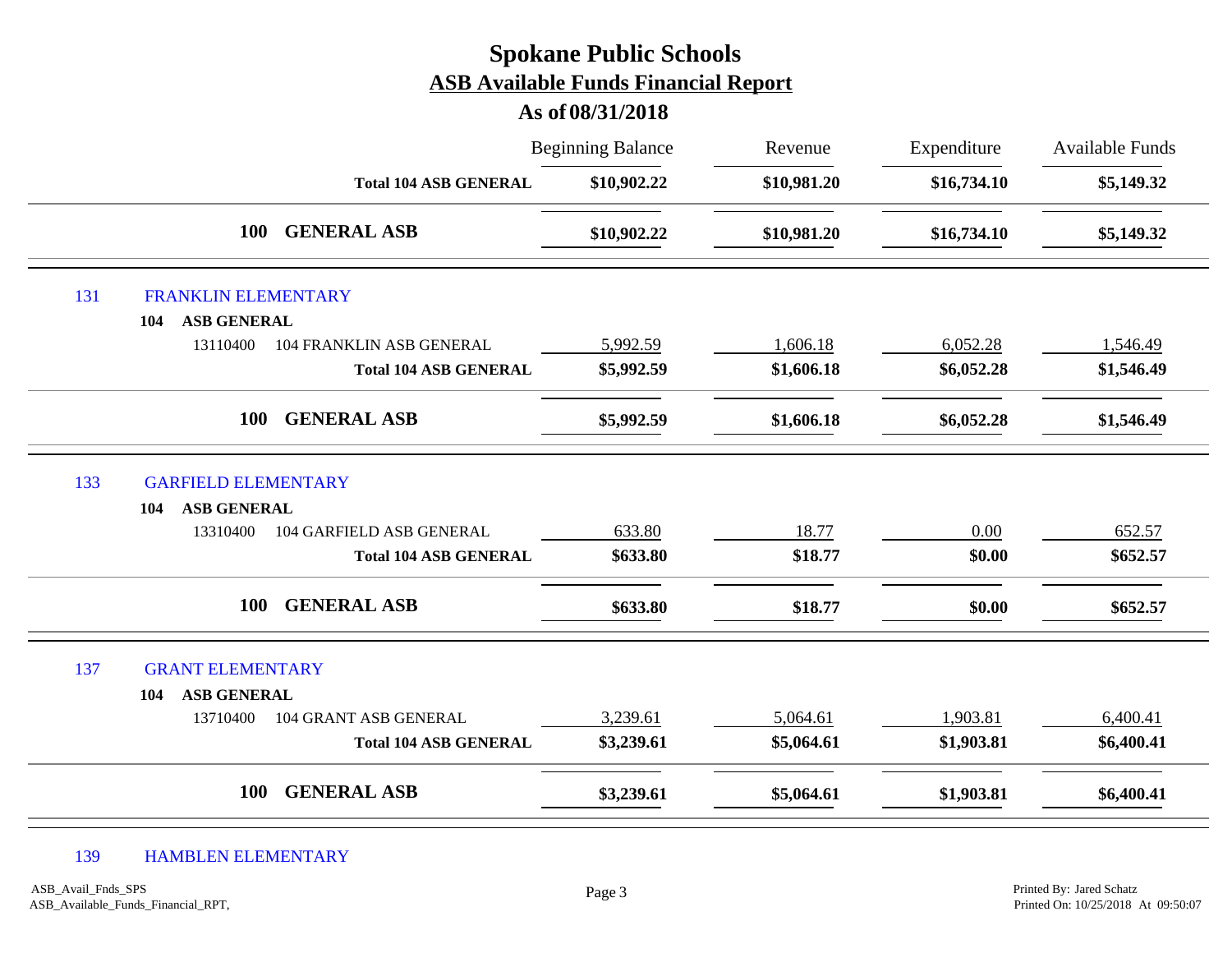|                                 |                                     | <b>Beginning Balance</b> | Revenue     | Expenditure | <b>Available Funds</b> |
|---------------------------------|-------------------------------------|--------------------------|-------------|-------------|------------------------|
| <b>ASB GENERAL</b><br>104       |                                     |                          |             |             |                        |
| 13910400                        | 139 HAMBLEN ASB GENERAL             | 692.05                   | 9.52        | 0.00        | 701.57                 |
|                                 | <b>Total 104 ASB GENERAL</b>        | \$692.05                 | \$9.52      | \$0.00      | \$701.57               |
|                                 | <b>GENERAL ASB</b><br><b>100</b>    | \$692.05                 | \$9.52      | \$0.00      | \$701.57               |
| 145<br><b>HOLMES ELEMENTARY</b> |                                     |                          |             |             |                        |
| <b>ASB GENERAL</b><br>104       |                                     |                          |             |             |                        |
| 14510400                        | <b>145 HOLMES ASB GENERAL</b>       | 14,149.10                | 5,217.64    | 4,958.63    | 14,408.11              |
|                                 | <b>Total 104 ASB GENERAL</b>        | \$14,149.10              | \$5,217.64  | \$4,958.63  | \$14,408.11            |
|                                 | <b>GENERAL ASB</b><br><b>100</b>    | \$14,149.10              | \$5,217.64  | \$4,958.63  | \$14,408.11            |
| 147<br><b>HUTTON ELEMENTARY</b> |                                     |                          |             |             |                        |
| <b>ASB GENERAL</b><br>104       |                                     |                          |             |             |                        |
| 14710400                        | <b>147 HUTTON ASB GENERAL</b>       | 1,078.89                 | 321.01      | 446.33      | 953.57                 |
|                                 | <b>Total 104 ASB GENERAL</b>        | \$1,078.89               | \$321.01    | \$446.33    | \$953.57               |
|                                 | <b>GENERAL ASB</b><br><b>100</b>    | \$1,078.89               | \$321.01    | \$446.33    | \$953.57               |
| 148                             | <b>INDIAN TRAIL ELEMENTARY</b>      |                          |             |             |                        |
| <b>ASB GENERAL</b><br>104       |                                     |                          |             |             |                        |
| 14810400                        | <b>148 INDIAN TRAIL GENERAL ASB</b> | 13,182.87                | 13,504.69   | 11,208.12   | 15,479.44              |
|                                 | <b>Total 104 ASB GENERAL</b>        | \$13,182.87              | \$13,504.69 | \$11,208.12 | \$15,479.44            |
|                                 | <b>GENERAL ASB</b><br><b>100</b>    | \$13,182.87              | \$13,504.69 | \$11,208.12 | \$15,479.44            |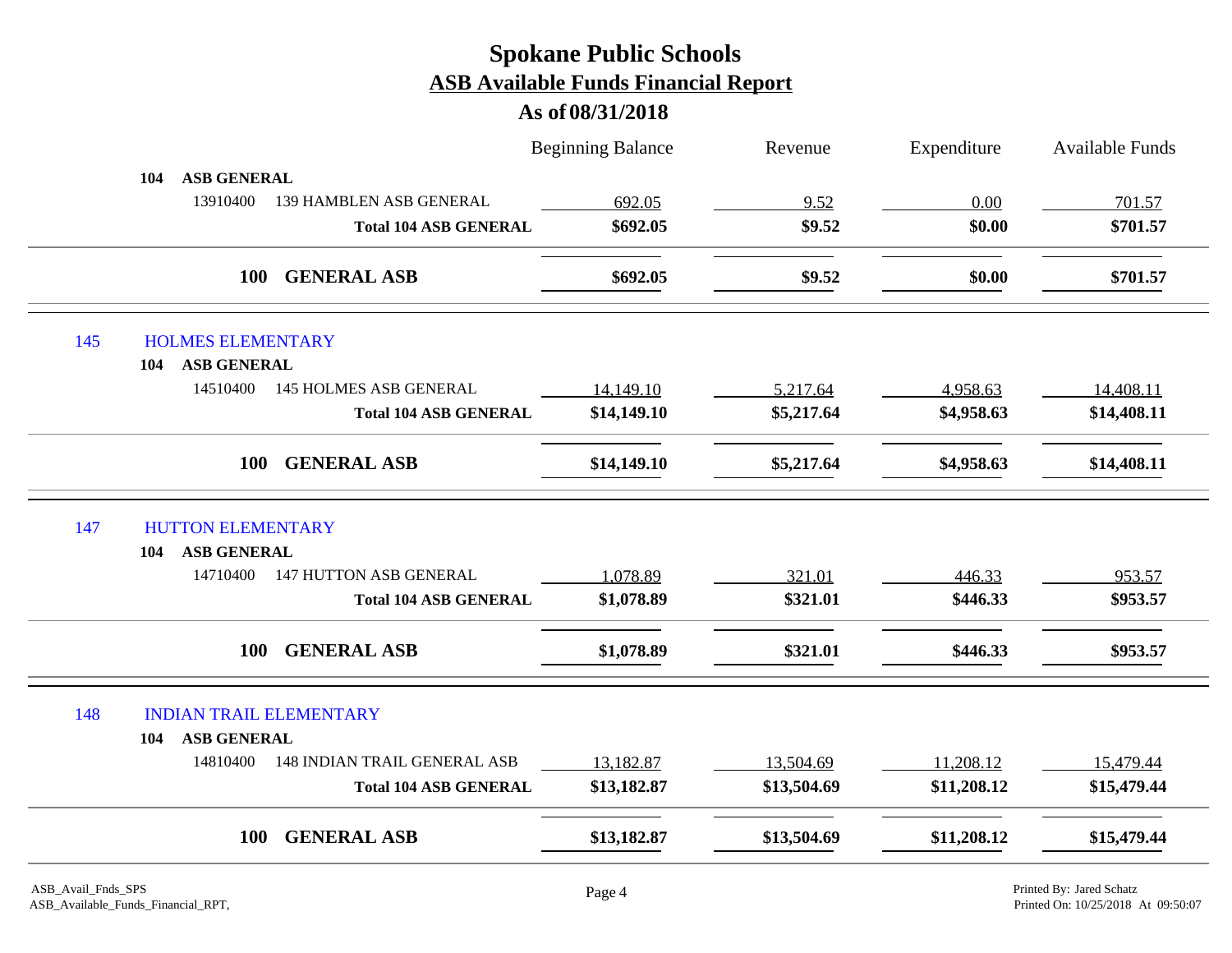|     |                                              | <b>Beginning Balance</b> | Revenue     | Expenditure | Available Funds |
|-----|----------------------------------------------|--------------------------|-------------|-------------|-----------------|
| 151 | <b>JEFFERSON ELEMENTARY</b>                  |                          |             |             |                 |
|     | <b>ASB GENERAL</b><br>104                    |                          |             |             |                 |
|     | 15110400<br><b>151 JEFFERSON GENERAL ASB</b> | 20,223.07                | 1,431.42    | 5,275.52    | 16,378.97       |
|     | <b>Total 104 ASB GENERAL</b>                 | \$20,223.07              | \$1,431.42  | \$5,275.52  | \$16,378.97     |
|     | 100<br><b>GENERAL ASB</b>                    | \$20,223.07              | \$1,431.42  | \$5,275.52  | \$16,378.97     |
| 153 | <b>LIDGERWOOD ELEMENTARY</b>                 |                          |             |             |                 |
|     | <b>ASB GENERAL</b><br>104                    |                          |             |             |                 |
|     | 15310400<br>153 LIDGERWOOD ASB GENERAL       | 273.58                   | 314.42      | 466.46      | 121.54          |
|     | <b>Total 104 ASB GENERAL</b>                 | \$273.58                 | \$314.42    | \$466.46    | \$121.54        |
|     | <b>GENERAL ASB</b><br><b>100</b>             | \$273.58                 | \$314.42    | \$466.46    | \$121.54        |
| 157 | <b>LINCOLN HEIGHTS ELEMENTARY</b>            |                          |             |             |                 |
|     | <b>ASB GENERAL</b><br>104                    |                          |             |             |                 |
|     | 157 LINCOLN HEIGHT GENERAL ASB<br>15710400   | 1,761.69                 | 29.56       | 0.00        | 1,791.25        |
|     | <b>Total 104 ASB GENERAL</b>                 | \$1,761.69               | \$29.56     | \$0.00      | \$1,791.25      |
|     | 100<br><b>GENERAL ASB</b>                    | \$1,761.69               | \$29.56     | \$0.00      | \$1,791.25      |
| 159 | <b>LINWOOD ELEMENTARY</b>                    |                          |             |             |                 |
|     | <b>ASB GENERAL</b><br>104                    |                          |             |             |                 |
|     | 159 LINWOOD GENERAL ASB<br>15910400          | 722.43                   | 10,029.43   | 9,668.37    | 1,083.49        |
|     | <b>Total 104 ASB GENERAL</b>                 | \$722.43                 | \$10,029.43 | \$9,668.37  | \$1,083.49      |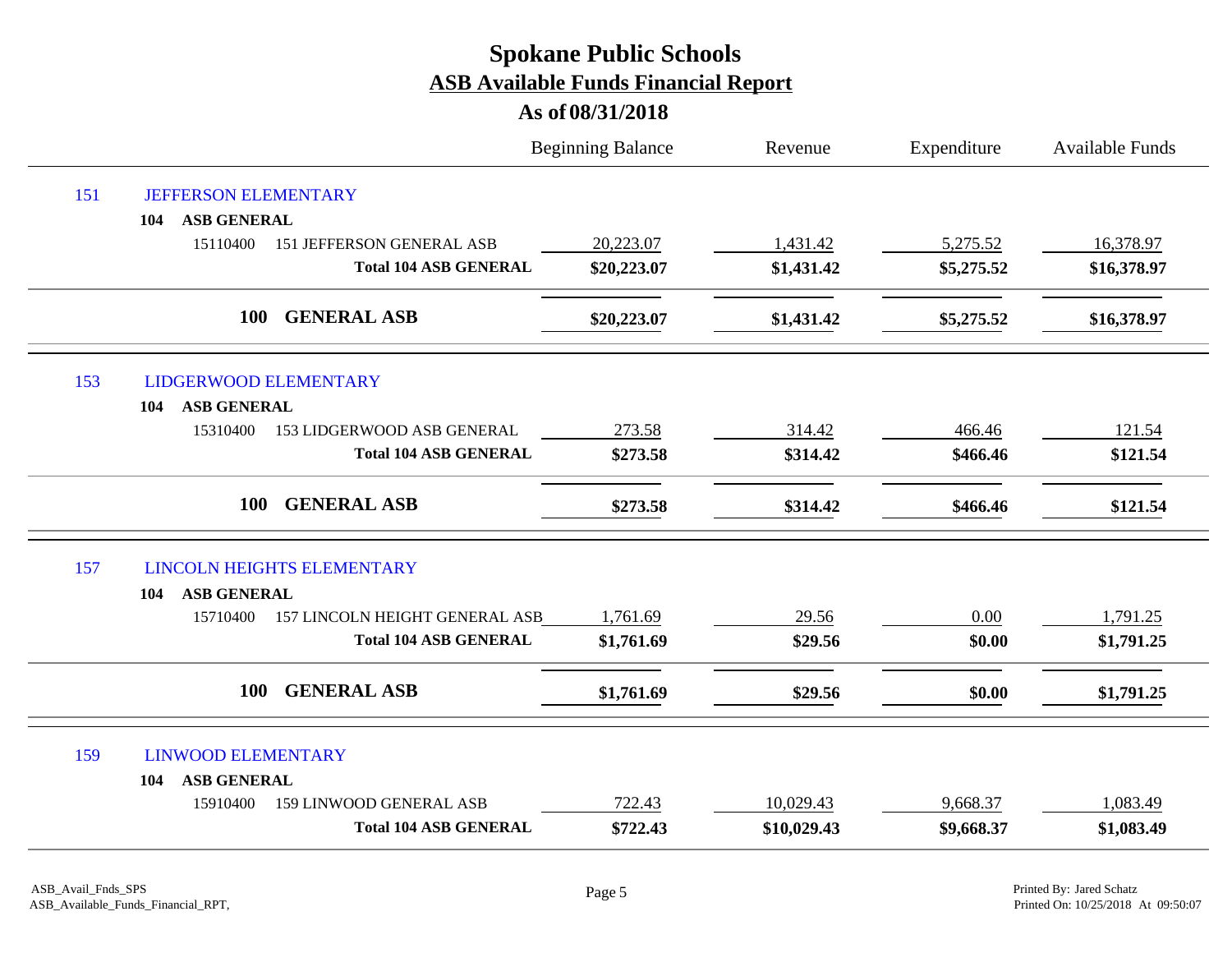|                    |                                    |                                      | <b>Beginning Balance</b> | Revenue     | Expenditure | Available Funds                                                |
|--------------------|------------------------------------|--------------------------------------|--------------------------|-------------|-------------|----------------------------------------------------------------|
|                    | <b>100</b>                         | <b>GENERAL ASB</b>                   | \$722.43                 | \$10,029.43 | \$9,668.37  | \$1,083.49                                                     |
| 161                | <b>LOGAN ELEMENTARY</b>            |                                      |                          |             |             |                                                                |
|                    | <b>ASB GENERAL</b><br>104          |                                      |                          |             |             |                                                                |
|                    | 16110400                           | 161 LOGAN ASB GENERAL                | 1,164.51                 | 5,739.96    | 6,894.56    | 9.91                                                           |
|                    |                                    | <b>Total 104 ASB GENERAL</b>         | \$1,164.51               | \$5,739.96  | \$6,894.56  | \$9.91                                                         |
|                    | <b>100</b>                         | <b>GENERAL ASB</b>                   | \$1,164.51               | \$5,739.96  | \$6,894.56  | \$9.91                                                         |
| 165                | <b>LONGFELLOW ELEMENTARY</b>       |                                      |                          |             |             |                                                                |
|                    | ASB GENERAL<br>104                 |                                      |                          |             |             |                                                                |
|                    | 16510400                           | <b>165 LONGFELLOW ASB GENERAL</b>    | 52.94                    | 9.09        | $0.00\,$    | 62.03                                                          |
|                    |                                    | <b>Total 104 ASB GENERAL</b>         | \$52.94                  | \$9.09      | \$0.00      | \$62.03                                                        |
|                    | <b>100</b>                         | <b>GENERAL ASB</b>                   | \$52.94                  | \$9.09      | \$0.00      | \$62.03                                                        |
| 167                | <b>MADISON ELEMENTARY</b>          |                                      |                          |             |             |                                                                |
|                    | ASB GENERAL<br>104                 |                                      |                          |             |             |                                                                |
|                    | 16710400                           | <b>167 MADISON ASB GENERAL</b>       | 209.08                   | 7.43        | 0.00        | 216.51                                                         |
|                    |                                    | <b>Total 104 ASB GENERAL</b>         | \$209.08                 | \$7.43      | \$0.00      | \$216.51                                                       |
|                    | 100                                | <b>GENERAL ASB</b>                   | \$209.08                 | \$7.43      | \$0.00      | \$216.51                                                       |
| 168                | <b>MORAN PRAIRIE ELEMENTARY</b>    |                                      |                          |             |             |                                                                |
|                    | <b>ASB GENERAL</b><br>104          |                                      |                          |             |             |                                                                |
|                    | 16810400                           | <b>168 MORAN PRAIRIE ASB GENERAL</b> | 8,933.97                 | 221.29      | 4,392.55    | 4,762.71                                                       |
| ASB_Avail_Fnds_SPS | ASB_Available_Funds_Financial_RPT, |                                      | Page 6                   |             |             | Printed By: Jared Schatz<br>Printed On: 10/25/2018 At 09:50:07 |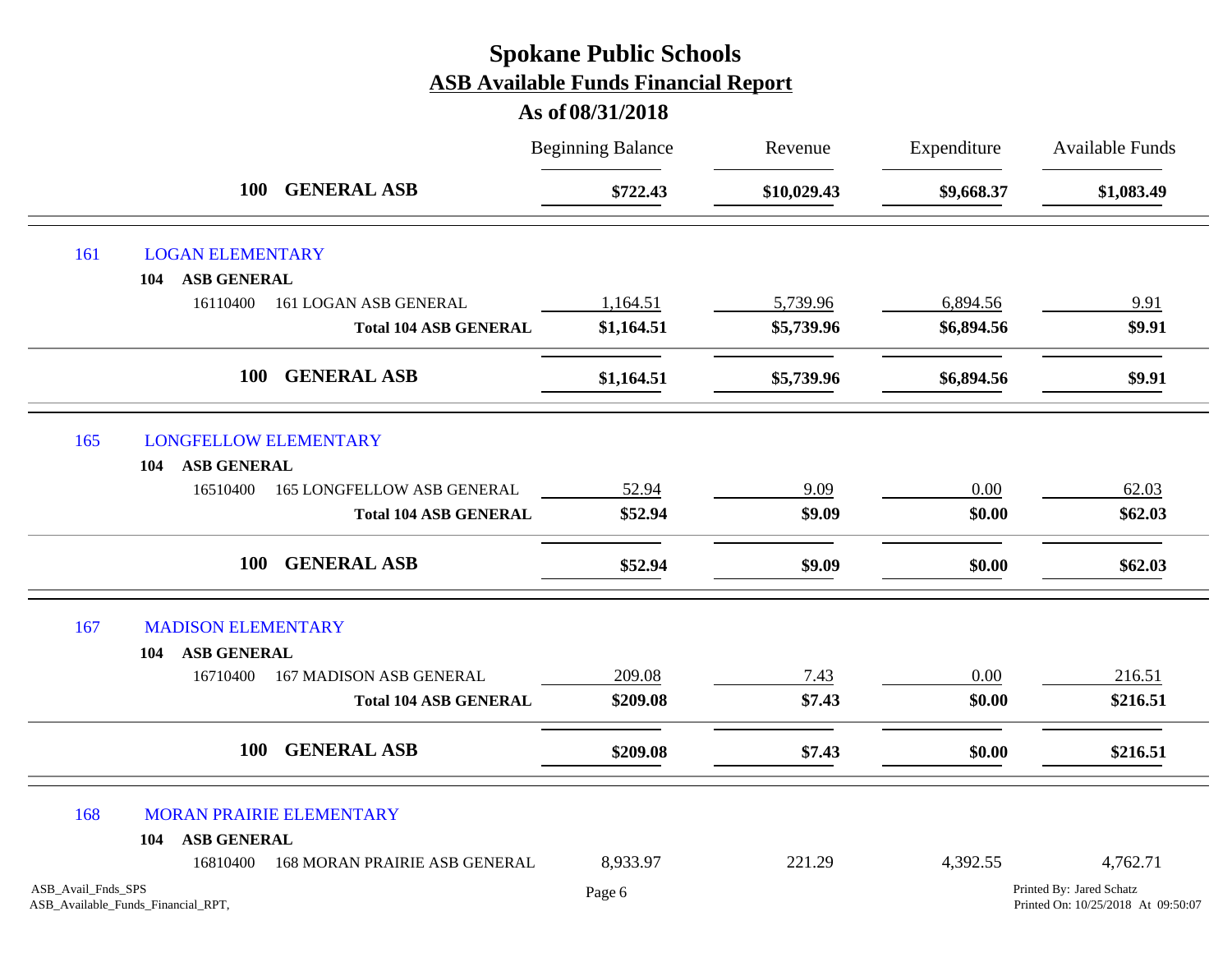#### **As of 08/31/2018**

|     |                                              | <b>Beginning Balance</b> | Revenue  | Expenditure | Available Funds<br>\$4,762.71 |
|-----|----------------------------------------------|--------------------------|----------|-------------|-------------------------------|
|     | <b>Total 104 ASB GENERAL</b>                 | \$8,933.97               | \$221.29 | \$4,392.55  |                               |
|     | <b>100</b><br><b>GENERAL ASB</b>             | \$8,933.97               | \$221.29 | \$4,392.55  | \$4,762.71                    |
| 169 | <b>MULLAN ROAD ELEMENTARY</b>                |                          |          |             |                               |
|     | <b>ASB GENERAL</b><br>104                    |                          |          |             |                               |
|     | 16910400<br>169 MULLAN ROAD ASB GENERAL      | 89.46                    | 1.89     | 0.00        | 91.35                         |
|     | <b>Total 104 ASB GENERAL</b>                 | \$89.46                  | \$1.89   | \$0.00      | \$91.35                       |
|     | <b>GENERAL ASB</b><br><b>100</b>             | \$89.46                  | \$1.89   | \$0.00      | \$91.35                       |
| 175 | <b>REGAL ELEMENTARY</b>                      |                          |          |             |                               |
|     | ASB GENERAL<br>104                           |                          |          |             |                               |
|     | 17510400<br>175 REGAL ASB GENERAL            | 32.96                    | 0.95     | 0.00        | 33.91                         |
|     | <b>Total 104 ASB GENERAL</b>                 | \$32.96                  | \$0.95   | \$0.00      | \$33.91                       |
|     | <b>GENERAL ASB</b><br><b>100</b>             | \$32.96                  | \$0.95   | \$0.00      | \$33.91                       |
| 177 | <b>RIDGEVIEW ELEMENTARY</b>                  |                          |          |             |                               |
|     | ASB GENERAL<br>104                           |                          |          |             |                               |
|     | <b>104 RIDGEVIEW ASB GENERAL</b><br>17710400 | 5,680.13                 | 217.75   | 535.05      | 5,362.83                      |
|     | <b>Total 104 ASB GENERAL</b>                 | \$5,680.13               | \$217.75 | \$535.05    | \$5,362.83                    |
|     | <b>GENERAL ASB</b><br><b>100</b>             | \$5,680.13               | \$217.75 | \$535.05    | \$5,362.83                    |

#### 181 ROOSEVELT ELEMENTARY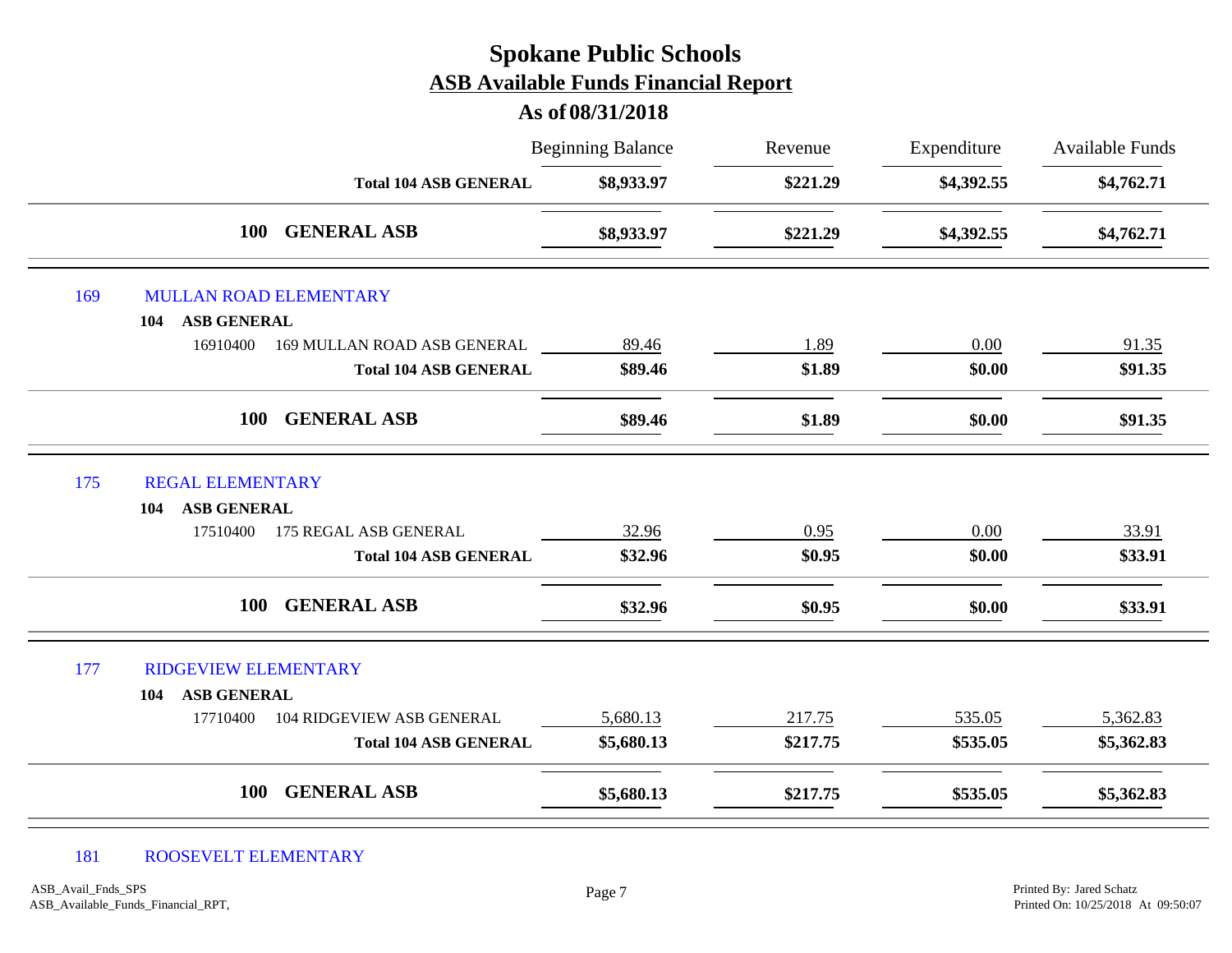|     |                                             | <b>Beginning Balance</b> | Revenue    | Expenditure | <b>Available Funds</b> |
|-----|---------------------------------------------|--------------------------|------------|-------------|------------------------|
|     | <b>ASB GENERAL</b><br>104                   |                          |            |             |                        |
|     | 18110400<br>181 ROOSEVELT ASB GENERAL       | 691.02                   | 2,124.57   | 350.14      | 2,465.45               |
|     | <b>Total 104 ASB GENERAL</b>                | \$691.02                 | \$2,124.57 | \$350.14    | \$2,465.45             |
|     | <b>GENERAL ASB</b><br><b>100</b>            | \$691.02                 | \$2,124.57 | \$350.14    | \$2,465.45             |
| 183 | <b>SHERIDAN ELEMENTARY</b>                  |                          |            |             |                        |
|     | <b>ASB GENERAL</b><br>104                   |                          |            |             |                        |
|     | 18310400<br><b>183 SHERIDAN ASB GENERAL</b> | 1,823.32                 | 3,147.44   | 3,397.21    | 1,573.55               |
|     | <b>Total 104 ASB GENERAL</b>                | \$1,823.32               | \$3,147.44 | \$3,397.21  | \$1,573.55             |
|     | <b>GENERAL ASB</b><br><b>100</b>            | \$1,823.32               | \$3,147.44 | \$3,397.21  | \$1,573.55             |
| 187 | <b>STEVENS ELEMENTARY</b>                   |                          |            |             |                        |
|     | <b>ASB GENERAL</b><br>104                   |                          |            |             |                        |
|     | <b>187 STEVENS ASB GENERAL</b><br>18710400  | 1,792.33                 | 46.53      | 0.00        | 1,838.86               |
|     | <b>Total 104 ASB GENERAL</b>                | \$1,792.33               | \$46.53    | \$0.00      | \$1,838.86             |
|     | <b>GENERAL ASB</b><br>100                   | \$1,792.33               | \$46.53    | \$0.00      | \$1,838.86             |
| 191 | <b>WESTVIEW ELEMENTARY</b>                  |                          |            |             |                        |
|     | <b>ASB GENERAL</b><br>104                   |                          |            |             |                        |
|     | 19110400<br><b>191 WESTVIEW ASB GENERAL</b> | 8,735.64                 | 102.42     | 2,457.06    | 6,381.00               |
|     | <b>Total 104 ASB GENERAL</b>                | \$8,735.64               | \$102.42   | \$2,457.06  | \$6,381.00             |
|     | <b>GENERAL ASB</b><br><b>100</b>            | \$8,735.64               | \$102.42   | \$2,457.06  | \$6,381.00             |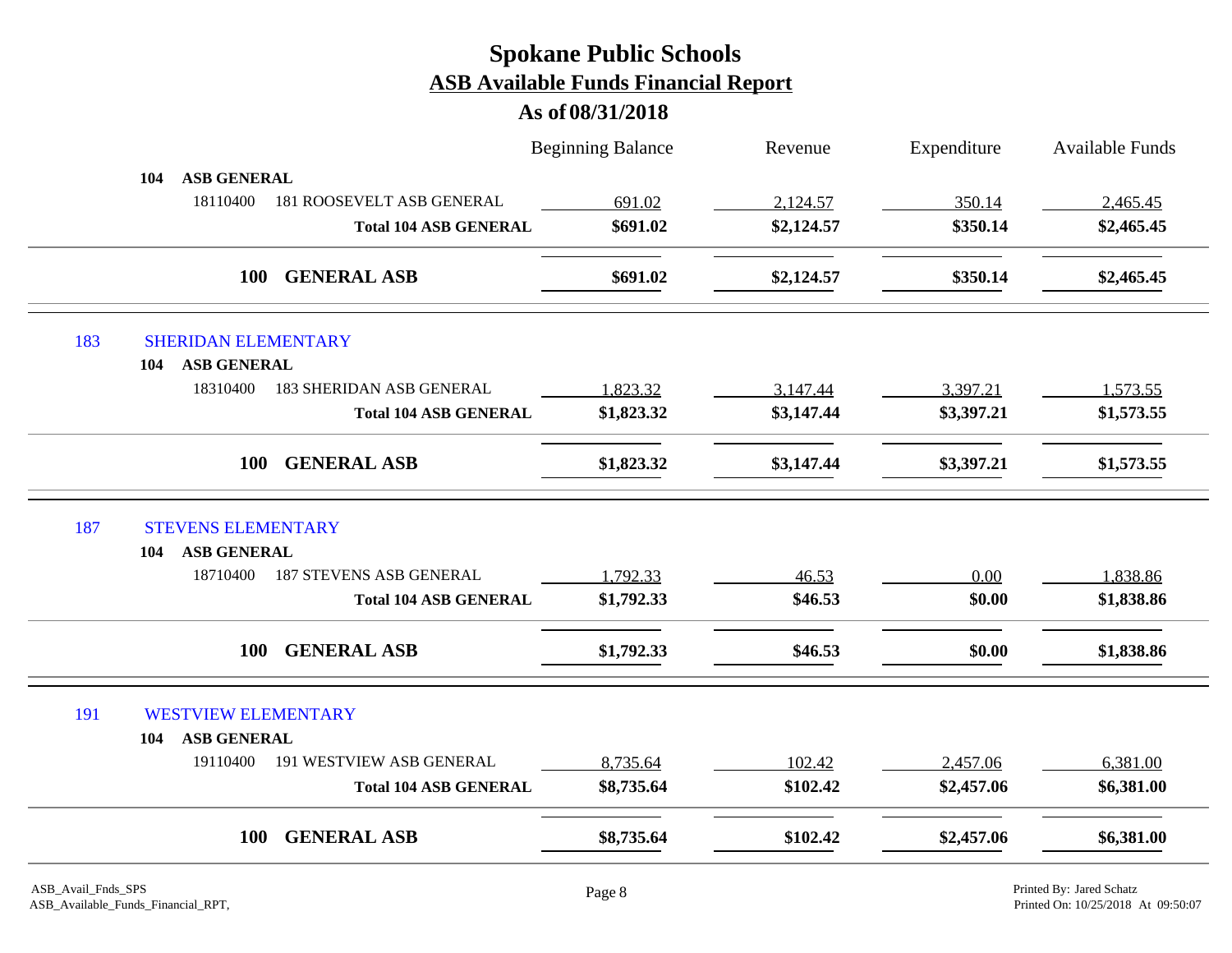|     |                                              | <b>Beginning Balance</b> | Revenue    | Expenditure | <b>Available Funds</b> |
|-----|----------------------------------------------|--------------------------|------------|-------------|------------------------|
| 193 | <b>WHITMAN ELEMENTARY</b>                    |                          |            |             |                        |
|     | <b>ASB GENERAL</b><br>104                    |                          |            |             |                        |
|     | 19310400<br><b>193 WHITMAN ASB GENERAL</b>   | 1,885.82                 | 1,812.64   | 1,574.63    | 2,123.83               |
|     | <b>Total 104 ASB GENERAL</b>                 | \$1,885.82               | \$1,812.64 | \$1,574.63  | \$2,123.83             |
|     | 100<br><b>GENERAL ASB</b>                    | \$1,885.82               | \$1,812.64 | \$1,574.63  | \$2,123.83             |
| 197 | <b>WILLARD ELEMENTARY</b>                    |                          |            |             |                        |
|     | <b>ASB GENERAL</b><br>104                    |                          |            |             |                        |
|     | 19710400<br>197 WILLARD ASB GENERAL          | 1,162.16                 | 15.47      | 0.00        | 1,177.63               |
|     | <b>Total 104 ASB GENERAL</b>                 | \$1,162.16               | \$15.47    | \$0.00      | \$1,177.63             |
|     | <b>GENERAL ASB</b><br>100                    | \$1,162.16               | \$15.47    | \$0.00      | \$1,177.63             |
| 198 | <b>WOODRIDGE ELEMENTARY</b>                  |                          |            |             |                        |
|     | <b>ASB GENERAL</b><br>104                    |                          |            |             |                        |
|     | <b>198 WOODRIDGE ASB GENERAL</b><br>19810400 | 4,254.45                 | 2,231.00   | 2,639.69    | 3,845.76               |
|     | <b>Total 104 ASB GENERAL</b>                 | \$4,254.45               | \$2,231.00 | \$2,639.69  | \$3,845.76             |
|     | <b>GENERAL ASB</b><br>100                    | \$4,254.45               | \$2,231.00 | \$2,639.69  | \$3,845.76             |
| 199 | <b>WILSON ELEMENTARY</b>                     |                          |            |             |                        |
|     | <b>ASB GENERAL</b><br>104                    |                          |            |             |                        |
|     | 19910400<br>199 WILSON ASB GENERAL           | 8.75                     | 2.82       | 0.00        | 11.57                  |
|     | <b>Total 104 ASB GENERAL</b>                 | \$8.75                   | \$2.82     | \$0.00      | \$11.57                |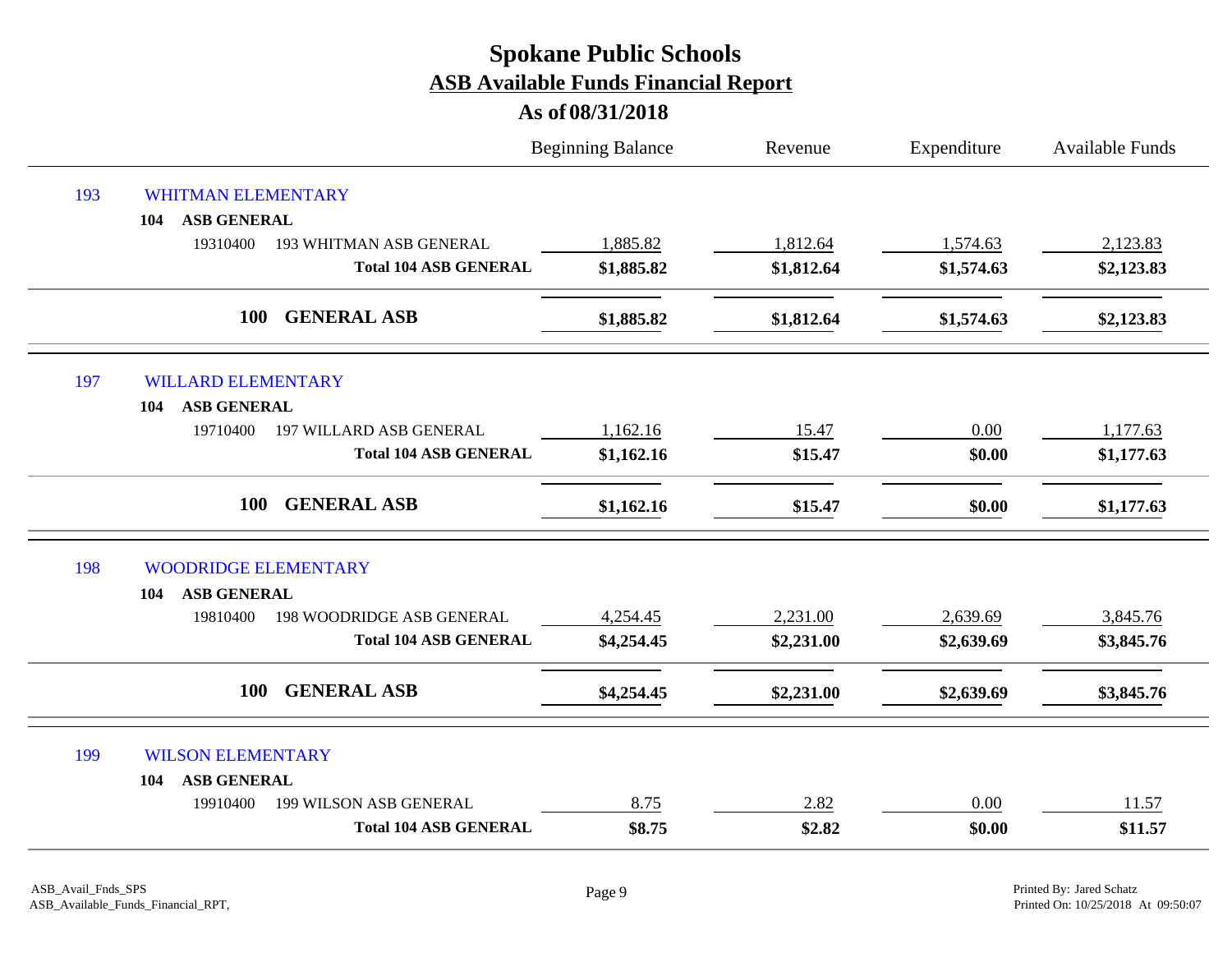|                                                          |                         |                                   | <b>Beginning Balance</b> | Revenue    | Expenditure    | <b>Available Funds</b>                                         |
|----------------------------------------------------------|-------------------------|-----------------------------------|--------------------------|------------|----------------|----------------------------------------------------------------|
|                                                          | <b>100</b>              | <b>GENERAL ASB</b>                | \$8.75                   | \$2.82     | \$0.00         | \$11.57                                                        |
| 203                                                      |                         | <b>GLOVER MIDDLE SCHOOL</b>       |                          |            |                |                                                                |
| 102                                                      | <b>ASB RESERVE</b>      |                                   |                          |            |                |                                                                |
|                                                          | 20310200                | 102 ASB RESERVE                   | 0.66                     | 0.00       | 0.00           | 0.66                                                           |
|                                                          |                         | <b>Total 102 ASB RESERVE</b>      | \$0.66                   | \$0.00     | \$0.00         | \$0.66                                                         |
| 104                                                      | <b>ASB GENERAL</b>      |                                   |                          |            |                |                                                                |
|                                                          | 20310400                | 104 ASB GENERAL                   | 5,222.79                 | 634.12     | $-1,491.98$    | 7,348.89                                                       |
|                                                          | 20310401                | 10401 ASB GENERAL, WYLDLIFE       | $-94.24$                 | 94.24      | 0.00           | 0.00                                                           |
|                                                          |                         | <b>Total 104 ASB GENERAL</b>      | \$5,128.55               | \$728.36   | $(\$1,491.98)$ | \$7,348.89                                                     |
| 107                                                      | <b>ASB BOOKROOM</b>     |                                   |                          |            |                |                                                                |
|                                                          | 20310700                | 107 ASB BOOKROOM                  | 1,761.22                 | 881.00     | 1,917.47       | 724.75                                                         |
|                                                          |                         | <b>Total 107 ASB BOOKROOM</b>     | \$1,761.22               | \$881.00   | \$1,917.47     | \$724.75                                                       |
| 109                                                      | <b>ASB MEMBERSHIP</b>   |                                   |                          |            |                |                                                                |
|                                                          | 20310900                | 109 ASB MEMBERSHIP                | 4,791.98                 | 3,020.00   | 4,306.98       | 3,505.00                                                       |
|                                                          |                         | <b>Total 109 ASB MEMBERSHIP</b>   | \$4,791.98               | \$3,020.00 | \$4,306.98     | \$3,505.00                                                     |
| 112                                                      | <b>ASB CONVOCATIONS</b> |                                   |                          |            |                |                                                                |
|                                                          | 20311200                | <b>112 ASB CONVOCATIONS</b>       | 395.98                   | 660.75     | 1,632.03       | $-575.30$                                                      |
|                                                          |                         | <b>Total 112 ASB CONVOCATIONS</b> | \$395.98                 | \$660.75   | \$1,632.03     | $(\$575.30)$                                                   |
| 120                                                      | <b>ASB GUIDANCE</b>     |                                   |                          |            |                |                                                                |
|                                                          | 20312000                | 120 ASB POSITIVE SCHOOL CLIMAT    | 2,258.52                 | 38.48      | 0.00           | 2,297.00                                                       |
|                                                          | 20312001                | 12001 SERVICE LEARN COMPONENT     | 929.58                   | 10.19      | 0.00           | 939.77                                                         |
|                                                          |                         | <b>Total 120 ASB GUIDANCE</b>     | \$3,188.10               | \$48.67    | \$0.00         | \$3,236.77                                                     |
| 131                                                      | <b>ASB YEARBOOK</b>     |                                   |                          |            |                |                                                                |
|                                                          | 20313100                | <b>131 ASB YEARBOOK</b>           | 2,798.37                 | 6,455.00   | 8,198.56       | 1,054.81                                                       |
| ASB Avail Fnds SPS<br>ASB_Available_Funds_Financial_RPT, |                         |                                   | Page 10                  |            |                | Printed By: Jared Schatz<br>Printed On: 10/25/2018 At 09:50:07 |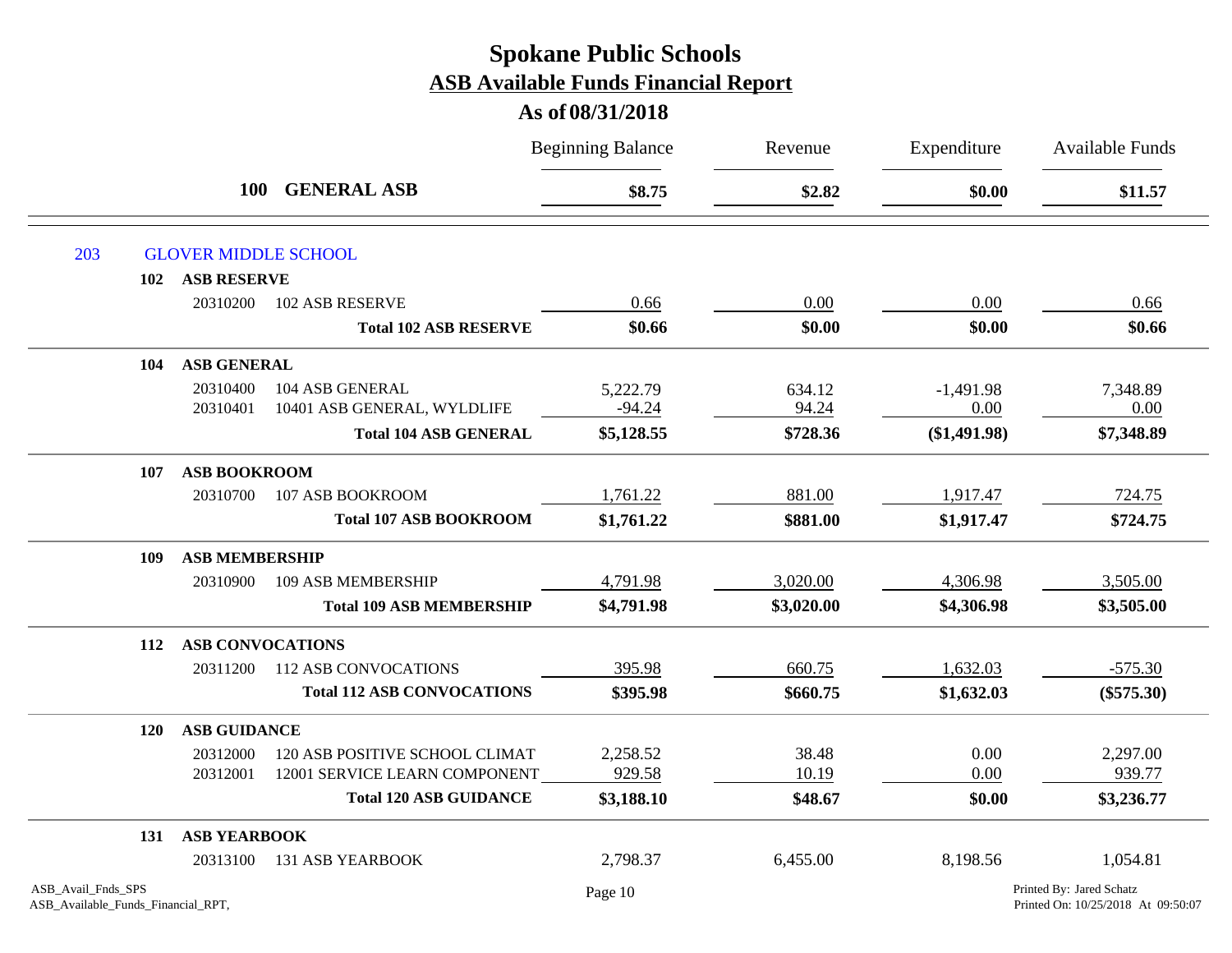|     |                                              | <b>Beginning Balance</b> | Revenue     | Expenditure  | Available Funds |
|-----|----------------------------------------------|--------------------------|-------------|--------------|-----------------|
|     | <b>Total 131 ASB YEARBOOK</b>                | \$2,798.37               | \$6,455.00  | \$8,198.56   | \$1,054.81      |
| 165 | <b>ASB NEWSPAPER</b>                         |                          |             |              |                 |
|     | 20316500<br><b>165 ASB NEWSPAPER</b>         | 0.00                     | 0.00        | 0.00         | 0.00            |
|     | <b>Total 165 ASB NEWSPAPER</b>               | \$0.00                   | \$0.00      | \$0.00       | \$0.00          |
| 170 | ASB ALL SCHOOL FUNDRAISER                    |                          |             |              |                 |
|     | 170 ASB ALL SCHOOL FUNDRAISER<br>20317000    | 291.09                   | 5,737.50    | 3,571.03     | 2,457.56        |
|     | 20317001<br>170 ASB ALL SCHOOL FUNDRAISER    | 0.00                     | 0.00        | 0.00         | 0.00            |
|     | <b>Total 170 ASB ALL SCHOOL FUNDRAISER</b>   | \$291.09                 | \$5,737.50  | \$3,571.03   | \$2,457.56      |
|     | <b>GENERAL ASB</b><br><b>100</b>             | \$18,355.95              | \$17,531.28 | \$18,134.09  | \$17,753.14     |
| 205 | <b>GENERAL ATHLETICS</b>                     |                          |             |              |                 |
|     | 20320500<br><b>205 ASB GENERAL ATHLETICS</b> | 2,728.70                 | 1,841.60    | $-766.39$    | 5,336.69        |
|     | <b>Total 205 GENERAL ATHLETICS</b>           | \$2,728.70               | \$1,841.60  | $(\$766.39)$ | \$5,336.69      |
|     | <b>ATHLETICS</b><br>200                      | \$2,728.70               | \$1,841.60  | $(\$766.39)$ | \$5,336.69      |
| 300 | ASB GENERAL CLASS ACTIVITY                   |                          |             |              |                 |
|     | <b>300 ASB GENERAL CLASS</b><br>20330000     | 0.47                     | 0.00        | 0.00         | 0.47            |
|     | <b>Total 300 ASB GENERAL CLASS ACTIVITY</b>  | \$0.47                   | \$0.00      | \$0.00       | \$0.47          |
| 307 | ASB MS SPECIAL ED PRE-VOC                    |                          |             |              |                 |
|     | 307 ASB SPECIAL ED PRE VOC<br>20330700       | 466.47                   | 17.98       | 228.49       | 255.96          |
|     | <b>Total 307 ASB MS SPECIAL ED PRE-VOC</b>   | \$466.47                 | \$17.98     | \$228.49     | \$255.96        |
| 315 | <b>DRAMA CLUB</b>                            |                          |             |              |                 |
|     | 315 ASB DRAMA<br>20331500                    | 828.82                   | 0.00        | 0.00         | 828.82          |
|     | <b>Total 315 DRAMA CLUB</b>                  | \$828.82                 | \$0.00      | \$0.00       | \$828.82        |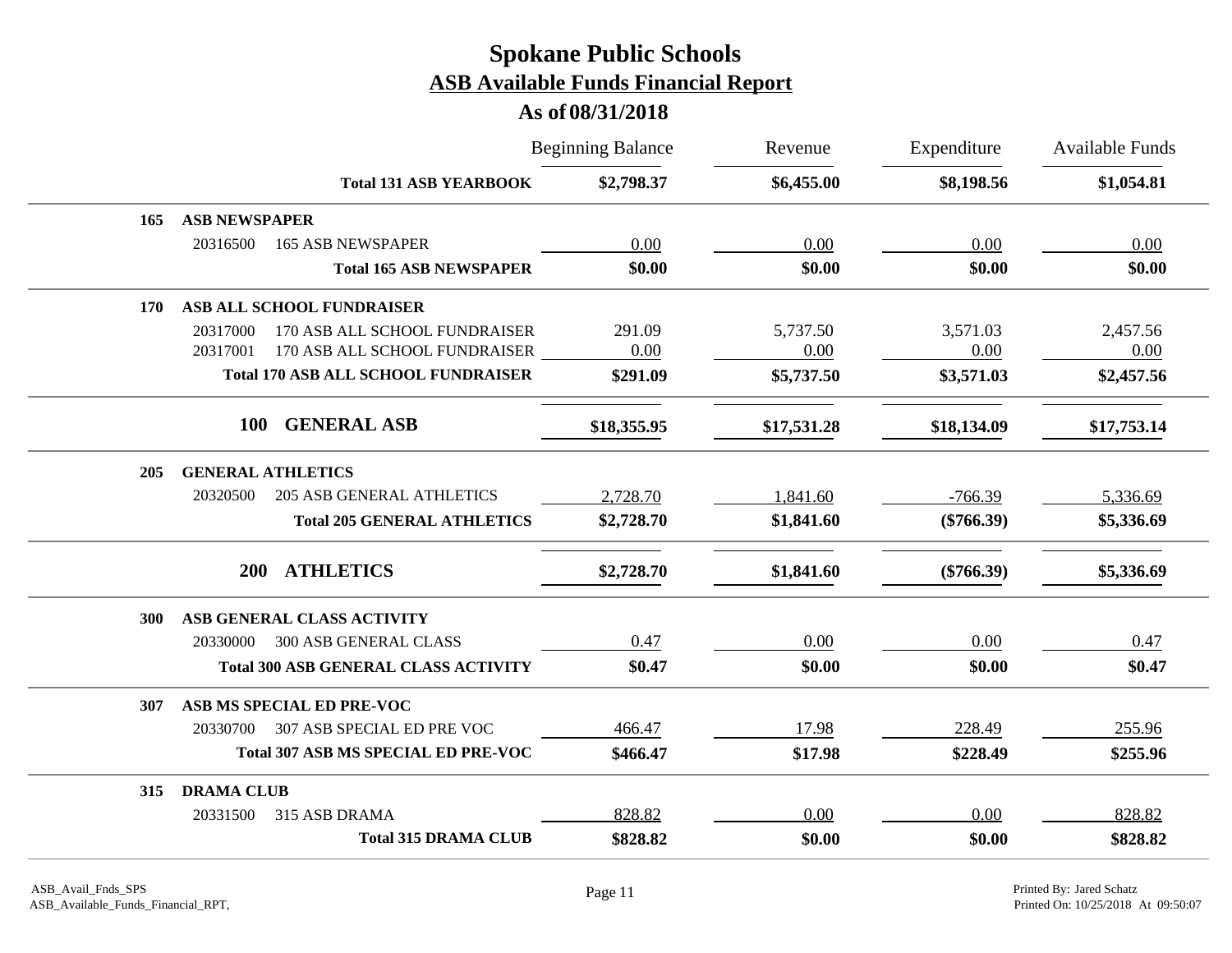|     |                       |                                                  | <b>Beginning Balance</b> | Revenue    | Expenditure | <b>Available Funds</b> |
|-----|-----------------------|--------------------------------------------------|--------------------------|------------|-------------|------------------------|
| 346 |                       | MATH, ENGINEERING, SCIENCE CLUB                  |                          |            |             |                        |
|     |                       | 20334600 346 ASB MESA CLUB                       | 606.31                   | 0.00       | $-100.00$   | 706.31                 |
|     |                       | <b>Total 346 MATH, ENGINEERING, SCIENCE CLUB</b> | \$606.31                 | \$0.00     | (\$100.00)  | \$706.31               |
| 356 | <b>BAND CLUB</b>      |                                                  |                          |            |             |                        |
|     | 20335600              | 356 ASB BAND                                     | 888.55                   | 44.45      | $-112.92$   | 1,045.92               |
|     |                       | <b>Total 356 BAND CLUB</b>                       | \$888.55                 | \$44.45    | (\$112.92)  | \$1,045.92             |
| 358 | <b>CHORAL CLUB</b>    |                                                  |                          |            |             |                        |
|     | 20335800              | 358 ASB CHORAL                                   | 1,204.13                 | 887.95     | 605.45      | 1,486.63               |
|     |                       | <b>Total 358 CHORAL CLUB</b>                     | \$1,204.13               | \$887.95   | \$605.45    | \$1,486.63             |
|     | <b>300</b>            | <b>CLASS</b>                                     | \$3,994.75               | \$950.38   | \$621.02    | \$4,324.11             |
| 420 | <b>ASB LEADERSHIP</b> |                                                  |                          |            |             |                        |
|     | 20342000              | <b>420 ASB LEADERSHIP</b>                        | 60.26                    | 11.20      | 0.00        | 71.46                  |
|     |                       | <b>Total 420 ASB LEADERSHIP</b>                  | \$60.26                  | \$11.20    | \$0.00      | \$71.46                |
| 426 |                       | <b>WA DRUG FREE YOUTH</b>                        |                          |            |             |                        |
|     | 20342600              | 42600 WA DRUG FREE YOUTH                         | 151.41                   | 0.00       | 0.00        | 151.41                 |
|     |                       | <b>Total 426 WA DRUG FREE YOUTH</b>              | \$151.41                 | \$0.00     | \$0.00      | \$151.41               |
| 466 | <b>DRILL TEAM</b>     |                                                  |                          |            |             |                        |
|     | 20346600              | <b>466 ASB DRILL TEAM</b>                        | 3,720.16                 | 5,225.43   | 7,250.98    | 1,694.61               |
|     |                       | <b>Total 466 DRILL TEAM</b>                      | \$3,720.16               | \$5,225.43 | \$7,250.98  | \$1,694.61             |
| 478 |                       | <b>HEALTH AND FITNESS CLUB</b>                   |                          |            |             |                        |
|     | 20347800              | <b>478 ASB HEALTH AND FITNESS</b>                | 304.14                   | 0.00       | $-14.18$    | 318.32                 |
|     |                       | <b>Total 478 HEALTH AND FITNESS CLUB</b>         | \$304.14                 | \$0.00     | (\$14.18)   | \$318.32               |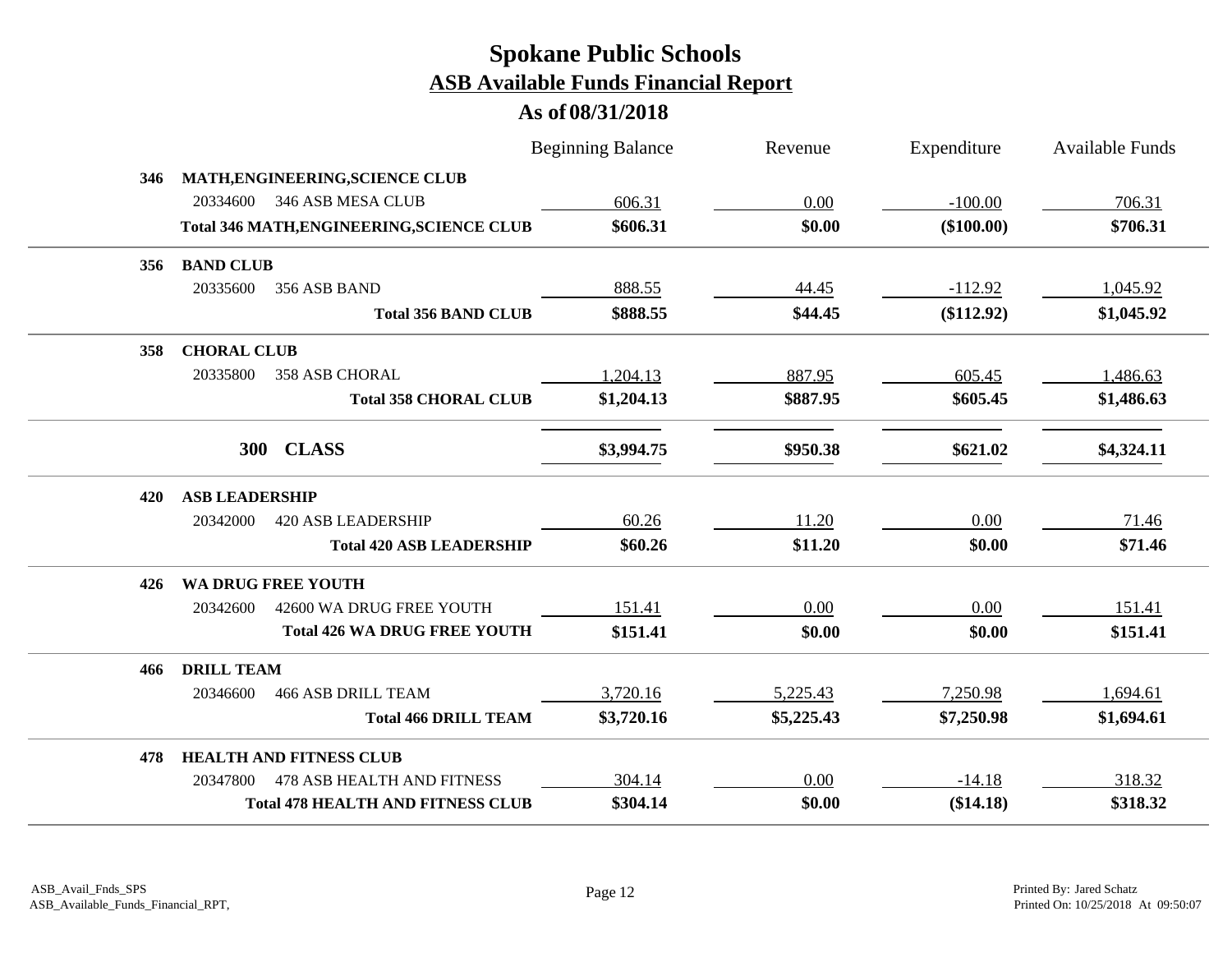|     |          |                                    | <b>Beginning Balance</b> | Revenue     | Expenditure  | Available Funds |
|-----|----------|------------------------------------|--------------------------|-------------|--------------|-----------------|
|     |          | 400 CLUBS                          | \$4,235.97               | \$5,236.63  | \$7,236.80   | \$2,235.80      |
| 210 |          | <b>CHASE MIDDLE SCHOOL</b>         |                          |             |              |                 |
|     | 104      | <b>ASB GENERAL</b>                 |                          |             |              |                 |
|     | 21010400 | 104 ASB GENERAL                    | 3,824.88                 | 1,711.23    | 1,632.67     | 3,903.44        |
|     | 21010401 | 10401 ASB GNL SPIRIT PAKS          | 3,609.23                 | 830.00      | 639.42       | 3,799.81        |
|     | 21010402 | 10402 ASB GENERAL NEWSPAPER        | 0.00                     | 0.00        | 0.00         | 0.00            |
|     |          | <b>Total 104 ASB GENERAL</b>       | \$7,434.11               | \$2,541.23  | \$2,272.09   | \$7,703.25      |
|     | 108      | <b>ASB MISCELLANEOUS</b>           |                          |             |              |                 |
|     | 21010800 | <b>108 ASB MISCELLANEOUS</b>       | 2,021.59                 | 80.00       | 2,310.39     | $-208.80$       |
|     |          | <b>Total 108 ASB MISCELLANEOUS</b> | \$2,021.59               | \$80.00     | \$2,310.39   | $(\$208.80)$    |
|     | 109      | <b>ASB MEMBERSHIP</b>              |                          |             |              |                 |
|     | 21010900 | 109 ASB MEMBERSHIP                 | 577.68                   | 3,980.00    | 4,000.00     | 557.68          |
|     |          | <b>Total 109 ASB MEMBERSHIP</b>    | \$577.68                 | \$3,980.00  | \$4,000.00   | \$557.68        |
|     | 120      | <b>ASB GUIDANCE</b>                |                          |             |              |                 |
|     | 21012000 | 120 ASB WEB CLUB                   | 2,399.48                 | 150.00      | $-606.64$    | 3,156.12        |
|     | 21012001 | 12001 WEB REWARD DAY               | 0.00                     | 0.00        | 0.00         | 0.00            |
|     | 21012002 | 12002 WEB T-SHIRT                  | 76.34                    | 0.00        | 0.00         | 76.34           |
|     | 21012003 | 12003 WEB HARVEST FAIR             | 872.40                   | 839.00      | 306.25       | 1,405.15        |
|     |          | <b>Total 120 ASB GUIDANCE</b>      | \$3,348.22               | \$989.00    | $(\$300.39)$ | \$4,637.61      |
|     | 131      | <b>ASB YEARBOOK</b>                |                          |             |              |                 |
|     | 21013100 | <b>131 ASB YEARBOOK</b>            | 1,990.85                 | 10,013.00   | 8,251.76     | 3,752.09        |
|     | 21013101 | 131 ASB YEARBOOK CD SALES          | 185.00                   | 0.00        | 185.00       | 0.00            |
|     |          | <b>Total 131 ASB YEARBOOK</b>      | \$2,175.85               | \$10,013.00 | \$8,436.76   | \$3,752.09      |
|     | 170      | ASB ALL SCHOOL FUNDRAISER          |                          |             |              |                 |
|     | 21017000 | 170 ASB CHASE 3000                 | 870.17                   | 16,686.28   | 17,104.23    | 452.22          |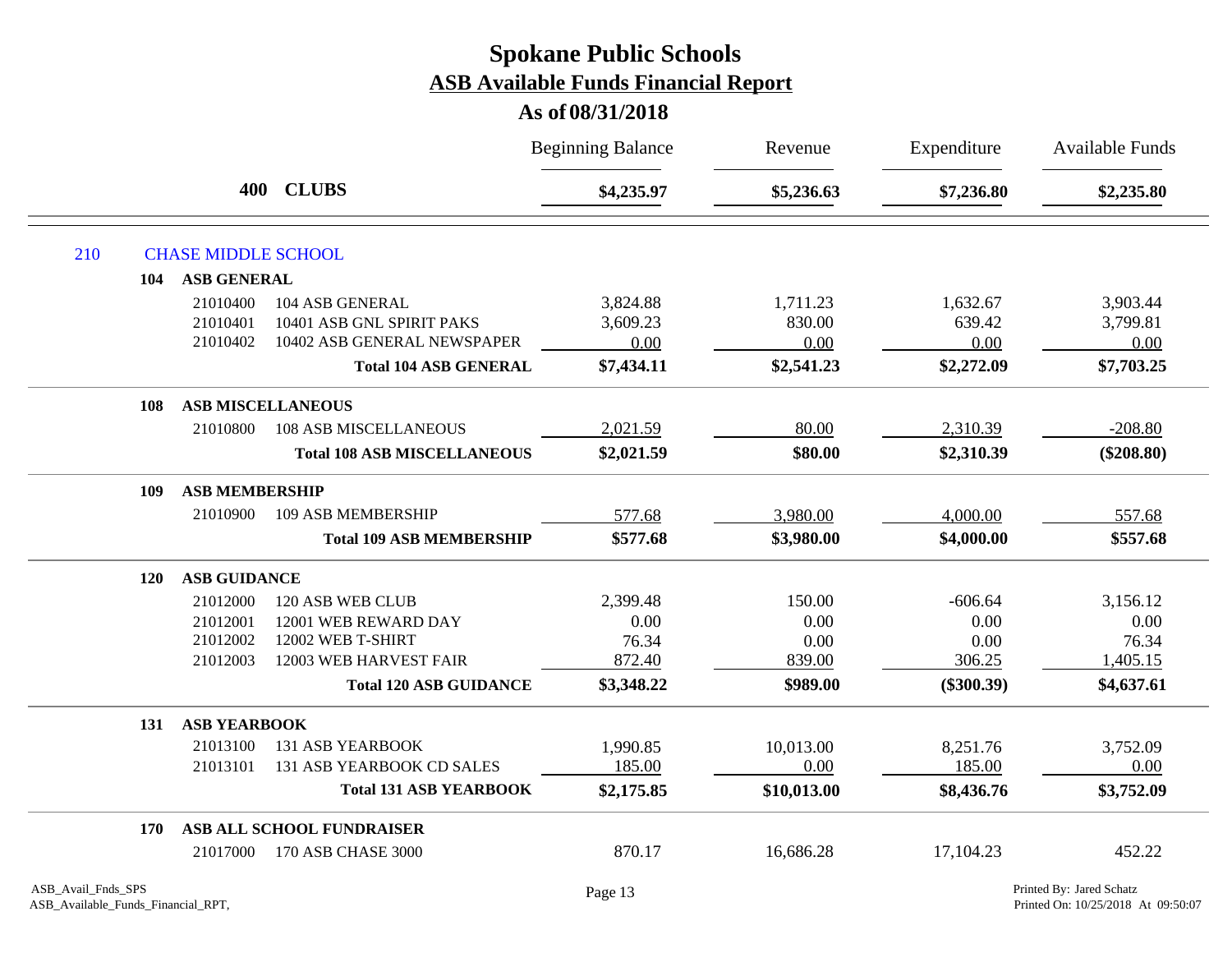**As of 08/31/2018**

|     |                   |                                            | <b>Beginning Balance</b> | Revenue     | Expenditure | <b>Available Funds</b> |
|-----|-------------------|--------------------------------------------|--------------------------|-------------|-------------|------------------------|
|     | 21017002          | 17002 ALL SCHL FNDRS FUN DAY               | 0.00                     | 0.00        | 0.00        | 0.00                   |
|     |                   | <b>Total 170 ASB ALL SCHOOL FUNDRAISER</b> | \$870.17                 | \$16,686.28 | \$17,104.23 | \$452.22               |
| 191 | <b>ASB AWARDS</b> |                                            |                          |             |             |                        |
|     | 21019100          | 191 ASB AWARDS                             | 3,630.51                 | 669.00      | 147.49      | 4,152.02               |
|     | 21019102          | 19102 ASB STUDENT OF THE MONTH             | 595.45                   | 0.00        | 131.39      | 464.06                 |
|     |                   | <b>Total 191 ASB AWARDS</b>                | \$4,225.96               | \$669.00    | \$278.88    | \$4,616.08             |
|     | <b>100</b>        | <b>GENERAL ASB</b>                         | \$20,653.58              | \$34,958.51 | \$34,101.96 | \$21,510.13            |
| 205 |                   | <b>GENERAL ATHLETICS</b>                   |                          |             |             |                        |
|     | 21020500          | <b>205 ASB GENERAL ATHLETICS</b>           | 14,819.07                | 0.00        | 5,203.90    | 9,615.17               |
|     | 21020501          | 20501 WRESTLING T-SHIRTS                   | 177.99                   | 0.00        | 0.00        | 177.99                 |
|     | 21020502          | 20502 ASB GEN ATHL BASEBALL                | 967.87                   | 438.50      | 198.43      | 1,207.94               |
|     | 21020503          | 20503 ASB GEN ATHL SOFTBALL                | 538.00                   | 357.50      | 227.50      | 668.00                 |
|     | 21020504          | 20504 ASB ATHLE 7TH VOLLEYBALL             | 1,209.76                 | 1,670.00    | 1,638.24    | 1,241.52               |
|     | 21020505          | 20505 ASB ATHLE 7TH BASKETBALL             | 576.36                   | 846.00      | 594.59      | 827.77                 |
|     | 21020506          | 20506 ASB GEN ATHL, SMACKDOWN              | 5,275.04                 | 2,722.90    | 695.51      | 7,302.43               |
|     | 21020507          | 20507 ASB GEN ATHL, SPOKALOO               | 1,703.77                 | 1,852.40    | 1,763.47    | 1,792.70               |
|     | 21020508          | 20508 ASB GEN ATHL, TRACK                  | 788.79                   | 245.90      | 35.90       | 998.79                 |
|     | 21020509          | 20509 ASB ATHLE CROSSCOUNTRY               | 0.00                     | 365.00      | 234.70      | 130.30                 |
|     | 21020510          | 20510 ASB ATHLE 8TH BASKETBALL             | 0.00                     | 548.00      | 461.14      | 86.86                  |
|     | 21020511          | 20511 ASB ATHLE 8TH VOLLEYBALL             | 0.00                     | 10.00       | 0.00        | 10.00                  |
|     |                   | <b>Total 205 GENERAL ATHLETICS</b>         | \$26,056.65              | \$9,056.20  | \$11,053.38 | \$24,059.47            |
| 240 | <b>FOOTBALL</b>   |                                            |                          |             |             |                        |
|     | 21024000          | 240 FOOTBALL - FLAG                        | 0.00                     | 484.00      | $-23.70$    | 507.70                 |
|     |                   | <b>Total 240 FOOTBALL</b>                  | \$0.00                   | \$484.00    | $(\$23.70)$ | \$507.70               |
|     | <b>200</b>        | <b>ATHLETICS</b>                           | \$26,056.65              | \$9,540.20  | \$11,029.68 | \$24,567.17            |

**ASB 8TH GRADE**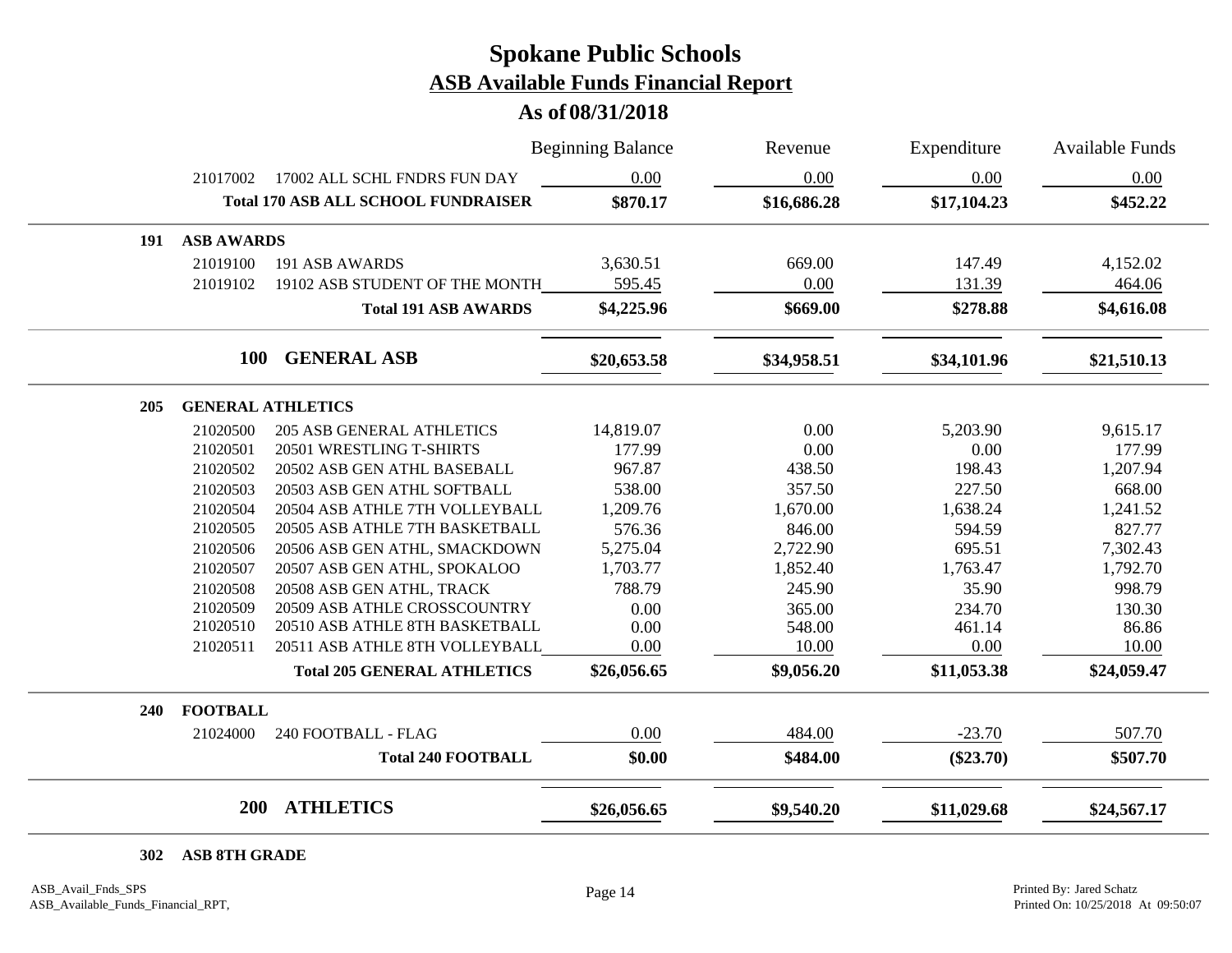|     |                       |                                 | <b>Beginning Balance</b> | Revenue    | Expenditure | <b>Available Funds</b> |
|-----|-----------------------|---------------------------------|--------------------------|------------|-------------|------------------------|
|     | 21030200              | <b>302 ASB 8TH GRADE DANCE</b>  | 1,461.21                 | 0.00       | $-117.74$   | 1,578.95               |
|     |                       | <b>Total 302 ASB 8TH GRADE</b>  | \$1,461.21               | \$0.00     | (\$117.74)  | \$1,578.95             |
| 304 | <b>ART CLUB</b>       |                                 |                          |            |             |                        |
|     | 21030400              | <b>304 ASB ART CLUB</b>         | 706.93                   | 0.00       | 237.33      | 469.60                 |
|     |                       | <b>Total 304 ART CLUB</b>       | \$706.93                 | \$0.00     | \$237.33    | \$469.60               |
| 315 | <b>DRAMA CLUB</b>     |                                 |                          |            |             |                        |
|     | 21031500              | 315 ASB DRAMA                   | 1,445.44                 | 555.00     | 504.82      | 1,495.62               |
|     | 21031501              | 31501 ASB DRAMA BOOKS           | 0.00                     | 0.00       | 0.00        | 0.00                   |
|     |                       | <b>Total 315 DRAMA CLUB</b>     | \$1,445.44               | \$555.00   | \$504.82    | \$1,495.62             |
| 356 | <b>BAND CLUB</b>      |                                 |                          |            |             |                        |
|     | 21035600              | 356 ASB BAND                    | 1,935.32                 | 20.00      | 208.45      | 1,746.87               |
|     | 21035601              | 35601 BAND CLEANING             | 1,375.00                 | 770.00     | 0.00        | 2,145.00               |
|     | 21035602              | 35602 BAND JAZZ                 | 190.00                   | 0.00       | 0.00        | 190.00                 |
|     | 21035603              | 35603 BAND CANDY GRAM SALE      | 294.05                   | 0.00       | 0.00        | 294.05                 |
|     | 21035604              | 35604 JAVA JAZZ                 | 220.00                   | 60.00      | 210.00      | 70.00                  |
|     | 21035605              | 35605 BAND TSHIRTS              | 1,002.30                 | 0.00       | 0.00        | 1,002.30               |
|     | 21035606              | 35606 BAND POLOS                | 0.00                     | 25.00      | 0.00        | 25.00                  |
|     |                       | <b>Total 356 BAND CLUB</b>      | \$5,016.67               | \$875.00   | \$418.45    | \$5,473.22             |
| 357 | <b>ORCHESTRA CLUB</b> |                                 |                          |            |             |                        |
|     | 21035700              | <b>357 ASB ORCHESTRA</b>        | 1,604.14                 | 483.00     | $-43.94$    | 2,131.08               |
|     | 21035701              | 35701 ORCHESTRA T-SHIRTS        | 508.59                   | 20.00      | 0.00        | 528.59                 |
|     | 21035702              | 35702 ASB ORCHESTRA HEADBANDS   | 256.00                   | 0.00       | 0.00        | 256.00                 |
|     | 21035703              | 35703 ORCHESTRA CANDY GRAMS     | 0.00                     | 0.00       | 0.00        | 0.00                   |
|     | 21035704              | 35704 ASB ROCK ORCHESTRA        | 0.00                     | 0.00       | 0.00        | 0.00                   |
|     | 21035705              | 35705 ORCHESTRA CLEANING        | 129.23                   | 720.00     | 0.00        | 849.23                 |
|     |                       | <b>Total 357 ORCHESTRA CLUB</b> | \$2,497.96               | \$1,223.00 | $(\$43.94)$ | \$3,764.90             |
| 358 | <b>CHORAL CLUB</b>    |                                 |                          |            |             |                        |
|     | 21035800              | <b>358 ASB CHORAL</b>           | 1,554.65                 | 3,942.00   | 3,249.51    | 2,247.14               |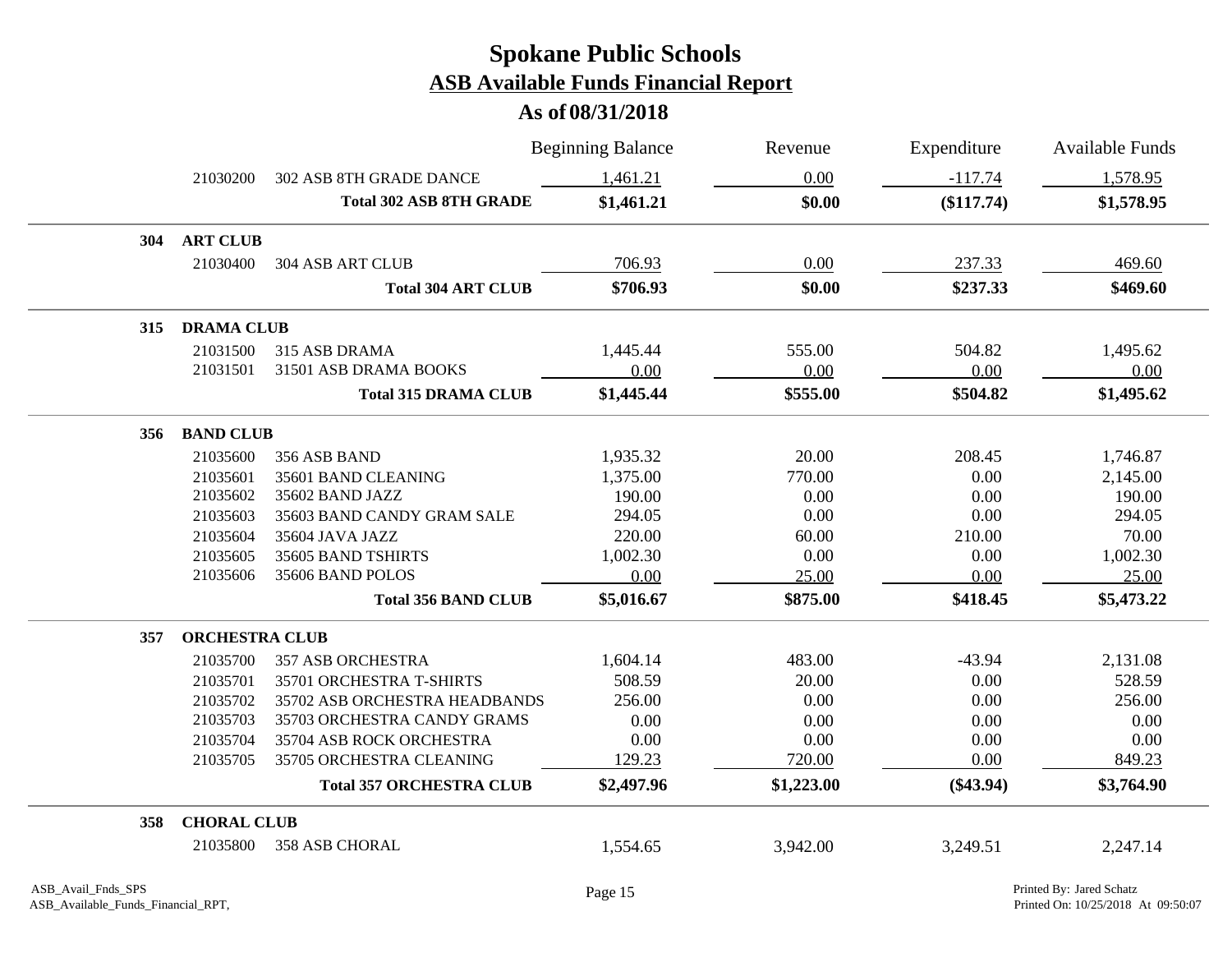|                                                          |                    |                                    | <b>Beginning Balance</b> | Revenue    | Expenditure | <b>Available Funds</b>                                         |
|----------------------------------------------------------|--------------------|------------------------------------|--------------------------|------------|-------------|----------------------------------------------------------------|
|                                                          | 21035801           | 35801 CHORAL CLEANING              | 568.21                   | 650.00     | 0.00        | 1,218.21                                                       |
|                                                          | 21035802           | 35802 ASB CHORAL HEADBANDS         | 195.00                   | 0.00       | 0.00        | 195.00                                                         |
|                                                          | 21035803           | 35803 CHORAL CANDY GRAMS           | 0.00                     | 0.00       | 0.00        | 0.00                                                           |
|                                                          | 21035805           | 35805 CHOIR T-SHIRTS               | 889.85                   | 35.00      | 0.00        | 924.85                                                         |
|                                                          |                    | <b>Total 358 CHORAL CLUB</b>       | \$3,207.71               | \$4,627.00 | \$3,249.51  | \$4,585.20                                                     |
|                                                          |                    | 300 CLASS                          | \$14,335.92              | \$7,280.00 | \$4,248.43  | \$17,367.49                                                    |
| 402                                                      |                    | <b>ASB LITERARY CLUB</b>           |                          |            |             |                                                                |
|                                                          | 21040200           | <b>402 ASB LITERARY CLUB</b>       | 0.00                     | 0.00       | 0.00        | 0.00                                                           |
|                                                          |                    | <b>Total 402 ASB LITERARY CLUB</b> | \$0.00                   | \$0.00     | \$0.00      | \$0.00                                                         |
| 466                                                      | <b>DRILL TEAM</b>  |                                    |                          |            |             |                                                                |
|                                                          | 21046600           | <b>466 ASB DRILL TEAM</b>          | 2,991.84                 | 635.00     | 449.26      | 3,177.58                                                       |
|                                                          | 21046601           | 466 ASB DRILL TEAM CAMP            | 0.00                     | 0.00       | 0.00        | 0.00                                                           |
|                                                          |                    | <b>Total 466 DRILL TEAM</b>        | \$2,991.84               | \$635.00   | \$449.26    | \$3,177.58                                                     |
|                                                          | 400                | <b>CLUBS</b>                       | \$2,991.84               | \$635.00   | \$449.26    | \$3,177.58                                                     |
| 250                                                      |                    | <b>SACAJAWEA MIDDLE SCHOOL</b>     |                          |            |             |                                                                |
| 102                                                      | <b>ASB RESERVE</b> |                                    |                          |            |             |                                                                |
|                                                          | 25010200           | <b>102 ASB RESERVE</b>             | 7,336.02                 | 0.00       | 0.00        | 7,336.02                                                       |
|                                                          |                    | <b>Total 102 ASB RESERVE</b>       | \$7,336.02               | \$0.00     | \$0.00      | \$7,336.02                                                     |
| 104                                                      | <b>ASB GENERAL</b> |                                    |                          |            |             |                                                                |
|                                                          | 25010400           | 10400 ASB GENERAL                  | 9,573.88                 | 1,342.08   | 6,199.21    | 4,716.75                                                       |
|                                                          | 25010402           | 10402 ASB READERBOARD              | 161.00                   | 0.00       | 0.00        | 161.00                                                         |
|                                                          | 25010404           | 10404 SPIRITWEAR PATCHES           | 0.00                     | 0.00       | 0.00        | 0.00                                                           |
|                                                          | 25010455           | 10455 ASB POP MACHINE              | 0.00                     | 0.00       | 0.00        | 0.00                                                           |
|                                                          | 25010475           | 10475 ASB T-SHIRTS                 | $-1,641.85$              | 361.20     | 209.30      | $-1,489.95$                                                    |
|                                                          | 25010480           | 10480 ASB HOODY ACCOUNT            | $-195.12$                | 997.80     | 494.95      | 307.73                                                         |
| ASB Avail Fnds SPS<br>ASB_Available_Funds_Financial_RPT, |                    |                                    | Page 16                  |            |             | Printed By: Jared Schatz<br>Printed On: 10/25/2018 At 09:50:07 |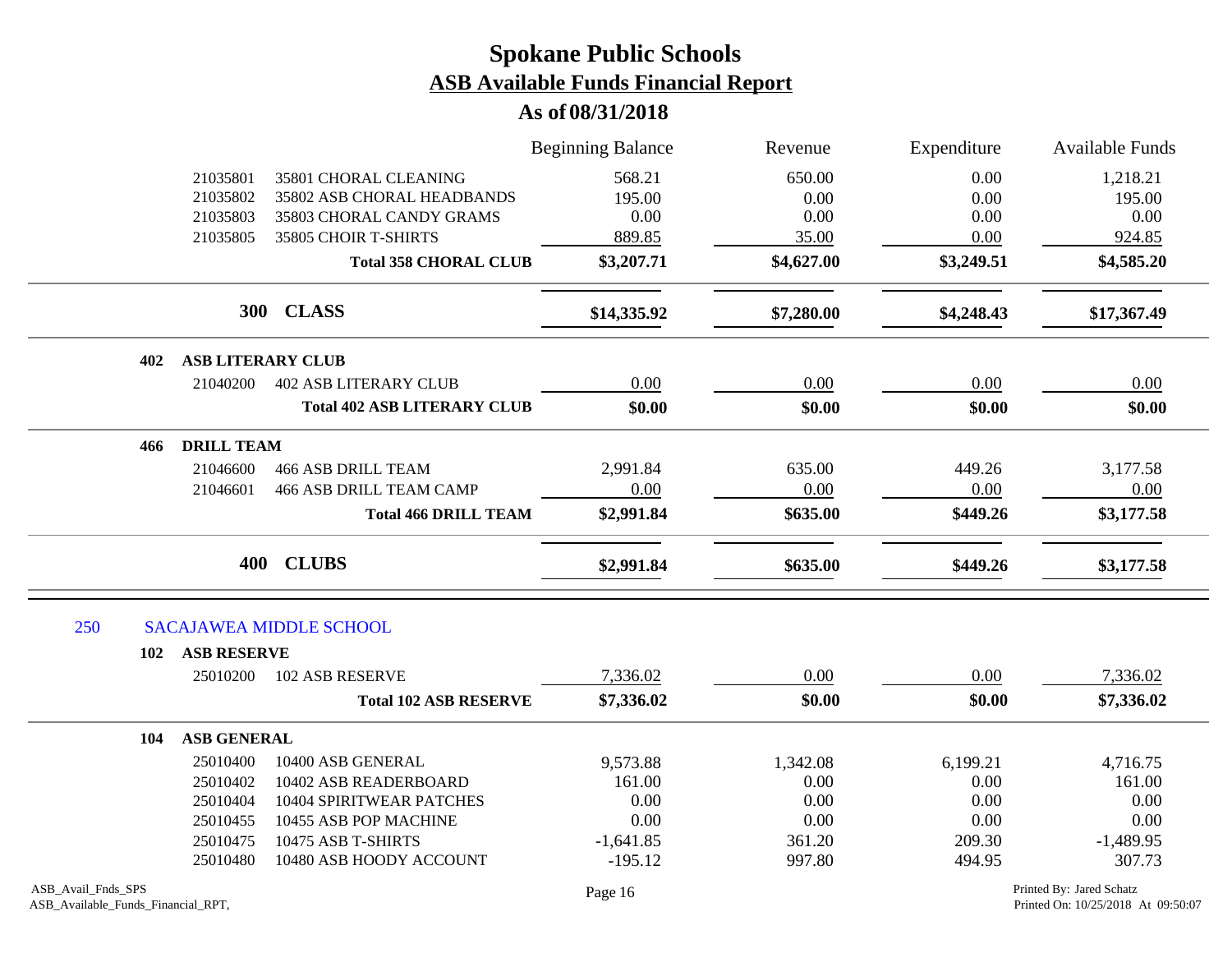|            |                        |                                            | <b>Beginning Balance</b> | Revenue     | Expenditure | Available Funds |  |
|------------|------------------------|--------------------------------------------|--------------------------|-------------|-------------|-----------------|--|
|            |                        | <b>Total 104 ASB GENERAL</b>               | \$7,897.91               | \$2,701.08  | \$6,903.46  | \$3,695.53      |  |
| 107        | <b>ASB BOOKROOM</b>    |                                            |                          |             |             |                 |  |
|            | 25010700               | 107 ASB BOOKROOM                           | 551.40                   | 260.30      | 126.40      | 685.30          |  |
|            |                        | <b>Total 107 ASB BOOKROOM</b>              | \$551.40                 | \$260.30    | \$126.40    | \$685.30        |  |
| 108        |                        | <b>ASB MISCELLANEOUS</b>                   |                          |             |             |                 |  |
|            | 25010800               | <b>108 ASB MISCELLANEOUS</b>               | 0.00                     | 0.00        | 0.00        | 0.00            |  |
|            |                        | <b>Total 108 ASB MISCELLANEOUS</b>         | \$0.00                   | \$0.00      | \$0.00      | \$0.00          |  |
| 109        | <b>ASB MEMBERSHIP</b>  |                                            |                          |             |             |                 |  |
|            | 25010900               | 109 ASB MEMBERSHIP                         | 9,070.00                 | 5,340.00    | 11,010.00   | 3,400.00        |  |
|            |                        | <b>Total 109 ASB MEMBERSHIP</b>            | \$9,070.00               | \$5,340.00  | \$11,010.00 | \$3,400.00      |  |
| <b>120</b> | <b>ASB GUIDANCE</b>    |                                            |                          |             |             |                 |  |
|            |                        | 25012000 120 ASB HONOR LEVEL ACTIVITIES    | 1,180.00                 | 0.00        | 0.00        | 1,180.00        |  |
|            |                        | <b>Total 120 ASB GUIDANCE</b>              | \$1,180.00               | \$0.00      | \$0.00      | \$1,180.00      |  |
| 131        | <b>ASB YEARBOOK</b>    |                                            |                          |             |             |                 |  |
|            | 25013100               | <b>131 ASB YEARBOOK</b>                    | 1,351.28                 | 12,953.50   | 10,538.18   | 3,766.60        |  |
|            |                        | <b>Total 131 ASB YEARBOOK</b>              | \$1,351.28               | \$12,953.50 | \$10,538.18 | \$3,766.60      |  |
| 140        | <b>ASB CONCESSIONS</b> |                                            |                          |             |             |                 |  |
|            | 25014000               | 140 ASB CONCESSIONS                        | 0.00                     | 0.00        | 0.00        | 0.00            |  |
|            |                        | <b>Total 140 ASB CONCESSIONS</b>           | \$0.00                   | \$0.00      | \$0.00      | \$0.00          |  |
| 170        |                        | ASB ALL SCHOOL FUNDRAISER                  |                          |             |             |                 |  |
|            |                        | 25017000 170 ASB ALL SCHOOL FUNDRAISER     | 838.59                   | 15,550.56   | 16,652.31   | $-263.16$       |  |
|            |                        | <b>Total 170 ASB ALL SCHOOL FUNDRAISER</b> | \$838.59                 | \$15,550.56 | \$16,652.31 | $(\$263.16)$    |  |
| 182        |                        | <b>ASB SPECIAL PROJECTS</b>                |                          |             |             |                 |  |
|            | 25018200               | <b>182 ASB SPECIAL PROJECTS</b>            | 0.00                     | 0.00        | 0.00        | 0.00            |  |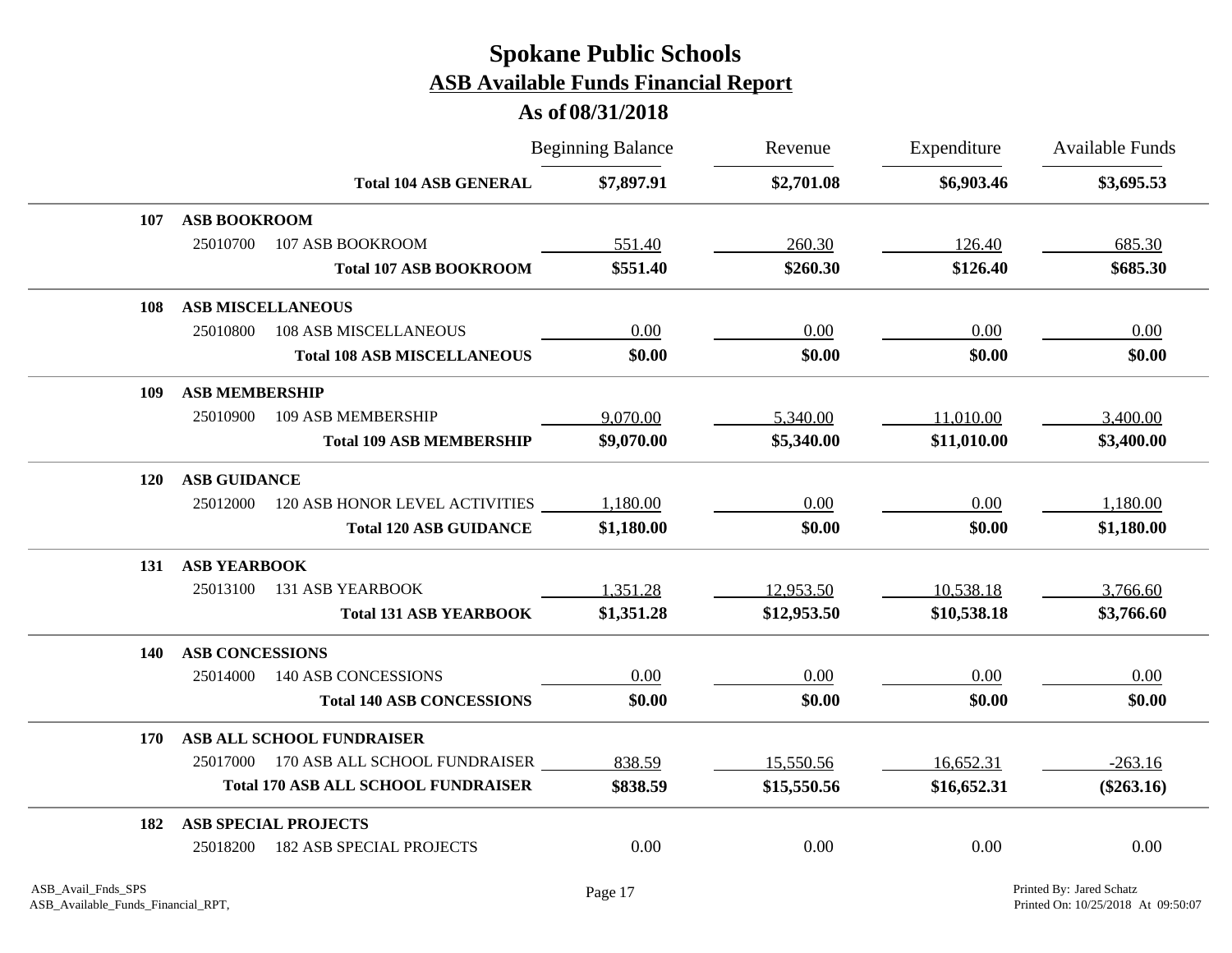|            |                                                                                                                        |  | <b>Beginning Balance</b>       | Revenue                        | Expenditure                           | <b>Available Funds</b>         |  |
|------------|------------------------------------------------------------------------------------------------------------------------|--|--------------------------------|--------------------------------|---------------------------------------|--------------------------------|--|
|            | <b>Total 182 ASB SPECIAL PROJECTS</b>                                                                                  |  | \$0.00                         | \$0.00                         | \$0.00                                | \$0.00                         |  |
|            | <b>GENERAL ASB</b><br><b>100</b>                                                                                       |  | \$28,225.20                    | \$36,805.44                    | \$45,230.35                           | \$19,800.29                    |  |
| 205        | <b>GENERAL ATHLETICS</b>                                                                                               |  |                                |                                |                                       |                                |  |
|            | 25020500<br><b>205 ASB GENRAL ATHLETICS</b><br>20502 ATHLETIC AWARDS<br>25020502<br><b>Total 205 GENERAL ATHLETICS</b> |  | 1,896.05<br>0.00<br>\$1,896.05 | 1,721.00<br>0.00<br>\$1,721.00 | $-1,707.55$<br>0.00<br>$(\$1,707.55)$ | 5,324.60<br>0.00<br>\$5,324.60 |  |
|            |                                                                                                                        |  |                                |                                |                                       |                                |  |
| 208        | <b>ASB ATHLETIC OFFICIALS</b>                                                                                          |  |                                |                                |                                       |                                |  |
|            | <b>208 ASB ATHLETIC OFFICIALS</b><br>25020800                                                                          |  | 6,700.33                       | 0.00                           | 494.76                                | 6,205.57                       |  |
|            | <b>Total 208 ASB ATHLETIC OFFICIALS</b>                                                                                |  | \$6,700.33                     | \$0.00                         | \$494.76                              | \$6,205.57                     |  |
| 209        | <b>ASB ATHLETIC UNIFORMS</b>                                                                                           |  |                                |                                |                                       |                                |  |
|            | 25020900<br><b>209 ASB ATHLETIC UNIFORMS</b>                                                                           |  | 2,102.06                       | 366.50                         | 702.42                                | 1,766.14                       |  |
|            | <b>Total 209 ASB ATHLETIC UNIFORMS</b>                                                                                 |  | \$2,102.06                     | \$366.50                       | \$702.42                              | \$1,766.14                     |  |
| 227        | <b>BASEBALL</b>                                                                                                        |  |                                |                                |                                       |                                |  |
|            | 25022700<br>227 ASB BASEBALL                                                                                           |  | 250.86                         | 510.00                         | 676.06                                | 84.80                          |  |
|            | <b>Total 227 BASEBALL</b>                                                                                              |  | \$250.86                       | \$510.00                       | \$676.06                              | \$84.80                        |  |
| <b>230</b> | <b>BOYS BASKETBALL</b>                                                                                                 |  |                                |                                |                                       |                                |  |
|            | <b>230 ASB BOYS BASETBALL</b><br>25023000                                                                              |  | 325.00                         | 445.00                         | 152.09                                | 617.91                         |  |
|            | <b>Total 230 BOYS BASKETBALL</b>                                                                                       |  | \$325.00                       | \$445.00                       | \$152.09                              | \$617.91                       |  |
| 231        | <b>GIRLS BASKETBALL</b>                                                                                                |  |                                |                                |                                       |                                |  |
|            | 25023100<br>231 ASB GIRLS BASKETBALL                                                                                   |  | 325.00                         | 0.00                           | 0.00                                  | 325.00                         |  |
|            | <b>Total 231 GIRLS BASKETBALL</b>                                                                                      |  | \$325.00                       | \$0.00                         | \$0.00                                | \$325.00                       |  |
| 251        | SPOK-A-LOO                                                                                                             |  |                                |                                |                                       |                                |  |
|            | 251 ASB SPOK-A-LOO<br>25025100                                                                                         |  | 74.88                          | 0.00                           | 0.00                                  | 74.88                          |  |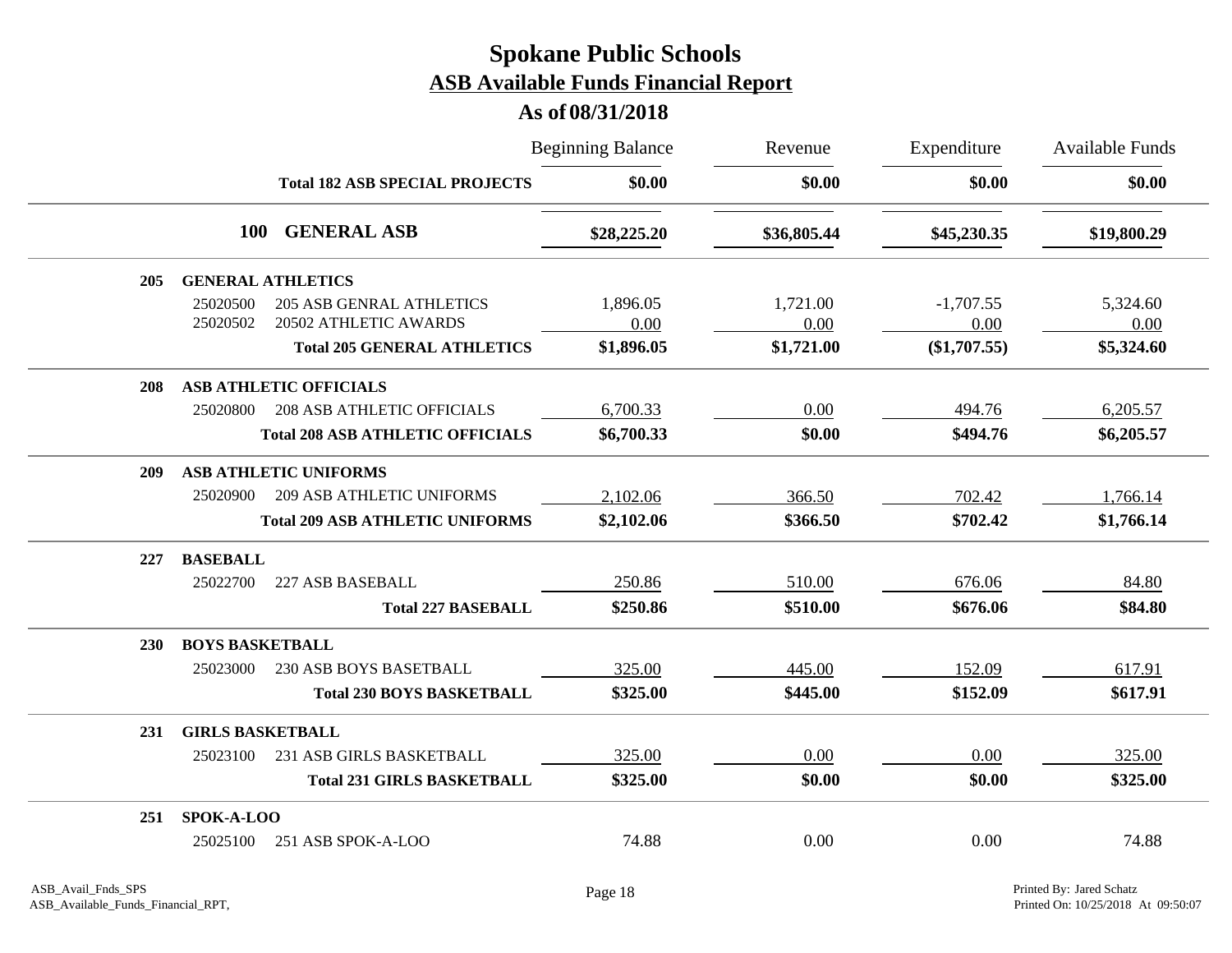|            |                                            | <b>Beginning Balance</b> | Revenue    | Expenditure  | <b>Available Funds</b> |  |
|------------|--------------------------------------------|--------------------------|------------|--------------|------------------------|--|
|            | Total 251 SPOK-A-LOO                       | \$74.88                  | \$0.00     | \$0.00       | \$74.88                |  |
| <b>270</b> | <b>GIRLS' SOFTBALL</b>                     |                          |            |              |                        |  |
|            | 25027000<br>270 ASB SOFTBALL               | 175.00                   | 654.50     | 0.00         | 829.50                 |  |
|            | <b>Total 270 GIRLS' SOFTBALL</b>           | \$175.00                 | \$654.50   | \$0.00       | \$829.50               |  |
| 286        | <b>MIDDLE SCHOOL TRACK</b>                 |                          |            |              |                        |  |
|            | 25028600<br>286 MIDDLE SCHOOL TRACK        | 50.00                    | 1,043.00   | 0.00         | 1,093.00               |  |
|            | <b>Total 286 MIDDLE SCHOOL TRACK</b>       | \$50.00                  | \$1,043.00 | \$0.00       | \$1,093.00             |  |
| <b>290</b> | <b>GIRLS' VOLLEYBALL</b>                   |                          |            |              |                        |  |
|            | 290 GIRLS' VOLLEYBALL<br>25029000          | 50.00                    | 780.00     | 0.00         | 830.00                 |  |
|            | <b>Total 290 GIRLS' VOLLEYBALL</b>         | \$50.00                  | \$780.00   | \$0.00       | \$830.00               |  |
| 294        | <b>BOYS' WRESTLING</b>                     |                          |            |              |                        |  |
|            | <b>294 ASB WRESTLING</b><br>25029400       | 100.00                   | 1,055.00   | 350.20       | 804.80                 |  |
|            | <b>Total 294 BOYS' WRESTLING</b>           | \$100.00                 | \$1,055.00 | \$350.20     | \$804.80               |  |
|            | <b>ATHLETICS</b><br><b>200</b>             | \$12,049.18              | \$6,575.00 | \$667.98     | \$17,956.20            |  |
|            |                                            |                          |            |              |                        |  |
| 304        | <b>ART CLUB</b>                            |                          |            |              |                        |  |
|            | 25030400<br>250 ART CLUB                   | 500.00                   | 0.00       | $-250.00$    | 750.00                 |  |
|            | <b>Total 304 ART CLUB</b>                  | \$500.00                 | \$0.00     | $(\$250.00)$ | \$750.00               |  |
| 307        | ASB MS SPECIAL ED PRE-VOC                  |                          |            |              |                        |  |
|            | 307 ASB SPECIAL ED PRE VOC<br>25030700     | 755.00                   | 0.00       | 0.00         | 755.00                 |  |
|            | <b>Total 307 ASB MS SPECIAL ED PRE-VOC</b> | \$755.00                 | \$0.00     | \$0.00       | \$755.00               |  |
| 315        | <b>DRAMA CLUB</b>                          |                          |            |              |                        |  |
|            | 25031500<br>315 ASB DRAMA CLUB             | 388.00                   | 0.00       | $-145.14$    | 533.14                 |  |
|            | <b>Total 315 DRAMA CLUB</b>                | \$388.00                 | \$0.00     | (\$145.14)   | \$533.14               |  |
|            |                                            |                          |            |              |                        |  |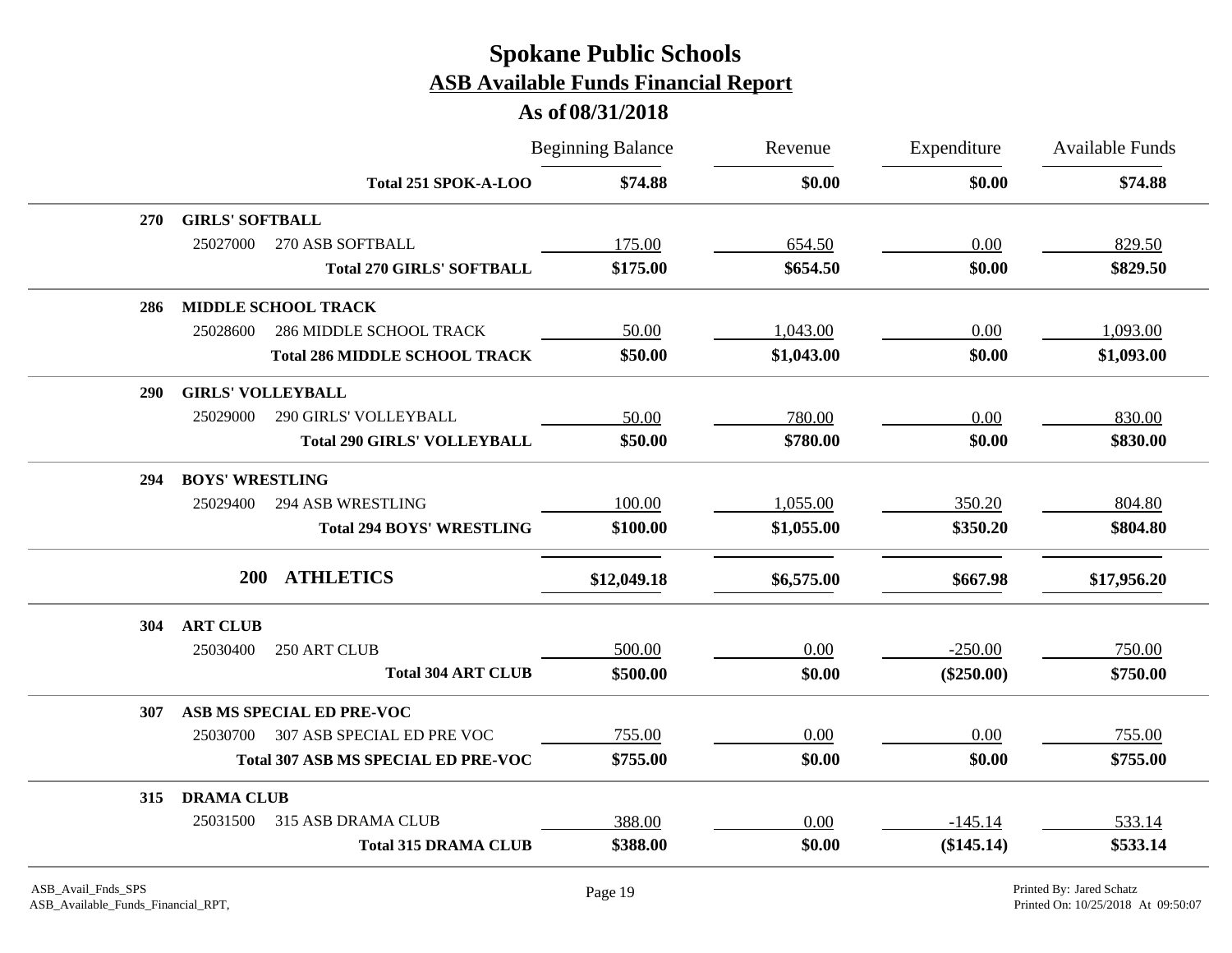|     |                       |                                    | <b>Beginning Balance</b> | Revenue    | Expenditure  | <b>Available Funds</b> |
|-----|-----------------------|------------------------------------|--------------------------|------------|--------------|------------------------|
| 356 | <b>BAND CLUB</b>      |                                    |                          |            |              |                        |
|     | 25035600              | 356 ASB BAND                       | 1,499.80                 | 287.00     | $-2,758.81$  | 4,545.61               |
|     | 25035610              | 35610 BAND UNIFORM CLEANING        | 3,573.43                 | 3,020.00   | 2,632.10     | 3,961.33               |
|     | 25035612              | 35612 ASB BAND SHIRTS              | 0.00                     | 0.00       | 0.00         | 0.00                   |
|     | 25035615              | 35615 BAND IN AND OUT              | $-412.25$                | 65.00      | 0.00         | $-347.25$              |
|     | 25035620              | 35620 BAND SPECIAL                 | 5,261.37                 | 1,658.00   | 693.52       | 6,225.85               |
|     | 25035630              | 35630 BAND SILVERWOOD              | 0.00                     | 0.00       | 0.00         | 0.00                   |
|     |                       | <b>Total 356 BAND CLUB</b>         | \$9,922.35               | \$5,030.00 | \$566.81     | \$14,385.54            |
| 357 | <b>ORCHESTRA CLUB</b> |                                    |                          |            |              |                        |
|     | 25035700              | <b>357 ASB ORCHESTRA</b>           | 120.62                   | 156.00     | $-808.64$    | 1,085.26               |
|     | 25035710              | 35710 ORCHESTRA CLEANING           | 3,693.90                 | 2,264.00   | 1,493.05     | 4,464.85               |
|     | 25035715              | 35715 ORCHESTRA IN AND OUT         | 6,594.90                 | 35.00      | 100.00       | 6,529.90               |
|     | 25035720              | 35720 ORCHESTRA SPECIAL            | 591.94                   | 0.00       | 0.00         | 591.94                 |
|     |                       | <b>Total 357 ORCHESTRA CLUB</b>    | \$11,001.36              | \$2,455.00 | \$784.41     | \$12,671.95            |
| 358 | <b>CHORAL CLUB</b>    |                                    |                          |            |              |                        |
|     | 25035800              | <b>358 ASB CHORAL</b>              | $-558.71$                | 0.00       | $-175.59$    | $-383.12$              |
|     | 25035810              | 35810 CHORAL CLEANING              | 6,598.29                 | 3,210.00   | 1,699.86     | 8,108.43               |
|     | 25035815              | 35815 CHORAL IN AND OUT            | $-418.78$                | 0.00       | 0.00         | $-418.78$              |
|     | 25035820              | 358120 CHORAL SPECIAL              | 64.23                    | 0.00       | 0.00         | 64.23                  |
|     |                       | <b>Total 358 CHORAL CLUB</b>       | \$5,685.03               | \$3,210.00 | \$1,524.27   | \$7,370.76             |
| 373 |                       | <b>ASB CYBERPATRIOTS</b>           |                          |            |              |                        |
|     | 25037300              | 373 ASB CYBER PATRIOTS             | 80.00                    | 0.00       | 0.00         | 80.00                  |
|     |                       | <b>Total 373 ASB CYBERPATRIOTS</b> | \$80.00                  | \$0.00     | \$0.00       | \$80.00                |
| 382 | <b>ASB COMPUTER</b>   |                                    |                          |            |              |                        |
|     | 25038200              | <b>382 ASB COMPUTER</b>            | 1,014.64                 | 0.00       | $-1,000.00$  | 2,014.64               |
|     |                       | <b>Total 382 ASB COMPUTER</b>      | \$1,014.64               | \$0.00     | (\$1,000.00) | \$2,014.64             |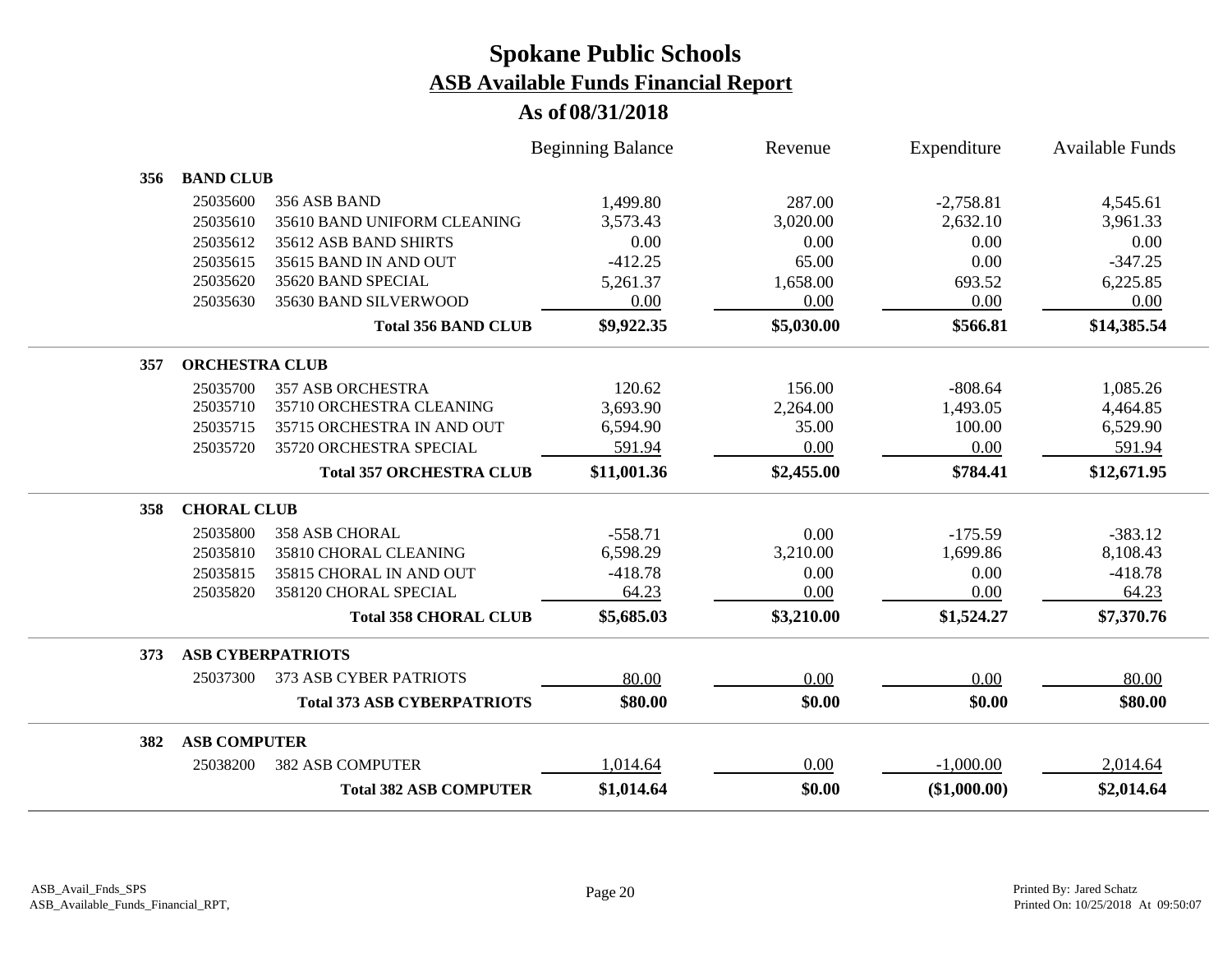|     |                          |                                     | <b>Beginning Balance</b> | Revenue     | Expenditure | <b>Available Funds</b> |
|-----|--------------------------|-------------------------------------|--------------------------|-------------|-------------|------------------------|
|     |                          | 300 CLASS                           | \$29,346.38              | \$10,695.00 | \$1,480.35  | \$38,561.03            |
| 404 | <b>ASB GAME CLUB</b>     |                                     |                          |             |             |                        |
|     | 25040400                 | 404 ASB BOARD GAME                  | 0.00                     | 107.00      | 92.55       | 14.45                  |
|     |                          | <b>Total 404 ASB GAME CLUB</b>      | \$0.00                   | \$107.00    | \$92.55     | \$14.45                |
| 425 | <b>ASB INTERACT CLUB</b> |                                     |                          |             |             |                        |
|     | 25042500                 | 42500 ASB IDENTITY CLUB             | 80.68                    | 0.00        | 27.86       | 52.82                  |
|     |                          | <b>Total 425 ASB INTERACT CLUB</b>  | \$80.68                  | \$0.00      | \$27.86     | \$52.82                |
| 432 |                          | <b>ASB YOUNG LAWYERS</b>            |                          |             |             |                        |
|     | 25043200                 | <b>432 YOUNG LAWYERS</b>            | 350.00                   | 0.00        | 0.00        | 350.00                 |
|     |                          | <b>Total 432 ASB YOUNG LAWYERS</b>  | \$350.00                 | \$0.00      | \$0.00      | \$350.00               |
| 458 | <b>FASHION CLUB</b>      |                                     |                          |             |             |                        |
|     | 25045800                 | 45800 SEWING & DESIGN CLUB          | 0.00                     | 0.00        | 374.49      | $-374.49$              |
|     |                          | <b>Total 458 FASHION CLUB</b>       | \$0.00                   | \$0.00      | \$374.49    | $(\$374.49)$           |
| 462 | <b>ROBOTICS CLUB</b>     |                                     |                          |             |             |                        |
|     | 25046200                 | <b>46200 ROBOTICS CLUB</b>          | 1,376.68                 | 0.00        | 994.43      | 382.25                 |
|     |                          | <b>Total 462 ROBOTICS CLUB</b>      | \$1,376.68               | \$0.00      | \$994.43    | \$382.25               |
| 466 | <b>DRILL TEAM</b>        |                                     |                          |             |             |                        |
|     | 25046600                 | <b>466 ASB DRILL TEAM</b>           | 600.00                   | 0.00        | $-324.52$   | 924.52                 |
|     | 25046605                 | <b>466 DRILL TEAM SHIRT ACCOUNT</b> | 300.77                   | 336.00      | 313.18      | 323.59                 |
|     | 25046610                 | 46610 DRILL TEAM CLEANING           | 2,654.57                 | 0.00        | 0.00        | 2,654.57               |
|     | 25046625                 | 46646 ASB DRILL TEAM PARADE         | 1,714.61                 | 12.00       | 0.00        | 1,726.61               |
|     | 25046646                 | 46646 DRILL TEAM B                  | $-678.94$                | 0.00        | 0.00        | $-678.94$              |
|     | 25046666                 | 46666 COLORGUARD                    | 0.00                     | 0.00        | 0.00        | 0.00                   |
|     |                          | <b>Total 466 DRILL TEAM</b>         | \$4,591.01               | \$348.00    | (\$11.34)   | \$4,950.35             |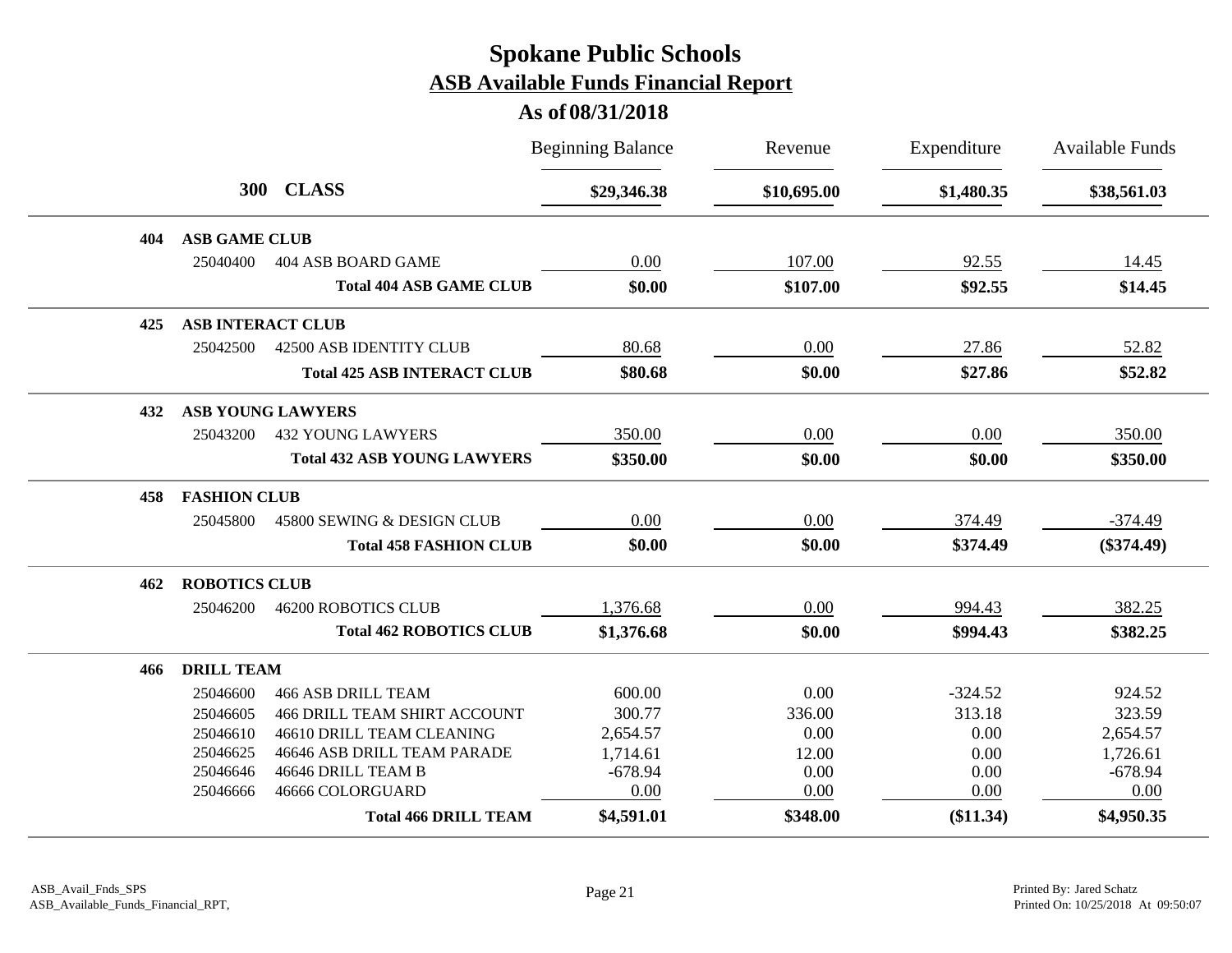|                                                          |                           |                                    | <b>Beginning Balance</b> | Revenue     | Expenditure<br>\$1,477.99 | Available Funds<br>\$5,375.38                                  |
|----------------------------------------------------------|---------------------------|------------------------------------|--------------------------|-------------|---------------------------|----------------------------------------------------------------|
|                                                          |                           | 400 CLUBS                          | \$6,398.37               | \$455.00    |                           |                                                                |
| 252                                                      | <b>SALK MIDDLE SCHOOL</b> |                                    |                          |             |                           |                                                                |
| 102                                                      | <b>ASB RESERVE</b>        |                                    |                          |             |                           |                                                                |
|                                                          | 25210200                  | <b>252 ASB RESERVE</b>             | 2,004.00                 | 0.00        | 0.00                      | 2,004.00                                                       |
|                                                          |                           | <b>Total 102 ASB RESERVE</b>       | \$2,004.00               | \$0.00      | \$0.00                    | \$2,004.00                                                     |
| 104                                                      | <b>ASB GENERAL</b>        |                                    |                          |             |                           |                                                                |
|                                                          | 25210400                  | 104 ASB GENERAL                    | 334.43                   | 10,509.55   | 9,966.40                  | 877.58                                                         |
|                                                          | 25210401                  | 104 ASB 7TH GRADE CELEBRATION      | 64.17                    | 0.00        | 0.00                      | 64.17                                                          |
|                                                          | 25210402                  | 104 ASB 8TH GRADE CELEBRATION      | 103.47                   | 0.00        | 13.97                     | 89.50                                                          |
|                                                          |                           | <b>Total 104 ASB GENERAL</b>       | \$502.07                 | \$10,509.55 | \$9,980.37                | \$1,031.25                                                     |
| 107                                                      | <b>ASB BOOKROOM</b>       |                                    |                          |             |                           |                                                                |
|                                                          | 25210700                  | 107 ASB BOOKROOM                   | 0.00                     | 0.00        | 0.00                      | 0.00                                                           |
|                                                          |                           | <b>Total 107 ASB BOOKROOM</b>      | \$0.00                   | \$0.00      | \$0.00                    | \$0.00                                                         |
| 108                                                      |                           | <b>ASB MISCELLANEOUS</b>           |                          |             |                           |                                                                |
|                                                          | 25210800                  | <b>252 ASB MISCELLANEOUS</b>       | 0.00                     | 0.00        | 0.00                      | 0.00                                                           |
|                                                          |                           | <b>Total 108 ASB MISCELLANEOUS</b> | \$0.00                   | \$0.00      | \$0.00                    | \$0.00                                                         |
| 109                                                      | <b>ASB MEMBERSHIP</b>     |                                    |                          |             |                           |                                                                |
|                                                          | 25210900                  | <b>109 ASB MEMBERSHIP</b>          | 5,998.32                 | 4,327.00    | 3,217.92                  | 7,107.40                                                       |
|                                                          |                           | <b>Total 109 ASB MEMBERSHIP</b>    | \$5,998.32               | \$4,327.00  | \$3,217.92                | \$7,107.40                                                     |
| 131                                                      | <b>ASB YEARBOOK</b>       |                                    |                          |             |                           |                                                                |
|                                                          | 25213100                  | <b>131 ASB YEARBOOK</b>            | 16,664.42                | 11,568.66   | 9,661.61                  | 18,571.47                                                      |
|                                                          |                           | <b>Total 131 ASB YEARBOOK</b>      | \$16,664.42              | \$11,568.66 | \$9,661.61                | \$18,571.47                                                    |
| 170                                                      |                           | ASB ALL SCHOOL FUNDRAISER          |                          |             |                           |                                                                |
|                                                          | 25217000                  | 170 ALL SCHOOL FUNDRAISER          | 0.00                     | 0.00        | 0.00                      | 0.00                                                           |
| ASB Avail Fnds SPS<br>ASB_Available_Funds_Financial_RPT, |                           |                                    | Page 22                  |             |                           | Printed By: Jared Schatz<br>Printed On: 10/25/2018 At 09:50:07 |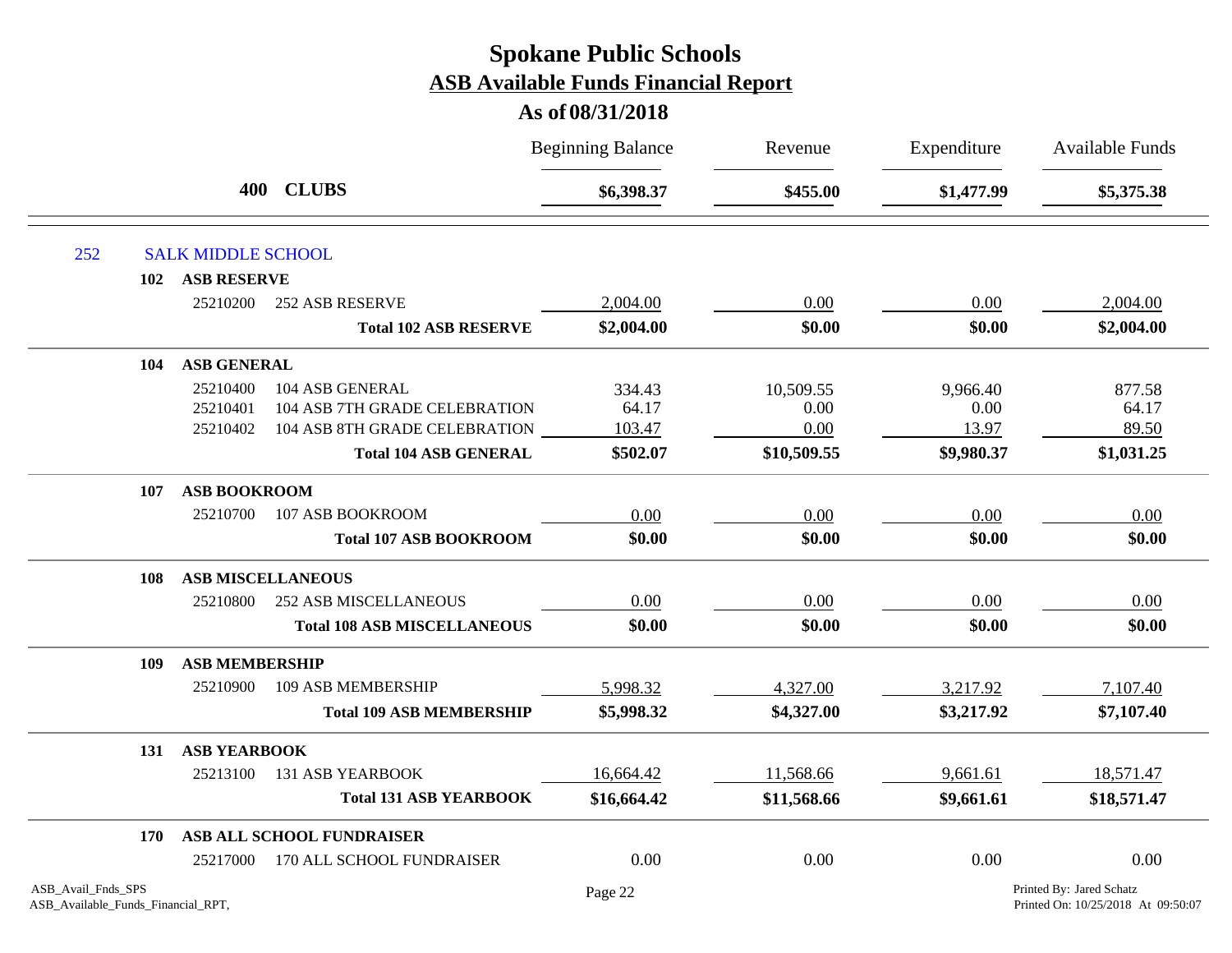#### **As of 08/31/2018**

|     |                                              |                                        | <b>Beginning Balance</b> | Revenue     | Expenditure | <b>Available Funds</b> |
|-----|----------------------------------------------|----------------------------------------|--------------------------|-------------|-------------|------------------------|
|     | <b>Total 170 ASB ALL SCHOOL FUNDRAISER</b>   |                                        | \$0.00                   | \$0.00      | \$0.00      | \$0.00                 |
| 191 | <b>ASB AWARDS</b>                            |                                        |                          |             |             |                        |
|     | 25219100<br>191 ASB AWARDS                   |                                        | 0.00                     | 0.00        | 0.00        | 0.00                   |
|     |                                              | <b>Total 191 ASB AWARDS</b>            | \$0.00                   | \$0.00      | \$0.00      | \$0.00                 |
|     | <b>GENERAL ASB</b><br><b>100</b>             |                                        | \$25,168.81              | \$26,405.21 | \$22,859.90 | \$28,714.12            |
| 205 | <b>GENERAL ATHLETICS</b>                     |                                        |                          |             |             |                        |
|     | 25220500<br><b>205 ASB GENERAL ATHLETICS</b> |                                        | 6,048.91                 | 865.62      | 6,113.96    | 800.57                 |
|     |                                              | <b>Total 205 GENERAL ATHLETICS</b>     | \$6,048.91               | \$865.62    | \$6,113.96  | \$800.57               |
| 209 | <b>ASB ATHLETIC UNIFORMS</b>                 |                                        |                          |             |             |                        |
|     | 25220900<br><b>252 ATHLETIC UNIFORMS</b>     |                                        | 0.00                     | 0.00        | 0.00        | 0.00                   |
|     |                                              | <b>Total 209 ASB ATHLETIC UNIFORMS</b> | \$0.00                   | \$0.00      | \$0.00      | \$0.00                 |
| 251 | SPOK-A-LOO                                   |                                        |                          |             |             |                        |
|     | 25225100<br>25100 SALK SPOKALOO              |                                        | 0.00                     | 0.00        | 0.00        | 0.00                   |
|     |                                              | Total 251 SPOK-A-LOO                   | \$0.00                   | \$0.00      | \$0.00      | \$0.00                 |
|     | <b>ATHLETICS</b><br><b>200</b>               |                                        | \$6,048.91               | \$865.62    | \$6,113.96  | \$800.57               |
| 300 | ASB GENERAL CLASS ACTIVITY                   |                                        |                          |             |             |                        |
|     | 25230000 300 ASB GENERAL CLASS ACTIVITY      |                                        | 0.00                     | 0.00        | 0.00        | 0.00                   |
|     | <b>Total 300 ASB GENERAL CLASS ACTIVITY</b>  |                                        | \$0.00                   | \$0.00      | \$0.00      | \$0.00                 |
| 304 | <b>ART CLUB</b>                              |                                        |                          |             |             |                        |
|     | 25230400<br><b>304 ASB ART CLUB</b>          |                                        | 0.00                     | 0.00        | 0.00        | 0.00                   |
|     |                                              | <b>Total 304 ART CLUB</b>              | \$0.00                   | \$0.00      | \$0.00      | \$0.00                 |

#### **307 ASB MS SPECIAL ED PRE-VOC**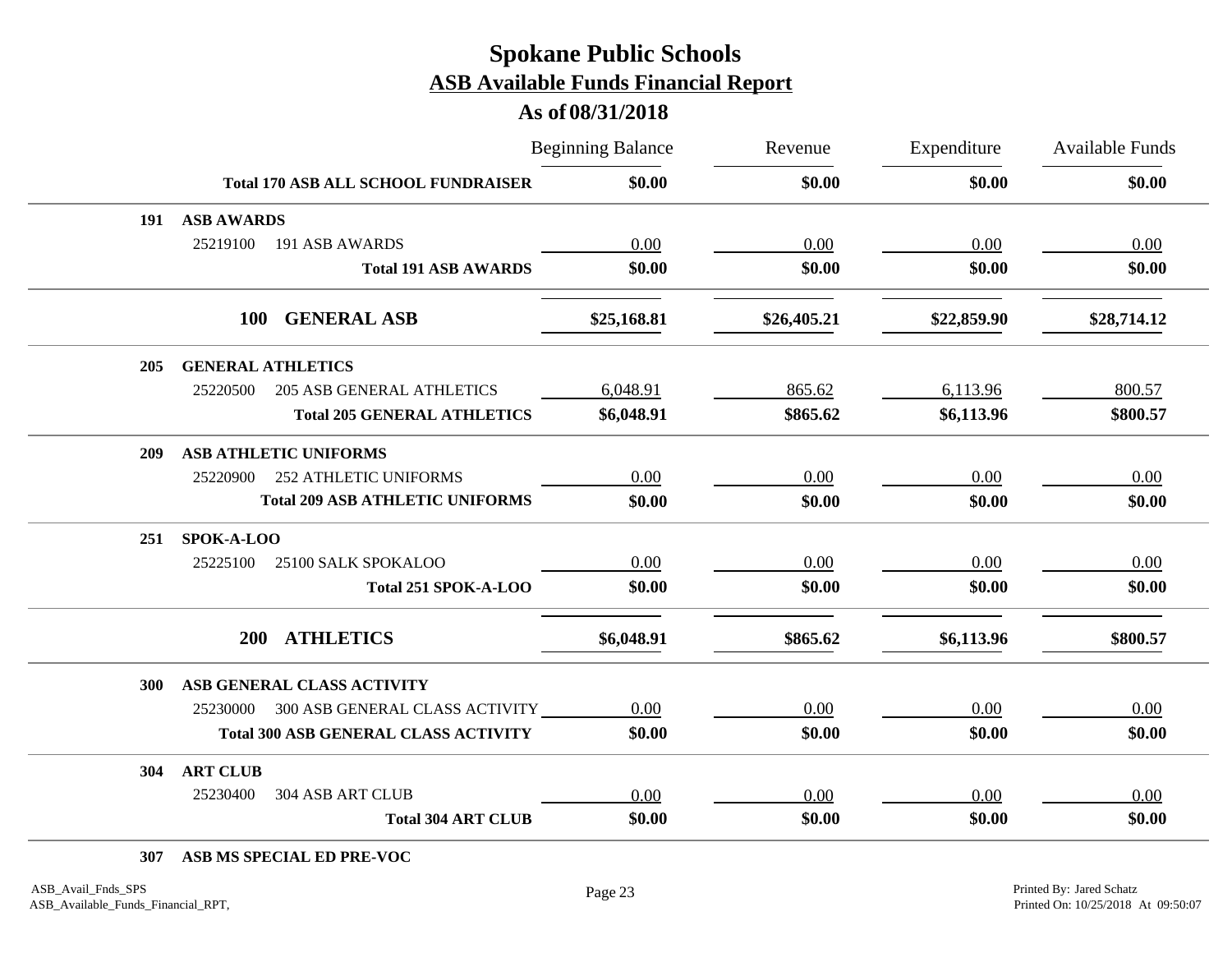**As of 08/31/2018**

|     |                       |                                            | <b>Beginning Balance</b> | Revenue    | Expenditure    | <b>Available Funds</b> |
|-----|-----------------------|--------------------------------------------|--------------------------|------------|----------------|------------------------|
|     | 25230700              | 307 ASB SPECIAL ED PRE VOC                 | 0.00                     | 0.00       | 0.00           | 0.00                   |
|     |                       | <b>Total 307 ASB MS SPECIAL ED PRE-VOC</b> | \$0.00                   | \$0.00     | \$0.00         | \$0.00                 |
| 356 | <b>BAND CLUB</b>      |                                            |                          |            |                |                        |
|     | 25235600              | 356 ASB BAND                               | 1,704.43                 | 475.80     | $-1,413.34$    | 3,593.57               |
|     | 25235601              | 35601 AUCTION/SPAGHETTI DINNER             | 0.00                     | 0.00       | 0.00           | 0.00                   |
|     | 25235602              | 35602 BAND FUNDRAISING                     | 0.00                     | 0.00       | 0.00           | 0.00                   |
|     | 25235603              | 35603 SPRING FUNDRAISER                    | $-6.00$                  | 0.00       | 0.00           | $-6.00$                |
|     | 25235604              | 35604 BAND UNIFORMS                        | 0.00                     | 0.00       | 0.00           | 0.00                   |
|     |                       | <b>Total 356 BAND CLUB</b>                 | \$1,698.43               | \$475.80   | $(\$1,413.34)$ | \$3,587.57             |
| 357 | <b>ORCHESTRA CLUB</b> |                                            |                          |            |                |                        |
|     | 25235700              | <b>357 ASB ORCHESTRA</b>                   | 546.41                   | 324.00     | $-99.92$       | 970.33                 |
|     |                       | <b>Total 357 ORCHESTRA CLUB</b>            | \$546.41                 | \$324.00   | $(\$99.92)$    | \$970.33               |
| 358 | <b>CHORAL CLUB</b>    |                                            |                          |            |                |                        |
|     | 25235800              | <b>358 ASB CHORAL</b>                      | 896.65                   | 264.00     | $-327.16$      | 1,487.81               |
|     | 25235801              | 35801 CHORAL HAWAII TRIP                   | $-12.00$                 | 0.00       | 0.00           | $-12.00$               |
|     | 25235802              | 35802 CHOIR HAWAII TRIP 2                  | 0.00                     | 0.00       | 0.00           | 0.00                   |
|     |                       | <b>Total 358 CHORAL CLUB</b>               | \$884.65                 | \$264.00   | $(\$327.16)$   | \$1,475.81             |
|     |                       |                                            |                          |            |                |                        |
|     | <b>300</b>            | <b>CLASS</b>                               | \$3,129.49               | \$1,063.80 | (\$1,840.42)   | \$6,033.71             |
| 404 | <b>ASB GAME CLUB</b>  |                                            |                          |            |                |                        |
|     | 25240400              | 40400 ASB TABLE TOP GAMES                  | 137.91                   | 0.00       | 72.78          | 65.13                  |
|     |                       | <b>Total 404 ASB GAME CLUB</b>             | \$137.91                 | \$0.00     | \$72.78        | \$65.13                |
| 428 | <b>MOM/DAD NIGHT</b>  |                                            |                          |            |                |                        |
|     | 25242800              | 428 ASB MOM/DAD NIGHT                      | 1,666.72                 | 952.41     | 1,171.47       | 1,447.66               |
|     |                       | <b>Total 428 MOM/DAD NIGHT</b>             | \$1,666.72               | \$952.41   | \$1,171.47     | \$1,447.66             |

#### **460 MATH CLUB**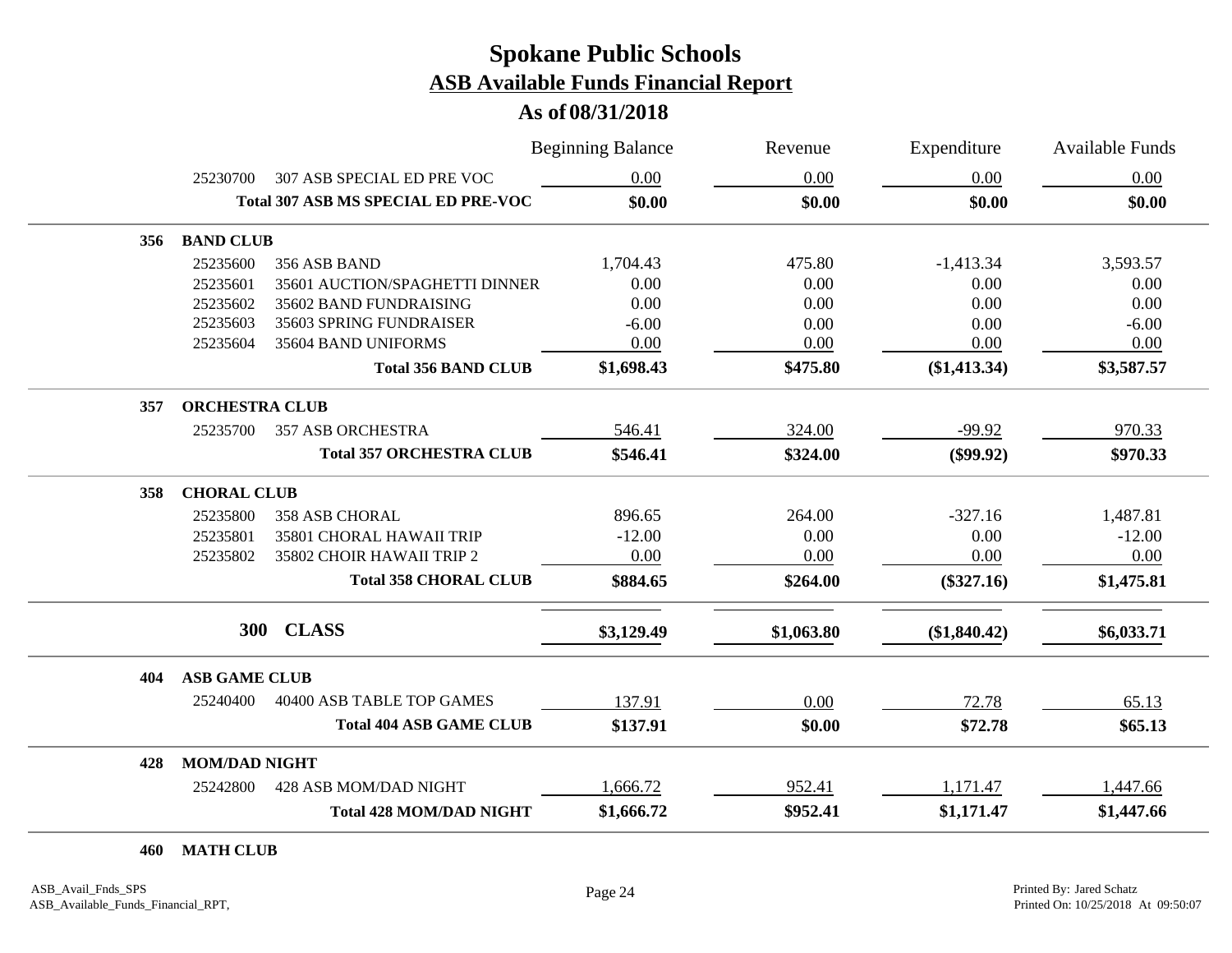|                    |                           |                                        | <b>Beginning Balance</b> | Revenue    | Expenditure | <b>Available Funds</b>   |
|--------------------|---------------------------|----------------------------------------|--------------------------|------------|-------------|--------------------------|
|                    | 25246000                  | 252 ASB MATH IS COOL                   | 0.00                     | 600.00     | 575.84      | 24.16                    |
|                    |                           | <b>Total 460 MATH CLUB</b>             | \$0.00                   | \$600.00   | \$575.84    | \$24.16                  |
| 462                | <b>ROBOTICS CLUB</b>      |                                        |                          |            |             |                          |
|                    | 25246200                  | <b>46200 ROBOTICS CLUB</b>             | 0.00                     | 0.00       | 0.00        | 0.00                     |
|                    |                           | <b>Total 462 ROBOTICS CLUB</b>         | \$0.00                   | \$0.00     | \$0.00      | \$0.00                   |
|                    | <b>466 DRILL TEAM</b>     |                                        |                          |            |             |                          |
|                    | 25246600                  | <b>466 ASB DRILL TEAM</b>              | 628.63                   | 0.00       | 628.63      | 0.00                     |
|                    | 25246601                  | 46601 DRILL TEAM FUNDRAISING           | 0.00                     | 0.00       | 0.00        | 0.00                     |
|                    |                           | <b>Total 466 DRILL TEAM</b>            | \$628.63                 | \$0.00     | \$628.63    | \$0.00                   |
| 467                | <b>FLAG GIRLS</b>         |                                        |                          |            |             |                          |
|                    | 25246700                  | 252 ASB FLAG GIRLS                     | 38.38                    | 0.00       | 38.38       | 0.00                     |
|                    |                           | <b>Total 467 FLAG GIRLS</b>            | \$38.38                  | \$0.00     | \$38.38     | \$0.00                   |
| 474                |                           | <b>SERVICE LEARNING CLUB</b>           |                          |            |             |                          |
|                    |                           | 25247400 47400 COMMUNITY INVOLVEMENT   | 0.00                     | 0.00       | $-81.96$    | 81.96                    |
|                    |                           | <b>Total 474 SERVICE LEARNING CLUB</b> | \$0.00                   | \$0.00     | $(\$81.96)$ | \$81.96                  |
|                    |                           | 400 CLUBS                              | \$2,471.64               | \$1,552.41 | \$2,405.14  | \$1,618.91               |
|                    |                           |                                        |                          |            |             |                          |
| 255                | <b>SHAW MIDDLE SCHOOL</b> |                                        |                          |            |             |                          |
|                    | 104 ASB GENERAL           |                                        |                          |            |             |                          |
|                    | 25510400                  | 104 ASB GENERAL                        | 30,175.29                | 2,449.82   | 8,823.88    | 23,801.23                |
|                    |                           | <b>Total 104 ASB GENERAL</b>           | \$30,175.29              | \$2,449.82 | \$8,823.88  | \$23,801.23              |
| 107                | <b>ASB BOOKROOM</b>       |                                        |                          |            |             |                          |
|                    | 25510700                  | 107 ASB BOOKROOM                       | $-90.28$                 | 0.00       | 53.03       | $-143.31$                |
|                    | 25510701                  | 10701 STUDENT STORE                    | 1,114.69                 | 136.50     | 10.20       | 1,240.99                 |
|                    | 25510702                  | 10702 T-SHIRT SALES                    | 527.98                   | 1,734.00   | 0.00        | 2,261.98                 |
| ASB_Avail_Fnds_SPS |                           |                                        | Page 25                  |            |             | Printed By: Jared Schatz |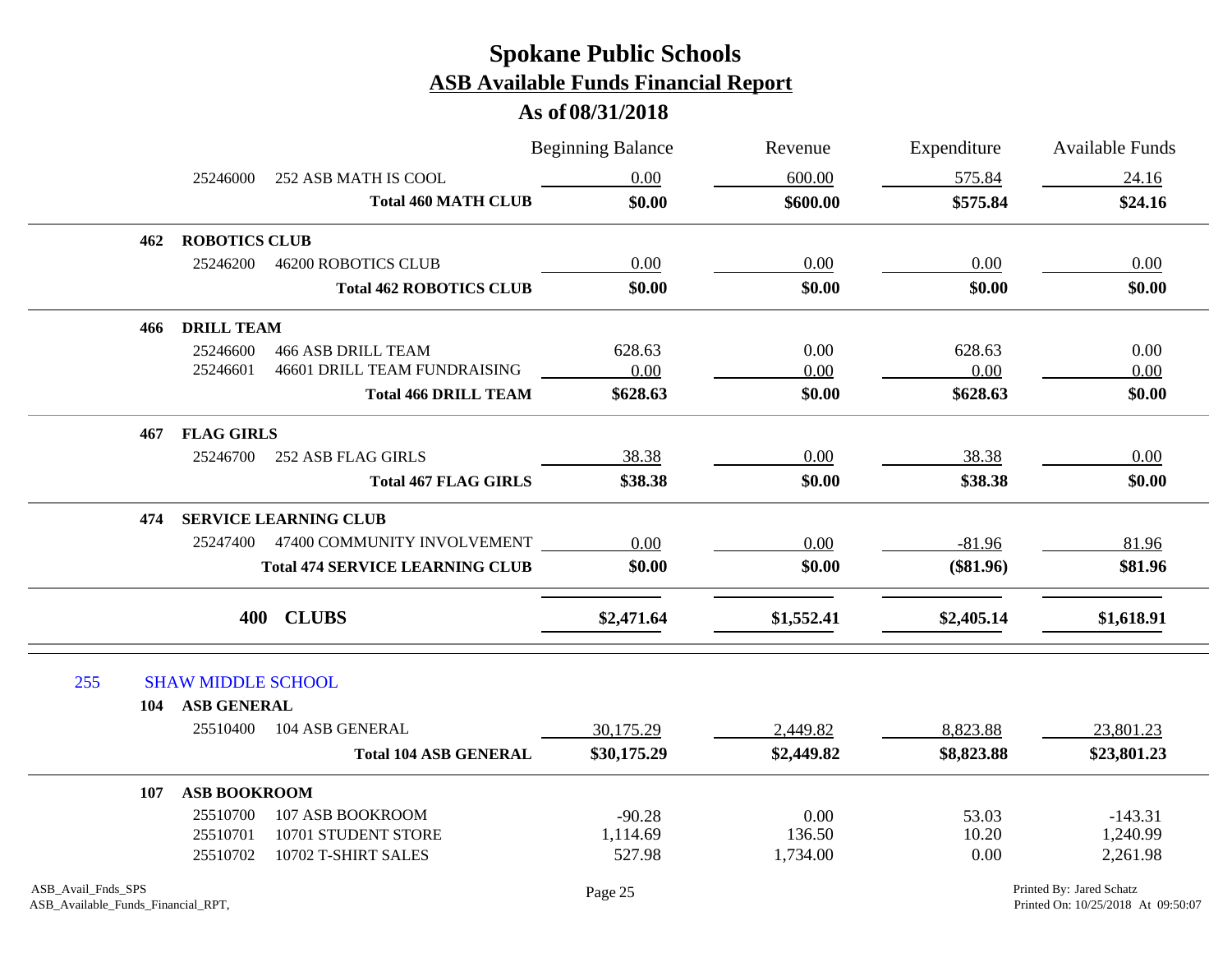|                                                          |                        |                                                 | <b>Beginning Balance</b> | Revenue       | Expenditure  | Available Funds                                                |
|----------------------------------------------------------|------------------------|-------------------------------------------------|--------------------------|---------------|--------------|----------------------------------------------------------------|
|                                                          | 25510703<br>25510704   | 10703 BASEBALL CAPS SALES<br>10704 SHAW BUTTONS | 692.85<br>68.00          | 0.00<br>20.00 | 0.00<br>0.00 | 692.85<br>88.00                                                |
|                                                          |                        | <b>Total 107 ASB BOOKROOM</b>                   | \$2,313.24               | \$1,890.50    | \$63.23      | \$4,140.51                                                     |
| 109                                                      | <b>ASB MEMBERSHIP</b>  |                                                 |                          |               |              |                                                                |
|                                                          | 25510900               | 109 ASB MEMBERSHIP                              | 2,310.00                 | 2,120.00      | 0.00         | 4,430.00                                                       |
|                                                          |                        | <b>Total 109 ASB MEMBERSHIP</b>                 | \$2,310.00               | \$2,120.00    | \$0.00       | \$4,430.00                                                     |
| 131                                                      | <b>ASB YEARBOOK</b>    |                                                 |                          |               |              |                                                                |
|                                                          | 25513100               | <b>131 ASB YEARBOOK</b>                         | 485.33                   | 5,650.00      | 5,776.47     | 358.86                                                         |
|                                                          |                        | <b>Total 131 ASB YEARBOOK</b>                   | \$485.33                 | \$5,650.00    | \$5,776.47   | \$358.86                                                       |
| 140                                                      | <b>ASB CONCESSIONS</b> |                                                 |                          |               |              |                                                                |
|                                                          | 25514000               | <b>140 ASB CONCESSIONS</b>                      | 1,542.83                 | 3,002.01      | 1,586.09     | 2,958.75                                                       |
|                                                          |                        | <b>Total 140 ASB CONCESSIONS</b>                | \$1,542.83               | \$3,002.01    | \$1,586.09   | \$2,958.75                                                     |
| 165                                                      | <b>ASB NEWSPAPER</b>   |                                                 |                          |               |              |                                                                |
|                                                          | 25516500               | <b>165 ASB NEWSPAPER</b>                        | 0.00                     | 0.00          | 0.00         | 0.00                                                           |
|                                                          |                        | <b>Total 165 ASB NEWSPAPER</b>                  | \$0.00                   | \$0.00        | \$0.00       | \$0.00                                                         |
| 170                                                      |                        | ASB ALL SCHOOL FUNDRAISER                       |                          |               |              |                                                                |
|                                                          | 25517000               | 17000 ALL SCHOOL FUNDRAISER                     | 0.00                     | 0.00          | 0.00         | 0.00                                                           |
|                                                          |                        | <b>Total 170 ASB ALL SCHOOL FUNDRAISER</b>      | \$0.00                   | \$0.00        | \$0.00       | \$0.00                                                         |
|                                                          | <b>100</b>             | <b>GENERAL ASB</b>                              | \$36,826.69              | \$15,112.33   | \$16,249.67  | \$35,689.35                                                    |
| 205                                                      |                        | <b>GENERAL ATHLETICS</b>                        |                          |               |              |                                                                |
|                                                          | 25520500               | <b>205 ASB GENERAL ATHLETICS</b>                | 3,402.36                 | 249.00        | 1,835.81     | 1,815.55                                                       |
|                                                          |                        | <b>Total 205 GENERAL ATHLETICS</b>              | \$3,402.36               | \$249.00      | \$1,835.81   | \$1,815.55                                                     |
| 209                                                      |                        | ASB ATHLETIC UNIFORMS                           |                          |               |              |                                                                |
|                                                          | 25520900               | <b>209 ASB ATHLETIC UNIFORMS</b>                | 1.08                     | 0.00          | 0.00         | 1.08                                                           |
| ASB_Avail_Fnds_SPS<br>ASB_Available_Funds_Financial_RPT, |                        |                                                 | Page 26                  |               |              | Printed By: Jared Schatz<br>Printed On: 10/25/2018 At 09:50:07 |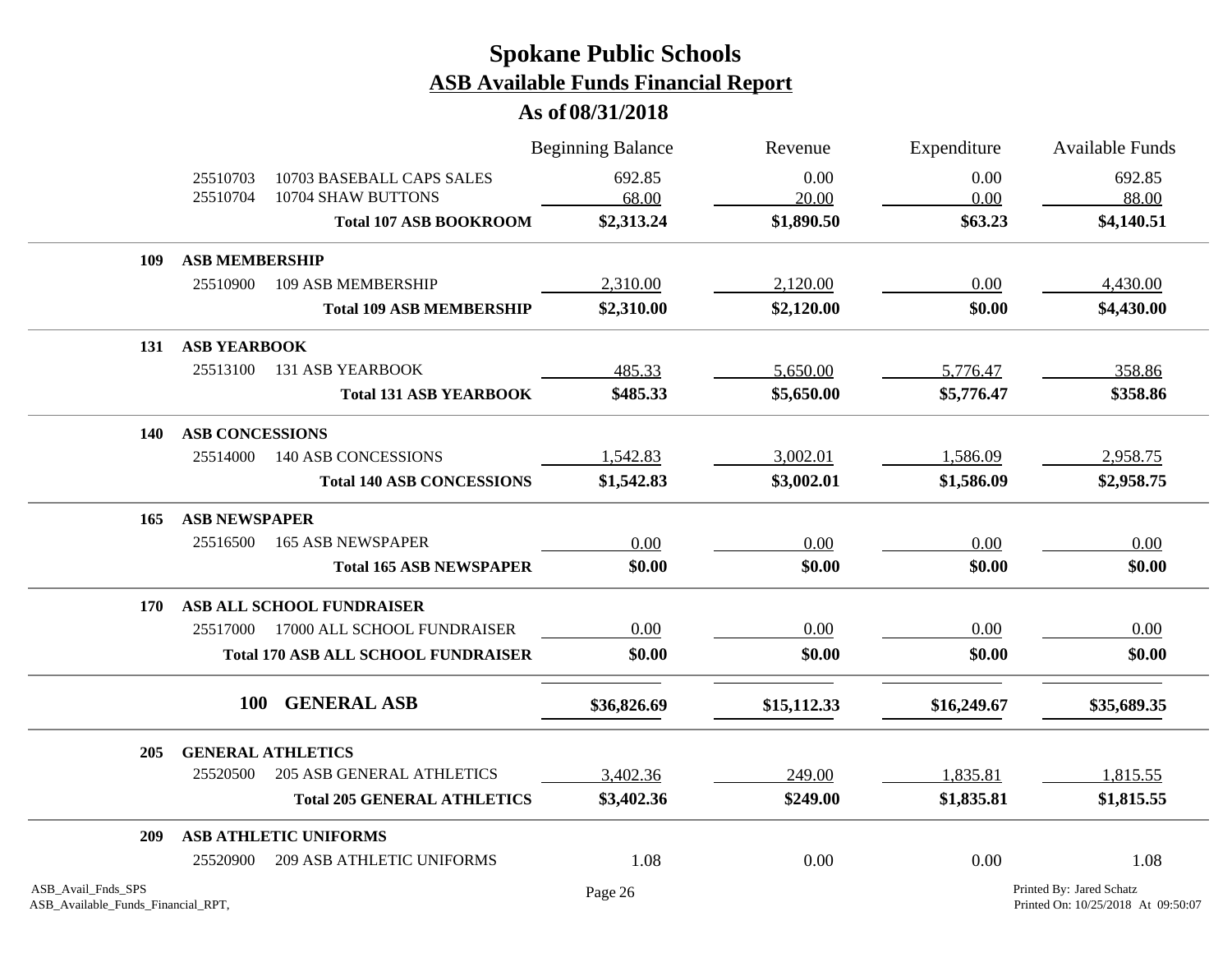|                                                          |                        |                                             | <b>Beginning Balance</b> | Revenue  | Expenditure | Available Funds                                                |
|----------------------------------------------------------|------------------------|---------------------------------------------|--------------------------|----------|-------------|----------------------------------------------------------------|
|                                                          |                        | <b>Total 209 ASB ATHLETIC UNIFORMS</b>      | \$1.08                   | \$0.00   | \$0.00      | \$1.08                                                         |
| 294                                                      | <b>BOYS' WRESTLING</b> |                                             |                          |          |             |                                                                |
|                                                          | 25529400               | 29400 WRESTLING                             | 15.15                    | 0.00     | 0.00        | 15.15                                                          |
|                                                          |                        | <b>Total 294 BOYS' WRESTLING</b>            | \$15.15                  | \$0.00   | \$0.00      | \$15.15                                                        |
|                                                          |                        | 200 ATHLETICS                               | \$3,418.59               | \$249.00 | \$1,835.81  | \$1,831.78                                                     |
| <b>300</b>                                               |                        | ASB GENERAL CLASS ACTIVITY                  |                          |          |             |                                                                |
|                                                          |                        | 25530000 300 ASB GENRAL CLASS ACCOUNT       | 62.49                    | 0.00     | 0.00        | 62.49                                                          |
|                                                          |                        | <b>Total 300 ASB GENERAL CLASS ACTIVITY</b> | \$62.49                  | \$0.00   | \$0.00      | \$62.49                                                        |
| 307                                                      |                        | ASB MS SPECIAL ED PRE-VOC                   |                          |          |             |                                                                |
|                                                          | 25530700               | 307 ASB SPECIAL ED PRE VOC                  | 10.54                    | 0.00     | 0.00        | 10.54                                                          |
|                                                          |                        | <b>Total 307 ASB MS SPECIAL ED PRE-VOC</b>  | \$10.54                  | \$0.00   | \$0.00      | \$10.54                                                        |
| 315                                                      | <b>DRAMA CLUB</b>      |                                             |                          |          |             |                                                                |
|                                                          | 25531500               | <b>255 ASB THEATRE ARTS</b>                 | 0.00                     | 0.00     | 0.00        | 0.00                                                           |
|                                                          |                        | <b>Total 315 DRAMA CLUB</b>                 | \$0.00                   | \$0.00   | \$0.00      | \$0.00                                                         |
| <b>323</b>                                               | <b>HORTICULTURE</b>    |                                             |                          |          |             |                                                                |
|                                                          | 25532300               | 323 ASB TAKE ROOT                           | 0.00                     | 0.00     | 202.03      | $-202.03$                                                      |
|                                                          |                        | <b>Total 323 HORTICULTURE</b>               | \$0.00                   | \$0.00   | \$202.03    | $(\$202.03)$                                                   |
| 355                                                      |                        | <b>MIDDLE SCHOOL MUSIC CLUB</b>             |                          |          |             |                                                                |
|                                                          |                        | 25535500 355 MIDDLE SCHOOL MUSIC CLUB       | 0.00                     | 0.00     | 760.69      | $-760.69$                                                      |
|                                                          |                        | <b>Total 355 MIDDLE SCHOOL MUSIC CLUB</b>   | \$0.00                   | \$0.00   | \$760.69    | $(\$760.69)$                                                   |
| 356                                                      | <b>BAND CLUB</b>       |                                             |                          |          |             |                                                                |
|                                                          | 25535600               | 356 ASB BAND                                | 1,357.78                 | 370.54   | 413.69      | 1,314.63                                                       |
|                                                          | 25535601               | 35601 BAND UNIFORM CLEANING                 | 1,738.05                 | 340.00   | 0.00        | 2,078.05                                                       |
|                                                          | 25535602               | 35602 BAND FUNDRAISER                       | 365.94                   | 100.00   | 0.00        | 465.94                                                         |
| ASB_Avail_Fnds_SPS<br>ASB_Available_Funds_Financial_RPT, |                        |                                             | Page 27                  |          |             | Printed By: Jared Schatz<br>Printed On: 10/25/2018 At 09:50:07 |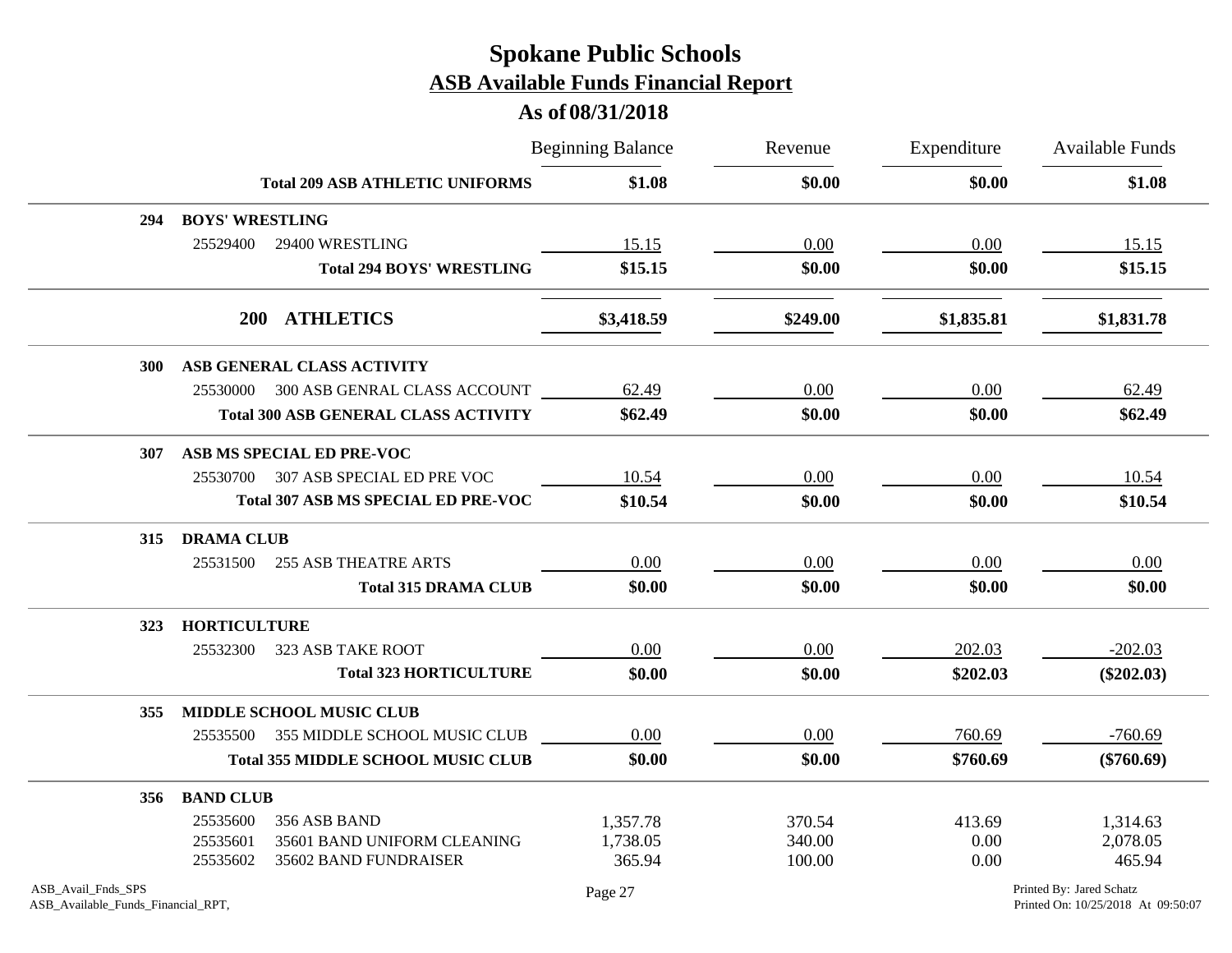|     |                       |                                              | <b>Beginning Balance</b> | Revenue    | Expenditure | <b>Available Funds</b> |
|-----|-----------------------|----------------------------------------------|--------------------------|------------|-------------|------------------------|
|     | 25535603              | 35603 BAND SUPPLIES SOLD                     | 437.78                   | 90.00      | $0.00\,$    | 527.78                 |
|     |                       | <b>Total 356 BAND CLUB</b>                   | \$3,899.55               | \$900.54   | \$413.69    | \$4,386.40             |
| 357 | <b>ORCHESTRA CLUB</b> |                                              |                          |            |             |                        |
|     | 25535700              | <b>357 ASB ORCHESTRA</b>                     | 0.00                     | 0.00       | 0.00        | 0.00                   |
|     |                       | <b>Total 357 ORCHESTRA CLUB</b>              | \$0.00                   | \$0.00     | \$0.00      | \$0.00                 |
| 358 | <b>CHORAL CLUB</b>    |                                              |                          |            |             |                        |
|     | 25535800              | <b>358 ASB CHORAL</b>                        | $-2,474.39$              | 370.55     | 0.00        | $-2,103.84$            |
|     | 25535801              | 35801 CHORAL CLEANING FEE                    | 2,749.02                 | 180.00     | 0.00        | 2,929.02               |
|     | 25535802              | 35802 CHORAL FUNDRAISER                      | 153.15                   | 0.00       | 0.00        | 153.15                 |
|     |                       | <b>Total 358 CHORAL CLUB</b>                 | \$427.78                 | \$550.55   | \$0.00      | \$978.33               |
|     |                       | 300 CLASS                                    | \$4,400.36               | \$1,451.09 | \$1,376.41  | \$4,475.04             |
| 401 |                       | ASB MIDDLE SCHOOL HIGH FIVE                  |                          |            |             |                        |
|     | 25540100              | 401 ASB MIDDLE SCHOOL HIGH 5                 | 74.09                    | 0.00       | 0.00        | 74.09                  |
|     |                       | <b>Total 401 ASB MIDDLE SCHOOL HIGH FIVE</b> | \$74.09                  | \$0.00     | \$0.00      | \$74.09                |
| 423 | <b>ASB CHESS CLUB</b> |                                              |                          |            |             |                        |
|     | 25542300              | <b>423 ASB CHESS CLUB</b>                    | 0.00                     | 0.00       | 0.00        | 0.00                   |
|     |                       | <b>Total 423 ASB CHESS CLUB</b>              | \$0.00                   | \$0.00     | \$0.00      | \$0.00                 |
| 466 | <b>DRILL TEAM</b>     |                                              |                          |            |             |                        |
|     | 25546600              | <b>466 ASB DRILL TEAM</b>                    | $-2,206.24$              | 0.00       | 1,217.59    | $-3,423.83$            |
|     | 25546601              | <b>46601 DRILL TEAM FUNDRAISER</b>           | 624.66                   | 277.00     | 0.00        | 901.66                 |
|     | 25546602              | 46602 UNIFORM/ACCESSORIES                    | 2,405.90                 | 0.00       | 0.00        | 2,405.90               |
|     | 25546603              | 46603 SPIRIT SQUAD DUES/FEES                 | 320.95                   | 0.00       | 0.00        | 320.95                 |
|     |                       | <b>Total 466 DRILL TEAM</b>                  | \$1,145.27               | \$277.00   | \$1,217.59  | \$204.68               |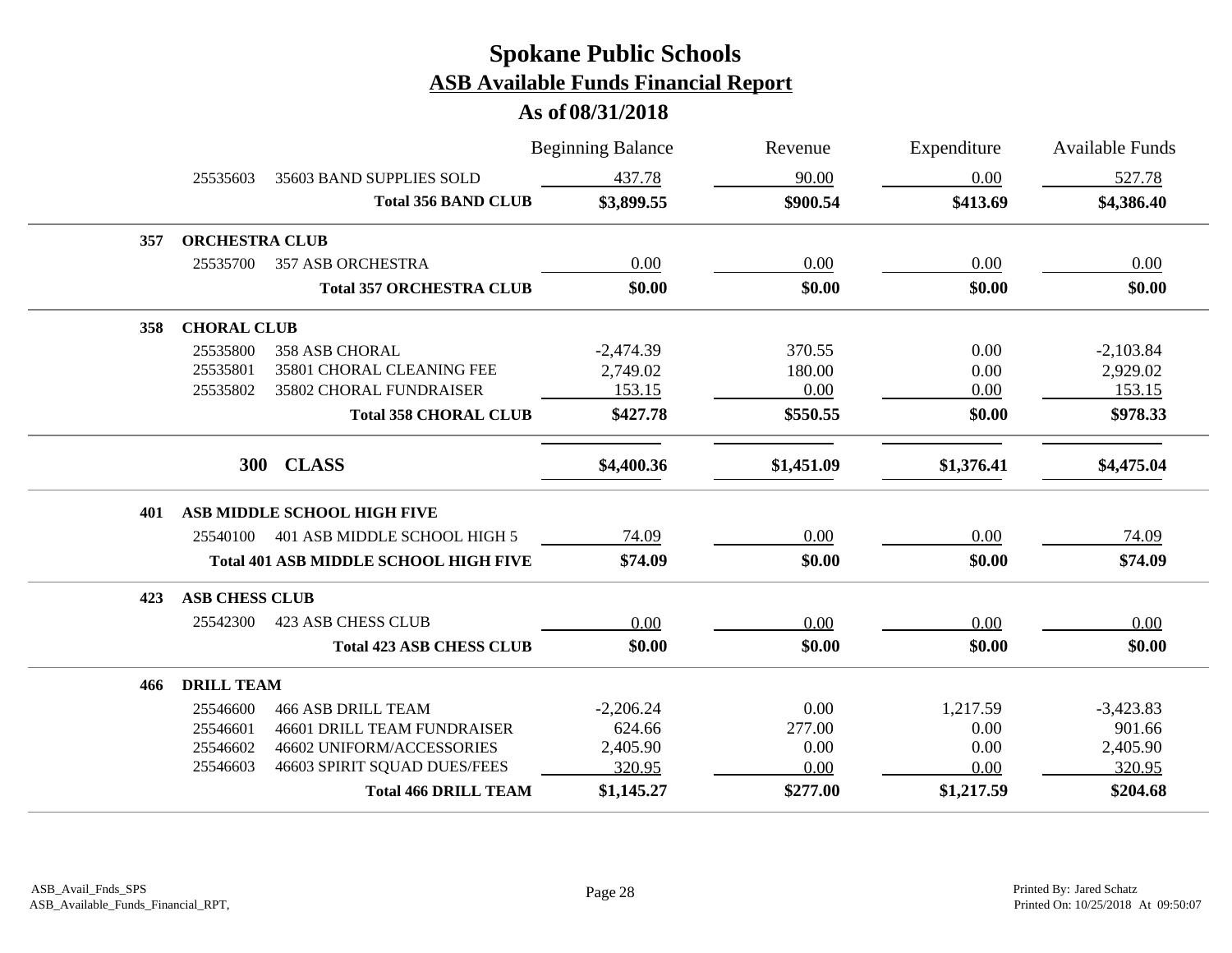|     |                               |                                       | <b>Beginning Balance</b> | Revenue     | Expenditure | <b>Available Funds</b> |
|-----|-------------------------------|---------------------------------------|--------------------------|-------------|-------------|------------------------|
|     | 400                           | <b>CLUBS</b>                          | \$1,219.36               | \$277.00    | \$1,217.59  | \$278.77               |
| 260 | <b>GARRY MIDDLE SCHOOL</b>    |                                       |                          |             |             |                        |
|     | <b>ASB GENERAL</b><br>104     |                                       |                          |             |             |                        |
|     | 26010400                      | 104 ASB GENERAL                       | 5,248.35                 | 14,209.20   | 11,251.16   | 8,206.39               |
|     |                               | <b>Total 104 ASB GENERAL</b>          | \$5,248.35               | \$14,209.20 | \$11,251.16 | \$8,206.39             |
|     | <b>ASB BOOKROOM</b><br>107    |                                       |                          |             |             |                        |
|     | 26010700                      | 107 ASB BOOKROOM                      | 1,113.96                 | 454.15      | 1,325.91    | 242.20                 |
|     |                               | <b>Total 107 ASB BOOKROOM</b>         | \$1,113.96               | \$454.15    | \$1,325.91  | \$242.20               |
|     | <b>ASB YEARBOOK</b><br>131    |                                       |                          |             |             |                        |
|     | 26013100                      | <b>131 ASB YEARBOOK</b>               | 2,890.52                 | 6,558.00    | 6,127.38    | 3,321.14               |
|     |                               | <b>Total 131 ASB YEARBOOK</b>         | \$2,890.52               | \$6,558.00  | \$6,127.38  | \$3,321.14             |
|     | <b>ASB CONCESSIONS</b><br>140 |                                       |                          |             |             |                        |
|     | 26014000                      | <b>140 ASB CONCESSIONS</b>            | 2,609.04                 | 1,763.13    | 2,891.83    | 1,480.34               |
|     |                               | <b>Total 140 ASB CONCESSIONS</b>      | \$2,609.04               | \$1,763.13  | \$2,891.83  | \$1,480.34             |
|     | 182                           | <b>ASB SPECIAL PROJECTS</b>           |                          |             |             |                        |
|     | 26018200                      | <b>182 ASB SPECIAL PROJECTS</b>       | 14.76                    | 0.00        | 0.00        | 14.76                  |
|     |                               | <b>Total 182 ASB SPECIAL PROJECTS</b> | \$14.76                  | \$0.00      | \$0.00      | \$14.76                |
|     | <b>100</b>                    | <b>GENERAL ASB</b>                    | \$11,876.63              | \$22,984.48 | \$21,596.28 | \$13,264.83            |
|     | 205                           | <b>GENERAL ATHLETICS</b>              |                          |             |             |                        |
|     | 26020500                      | <b>205 ASB GENERAL ATHLETICS</b>      | 3,838.11                 | 713.00      | $-673.45$   | 5,224.56               |
|     | 26020501                      | 20501 GNL ATHLETICS DONATIONS         | 24.66                    | 0.00        | 24.66       | 0.00                   |
|     | 26020502                      | 20502 GNL ATHLETICS FUNDRAISER        | 0.00                     | 0.00        | 0.00        | 0.00                   |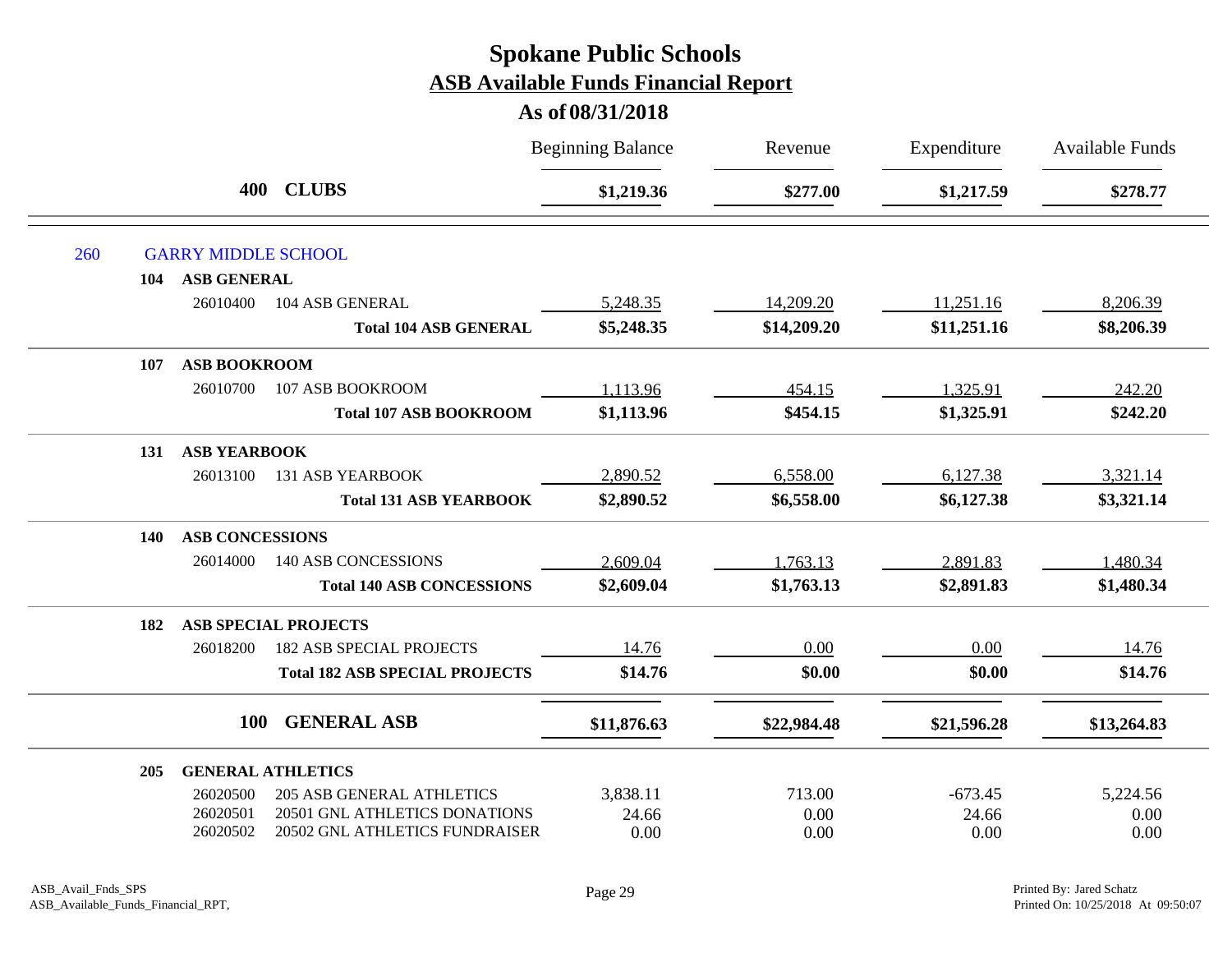|     |                        |                                           | <b>Beginning Balance</b> | Revenue    | Expenditure  | Available Funds |
|-----|------------------------|-------------------------------------------|--------------------------|------------|--------------|-----------------|
|     |                        | <b>Total 205 GENERAL ATHLETICS</b>        | \$3,862.77               | \$713.00   | $(\$648.79)$ | \$5,224.56      |
| 209 |                        | <b>ASB ATHLETIC UNIFORMS</b>              |                          |            |              |                 |
|     | 26020900               | <b>209 ASB ATHLETIC UNIFORMS</b>          | 489.57                   | 1,880.00   | 780.56       | 1,589.01        |
|     |                        | <b>Total 209 ASB ATHLETIC UNIFORMS</b>    | \$489.57                 | \$1,880.00 | \$780.56     | \$1,589.01      |
|     |                        | 200 ATHLETICS                             | \$4,352.34               | \$2,593.00 | \$131.77     | \$6,813.57      |
| 355 |                        | <b>MIDDLE SCHOOL MUSIC CLUB</b>           |                          |            |              |                 |
|     | 26035500               | 355 MIDDLE SCHOOL MUSIC CLUB              | 698.24                   | 2,422.00   | 932.51       | 2,187.73        |
|     | 26035501               | 35501 MUSIC CLUB CANDY SALE               | 108.53                   | 7,508.56   | 7,350.09     | 267.00          |
|     | 26035503               | 35503 MUSIC CLUB FUNDRAISERS              | 0.00                     | 0.00       | 0.00         | 0.00            |
|     |                        | <b>Total 355 MIDDLE SCHOOL MUSIC CLUB</b> | \$806.77                 | \$9,930.56 | \$8,282.60   | \$2,454.73      |
| 356 | <b>BAND CLUB</b>       |                                           |                          |            |              |                 |
|     | 26035600               | <b>356 BAND</b>                           | 0.00                     | 0.00       | 0.00         | 0.00            |
|     |                        | <b>Total 356 BAND CLUB</b>                | \$0.00                   | \$0.00     | \$0.00       | \$0.00          |
| 365 | <b>MUSIC ORCHESTRA</b> |                                           |                          |            |              |                 |
|     | 26036500               | 365 ASB MUSIC/ORCHESTRA                   | 0.00                     | 0.00       | 0.00         | 0.00            |
|     |                        | <b>Total 365 MUSIC ORCHESTRA</b>          | \$0.00                   | \$0.00     | \$0.00       | \$0.00          |
|     |                        | 300 CLASS                                 | \$806.77                 | \$9,930.56 | \$8,282.60   | \$2,454.73      |
| 427 | <b>ASB AIM HIGH</b>    |                                           |                          |            |              |                 |
|     | 26042700               | 427 ASB AIM HIGH                          | 0.00                     | 0.00       | 0.00         | 0.00            |
|     |                        | <b>Total 427 ASB AIM HIGH</b>             | \$0.00                   | \$0.00     | \$0.00       | \$0.00          |
| 466 | <b>DRILL TEAM</b>      |                                           |                          |            |              |                 |
|     | 26046600               | <b>466 ASB DRILL TEAM</b>                 | 0.00                     | 0.00       | 0.00         | 0.00            |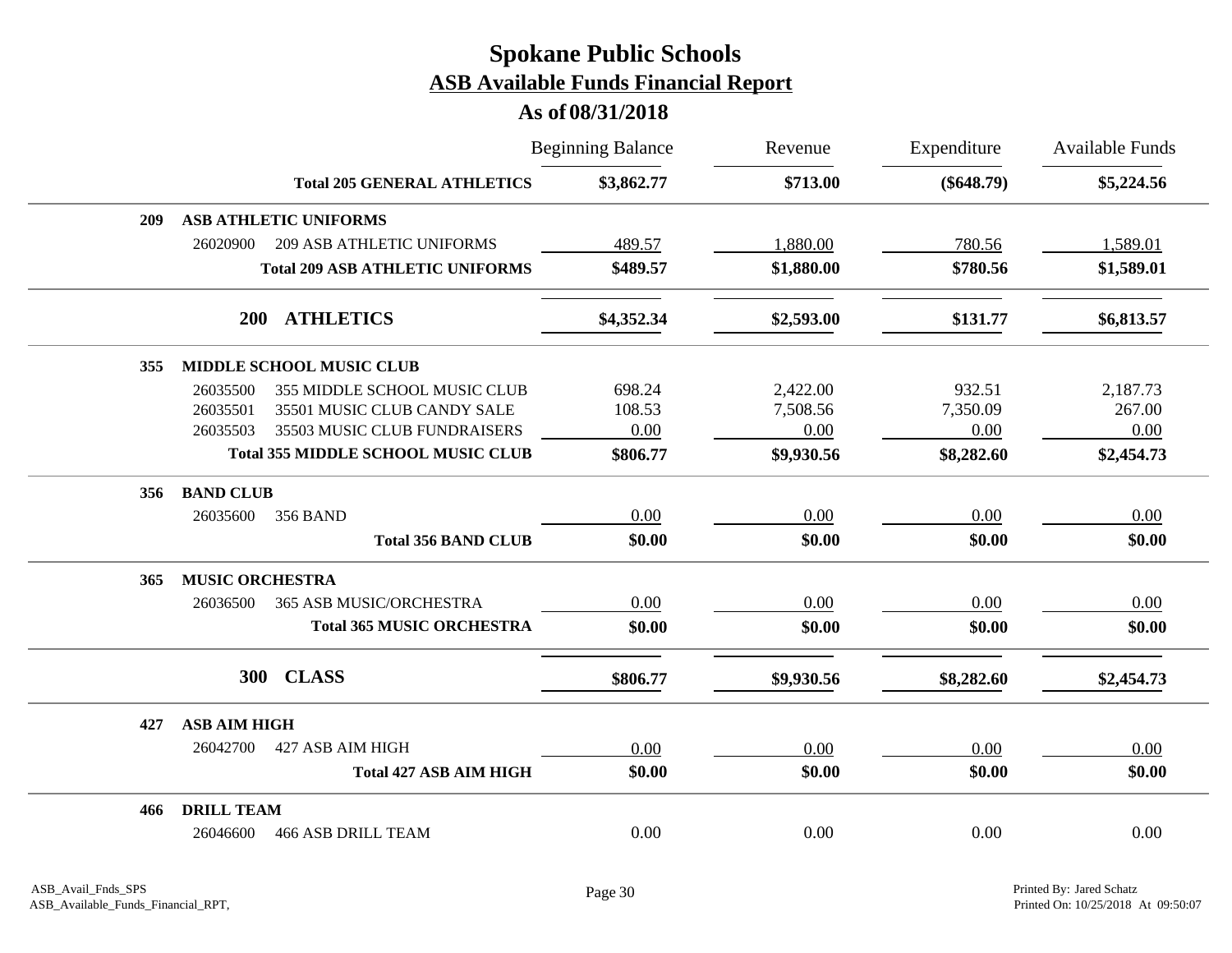|                                                          |                                | <b>Beginning Balance</b> | Revenue     | Expenditure<br>\$0.00 | Available Funds<br>\$0.00                                      |
|----------------------------------------------------------|--------------------------------|--------------------------|-------------|-----------------------|----------------------------------------------------------------|
|                                                          | <b>Total 466 DRILL TEAM</b>    | \$0.00                   | \$0.00      |                       |                                                                |
| <b>HONOR SOCIETY</b><br>470                              |                                |                          |             |                       |                                                                |
| 26047000                                                 | 47000 NATIONAL HONOR SOCIETY   | 16.72                    | 0.00        | 0.00                  | 16.72                                                          |
|                                                          | <b>Total 470 HONOR SOCIETY</b> | \$16.72                  | \$0.00      | \$0.00                | \$16.72                                                        |
|                                                          | 400 CLUBS                      | \$16.72                  | \$0.00      | \$0.00                | \$16.72                                                        |
| 303<br><b>FERRIS HIGH SCHOOL</b>                         |                                |                          |             |                       |                                                                |
| <b>ASB RESERVE</b><br>102                                |                                |                          |             |                       |                                                                |
| 30310200                                                 | <b>102 ASB RESERVE</b>         | 0.00                     | 0.00        | 0.00                  | 0.00                                                           |
|                                                          | <b>Total 102 ASB RESERVE</b>   | \$0.00                   | \$0.00      | \$0.00                | \$0.00                                                         |
| ASB GENERAL<br>104                                       |                                |                          |             |                       |                                                                |
| 30310400                                                 | 104 ASB GENERAL                | 25,088.16                | 22,347.78   | 36,327.87             | 11,108.07                                                      |
| 30310401                                                 | 10401 GEN ASB BOUTIQUE ITEMS   | 0.00                     | 0.00        | 0.00                  | 0.00                                                           |
| 30310402                                                 | 10402 ASB HOMECOMING T-SHIRTS  | 0.00                     | 0.00        | 0.00                  | 0.00                                                           |
| 30310403                                                 | 10403 SPIRIT WEAR              | 4,865.00                 | 0.00        | 0.00                  | 4,865.00                                                       |
| 30310404                                                 | 10404 DANCE CASINO             | 0.00                     | 0.00        | 0.00                  | 0.00                                                           |
| 30310405                                                 | 10405 ASB LEADERSHIP CAMP      | 0.00                     | 0.00        | 0.00                  | 0.00                                                           |
| 30310406                                                 | 10406 LANYARDS                 | 0.00                     | 0.00        | 0.00                  | 0.00                                                           |
| 30310407                                                 | 10407 RUBBER CHICKEN           | 0.00                     | 0.00        | 0.00                  | 0.00                                                           |
| 30310408                                                 | 10408 ASB CONCESSIONS          | 0.00                     | 0.00        | 0.00                  | $0.00\,$                                                       |
|                                                          | <b>Total 104 ASB GENERAL</b>   | \$29,953.16              | \$22,347.78 | \$36,327.87           | \$15,973.07                                                    |
| <b>ASB GSL CARD</b><br><b>110</b>                        |                                |                          |             |                       |                                                                |
| 30311000                                                 | 110 ASB GSL ACTIVITY CARDS     | $-120.00$                | 6,452.00    | 0.00                  | 6,332.00                                                       |
| 30311007                                                 | 11007 2007 GSL CARD            | 0.00                     | 0.00        | 0.00                  | 0.00                                                           |
| 30311008                                                 | 11008 GSL CARD 07-08           | 0.00                     | 0.00        | 0.00                  | 0.00                                                           |
| 30311009                                                 | 11009 ASB/GSL CARDS 08-09      | 0.00                     | 0.00        | 0.00                  | 0.00                                                           |
| 30311010                                                 | 11010 2009-2010 GSL CARDS      | 0.00                     | 0.00        | 0.00                  | 0.00                                                           |
| 30311011                                                 | 11011 GSL CARDS 2010-2011      | 0.00                     | 0.00        | 0.00                  | 0.00                                                           |
| ASB_Avail_Fnds_SPS<br>ASB_Available_Funds_Financial_RPT, |                                | Page 31                  |             |                       | Printed By: Jared Schatz<br>Printed On: 10/25/2018 At 09:50:07 |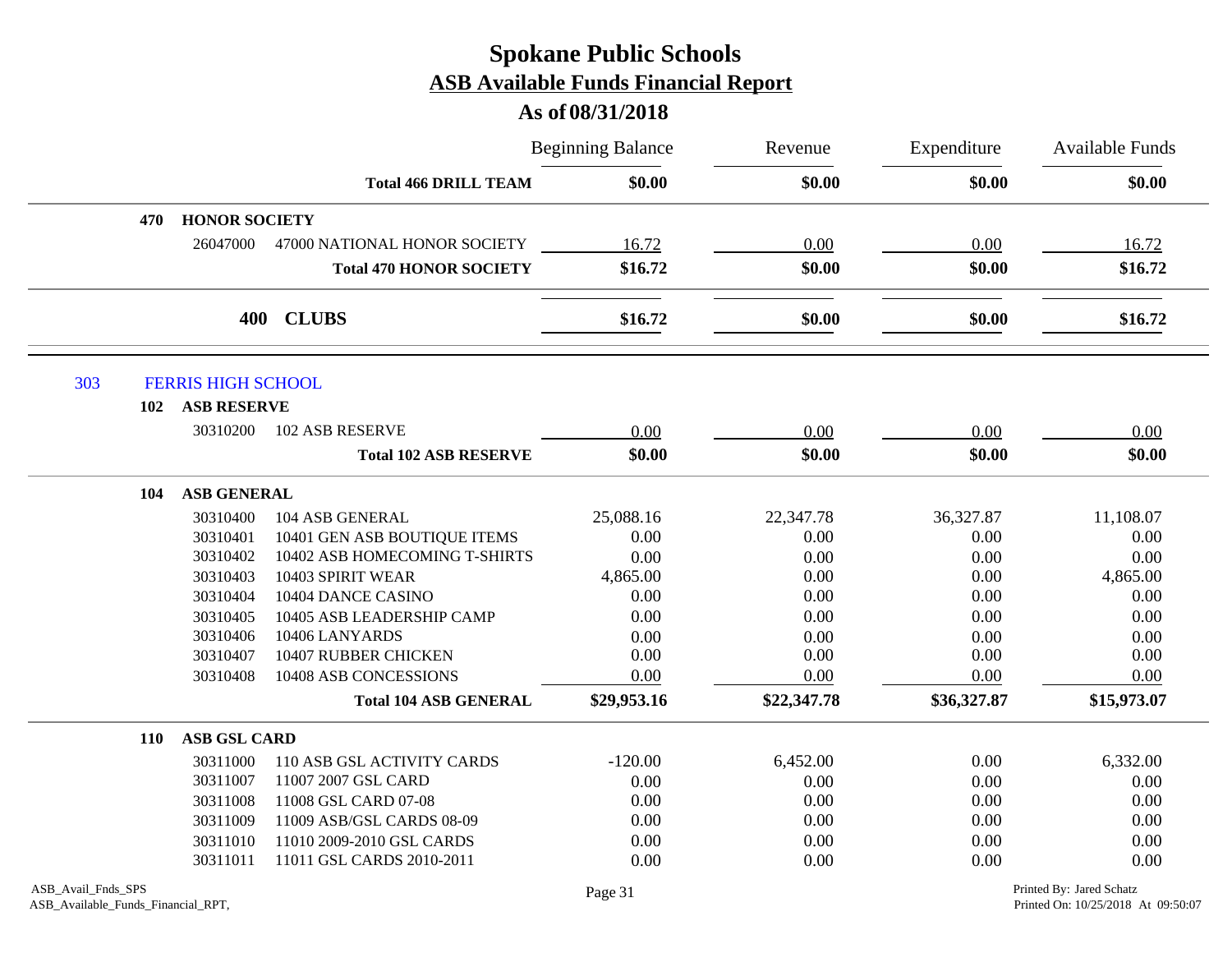|     |                      |                                          | <b>Beginning Balance</b> | Revenue     | Expenditure | Available Funds |
|-----|----------------------|------------------------------------------|--------------------------|-------------|-------------|-----------------|
|     | 30311013             | 11013 GSL CARDS 2012-2013                | 0.00                     | 0.00        | 0.00        | 0.00            |
|     | 30311014             | 11014 GSL CARD 2013-2014                 | 0.00                     | 0.00        | 0.00        | 0.00            |
|     | 30311015             | 11015 GSL CARD 2014-2015                 | 160.00                   | 0.00        | 0.00        | 160.00          |
|     | 30311016             | 11016 GSL CARD 2015-2016                 | 0.00                     | 0.00        | 0.00        | 0.00            |
|     | 30311018             | 110 ASB GSL ACT CARDS 17-18              | 10,960.00                | 26,602.00   | 0.00        | 37,562.00       |
|     | 30311019             | 110 ASB GSL ACT CARDS 18-19              | 0.00                     | 11,520.00   | 0.00        | 11,520.00       |
|     |                      | <b>Total 110 ASB GSL CARD</b>            | \$11,000.00              | \$44,574.00 | \$0.00      | \$55,574.00     |
| 131 | <b>ASB YEARBOOK</b>  |                                          |                          |             |             |                 |
|     | 30313100             | <b>131 ASB YEARBOOK</b>                  | 20,045.04                | 41,244.00   | 47,747.52   | 13,541.52       |
|     | 30313102             | <b>131 YEARBOOK SENIOR SALUTES</b>       | 14,884.63                | 3,792.50    | 0.00        | 18,677.13       |
|     | 30313108             | 13108 YEARBOOK 2008                      | 0.00                     | 0.00        | 0.00        | 0.00            |
|     | 30313109             | 13109 YEAR BOOK 08-09                    | 0.00                     | 0.00        | 0.00        | 0.00            |
|     | 30313110             | 13110 2009-2010 YEARBOOKS                | 0.00                     | 0.00        | 0.00        | 0.00            |
|     | 30313111             | 13111 YEARBOOK 10-11                     | 0.00                     | 0.00        | 0.00        | 0.00            |
|     | 30313113             | 13113 YEARBOOK 12-13                     | 0.00                     | 0.00        | 0.00        | 0.00            |
|     | 30313114             | 13114 YEARBOOK 2013-2014                 | 135.00                   | 0.00        | 0.00        | 135.00          |
|     | 30313115             | 13115 YEAR BOOK 2014-2015                | $-4,127.59$              | 0.00        | 0.00        | $-4,127.59$     |
|     | 30313116             | 13116 YEAR BOOK 2015-2016                | 38,974.45                | 0.00        | 0.00        | 38,974.45       |
|     | 30313118             | 13118 YEAR BOOK 2017-2018                | 0.00                     | $-156.00$   | 0.00        | $-156.00$       |
|     |                      | <b>Total 131 ASB YEARBOOK</b>            | \$69,911.53              | \$44,880.50 | \$47,747.52 | \$67,044.51     |
| 165 | <b>ASB NEWSPAPER</b> |                                          |                          |             |             |                 |
|     | 30316500             | <b>165 ASB NEWSPAPER</b>                 | 291.00                   | 32.85       | 0.00        | 323.85          |
|     |                      | <b>Total 165 ASB NEWSPAPER</b>           | \$291.00                 | \$32.85     | \$0.00      | \$323.85        |
| 181 | <b>ASB LINK CREW</b> |                                          |                          |             |             |                 |
|     | 30318100             | <b>181 ASB LINK CREW</b>                 | 882.52                   | 0.00        | 303.31      | 579.21          |
|     |                      | <b>Total 181 ASB LINK CREW</b>           | \$882.52                 | \$0.00      | \$303.31    | \$579.21        |
| 190 |                      | ASB HONOR CORD MEDALION                  |                          |             |             |                 |
|     |                      | 30319000 190 ASB HONOR CORD MEDALION     | 0.00                     | 0.00        | 0.00        | 0.00            |
|     |                      | <b>Total 190 ASB HONOR CORD MEDALION</b> | \$0.00                   | \$0.00      | \$0.00      | \$0.00          |
|     |                      |                                          |                          |             |             |                 |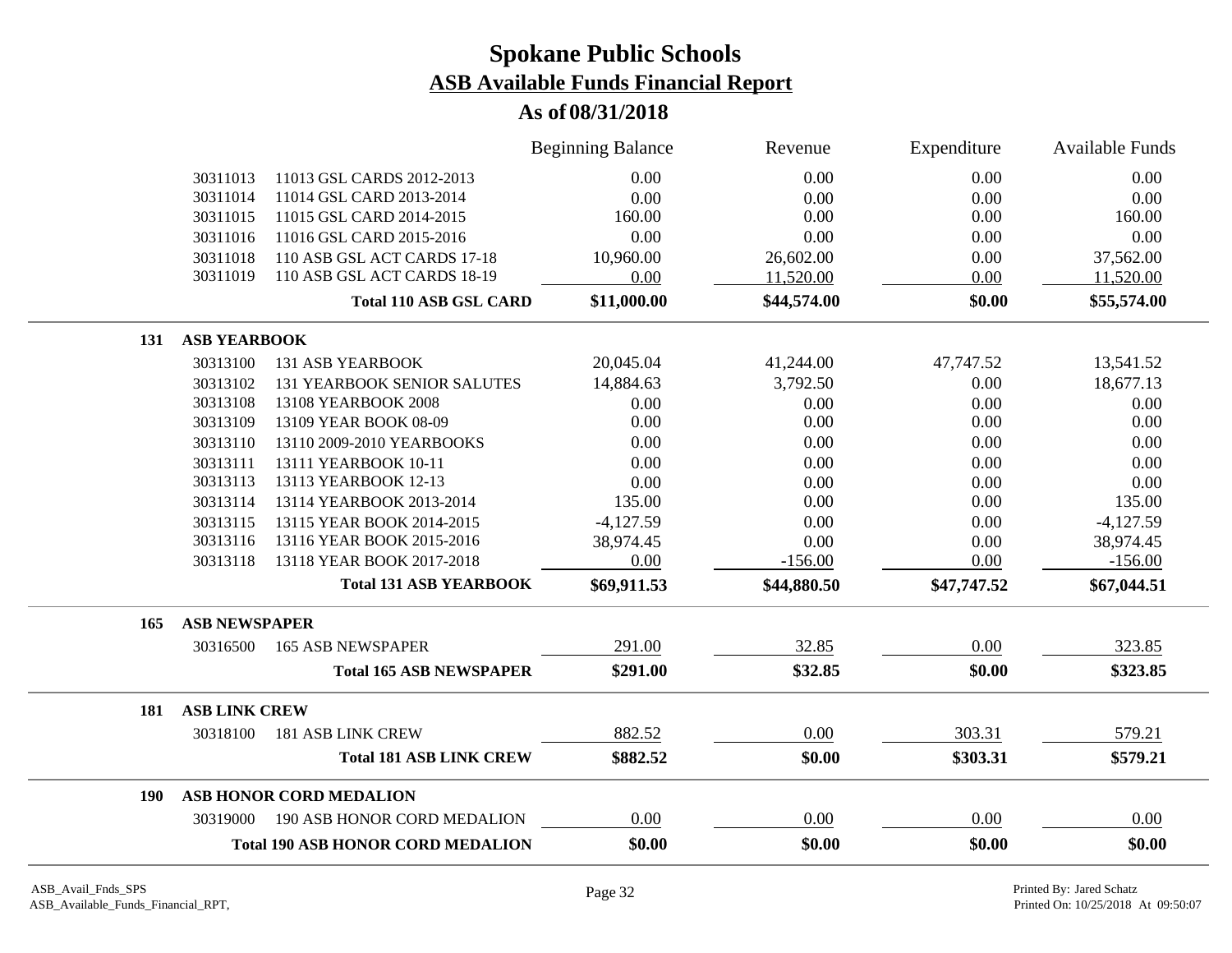|            |                         |                                    | <b>Beginning Balance</b> | Revenue      | Expenditure | <b>Available Funds</b> |
|------------|-------------------------|------------------------------------|--------------------------|--------------|-------------|------------------------|
|            | 100                     | <b>GENERAL ASB</b>                 | \$112,038.21             | \$111,835.13 | \$84,378.70 | \$139,494.64           |
| 205        |                         | <b>GENERAL ATHLETICS</b>           |                          |              |             |                        |
|            | 30320500                | <b>205 ASB GENERAL ATHLETICS</b>   | $-17,501.93$             | 3,456.00     | 15,966.91   | $-30,012.84$           |
|            | 30320501                | 20501 TACOMA DOME SALES-POST       | 0.00                     | 0.00         | 0.00        | 0.00                   |
|            | 30320506                | 20506 06 GENERAL ATHLETICS         | $-7,471.99$              | 0.00         | 0.00        | $-7,471.99$            |
|            | 30320507                | 20507 07 GENERAL ATHLETICS         | $-19,945.69$             | 0.00         | 0.00        | $-19,945.69$           |
|            | 30320508                | 20508 GENERAL ATHLETICS            | $-24,992.40$             | 0.00         | 0.00        | $-24,992.40$           |
|            | 30320509                | 20509 09 GENERAL ATHLETICS         | 0.00                     | 0.00         | 0.00        | 0.00                   |
|            |                         | <b>Total 205 GENERAL ATHLETICS</b> | $(\$69,912.01)$          | \$3,456.00   | \$15,966.91 | $(\$82,422.92)$        |
| 206        | <b>LEAGUE ATHLETICS</b> |                                    |                          |              |             |                        |
|            | 30320600                | <b>206 ASB LEAGUE ATHLETICS</b>    | $-102,047.63$            | 46,354.96    | 73,077.12   | $-128,769.79$          |
|            | 30320601                | 20601 ATHLETICS DONATIONS          | 0.00                     | 0.00         | 0.00        | 0.00                   |
|            | 30320602                | 20602 LEAGUE ATHLETICS RAFFLES     | 0.00                     | 0.00         | 0.00        | 0.00                   |
|            | 30320603                | 20603 INTRAMURAL SPORTS            | 0.00                     | 0.00         | 0.00        | 0.00                   |
|            | 30320612                | 20612 RUBBER CHICKEN               | 1,174.00                 | 5.00         | 0.00        | 1,179.00               |
|            | 30320620                | 20620 JEFF ROBINSON DONATION       | 182.81                   | 0.00         | 0.00        | 182.81                 |
|            |                         | <b>Total 206 LEAGUE ATHLETICS</b>  | (\$100,690.82)           | \$46,359.96  | \$73,077.12 | $(\$127,407.98)$       |
| 227        | <b>BASEBALL</b>         |                                    |                          |              |             |                        |
|            | 30322700                | 227 ASB BASEBALL                   | 478.35                   | 7,892.16     | 8,581.32    | $-210.81$              |
|            |                         | <b>Total 227 BASEBALL</b>          | \$478.35                 | \$7,892.16   | \$8,581.32  | $(\$210.81)$           |
| <b>230</b> | <b>BOYS BASKETBALL</b>  |                                    |                          |              |             |                        |
|            | 30323000                | 230 ASB BOYS BASKETBALL            | 672.14                   | 10,235.09    | 9,339.53    | 1,567.70               |
|            | 30323001                | 23001 NON LEAGUE BASKETBALL        | $-160.00$                | 0.00         | 0.00        | $-160.00$              |
|            |                         | <b>Total 230 BOYS BASKETBALL</b>   | \$512.14                 | \$10,235.09  | \$9,339.53  | \$1,407.70             |
| 231        | <b>GIRLS BASKETBALL</b> |                                    |                          |              |             |                        |
|            | 30323100                | 231 ASB GIRLS BASKETBALL           | $-530.23$                | 1,688.40     | 294.26      | 863.91                 |
|            |                         | <b>Total 231 GIRLS BASKETBALL</b>  | $(\$530.23)$             | \$1,688.40   | \$294.26    | \$863.91               |
|            |                         |                                    |                          |              |             |                        |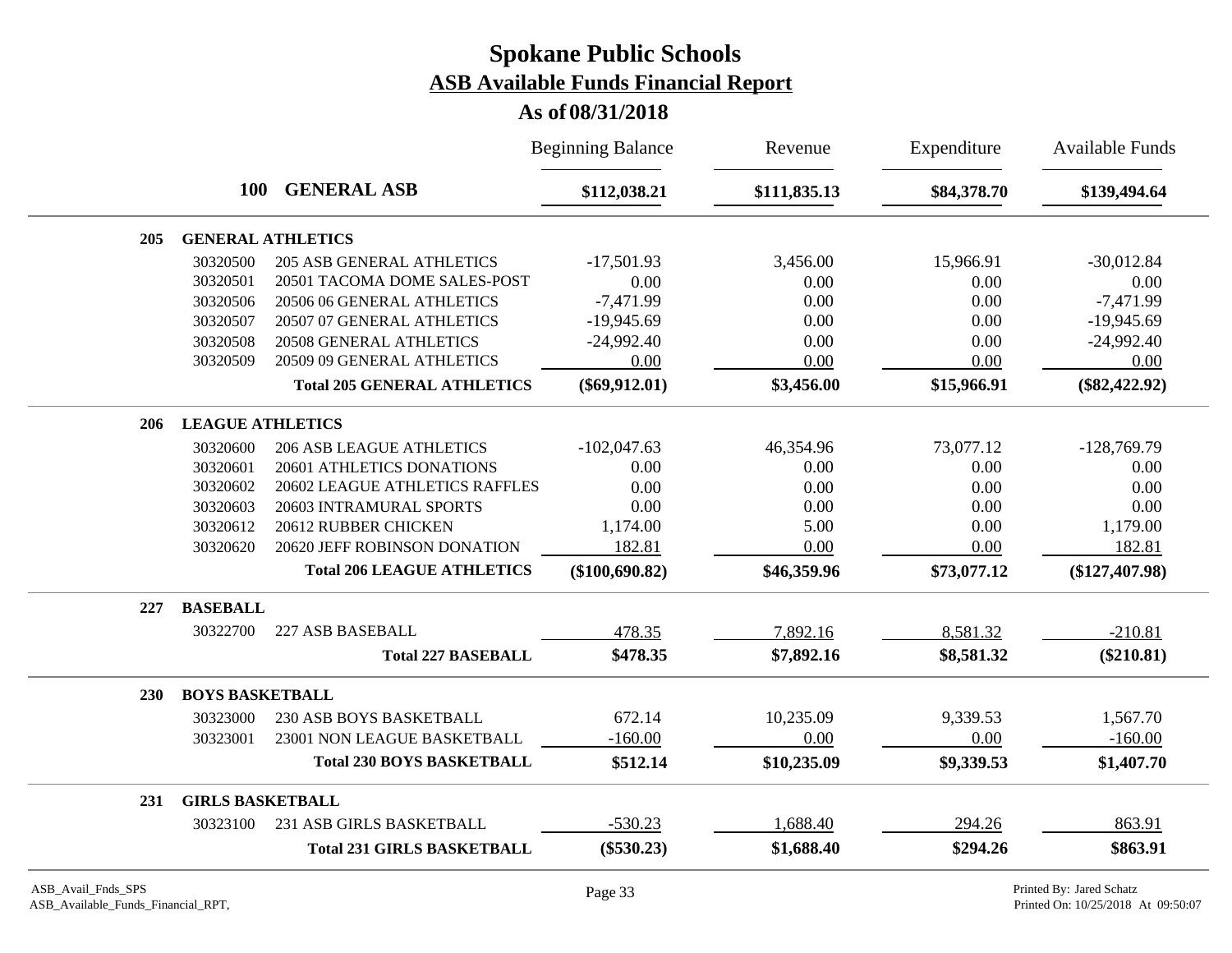|            |                   |                                      | <b>Beginning Balance</b> | Revenue     | Expenditure  | <b>Available Funds</b> |
|------------|-------------------|--------------------------------------|--------------------------|-------------|--------------|------------------------|
| 232        | <b>BOWLING</b>    |                                      |                          |             |              |                        |
|            | 30323200          | 23200 BOWLING                        | 186.41                   | 0.00        | 130.44       | 55.97                  |
|            |                   | <b>Total 232 BOWLING</b>             | \$186.41                 | \$0.00      | \$130.44     | \$55.97                |
| 236        |                   | <b>BOYS CROSS COUNTRY</b>            |                          |             |              |                        |
|            | 30323600          | <b>236 ASB BOYS CROSS COUNTRY</b>    | 724.82                   | 2,893.00    | 2,530.63     | 1,087.19               |
|            |                   | <b>Total 236 BOYS CROSS COUNTRY</b>  | \$724.82                 | \$2,893.00  | \$2,530.63   | \$1,087.19             |
| 237        |                   | <b>GIRLS CROSS COUNTRY</b>           |                          |             |              |                        |
|            | 30323700          | 237 ASB GIRLS CROSS COUNTRY          | 1,035.18                 | 750.00      | 509.87       | 1,275.31               |
|            |                   | <b>Total 237 GIRLS CROSS COUNTRY</b> | \$1,035.18               | \$750.00    | \$509.87     | \$1,275.31             |
| <b>240</b> | <b>FOOTBALL</b>   |                                      |                          |             |              |                        |
|            | 30324000          | <b>240 ASB FOOTBALL</b>              | $-5,618.38$              | 16,518.10   | 9,410.51     | 1,489.21               |
|            | 30324001          | 24001 BORDER LEAGUE FOOTBALL         | $-1,419.59$              | 0.00        | 0.00         | $-1,419.59$            |
|            | 30324002          | 24002 FOOTBALL - ANAHEIM             | 0.00                     | 0.00        | 0.00         | 0.00                   |
|            |                   | <b>Total 240 FOOTBALL</b>            | $(\$7,037.97)$           | \$16,518.10 | \$9,410.51   | \$69.62                |
| 242        | <b>BOYS GOLF</b>  |                                      |                          |             |              |                        |
|            | 30324200          | 242 ASB BOYS GOLF                    | $-328.47$                | 1,954.50    | 1,575.75     | 50.28                  |
|            |                   | <b>Total 242 BOYS GOLF</b>           | $(\$328.47)$             | \$1,954.50  | \$1,575.75   | \$50.28                |
| 243        | <b>GIRLS GOLF</b> |                                      |                          |             |              |                        |
|            | 30324300          | 24300 GIRLS GOLF                     | $-223.64$                | 800.00      | 220.65       | 355.71                 |
|            |                   | <b>Total 243 GIRLS GOLF</b>          | $(\$223.64)$             | \$800.00    | \$220.65     | \$355.71               |
| 248        | <b>GYMNASTICS</b> |                                      |                          |             |              |                        |
|            | 30324800          | <b>248 ASB GYMNASTICS</b>            | 5,845.77                 | 1,158.00    | $-971.00$    | 7,974.77               |
|            |                   | <b>Total 248 GYMNASTICS</b>          | \$5,845.77               | \$1,158.00  | $(\$971.00)$ | \$7,974.77             |
| 264        | <b>SLOW PITCH</b> |                                      |                          |             |              |                        |
|            | 30326400          | 264 ASB SLOW PITCH SOFTBALL          | 379.71                   | 390.00      | 1,615.95     | $-846.24$              |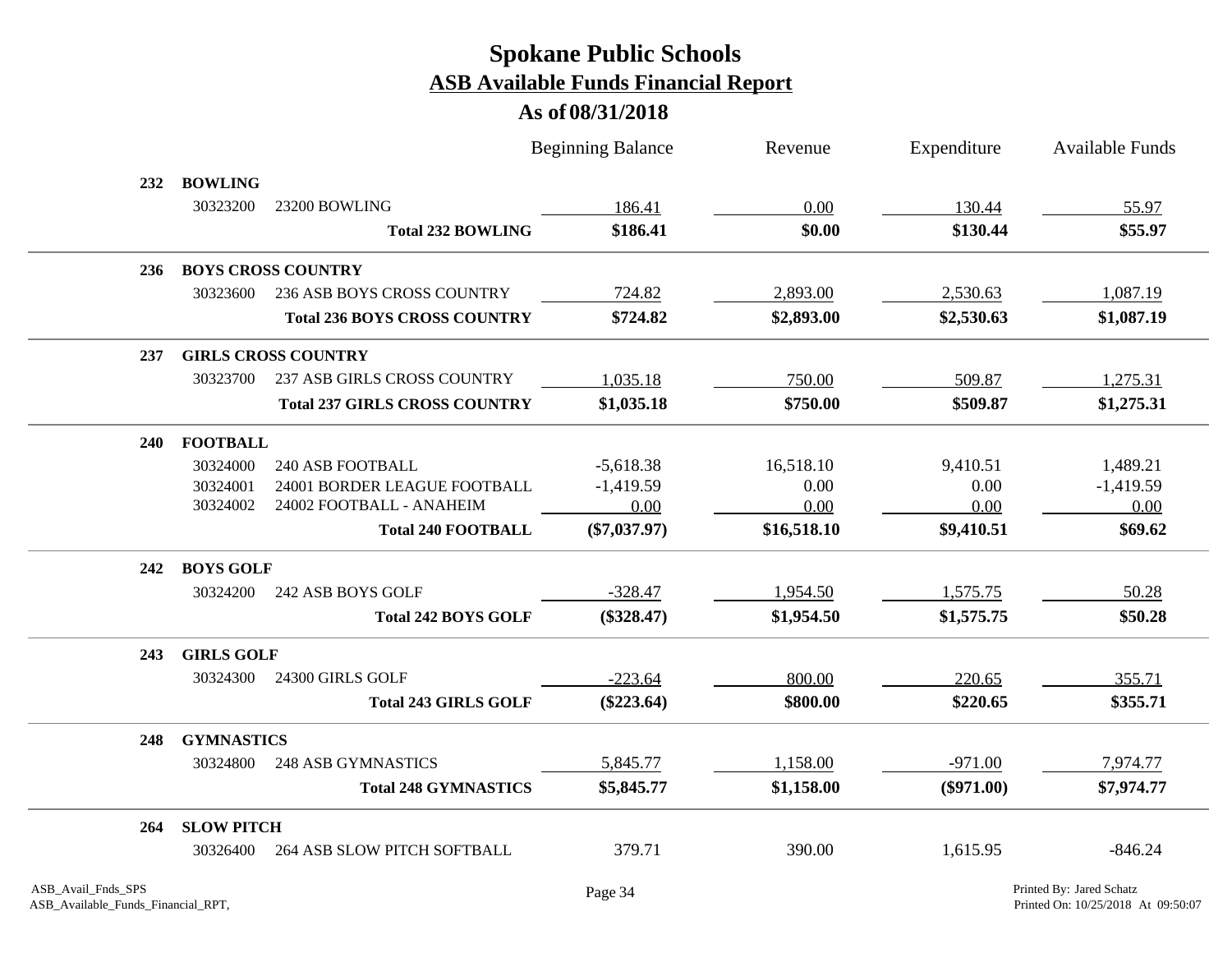|            |                        |                                  | <b>Beginning Balance</b> | Revenue    | Expenditure  | <b>Available Funds</b> |
|------------|------------------------|----------------------------------|--------------------------|------------|--------------|------------------------|
|            |                        | <b>Total 264 SLOW PITCH</b>      | \$379.71                 | \$390.00   | \$1,615.95   | $(\$846.24)$           |
| 266        | <b>BOYS' SOCCER</b>    |                                  |                          |            |              |                        |
|            | 30326600               | <b>266 ASB BOYS SOCCER</b>       | 3,746.26                 | 224.50     | $-743.99$    | 4,714.75               |
|            |                        | <b>Total 266 BOYS' SOCCER</b>    | \$3,746.26               | \$224.50   | $(\$743.99)$ | \$4,714.75             |
| 267        | <b>GIRLS' SOCCER</b>   |                                  |                          |            |              |                        |
|            | 30326700               | <b>267 ASB GIRLS SOCCER</b>      | 1,159.71                 | 18.00      | $-362.13$    | 1,539.84               |
|            |                        | <b>Total 267 GIRLS' SOCCER</b>   | \$1,159.71               | \$18.00    | $(\$362.13)$ | \$1,539.84             |
| <b>270</b> | <b>GIRLS' SOFTBALL</b> |                                  |                          |            |              |                        |
|            | 30327000               | 270 ASB GIRLS SOFTBALL           | 2,366.55                 | 100.00     | 1,541.00     | 925.55                 |
|            |                        | <b>Total 270 GIRLS' SOFTBALL</b> | \$2,366.55               | \$100.00   | \$1,541.00   | \$925.55               |
| 278        | <b>BOYS' TENNIS</b>    |                                  |                          |            |              |                        |
|            | 30327800               | 278 ASB BOYS TENNIS              | 3,105.30                 | 1,470.00   | 810.65       | 3,764.65               |
|            | 30327801               | 27801 B-TENNIS-A-THON            | 0.00                     | 0.00       | 0.00         | 0.00                   |
|            | 30327802               | 27802 TENNIS RACKET STRINGING    | 0.00                     | 0.00       | 0.00         | 0.00                   |
|            |                        | <b>Total 278 BOYS' TENNIS</b>    | \$3,105.30               | \$1,470.00 | \$810.65     | \$3,764.65             |
| 279        | <b>GIRLS' TENNIS</b>   |                                  |                          |            |              |                        |
|            | 30327900               | 279 ASB GIRLS TENNIS             | 2,399.32                 | 315.00     | 1,218.13     | 1,496.19               |
|            |                        | <b>Total 279 GIRLS' TENNIS</b>   | \$2,399.32               | \$315.00   | \$1,218.13   | \$1,496.19             |
| 284        | <b>BOYS' TRACK</b>     |                                  |                          |            |              |                        |
|            | 30328400               | <b>284 ASB BOYS TRACK</b>        | $-550.04$                | 4,275.50   | 4,192.19     | $-466.73$              |
|            | 30328401               | 28401 B-TRACK SPIRIT PACKS       | 0.00                     | 0.00       | 0.00         | 0.00                   |
|            |                        | <b>Total 284 BOYS' TRACK</b>     | $(\$550.04)$             | \$4,275.50 | \$4,192.19   | $(\$466.73)$           |
| 285        | <b>GIRLS' TRACK</b>    |                                  |                          |            |              |                        |
|            | 30328500               | <b>285 ASB GIRLS TRACK</b>       | $-2,105.68$              | 5,626.00   | 3,891.70     | $-371.38$              |
|            | 30328501               | 30328501 CLOTHING FUNDRAISER     | 0.00                     | 0.00       | 0.00         | 0.00                   |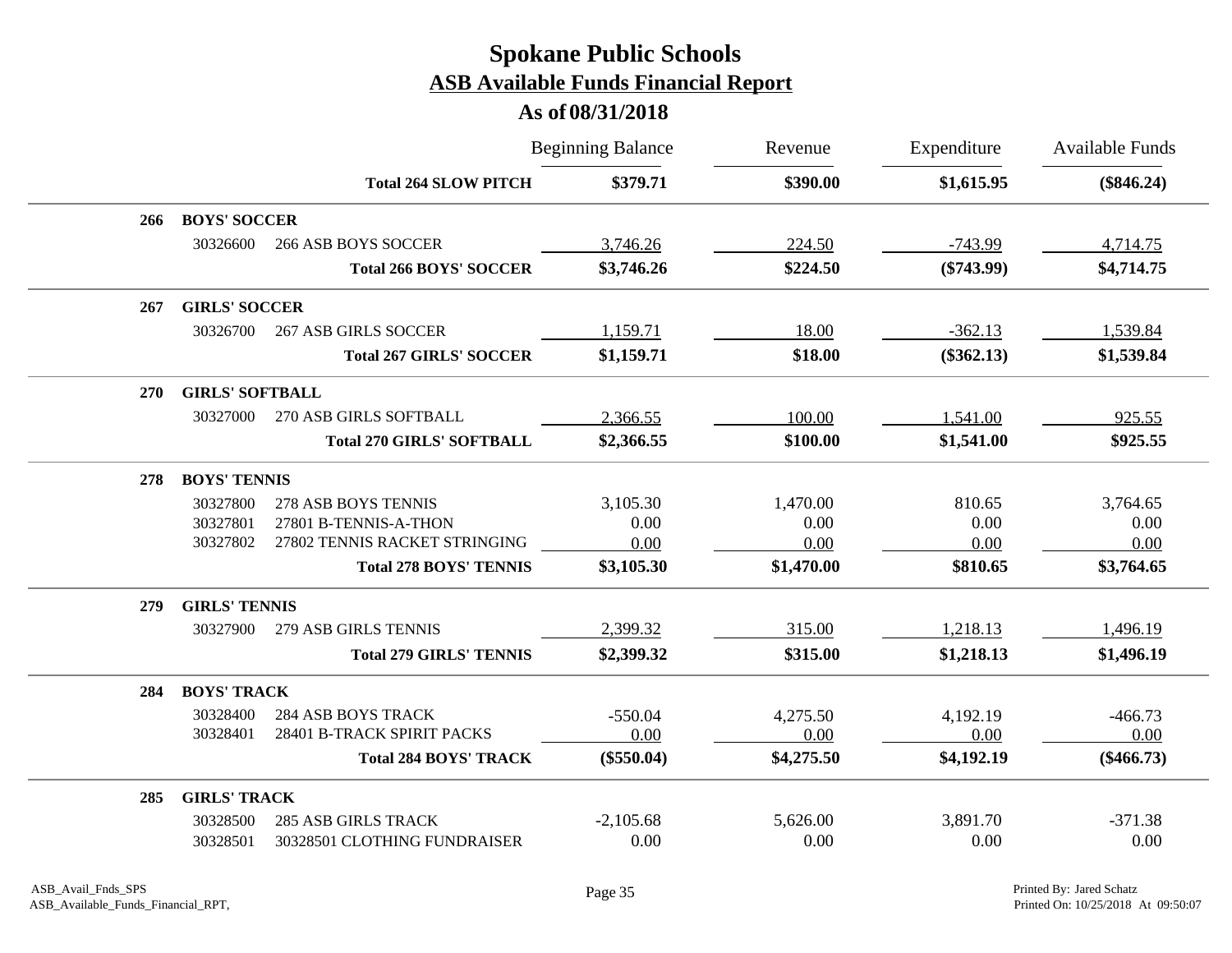|     |                          |                                           | <b>Beginning Balance</b> | Revenue      | Expenditure  | <b>Available Funds</b> |
|-----|--------------------------|-------------------------------------------|--------------------------|--------------|--------------|------------------------|
|     |                          | <b>Total 285 GIRLS' TRACK</b>             | $(\$2,105.68)$           | \$5,626.00   | \$3,891.70   | $(\$371.38)$           |
| 290 | <b>GIRLS' VOLLEYBALL</b> |                                           |                          |              |              |                        |
|     | 30329000                 | <b>290 ASB GIRLS VOLLEYBALL</b>           | 16,063.05                | 3,823.18     | 18,411.62    | 1,474.61               |
|     | 30329001                 | 29001 G-VB MEDIA GUIDE                    | 0.00                     | 0.00         | 0.00         | 0.00                   |
|     | 30329002                 | 29002 08 VOLLEYBALL CROSSOVER             | 0.00                     | 0.00         | 0.00         | 0.00                   |
|     | 30329003                 | 29003 VOLLEYBALL CROSSOVER 09             | 0.00                     | 0.00         | 0.00         | 0.00                   |
|     | 30329004                 | 29004 VLLYBLL EDGE CLASSIC TOU            | 0.00                     | 0.00         | 0.00         | 0.00                   |
|     | 30329005                 | 29005 2010 CROSSOVER CLASSIC              | 0.00                     | 0.00         | 0.00         | 0.00                   |
|     |                          | <b>Total 290 GIRLS' VOLLEYBALL</b>        | \$16,063.05              | \$3,823.18   | \$18,411.62  | \$1,474.61             |
| 291 |                          | <b>VOLLEY BALL CROSS OVER</b>             |                          |              |              |                        |
|     | 30329100                 | 29100 VOLLEY BALL CROSS OVER              | $-13,891.34$             | 16,216.00    | 11,981.43    | $-9,656.77$            |
|     | 30329101                 | 29101 COACHES CLINIC                      | 16,453.64                | 0.00         | 0.00         | 16,453.64              |
|     |                          | <b>Total 291 VOLLEY BALL CROSS OVER</b>   | \$2,562.30               | \$16,216.00  | \$11,981.43  | \$6,796.87             |
| 294 | <b>BOYS' WRESTLING</b>   |                                           |                          |              |              |                        |
|     | 30329400                 | <b>294 ASB WRESTLING</b>                  | $-864.21$                | 30.50        | 1,915.61     | $-2,749.32$            |
|     | 30329401                 | 29401 WRESTLING - FUNDRAISING             | 1,150.00                 | 2,420.00     | 0.00         | 3,570.00               |
|     |                          | <b>Total 294 BOYS' WRESTLING</b>          | \$285.79                 | \$2,450.50   | \$1,915.61   | \$820.68               |
|     | <b>200</b>               | <b>ATHLETICS</b>                          |                          |              |              |                        |
|     |                          |                                           | $(\$140,528.20)$         | \$128,613.89 | \$165,138.15 | $(\$177,052.46)$       |
| 308 |                          | <b>VOCATIONAL TRAINING CLUB</b>           |                          |              |              |                        |
|     | 30330800                 | <b>308 ASB VOCATIONAL TRAINING</b>        | 972.36                   | 1,892.40     | 690.96       | 2,173.80               |
|     | 30330801                 | 30801 POPCORN SALES                       | $-551.45$                | 0.00         | 0.00         | $-551.45$              |
|     | 30330802                 | 30802 PENCIL SALES                        | 0.00                     | 0.00         | 0.00         | 0.00                   |
|     |                          | <b>Total 308 VOCATIONAL TRAINING CLUB</b> | \$420.91                 | \$1,892.40   | \$690.96     | \$1,622.35             |
| 312 | <b>DEBATE CLUB</b>       |                                           |                          |              |              |                        |
|     | 30331200                 | 312 ASB DEBATE                            | $-27,751.67$             | 3,498.00     | 8,454.94     | $-32,708.61$           |
|     | 30331201                 | 31201 DEBATE JUDGES                       | 0.00                     | 0.00         | 0.00         | 0.00                   |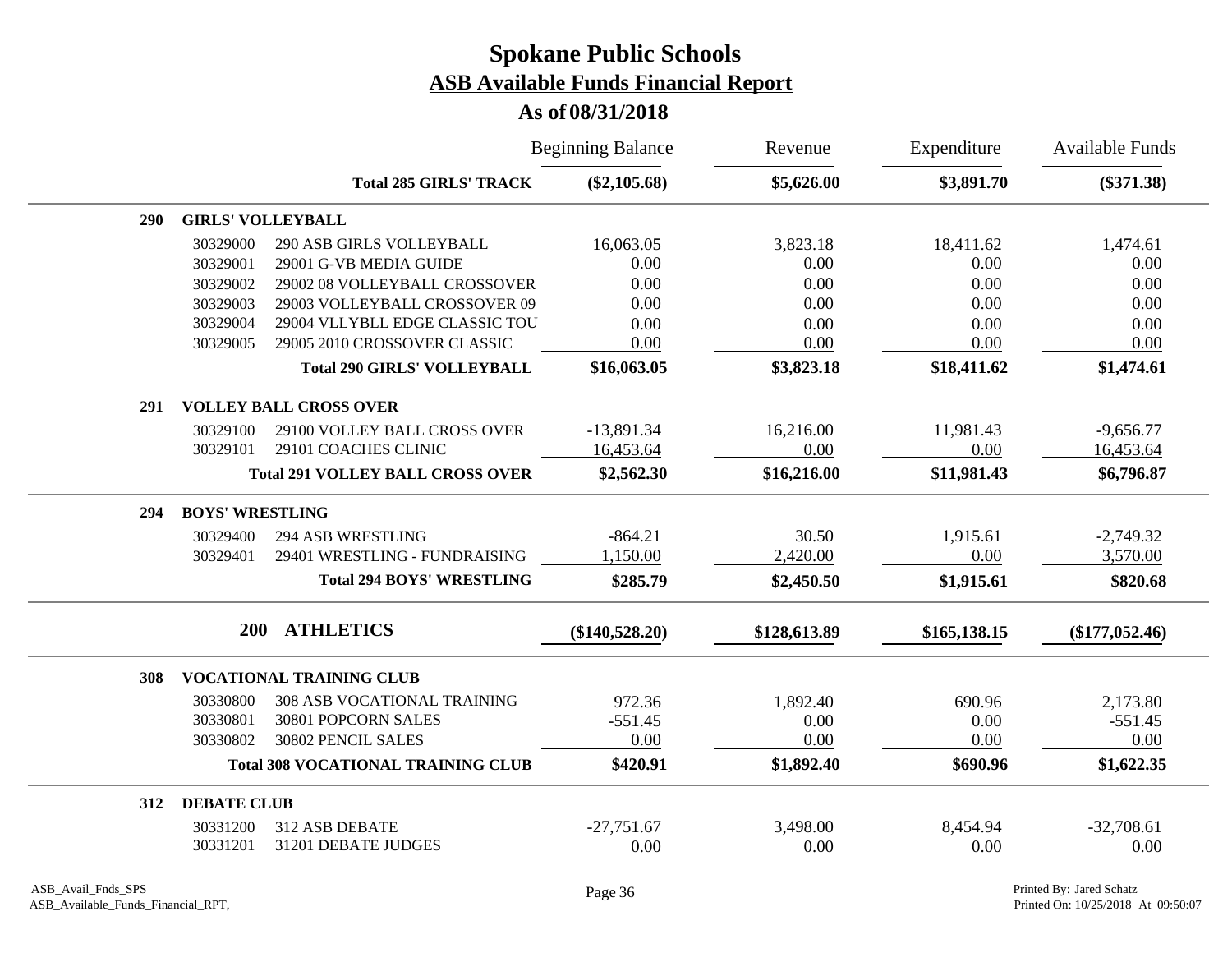|                          |                                  | <b>Beginning Balance</b> | Revenue     | Expenditure    | <b>Available Funds</b> |
|--------------------------|----------------------------------|--------------------------|-------------|----------------|------------------------|
| 30331202                 | 31202 Whitman College WW         | 0.00                     | 0.00        | 0.00           | 0.00                   |
| 30331203                 | 31203 DEBATE MEAD TOURNAMENT     | 0.00                     | 0.00        | 0.00           | 0.00                   |
| 30331204                 | 31204 DEBATE GONZAGA             | 0.00                     | 0.00        | 0.00           | 0.00                   |
| 30331205                 | 31205 Berkely Invitational       | 0.00                     | 0.00        | 0.00           | 0.00                   |
| 30331206                 | 31206 DEBATE T FOLEY TOURNMNT    | 0.00                     | 0.00        | 0.00           | 0.00                   |
| 30331207                 | 31207 DEBATE SOUTHSIDE INVITE    | 29,364.18                | 2,487.75    | $-329.00$      | 32,180.93              |
|                          | <b>Total 312 DEBATE CLUB</b>     | \$1,612.51               | \$5,985.75  | \$8,125.94     | $(\$527.68)$           |
| <b>DECA CLUB</b><br>313  |                                  |                          |             |                |                        |
| 30331300                 | 313 ASB D E C A                  | $-8,802.21$              | 7,005.00    | $-5,182.27$    | 3,385.06               |
| 30331301                 | 31301 FALL LEADERSHP CONFERNCE   | 0.00                     | 0.00        | 0.00           | 0.00                   |
| 30331302                 | 31302 ICDC International Conf    | 0.00                     | 0.00        | 0.00           | 0.00                   |
| 30331303                 | 31303 DECA APPAREL               | 0.00                     | 0.00        | 0.00           | 0.00                   |
| 30331304                 | 31304 DECA FIELD TRIPS           | 0.00                     | 0.00        | 0.00           | 0.00                   |
| 30331305                 | 31305 DECA WESTERN REGIONALS     | 0.00                     | 0.00        | 0.00           | 0.00                   |
| 30331307                 | 31307 DECA AREA 11 COMPETITION   | 0.00                     | 0.00        | 0.00           | 0.00                   |
| 30331308                 | 31308 DECA STATE                 | 0.00                     | 0.00        | 0.00           | 0.00                   |
| 30331310                 | 31310 DECA NEW YORK CITY         | $-7,233.97$              | 0.00        | 0.00           | $-7,233.97$            |
| 30331311                 | 31311 DECA TIES                  | 0.00                     | 0.00        | 0.00           | 0.00                   |
|                          | <b>Total 313 DECA CLUB</b>       | $(\$16,036.18)$          | \$7,005.00  | $(\$5,182.27)$ | $(\$3,848.91)$         |
| <b>DECA STORE</b><br>314 |                                  |                          |             |                |                        |
| 30331400                 | 314 ASB DECA STORE               | 11,272.09                | 30,964.46   | 41,034.78      | 1,201.77               |
|                          | <b>Total 314 DECA STORE</b>      | \$11,272.09              | \$30,964.46 | \$41,034.78    | \$1,201.77             |
| <b>DRAMA CLUB</b><br>315 |                                  |                          |             |                |                        |
| 30331500                 | <b>315 ASB THEATRE ARTS</b>      | 13,233.79                | 6,026.46    | 18,205.79      | 1,054.46               |
| 30331501                 | 31501 THEATRE ARTS THESPERADOS   | $-211.83$                | 0.00        | 0.00           | $-211.83$              |
| 30331503                 | 31503 THEATRE ARTS FESTIVALS     | $-302.60$                | 0.00        | 0.00           | $-302.60$              |
|                          | <b>Total 315 DRAMA CLUB</b>      | \$12,719.36              | \$6,026.46  | \$18,205.79    | \$540.03               |
| 316                      | <b>DRAMATIC PRODUCTIONS CLUB</b> |                          |             |                |                        |
| 30331600                 | 316 ASB THEATRE ARTS PRODUCTN    | 9,698.63                 | 29,345.18   | 9,275.70       | 29,768.11              |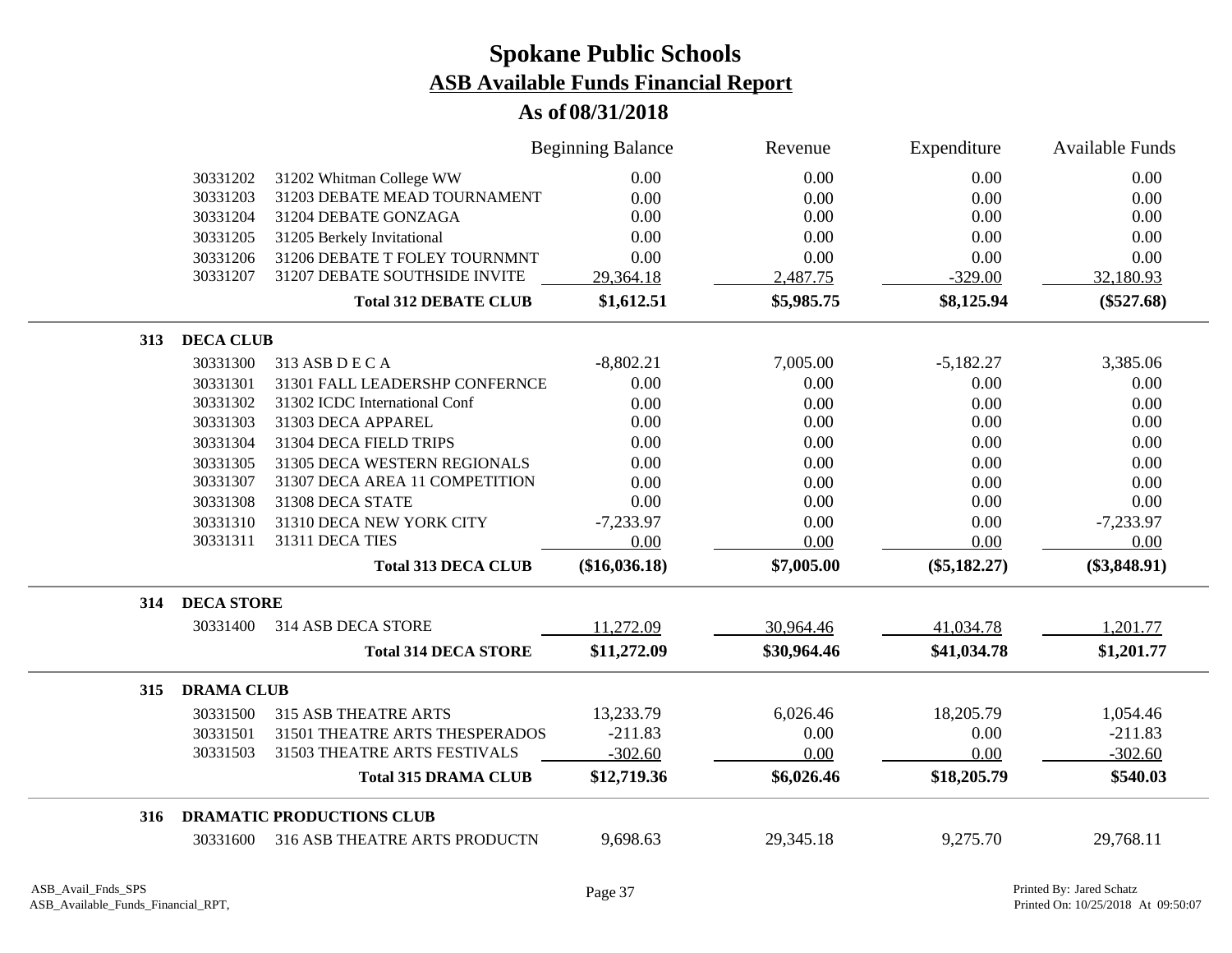|          |                             | <b>Beginning Balance</b>                                                                                                                                                          | Revenue                                                                                                                                                                                                                                                                                                                                         | Expenditure | <b>Available Funds</b> |
|----------|-----------------------------|-----------------------------------------------------------------------------------------------------------------------------------------------------------------------------------|-------------------------------------------------------------------------------------------------------------------------------------------------------------------------------------------------------------------------------------------------------------------------------------------------------------------------------------------------|-------------|------------------------|
|          |                             | \$9,698.63                                                                                                                                                                        | \$29,345.18                                                                                                                                                                                                                                                                                                                                     | \$9,275.70  | \$29,768.11            |
|          |                             |                                                                                                                                                                                   |                                                                                                                                                                                                                                                                                                                                                 |             |                        |
| 30332600 |                             | 315.09                                                                                                                                                                            | 0.00                                                                                                                                                                                                                                                                                                                                            | 13.00       | 302.09                 |
| 30332601 | 32601 VIP FACT CLUB         | 0.00                                                                                                                                                                              | 0.00                                                                                                                                                                                                                                                                                                                                            | 0.00        | 0.00                   |
|          |                             | \$315.09                                                                                                                                                                          | \$0.00                                                                                                                                                                                                                                                                                                                                          | \$13.00     | \$302.09               |
|          |                             |                                                                                                                                                                                   |                                                                                                                                                                                                                                                                                                                                                 |             |                        |
| 30332900 | 329 ASB FOOD SERVICE CLUB   | 0.00                                                                                                                                                                              | 0.00                                                                                                                                                                                                                                                                                                                                            | 0.00        | 0.00                   |
| 30332901 | 32901 FOOD SERVICE ESPRESSO | 0.00                                                                                                                                                                              | 0.00                                                                                                                                                                                                                                                                                                                                            | 0.00        | 0.00                   |
|          |                             | \$0.00                                                                                                                                                                            | \$0.00                                                                                                                                                                                                                                                                                                                                          | \$0.00      | \$0.00                 |
|          |                             |                                                                                                                                                                                   |                                                                                                                                                                                                                                                                                                                                                 |             |                        |
| 30333200 | 332 ASB GERMAN CLUB         | 164.97                                                                                                                                                                            | 79.75                                                                                                                                                                                                                                                                                                                                           | 197.36      | 47.36                  |
|          |                             | \$164.97                                                                                                                                                                          | \$79.75                                                                                                                                                                                                                                                                                                                                         | \$197.36    | \$47.36                |
|          |                             |                                                                                                                                                                                   |                                                                                                                                                                                                                                                                                                                                                 |             |                        |
| 30333300 | 33300 JAPANESE CLASS        | 130.02                                                                                                                                                                            | 0.00                                                                                                                                                                                                                                                                                                                                            | 0.00        | 130.02                 |
|          |                             | \$130.02                                                                                                                                                                          | \$0.00                                                                                                                                                                                                                                                                                                                                          | \$0.00      | \$130.02               |
|          |                             |                                                                                                                                                                                   |                                                                                                                                                                                                                                                                                                                                                 |             |                        |
| 30333400 | 334 ASB SPANISH CLUB        | 350.99                                                                                                                                                                            | 60.00                                                                                                                                                                                                                                                                                                                                           | $-75.00$    | 485.99                 |
|          |                             | \$350.99                                                                                                                                                                          | \$60.00                                                                                                                                                                                                                                                                                                                                         | $(\$75.00)$ | \$485.99               |
|          |                             |                                                                                                                                                                                   |                                                                                                                                                                                                                                                                                                                                                 |             |                        |
| 30333500 | <b>335 ASB FRENCH CLUB</b>  | 452.33                                                                                                                                                                            | 803.50                                                                                                                                                                                                                                                                                                                                          | 995.00      | 260.83                 |
| 30333501 |                             | 0.00                                                                                                                                                                              | 0.00                                                                                                                                                                                                                                                                                                                                            | 0.00        | 0.00                   |
|          |                             | \$452.33                                                                                                                                                                          | \$803.50                                                                                                                                                                                                                                                                                                                                        | \$995.00    | \$260.83               |
|          |                             |                                                                                                                                                                                   |                                                                                                                                                                                                                                                                                                                                                 |             |                        |
| 30335600 | 356 ASB BAND                | $-1,595.56$                                                                                                                                                                       | 17,021.50                                                                                                                                                                                                                                                                                                                                       | 15,394.12   | 31.82                  |
| 30335601 | 35601 HOMECOMING DANCE      | 0.00                                                                                                                                                                              | 0.00                                                                                                                                                                                                                                                                                                                                            | 0.00        | 0.00                   |
|          |                             | VALUING INDIVIDUAL PEOPLE<br><b>PRO START - FOOD SERVICES CLUB</b><br><b>GERMAN CLUB</b><br><b>JAPANESE CLUB</b><br><b>SPANISH CLUB</b><br><b>FRENCH CLUB</b><br><b>BAND CLUB</b> | <b>Total 316 DRAMATIC PRODUCTIONS CLUB</b><br>326 VALUING INDIVIDUAL PEOPLE<br><b>Total 326 VALUING INDIVIDUAL PEOPLE</b><br><b>Total 329 PRO START - FOOD SERVICES CLUB</b><br><b>Total 332 GERMAN CLUB</b><br><b>Total 333 JAPANESE CLUB</b><br><b>Total 334 SPANISH CLUB</b><br>33501 FRENCH CLUB CANDY SALE<br><b>Total 335 FRENCH CLUB</b> |             |                        |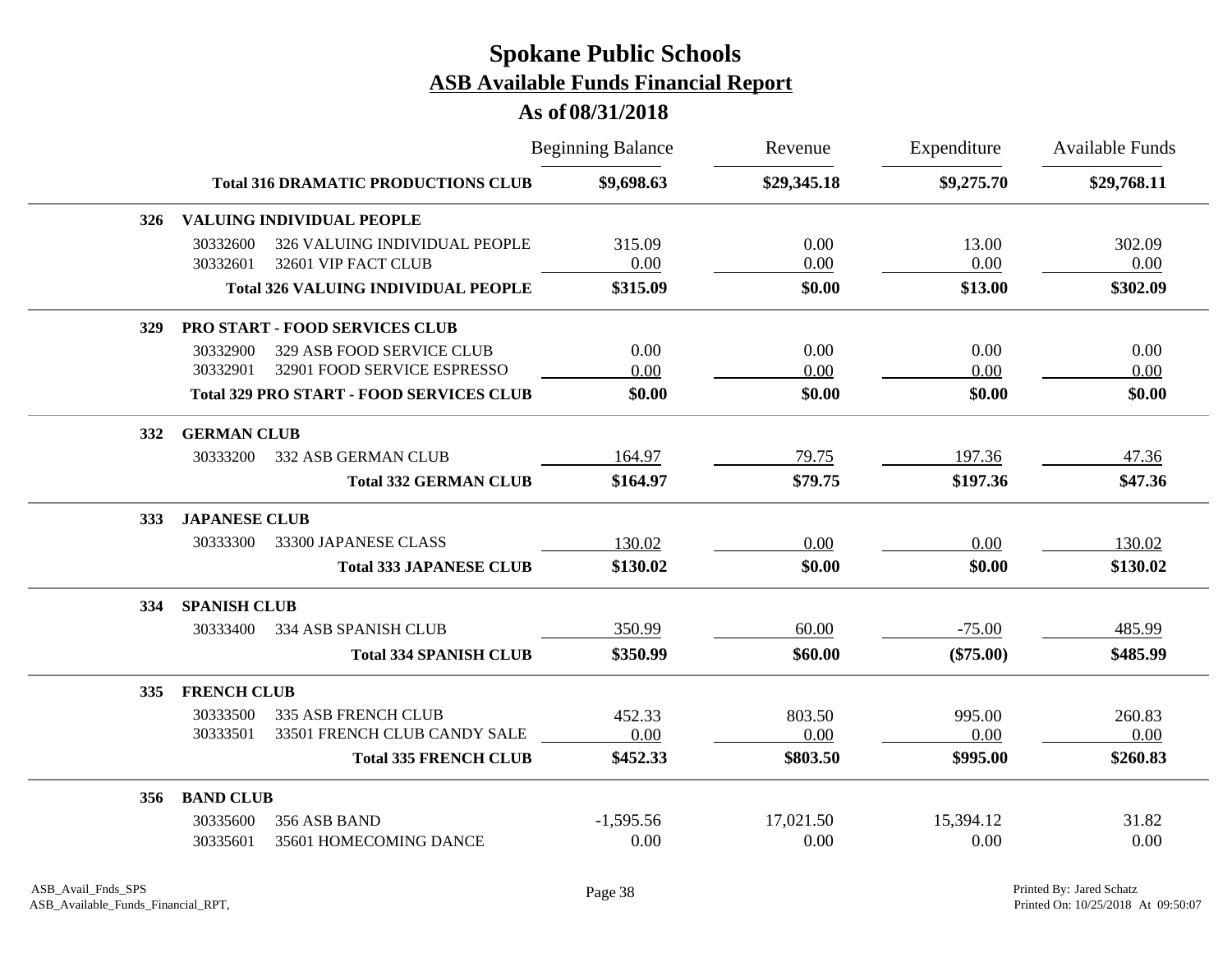|            |                        |                                  | <b>Beginning Balance</b> | Revenue     | Expenditure  | <b>Available Funds</b> |
|------------|------------------------|----------------------------------|--------------------------|-------------|--------------|------------------------|
|            |                        | <b>Total 356 BAND CLUB</b>       | (\$1,595.56)             | \$17,021.50 | \$15,394.12  | \$31.82                |
| 358        | <b>CHORAL CLUB</b>     |                                  |                          |             |              |                        |
|            | 30335800               | 358 ASB CHORAL                   | 390.42                   | 11,345.20   | 10,183.70    | 1,551.92               |
|            |                        | <b>Total 358 CHORAL CLUB</b>     | \$390.42                 | \$11,345.20 | \$10,183.70  | \$1,551.92             |
| 365        | <b>MUSIC ORCHESTRA</b> |                                  |                          |             |              |                        |
|            | 30336500               | <b>365 ASB ORCHESTRA</b>         | 627.04                   | 2,380.00    | 2,737.61     | 269.43                 |
|            |                        | <b>Total 365 MUSIC ORCHESTRA</b> | \$627.04                 | \$2,380.00  | \$2,737.61   | \$269.43               |
| 382        | <b>ASB COMPUTER</b>    |                                  |                          |             |              |                        |
|            | 30338200               | 38200 ASB CYBER PATRIOTS         | 0.00                     | 600.00      | $-1,565.30$  | 2,165.30               |
|            |                        | <b>Total 382 ASB COMPUTER</b>    | \$0.00                   | \$600.00    | (\$1,565.30) | \$2,165.30             |
| <b>390</b> | <b>CLASS OF 2020</b>   |                                  |                          |             |              |                        |
|            | 30339000               | 39000 CLASS OF 2020              | 0.00                     | 7.00        | $-61.10$     | 68.10                  |
|            | 30339002               | 39002 RUBBER CHICKEN SHIRTS      | 0.00                     | 0.00        | 0.00         | 0.00                   |
|            |                        | <b>Total 390 CLASS OF 2020</b>   | \$0.00                   | \$7.00      | $(\$61.10)$  | \$68.10                |
| 391        | <b>CLASS OF 2021</b>   |                                  |                          |             |              |                        |
|            | 30339100               | 39100 CLASS OF 2021              | 0.00                     | 0.00        | $-75.00$     | 75.00                  |
|            |                        | <b>Total 391 CLASS OF 2021</b>   | \$0.00                   | \$0.00      | $(\$75.00)$  | \$75.00                |
| <b>392</b> | <b>CLASS OF 2022</b>   |                                  |                          |             |              |                        |
|            | 30339200               | 39200 CLASS OF 2022              | 0.00                     | 0.00        | 0.00         | 0.00                   |
|            | 30339201               | 39201 CLASS 2022 T-SHIRTS        | 0.00                     | 0.00        | 0.00         | 0.00                   |
|            |                        | <b>Total 392 CLASS OF 2022</b>   | \$0.00                   | \$0.00      | \$0.00       | \$0.00                 |
| 396        | ASB CLASS 2016         |                                  |                          |             |              |                        |
|            | 30339600               | 396 ASB CLASS OF 2016            | 0.00                     | 0.00        | 0.00         | 0.00                   |
|            |                        | Total 396 ASB CLASS 2016         | \$0.00                   | \$0.00      | \$0.00       | \$0.00                 |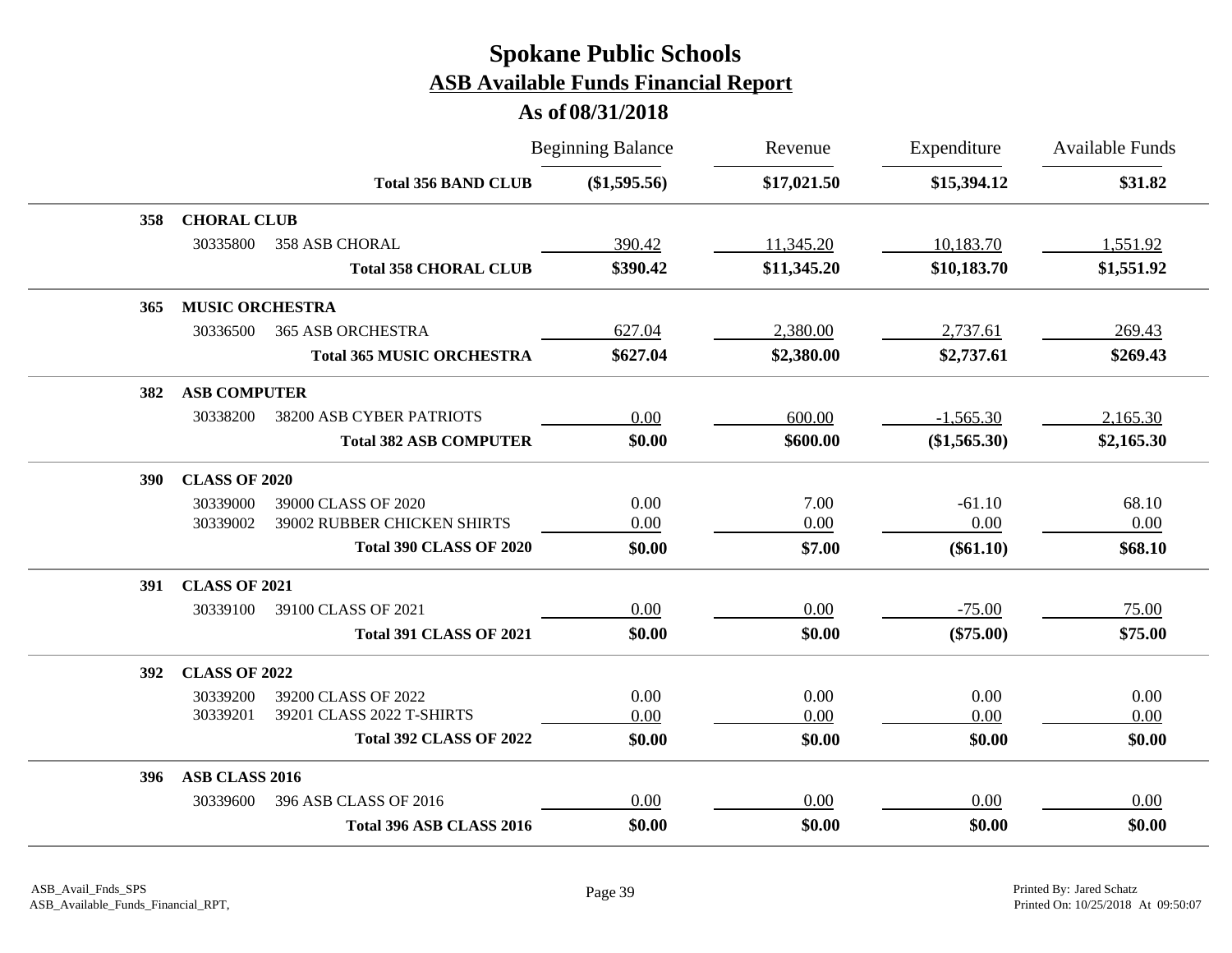|                                                          |                       |                                     | <b>Beginning Balance</b> | Revenue      | Expenditure  | <b>Available Funds</b>                                         |
|----------------------------------------------------------|-----------------------|-------------------------------------|--------------------------|--------------|--------------|----------------------------------------------------------------|
| 397                                                      | ASB CLASS 2017        |                                     |                          |              |              |                                                                |
|                                                          | 30339700              | 397 CLASS OF 2017                   | 1,193.29                 | 195.84       | 1,389.13     | 0.00                                                           |
|                                                          |                       | Total 397 ASB CLASS 2017            | \$1,193.29               | \$195.84     | \$1,389.13   | \$0.00                                                         |
| 398                                                      | <b>ASB CLASS 2018</b> |                                     |                          |              |              |                                                                |
|                                                          | 30339800              | 398 CLASS OF 2018                   | 2,487.20                 | 15,472.70    | 13,749.08    | 4,210.82                                                       |
|                                                          | 30339801              | 39801 ASB 2018SADIE HAWKINS         | 0.00                     | 0.00         | 0.00         | 0.00                                                           |
|                                                          | 30339802              | 39802 RUBBER CHICKEN SHIRTS         | 0.00                     | 0.00         | 0.00         | 0.00                                                           |
|                                                          | 30339803              | 39803 CLASS 2018 MR. SAXON          | 0.00                     | 0.00         | 0.00         | 0.00                                                           |
|                                                          | 30339804              | 39804 CLASS 2018 PROM               | 0.00                     | 0.00         | 0.00         | 0.00                                                           |
|                                                          |                       | Total 398 ASB CLASS 2018            | \$2,487.20               | \$15,472.70  | \$13,749.08  | \$4,210.82                                                     |
| 399                                                      | <b>ASB CLASS 2019</b> |                                     |                          |              |              |                                                                |
|                                                          | 30339900              | 399 CLASS OF 2019                   | 75.00                    | 1,165.00     | 493.31       | 746.69                                                         |
|                                                          | 30339901              | 39901 CLASS 2019 T-SHIRTS           | 0.00                     | 0.00         | 0.00         | 0.00                                                           |
|                                                          | 30339902              | 39902 CLASS 2019 RUBBER CHICKN      | 0.00                     | 0.00         | 0.00         | 0.00                                                           |
|                                                          | 30339903              | 39902 CLASS 2019 MR. SAXON          | 0.00                     | 0.00         | 0.00         | 0.00                                                           |
|                                                          | 30339904              | 39904 CLASS OF 2019 PROM            | 0.00                     | 0.00         | 0.00         | 0.00                                                           |
|                                                          |                       | Total 399 ASB CLASS 2019            | \$75.00                  | \$1,165.00   | \$493.31     | \$746.69                                                       |
|                                                          | <b>300</b>            | <b>CLASS</b>                        | \$24,278.11              | \$130,349.74 | \$115,526.81 | \$39,101.04                                                    |
| 415                                                      |                       | <b>ASB CHEERLEADERS</b>             |                          |              |              |                                                                |
|                                                          | 30341500              | <b>415 ASB CHEERLEADERS</b>         | 16,147.28                | 34,890.93    | 48,835.18    | 2,203.03                                                       |
|                                                          | 30341502              | 41502 CHEER CLINIC                  | $-192.96$                | 0.00         | 87.49        | $-280.45$                                                      |
|                                                          | 30341503              | 41503 CHEERLEADERS PIE SALE         | 0.00                     | 0.00         | 0.00         | 0.00                                                           |
|                                                          | 30341504              | 41504 FATHER DAUGHTER DANCE         | $-579.00$                | $-25.00$     | 183.00       | $-787.00$                                                      |
|                                                          | 30341505              | 41505 SUMMER CHEER CAMP             | 0.00                     | 0.00         | 0.00         | 0.00                                                           |
|                                                          | 30341508              | 41508 CHEERLEADERS 2008             | 0.00                     | 0.00         | 0.00         | 0.00                                                           |
|                                                          |                       | <b>Total 415 ASB CHEERLEADERS</b>   | \$15,375.32              | \$34,865.93  | \$49,105.67  | \$1,135.58                                                     |
| 416                                                      |                       | ASB SENIORS HELPING SENIORS         |                          |              |              |                                                                |
|                                                          | 30341600              | <b>416 ASB SENIORS HELP SENIORS</b> | 0.00                     | 0.00         | 0.00         | 0.00                                                           |
| ASB_Avail_Fnds_SPS<br>ASB_Available_Funds_Financial_RPT, |                       |                                     | Page 40                  |              |              | Printed By: Jared Schatz<br>Printed On: 10/25/2018 At 09:50:07 |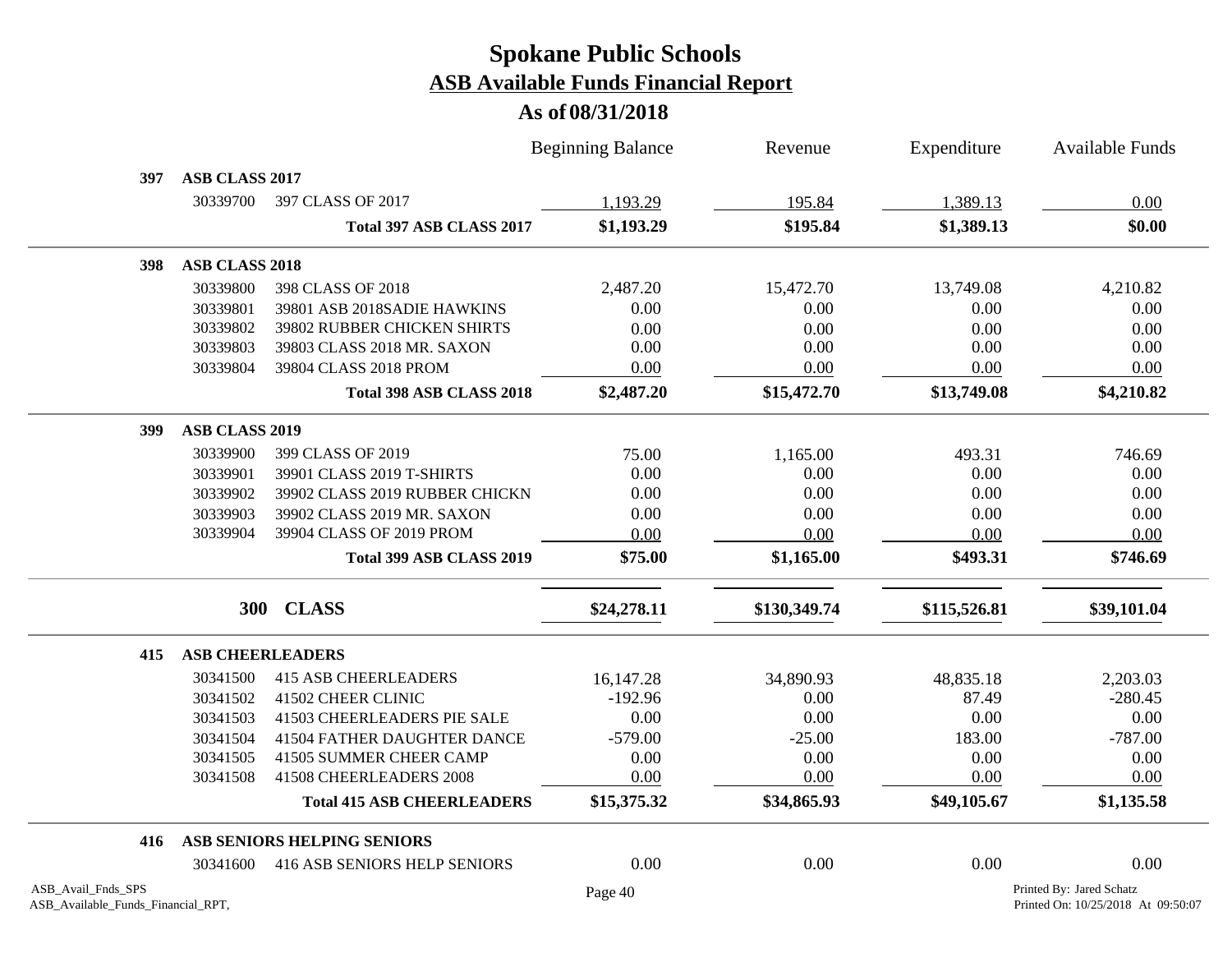|     |                         |                                              | <b>Beginning Balance</b> | Revenue  | Expenditure  | <b>Available Funds</b> |
|-----|-------------------------|----------------------------------------------|--------------------------|----------|--------------|------------------------|
|     |                         | <b>Total 416 ASB SENIORS HELPING SENIORS</b> | \$0.00                   | \$0.00   | \$0.00       | \$0.00                 |
| 420 | <b>ASB LEADERSHIP</b>   |                                              |                          |          |              |                        |
|     | 30342000                | <b>420 ASB LEADERSHIP</b>                    | 62.36                    | 250.00   | 312.36       | 0.00                   |
|     |                         | <b>Total 420 ASB LEADERSHIP</b>              | \$62.36                  | \$250.00 | \$312.36     | \$0.00                 |
| 423 | <b>ASB CHESS CLUB</b>   |                                              |                          |          |              |                        |
|     | 30342300                | <b>423 ASB CHESS CLUB</b>                    | 0.00                     | 0.00     | $-200.00$    | 200.00                 |
|     |                         | <b>Total 423 ASB CHESS CLUB</b>              | \$0.00                   | \$0.00   | $(\$200.00)$ | \$200.00               |
| 426 |                         | <b>WA DRUG FREE YOUTH</b>                    |                          |          |              |                        |
|     | 30342600                | 426 ASB WA DRUG FREE YOUTH                   | 419.11                   | 200.00   | 90.76        | 528.35                 |
|     |                         | <b>Total 426 WA DRUG FREE YOUTH</b>          | \$419.11                 | \$200.00 | \$90.76      | \$528.35               |
| 429 |                         | <b>CREATIVE WRITING CLUB</b>                 |                          |          |              |                        |
|     | 30342900                | 42900 CREATIVE WRITING                       | 0.00                     | 0.00     | 0.00         | 0.00                   |
|     |                         | <b>Total 429 CREATIVE WRITING CLUB</b>       | \$0.00                   | \$0.00   | \$0.00       | \$0.00                 |
| 430 | <b>ASB BIRDWATCHING</b> |                                              |                          |          |              |                        |
|     | 30343000                | <b>430 BIRDWATCHING</b>                      | 0.00                     | 0.00     | $-150.00$    | 150.00                 |
|     |                         | <b>Total 430 ASB BIRDWATCHING</b>            | \$0.00                   | \$0.00   | (\$150.00)   | \$150.00               |
| 431 |                         | <b>ASB SPORTS MEDICINE CLUB</b>              |                          |          |              |                        |
|     | 30343100                | 43100 ASB SPORTS MEDICINE                    | 0.00                     | 109.75   | $-248.50$    | 358.25                 |
|     |                         | <b>Total 431 ASB SPORTS MEDICINE CLUB</b>    | \$0.00                   | \$109.75 | $(\$248.50)$ | \$358.25               |
| 445 |                         | <b>ENVIRONMENTAL CLUB</b>                    |                          |          |              |                        |
|     | 30344500                | 44500 ENVIRONMENTAL CLUB                     | 635.52                   | 111.00   | 122.27       | 624.25                 |
|     |                         | <b>Total 445 ENVIRONMENTAL CLUB</b>          | \$635.52                 | \$111.00 | \$122.27     | \$624.25               |
| 447 | <b>ART CLUB</b>         |                                              |                          |          |              |                        |
|     | 30344700                | 44700 ART CLUB                               | 1,075.23                 | 1,720.20 | 2,457.50     | 337.93                 |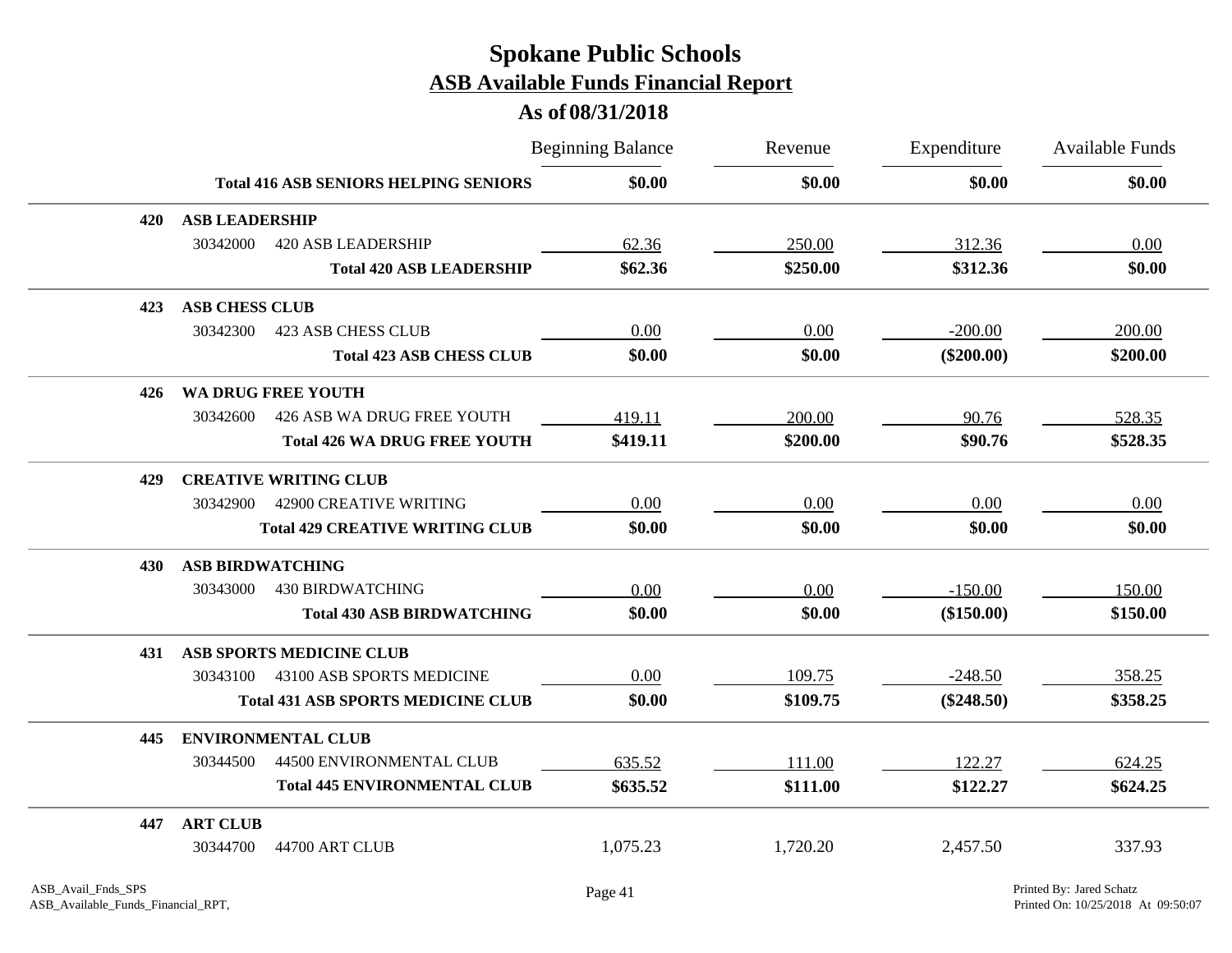|     |                         |                                              | <b>Beginning Balance</b> | Revenue    | Expenditure  | Available Funds |
|-----|-------------------------|----------------------------------------------|--------------------------|------------|--------------|-----------------|
|     |                         | <b>Total 447 ART CLUB</b>                    | \$1,075.23               | \$1,720.20 | \$2,457.50   | \$337.93        |
| 451 |                         | <b>JUNIOR STATE OF AMERICA</b>               |                          |            |              |                 |
|     | 30345100                | <b>451 JR STATE OF AMERICA</b>               | 5.25                     | 0.00       | 0.00         | 5.25            |
|     |                         | <b>Total 451 JUNIOR STATE OF AMERICA</b>     | \$5.25                   | \$0.00     | \$0.00       | \$5.25          |
| 453 | <b>SCIENCE OLYMPIAD</b> |                                              |                          |            |              |                 |
|     | 30345300                | <b>453 ASB SCIENCE CLUB</b>                  | 1,192.92                 | 711.00     | 1,473.24     | 430.68          |
|     |                         | <b>Total 453 SCIENCE OLYMPIAD</b>            | \$1,192.92               | \$711.00   | \$1,473.24   | \$430.68        |
| 456 | <b>ASB ARCHERY</b>      |                                              |                          |            |              |                 |
|     | 30345600                | 456 ARCHERY                                  | 0.00                     | 1,060.00   | 603.89       | 456.11          |
|     |                         | <b>Total 456 ASB ARCHERY</b>                 | \$0.00                   | \$1,060.00 | \$603.89     | \$456.11        |
| 458 | <b>FASHION CLUB</b>     |                                              |                          |            |              |                 |
|     | 30345800                | <b>45800 FASHION CLUB</b>                    | 742.97                   | 320.00     | 180.00       | 882.97          |
|     |                         | <b>Total 458 FASHION CLUB</b>                | \$742.97                 | \$320.00   | \$180.00     | \$882.97        |
| 460 | <b>MATH CLUB</b>        |                                              |                          |            |              |                 |
|     | 30346000                | <b>460 ASB MATH CLUB</b>                     | 0.00                     | 0.00       | $-200.56$    | 200.56          |
|     |                         | <b>Total 460 MATH CLUB</b>                   | \$0.00                   | \$0.00     | $(\$200.56)$ | \$200.56        |
| 461 |                         | <b>HEALTH OCCUPATIONS STUDENTS</b>           |                          |            |              |                 |
|     | 30346100                | 461 HEALTH OCCUPATION STUDENTS               | 15.00                    | 270.00     | 240.00       | 45.00           |
|     |                         | <b>Total 461 HEALTH OCCUPATIONS STUDENTS</b> | \$15.00                  | \$270.00   | \$240.00     | \$45.00         |
| 462 | <b>ROBOTICS CLUB</b>    |                                              |                          |            |              |                 |
|     | 30346200                | <b>46200 ROBOTICS CLUB</b>                   | $-55.26$                 | 3,000.00   | 1,501.42     | 1,443.32        |
|     |                         | <b>Total 462 ROBOTICS CLUB</b>               | $(\$55.26)$              | \$3,000.00 | \$1,501.42   | \$1,443.32      |
| 466 | <b>DRILL TEAM</b>       |                                              |                          |            |              |                 |
|     | 30346600                | <b>466 ASB DANCE TEAM</b>                    | 2,568.06                 | 25,859.00  | 21,898.28    | 6,528.78        |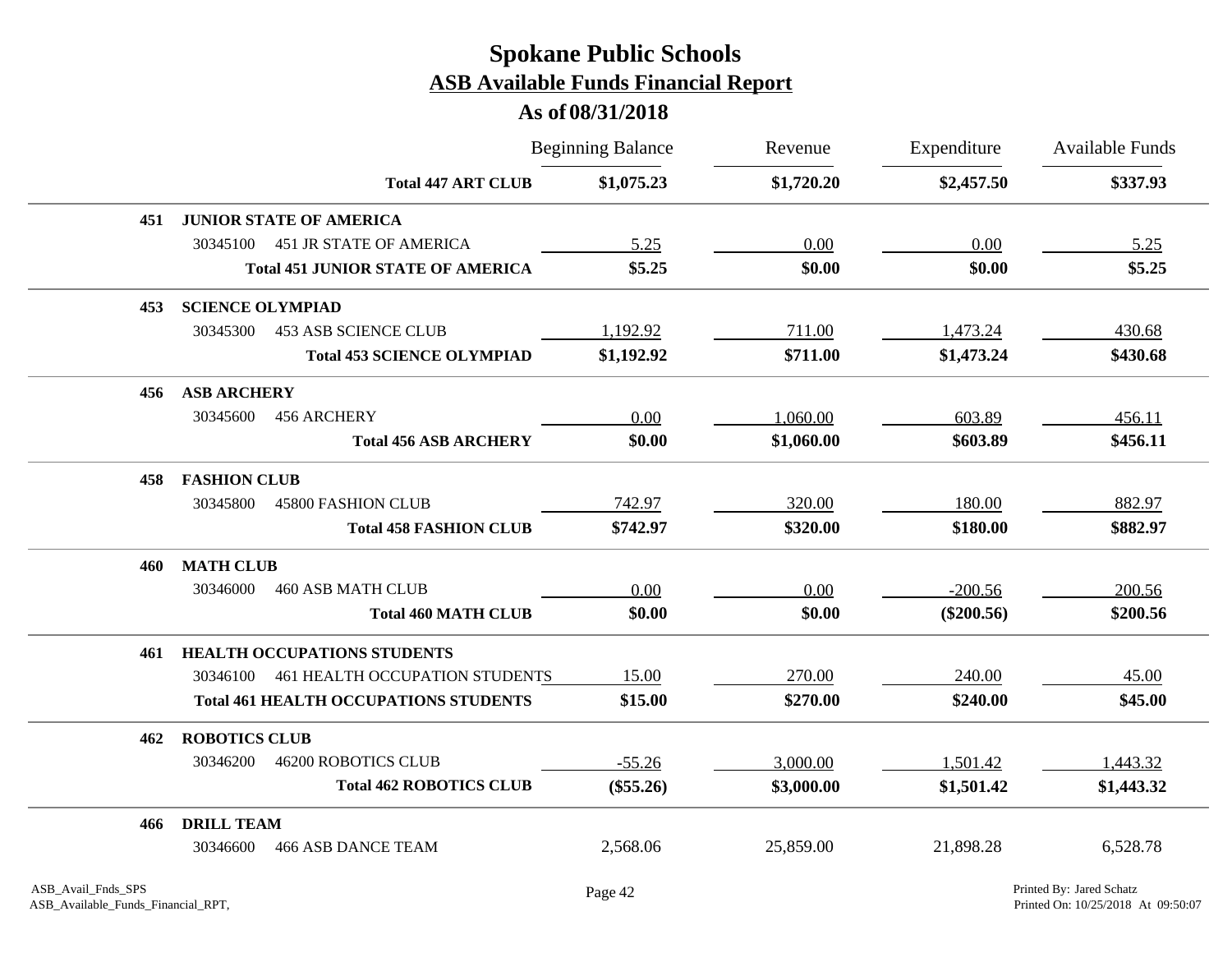|                                                          |                                  |                                                                                                | <b>Beginning Balance</b>   | Revenue              | Expenditure          | Available Funds                                                |
|----------------------------------------------------------|----------------------------------|------------------------------------------------------------------------------------------------|----------------------------|----------------------|----------------------|----------------------------------------------------------------|
|                                                          | 30346601<br>30346602<br>30346605 | <b>46601 SWEETHEART DANCE</b><br>46602 DANCE TEAM DANCE CLINIC<br>46605 SUMMER DRILL TEAM CAMP | 0.00<br>$-27.50$<br>100.00 | 0.00<br>0.00<br>0.00 | 0.00<br>0.00<br>0.00 | 0.00<br>$-27.50$<br>100.00                                     |
|                                                          |                                  | <b>Total 466 DRILL TEAM</b>                                                                    | \$2,640.56                 | \$25,859.00          | \$21,898.28          | \$6,601.28                                                     |
|                                                          | <b>HONOR SOCIETY</b><br>470      |                                                                                                |                            |                      |                      |                                                                |
|                                                          | 30347000                         | <b>470 ASB HONOR SOCIETY</b>                                                                   | 1,075.30                   | 1,080.00             | 1,003.15             | 1,152.15                                                       |
|                                                          |                                  | <b>Total 470 HONOR SOCIETY</b>                                                                 | \$1,075.30                 | \$1,080.00           | \$1,003.15           | \$1,152.15                                                     |
|                                                          | 472                              | <b>HISPANIC HONOR SOCIETY</b>                                                                  |                            |                      |                      |                                                                |
|                                                          |                                  | 30347200 472 ASB HISPANIC HONOR SOCIETY                                                        | 88.88                      | 450.00               | 155.45               | 383.43                                                         |
|                                                          |                                  | <b>Total 472 HISPANIC HONOR SOCIETY</b>                                                        | \$88.88                    | \$450.00             | \$155.45             | \$383.43                                                       |
|                                                          | 473                              | <b>GAY-STRAIGHT ALLIANCE</b>                                                                   |                            |                      |                      |                                                                |
|                                                          |                                  | 30347300 473 GAY STRAIGHT ALLIANCE CLUB                                                        | 92.14                      | 6.75                 | 17.65                | 81.24                                                          |
|                                                          |                                  | <b>Total 473 GAY-STRAIGHT ALLIANCE</b>                                                         | \$92.14                    | \$6.75               | \$17.65              | \$81.24                                                        |
|                                                          | <b>ASTRONOMY CLUB</b><br>481     |                                                                                                |                            |                      |                      |                                                                |
|                                                          | 30348100                         | <b>481 ASB ASTRONOMY CLUB</b>                                                                  | 115.11                     | 71.87                | 50.00                | 136.98                                                         |
|                                                          |                                  | <b>Total 481 ASTRONOMY CLUB</b>                                                                | \$115.11                   | \$71.87              | \$50.00              | \$136.98                                                       |
|                                                          | 483                              | <b>FERRIS ACTION NETWORK</b>                                                                   |                            |                      |                      |                                                                |
|                                                          | 30348300                         | 48300 FERRIS ACTION NETWORK                                                                    | 8.79                       | 0.00                 | 0.00                 | 8.79                                                           |
|                                                          |                                  | <b>Total 483 FERRIS ACTION NETWORK</b>                                                         | \$8.79                     | \$0.00               | \$0.00               | \$8.79                                                         |
|                                                          |                                  | 400 CLUBS                                                                                      | \$23,489.20                | \$70,085.50          | \$78,412.58          | \$15,162.12                                                    |
| 305                                                      |                                  | <b>LEWIS &amp; CLARK HIGH SCHOOL</b>                                                           |                            |                      |                      |                                                                |
|                                                          | <b>ASB RESERVE</b><br>102        |                                                                                                |                            |                      |                      |                                                                |
|                                                          | 30510200<br>30510269             | <b>102 ASB RESERVE</b><br>10269 ASB RESERVE REPLACEMENT                                        | 183,682.56<br>320.00       | 155.00<br>0.00       | 0.00<br>0.00         | 183,837.56<br>320.00                                           |
| ASB_Avail_Fnds_SPS<br>ASB_Available_Funds_Financial_RPT, |                                  |                                                                                                | Page 43                    |                      |                      | Printed By: Jared Schatz<br>Printed On: 10/25/2018 At 09:50:07 |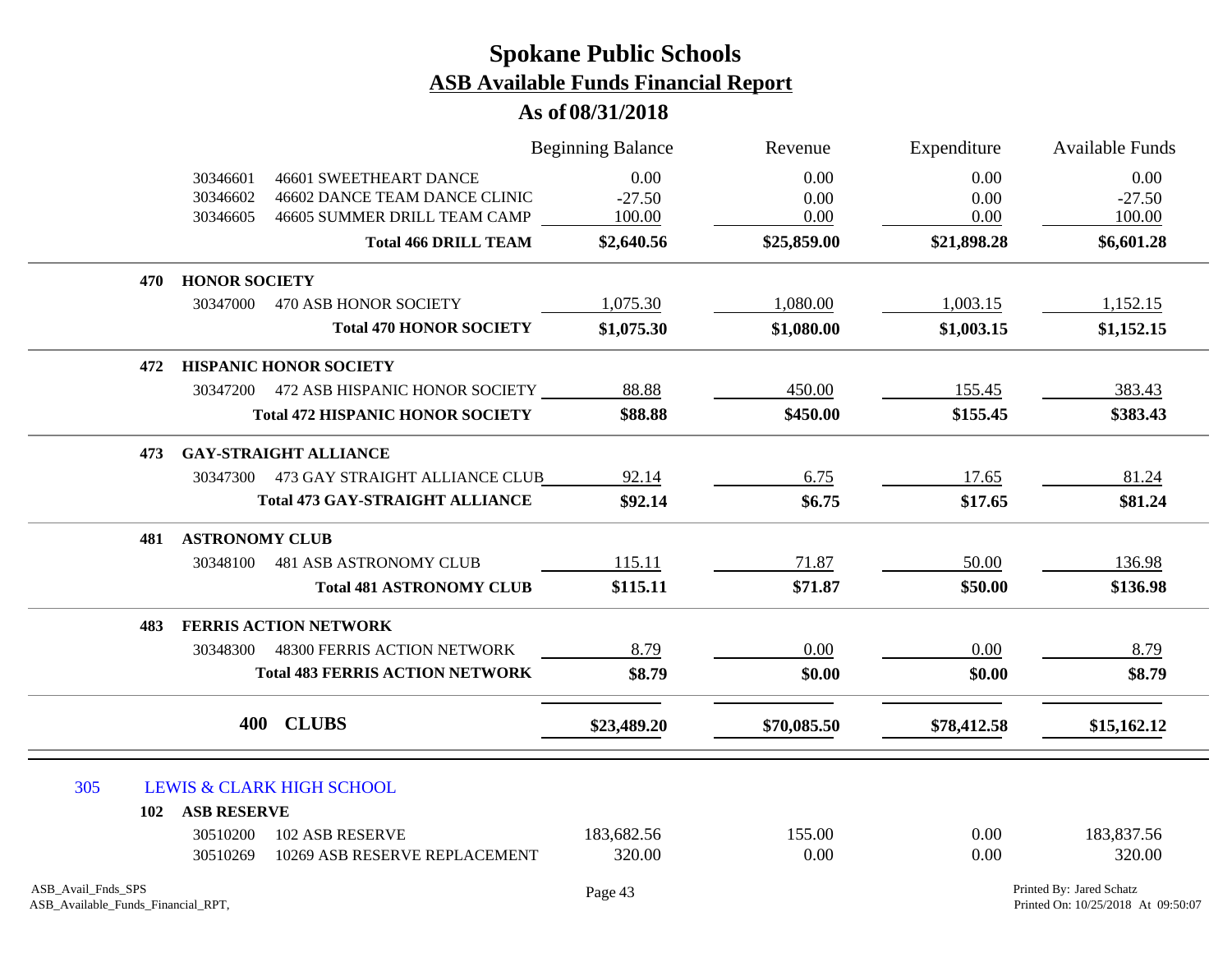|            |                        |                                  | <b>Beginning Balance</b> | Revenue     | Expenditure | Available Funds |
|------------|------------------------|----------------------------------|--------------------------|-------------|-------------|-----------------|
|            |                        | <b>Total 102 ASB RESERVE</b>     | \$184,002.56             | \$155.00    | \$0.00      | \$184,157.56    |
| 104        | <b>ASB GENERAL</b>     |                                  |                          |             |             |                 |
|            | 30510400               | 104 ASB GENERAL                  | 7,727.19                 | 19,930.29   | 3,992.21    | 23,665.27       |
|            | 30510422               | 10422 RUBBER CHICKEN             | 1,273.65                 | 75.00       | 11,572.31   | $-10,223.66$    |
|            | 30510442               | 10442 ASB GENERAL MEET-N-GREET   | 0.00                     | 0.00        | 374.76      | $-374.76$       |
|            |                        | <b>Total 104 ASB GENERAL</b>     | \$9,000.84               | \$20,005.29 | \$15,939.28 | \$13,066.85     |
| 107        | <b>ASB BOOKROOM</b>    |                                  |                          |             |             |                 |
|            | 30510700               | 107 ASB BOOKROOM                 | 3,612.73                 | 0.00        | 3,612.73    | 0.00            |
|            | 30510772               | 10772 ASB BOOKROOM RESALE ITEM   | 0.00                     | 0.00        | 0.00        | 0.00            |
|            |                        | <b>Total 107 ASB BOOKROOM</b>    | \$3,612.73               | \$0.00      | \$3,612.73  | \$0.00          |
| <b>110</b> | <b>ASB GSL CARD</b>    |                                  |                          |             |             |                 |
|            | 30511000               | 110 ASB GSL CARDS                | 22,535.00                | 4,920.00    | 0.00        | 27,455.00       |
|            | 30511059               | 11059 GSL CARDS PAYMENTS         | $-40.00$                 | 32,660.00   | 0.00        | 32,620.00       |
|            | 30511069               | 11069 GSL REPLACEMENT CARDS      | 0.00                     | 120.00      | 0.00        | 120.00          |
|            |                        | <b>Total 110 ASB GSL CARD</b>    | \$22,495.00              | \$37,700.00 | \$0.00      | \$60,195.00     |
| 131        | <b>ASB YEARBOOK</b>    |                                  |                          |             |             |                 |
|            | 30513100               | <b>131 ASB YEARBOOK</b>          | 72,983.71                | 43,844.00   | 59,198.56   | 57,629.15       |
|            | 30513106               | 13106 YEARBOOK BABY ADS          | 0.00                     | 11,495.00   | 0.00        | 11,495.00       |
|            | 30513190               | 13190 ARCHIVE YRBK SALE - WEB    | 0.00                     | 370.00      | 14.58       | 355.42          |
|            |                        | <b>Total 131 ASB YEARBOOK</b>    | \$72,983.71              | \$55,709.00 | \$59,213.14 | \$69,479.57     |
| 140        | <b>ASB CONCESSIONS</b> |                                  |                          |             |             |                 |
|            | 30514000               | <b>140 ASB CONCESSIONS</b>       | 5,681.06                 | 4,504.73    | 0.00        | 10,185.79       |
|            |                        | <b>Total 140 ASB CONCESSIONS</b> | \$5,681.06               | \$4,504.73  | \$0.00      | \$10,185.79     |
| 165        | <b>ASB NEWSPAPER</b>   |                                  |                          |             |             |                 |
|            | 30516500               | <b>165 ASB NEWSPAPER</b>         | 653.71                   | 0.00        | 0.00        | 653.71          |
|            | 30516503               | 16503 NEWPAPER ADS               | 400.00                   | 0.00        | 0.00        | 400.00          |
|            | 30516522               | 16522 ASB NEWSPAPER DONATION     | 0.00                     | 0.00        | 0.00        | 0.00            |
|            |                        |                                  |                          |             |             |                 |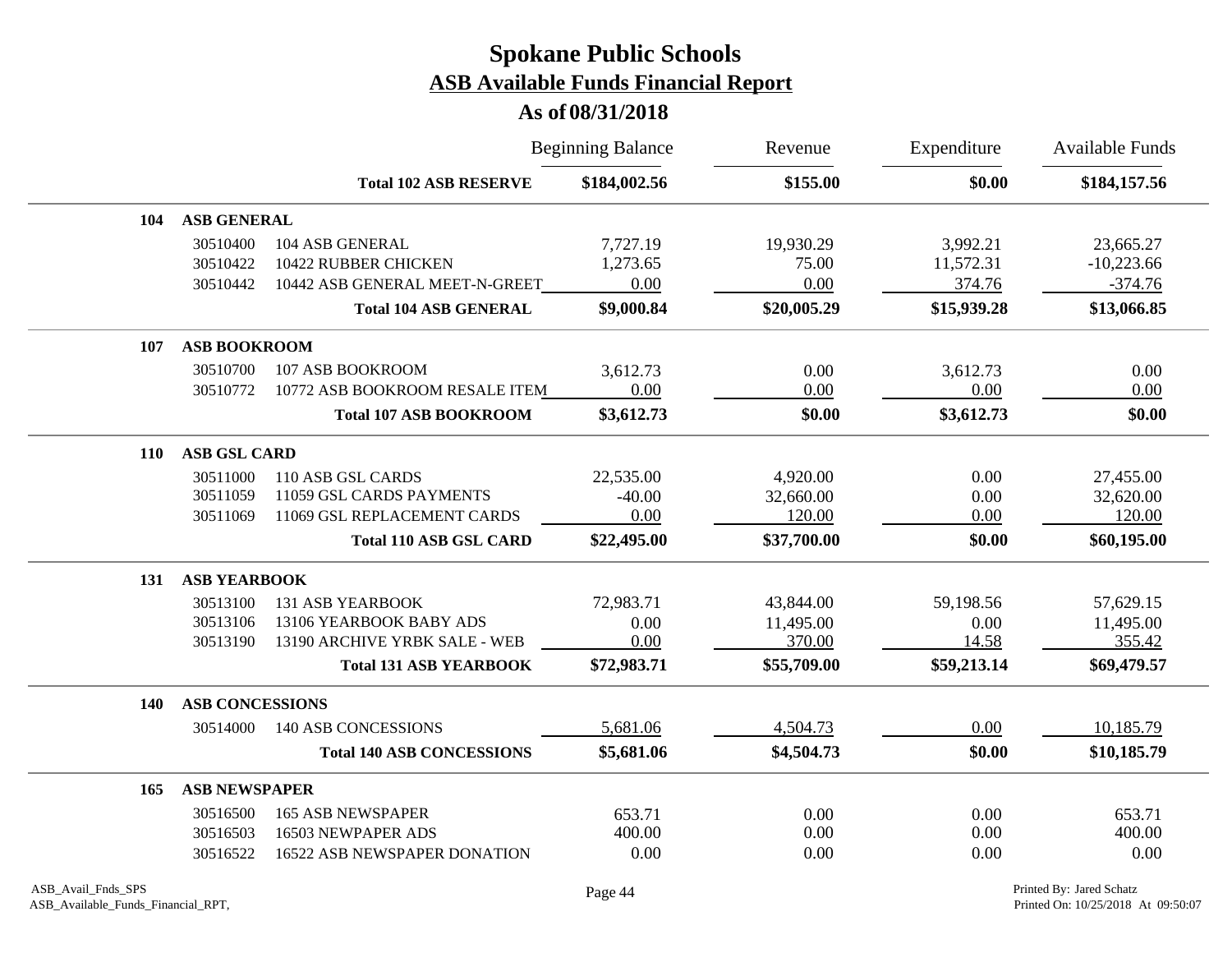|     |                          |                                         | <b>Beginning Balance</b> | Revenue      | Expenditure | <b>Available Funds</b> |
|-----|--------------------------|-----------------------------------------|--------------------------|--------------|-------------|------------------------|
|     |                          | <b>Total 165 ASB NEWSPAPER</b>          | \$1,053.71               | \$0.00       | \$0.00      | \$1,053.71             |
| 192 | <b>ASB PARKING LOT</b>   |                                         |                          |              |             |                        |
|     | 30519200                 | <b>192 ASB PARKING LOT</b>              | 3,207.44                 | 2,065.00     | 507.50      | 4,764.94               |
|     |                          | <b>Total 192 ASB PARKING LOT</b>        | \$3,207.44               | \$2,065.00   | \$507.50    | \$4,764.94             |
|     | <b>100</b>               | <b>GENERAL ASB</b>                      | \$302,037.05             | \$120,139.02 | \$79,272.65 | \$342,903.42           |
| 202 |                          | ASB ATHLETIC EQUIPMENT                  |                          |              |             |                        |
|     | 30520200                 | 202 ASB ATHLETIC EQUIPMENT              | 5,850.00                 | 0.00         | 0.00        | 5,850.00               |
|     |                          | <b>Total 202 ASB ATHLETIC EQUIPMENT</b> | \$5,850.00               | \$0.00       | \$0.00      | \$5,850.00             |
| 205 | <b>GENERAL ATHLETICS</b> |                                         |                          |              |             |                        |
|     | 30520500                 | <b>205 ASB GENERAL ATHLETICS</b>        | 119,168.40               | 29,239.69    | 51,930.12   | 96,477.97              |
|     | 30520520                 | 20520 GENERAL ATH-EQUIPMENT             | $-8,378.25$              | 0.00         | 8,058.45    | $-16,436.70$           |
|     | 30520544                 | 20544 GENERAL ATHLETICS - GATE          | 3,683.00                 | 3,029.00     | 0.00        | 6,712.00               |
|     | 30520580                 | 20580 GENERAL ATHL-OFFICICIALS          | $-15,879.92$             | 0.00         | 14,474.12   | $-30,354.04$           |
|     | 30520590                 | 20590 GENERAL RUBBER CHICKEN            | 0.00                     | 0.00         | 0.00        | 0.00                   |
|     |                          | <b>Total 205 GENERAL ATHLETICS</b>      | \$98,593.23              | \$32,268.69  | \$74,462.69 | \$56,399.23            |
| 206 | <b>LEAGUE ATHLETICS</b>  |                                         |                          |              |             |                        |
|     | 30520600                 | <b>206 ASB LEAGUE ATHLETICS</b>         | $-357,741.52$            | 1,232.00     | 58,521.33   | $-415,030.85$          |
|     |                          | <b>Total 206 LEAGUE ATHLETICS</b>       | $(\$357,741.52)$         | \$1,232.00   | \$58,521.33 | $(\$415,030.85)$       |
| 208 |                          | <b>ASB ATHLETIC OFFICIALS</b>           |                          |              |             |                        |
|     | 30520800                 | <b>208 ASB ATHLETIC OFFICIALS</b>       | 0.00                     | 0.00         | 0.00        | 0.00                   |
|     |                          | <b>Total 208 ASB ATHLETIC OFFICIALS</b> | \$0.00                   | \$0.00       | \$0.00      | \$0.00                 |
| 227 | <b>BASEBALL</b>          |                                         |                          |              |             |                        |
|     | 30522700                 | 227 ASB BASEBALL                        | 1,826.29                 | 2,257.50     | 1,734.04    | 2,349.75               |
|     |                          | <b>Total 227 BASEBALL</b>               | \$1,826.29               | \$2,257.50   | \$1,734.04  | \$2,349.75             |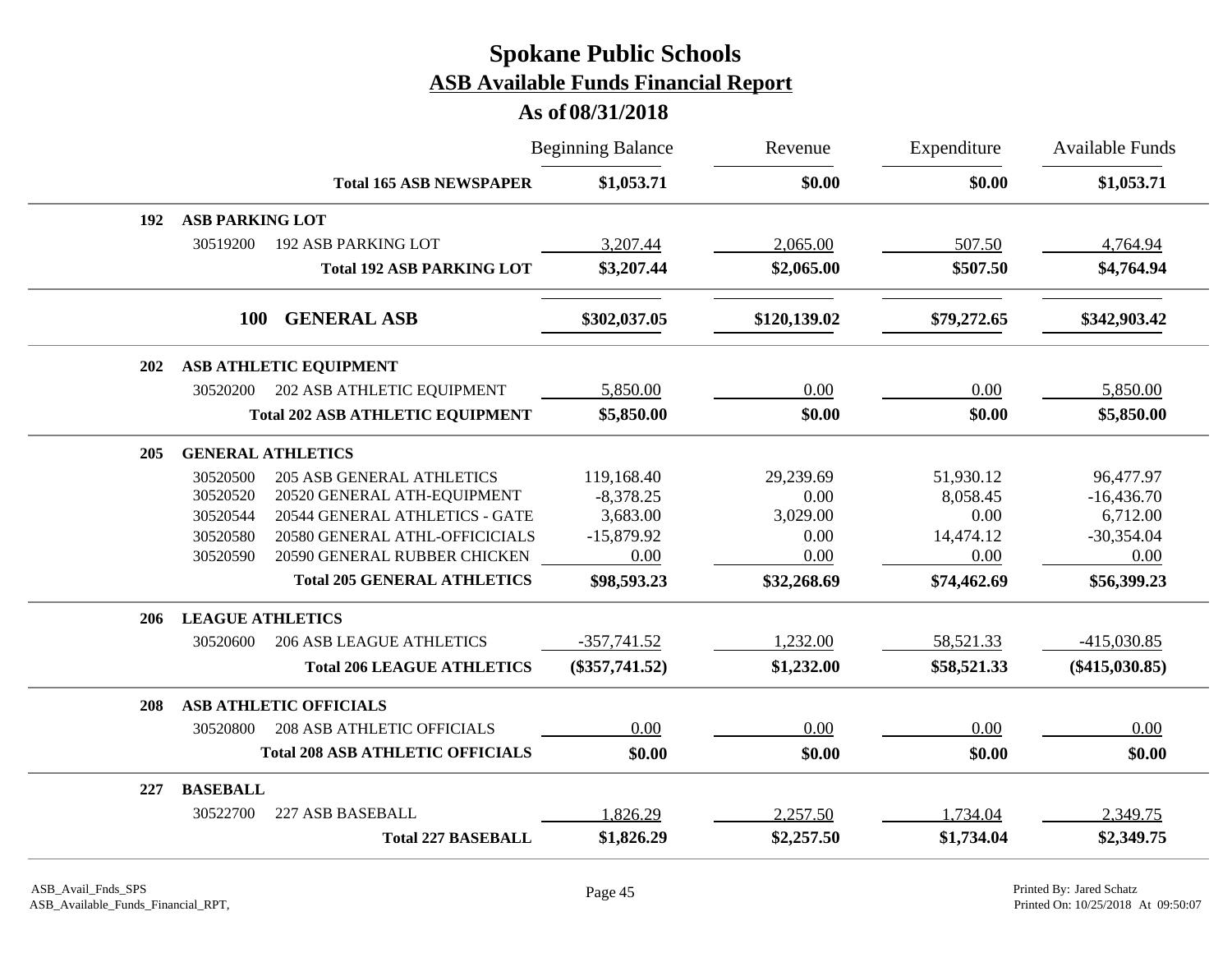|            |                         |                                      | <b>Beginning Balance</b> | Revenue    | Expenditure | <b>Available Funds</b> |
|------------|-------------------------|--------------------------------------|--------------------------|------------|-------------|------------------------|
| <b>230</b> | <b>BOYS BASKETBALL</b>  |                                      |                          |            |             |                        |
|            | 30523000                | <b>230 ASB BOYS BASKETBALL</b>       | 3,145.53                 | 2,120.00   | 4,100.67    | 1,164.86               |
|            |                         | <b>Total 230 BOYS BASKETBALL</b>     | \$3,145.53               | \$2,120.00 | \$4,100.67  | \$1,164.86             |
| 231        | <b>GIRLS BASKETBALL</b> |                                      |                          |            |             |                        |
|            | 30523100                | 231 ASB GIRLS BASKETBALL             | 1,924.07                 | 7,100.00   | 3,586.07    | 5,438.00               |
|            |                         | <b>Total 231 GIRLS BASKETBALL</b>    | \$1,924.07               | \$7,100.00 | \$3,586.07  | \$5,438.00             |
| 236        |                         | <b>BOYS CROSS COUNTRY</b>            |                          |            |             |                        |
|            | 30523600                | 236 ASB BOYS CROSS COUNTRY           | $-299.55$                | 2,897.72   | 3,101.63    | $-503.46$              |
|            |                         | <b>Total 236 BOYS CROSS COUNTRY</b>  | $(\$299.55)$             | \$2,897.72 | \$3,101.63  | $(\$503.46)$           |
| 237        |                         | <b>GIRLS CROSS COUNTRY</b>           |                          |            |             |                        |
|            | 30523700                | 237 ASB GIRLS CROSS COUNTRY          | $-167.22$                | 4,287.50   | 3,701.64    | 418.64                 |
|            |                         | <b>Total 237 GIRLS CROSS COUNTRY</b> | $(\$167.22)$             | \$4,287.50 | \$3,701.64  | \$418.64               |
| 238        | <b>GIRLS FAST PITCH</b> |                                      |                          |            |             |                        |
|            | 30523800                | 238 ASB GIRLS FAST PITCH             | $-71.47$                 | 1,200.00   | 49.09       | 1,079.44               |
|            |                         | <b>Total 238 GIRLS FAST PITCH</b>    | $(\$71.47)$              | \$1,200.00 | \$49.09     | \$1,079.44             |
| <b>240</b> | <b>FOOTBALL</b>         |                                      |                          |            |             |                        |
|            | 30524000                | <b>240 ASB FOOTBALL</b>              | $-5,607.32$              | 8,349.00   | 7,847.73    | $-5,106.05$            |
|            |                         | <b>Total 240 FOOTBALL</b>            | $(\$5,607.32)$           | \$8,349.00 | \$7,847.73  | $(\$5,106.05)$         |
| 242        | <b>BOYS GOLF</b>        |                                      |                          |            |             |                        |
|            | 30524200                | 242 ASB BOYS GOLF                    | 1,156.13                 | 1,850.00   | 1,988.13    | 1,018.00               |
|            | 30524251                | 24251 B-GOLF I.E. TOURNAMENT         | 1,354.89                 | 1,980.00   | 2,455.73    | 879.16                 |
|            |                         | <b>Total 242 BOYS GOLF</b>           | \$2,511.02               | \$3,830.00 | \$4,443.86  | \$1,897.16             |
| 243        | <b>GIRLS GOLF</b>       |                                      |                          |            |             |                        |
|            | 30524300                | 243 ASB GIRLS GOLF                   | 5,416.28                 | 4,467.00   | 6,847.98    | 3,035.30               |
|            |                         | <b>Total 243 GIRLS GOLF</b>          | \$5,416.28               | \$4,467.00 | \$6,847.98  | \$3,035.30             |
|            |                         |                                      |                          |            |             |                        |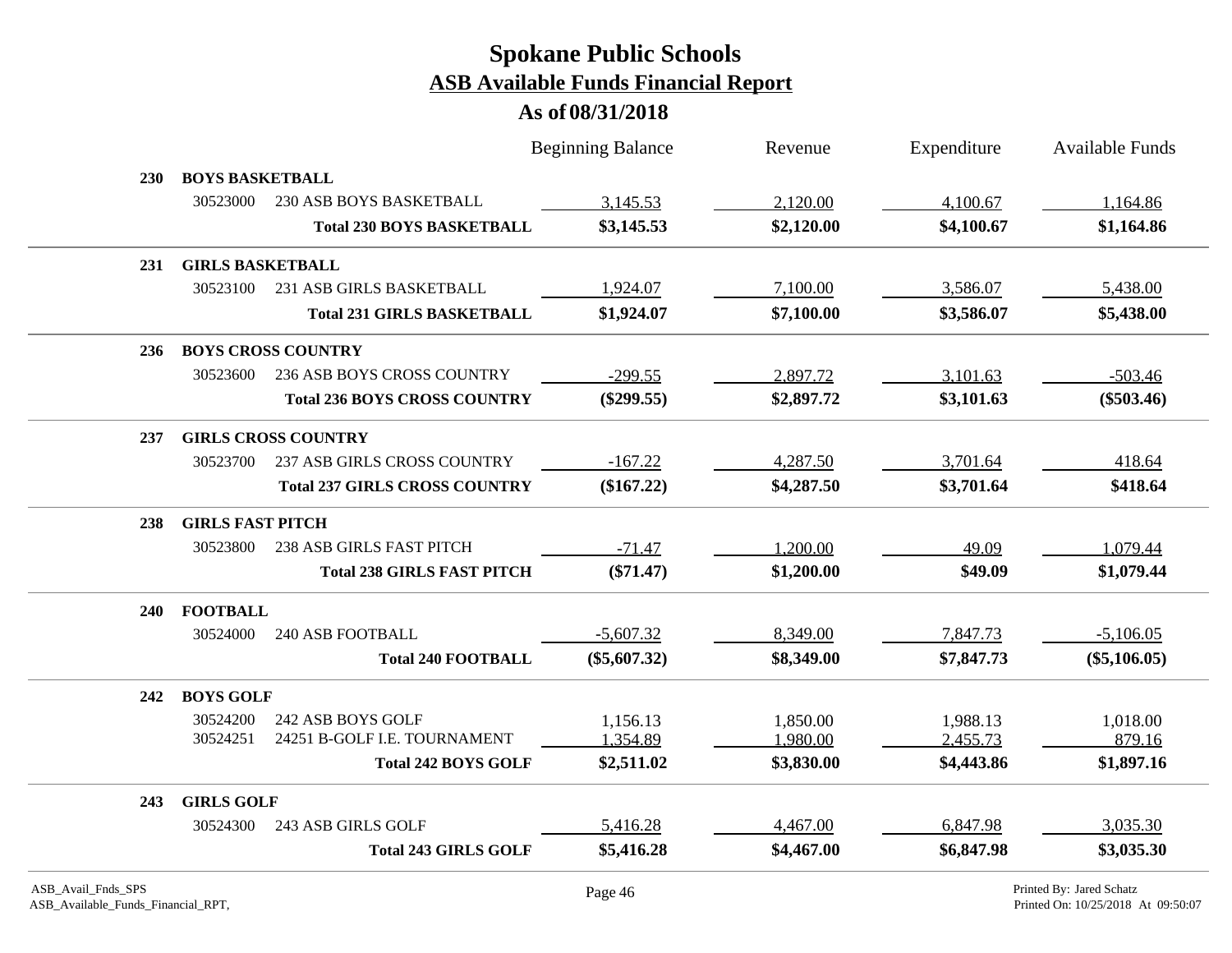|     |                      |                                | <b>Beginning Balance</b> | Revenue    | Expenditure  | <b>Available Funds</b> |
|-----|----------------------|--------------------------------|--------------------------|------------|--------------|------------------------|
| 248 | <b>GYMNASTICS</b>    |                                |                          |            |              |                        |
|     | 30524800             | <b>248 ASB GYMNASTICS</b>      | 4,748.03                 | 2,680.00   | $-374.17$    | 7,802.20               |
|     |                      | <b>Total 248 GYMNASTICS</b>    | \$4,748.03               | \$2,680.00 | $(\$374.17)$ | \$7,802.20             |
| 264 | <b>SLOW PITCH</b>    |                                |                          |            |              |                        |
|     | 30526400             | 264 ASB SLOW PITCH SOFTBALL    | 2,532.27                 | 0.00       | 3.49         | 2,528.78               |
|     |                      | <b>Total 264 SLOW PITCH</b>    | \$2,532.27               | \$0.00     | \$3.49       | \$2,528.78             |
| 266 | <b>BOYS' SOCCER</b>  |                                |                          |            |              |                        |
|     | 30526600             | <b>266 ASB BOYS SOCCER</b>     | 2,837.59                 | 1,575.00   | 3,038.73     | 1,373.86               |
|     |                      | <b>Total 266 BOYS' SOCCER</b>  | \$2,837.59               | \$1,575.00 | \$3,038.73   | \$1,373.86             |
| 267 | <b>GIRLS' SOCCER</b> |                                |                          |            |              |                        |
|     | 30526700             | <b>267 ASB GIRLS SOCCER</b>    | 5,392.01                 | 1,350.00   | 1,466.16     | 5,275.85               |
|     |                      | <b>Total 267 GIRLS' SOCCER</b> | \$5,392.01               | \$1,350.00 | \$1,466.16   | \$5,275.85             |
| 278 | <b>BOYS' TENNIS</b>  |                                |                          |            |              |                        |
|     | 30527800             | 278 ASB BOYS TENNIS            | 5,057.53                 | 1,160.00   | 29.27        | 6,188.26               |
|     |                      | <b>Total 278 BOYS' TENNIS</b>  | \$5,057.53               | \$1,160.00 | \$29.27      | \$6,188.26             |
| 279 | <b>GIRLS' TENNIS</b> |                                |                          |            |              |                        |
|     | 30527900             | 279 ASB GIRLS TENNIS           | 1,933.96                 | 2,148.96   | 1,602.87     | 2,480.05               |
|     |                      | <b>Total 279 GIRLS' TENNIS</b> | \$1,933.96               | \$2,148.96 | \$1,602.87   | \$2,480.05             |
| 284 | <b>BOYS' TRACK</b>   |                                |                          |            |              |                        |
|     | 30528400             | <b>284 ASB BOYS TRACK</b>      | $-600.09$                | 2,902.37   | 1,125.19     | 1,177.09               |
|     |                      | <b>Total 284 BOYS' TRACK</b>   | $(\$600.09)$             | \$2,902.37 | \$1,125.19   | \$1,177.09             |
| 285 | <b>GIRLS' TRACK</b>  |                                |                          |            |              |                        |
|     | 30528500             | <b>285 ASB GIRLS TRACK</b>     | $-1,319.32$              | 3,170.00   | 1,317.10     | 533.58                 |
|     |                      | <b>Total 285 GIRLS' TRACK</b>  | (\$1,319.32)             | \$3,170.00 | \$1,317.10   | \$533.58               |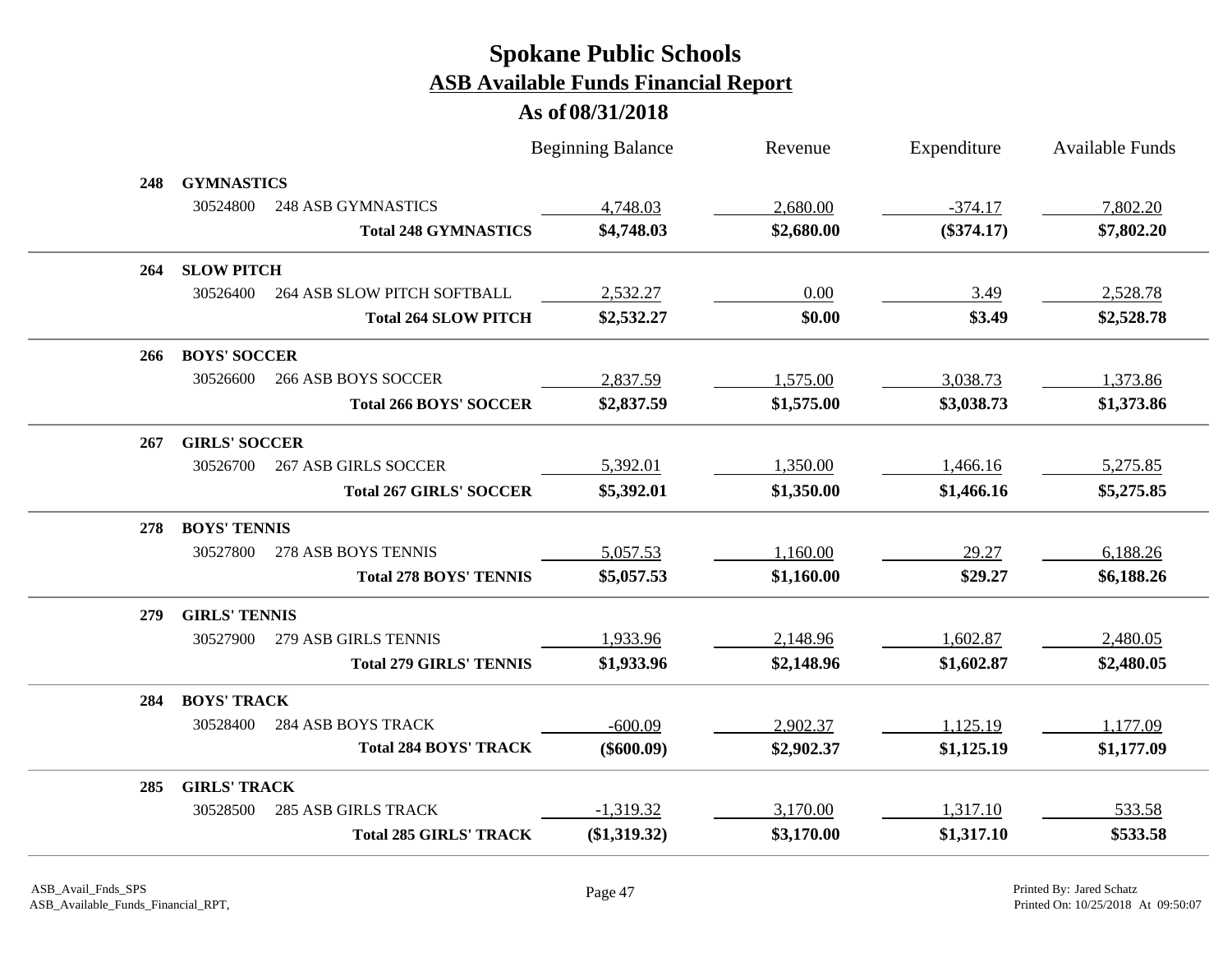|            |                                                                                               | <b>Beginning Balance</b> | Revenue        | Expenditure    | <b>Available Funds</b> |
|------------|-----------------------------------------------------------------------------------------------|--------------------------|----------------|----------------|------------------------|
| <b>290</b> | <b>GIRLS' VOLLEYBALL</b>                                                                      |                          |                |                |                        |
|            | <b>290 ASB VOLLEYBALL</b><br>30529000                                                         | 2,826.42                 | 1,830.00       | 3,037.12       | 1,619.30               |
|            | <b>Total 290 GIRLS' VOLLEYBALL</b>                                                            | \$2,826.42               | \$1,830.00     | \$3,037.12     | \$1,619.30             |
| 294        | <b>BOYS' WRESTLING</b>                                                                        |                          |                |                |                        |
|            | 30529400<br><b>294 ASB WRESTLING</b>                                                          | 3,016.34                 | 21,850.00      | 26,931.99      | $-2,065.65$            |
|            | <b>Total 294 BOYS' WRESTLING</b>                                                              | \$3,016.34               | \$21,850.00    | \$26,931.99    | $(\$2,065.65)$         |
|            | <b>ATHLETICS</b><br><b>200</b>                                                                | $(\$218,195.92)$         | \$108,675.74   | \$206,574.48   | $(\$316,094.66)$       |
| 312        | <b>DEBATE CLUB</b>                                                                            |                          |                |                |                        |
|            | 30531200<br>312 ASB DEBATE                                                                    | 7,591.65                 | 9,314.53       | 10,227.67      | 6,678.51               |
|            | <b>Total 312 DEBATE CLUB</b>                                                                  | \$7,591.65               | \$9,314.53     | \$10,227.67    | \$6,678.51             |
| 313        | <b>DECA CLUB</b>                                                                              |                          |                |                |                        |
|            | 30531300<br>313 ASB DECA                                                                      | 6,959.94                 | 11,179.00      | 15,615.93      | 2,523.01               |
|            | <b>Total 313 DECA CLUB</b>                                                                    | \$6,959.94               | \$11,179.00    | \$15,615.93    | \$2,523.01             |
| 314        | <b>DECA STORE</b>                                                                             |                          |                |                |                        |
|            | 30531400<br>314 ASB DECA STORE                                                                | 77.16                    | 0.00           | 77.16          | 0.00                   |
|            | 31481 ASB DECA STORE SALES<br>30531481                                                        | 3,217.26                 | 10,263.03      | 11,513.93      | 1,966.36               |
|            | <b>Total 314 DECA STORE</b>                                                                   | \$3,294.42               | \$10,263.03    | \$11,591.09    | \$1,966.36             |
| 315        | <b>DRAMA CLUB</b>                                                                             |                          |                |                |                        |
|            | 30531500<br>315 ASB DRAMA                                                                     | 48,515.42                | 34,969.20      | 31,569.92      | 51,914.70              |
|            | <b>Total 315 DRAMA CLUB</b>                                                                   | \$48,515.42              | \$34,969.20    | \$31,569.92    | \$51,914.70            |
| 329        | PRO START - FOOD SERVICES CLUB                                                                |                          |                |                |                        |
|            | 329 ASB FOOD SERVICE<br>30532900                                                              | 27.07                    | 0.00           | 0.00           | 27.07                  |
|            | 32981 ASB FOOD SVC STORE SALES<br>30532981<br><b>Total 329 PRO START - FOOD SERVICES CLUB</b> | 0.00<br>\$27.07          | 0.00<br>\$0.00 | 0.00<br>\$0.00 | 0.00<br>\$27.07        |
|            |                                                                                               |                          |                |                |                        |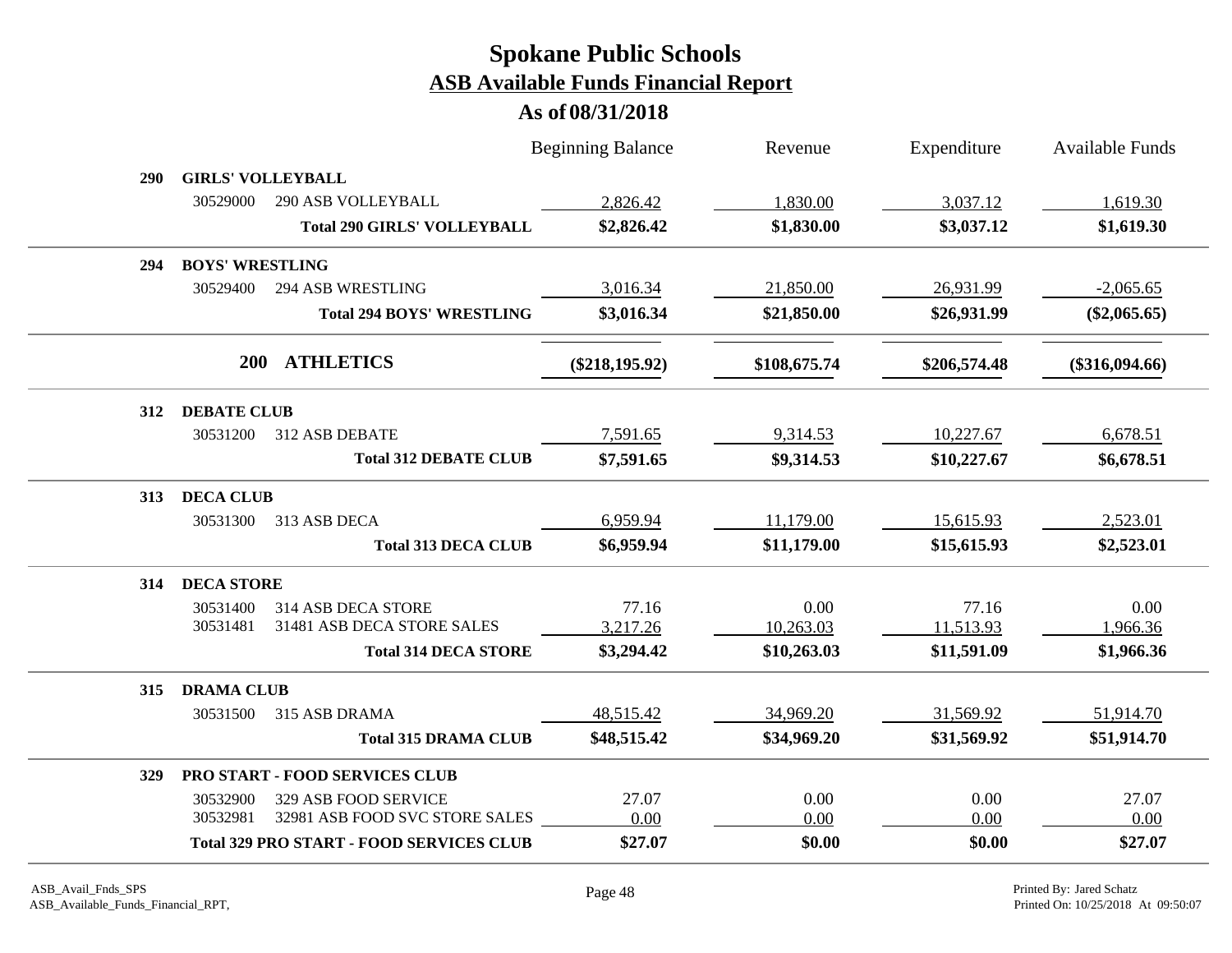|                                                          |                                  |                                                                     | <b>Beginning Balance</b>         | Revenue                             | Expenditure                        | Available Funds                                                |
|----------------------------------------------------------|----------------------------------|---------------------------------------------------------------------|----------------------------------|-------------------------------------|------------------------------------|----------------------------------------------------------------|
| 356                                                      | <b>BAND CLUB</b>                 |                                                                     |                                  |                                     |                                    |                                                                |
|                                                          | 30535600<br>30535622<br>30535659 | 356 ASB BAND<br>35622 ASB BAND DONATIONS<br>35659 ASB BAND PAYMENTS | 4,210.38<br>1,436.97<br>6,019.74 | 10,815.30<br>1,690.50<br>180,991.83 | 8,765.20<br>2,743.65<br>178,809.00 | 6,260.48<br>383.82<br>8,202.57                                 |
|                                                          |                                  | <b>Total 356 BAND CLUB</b>                                          | \$11,667.09                      | \$193,497.63                        | \$190,317.85                       | \$14,846.87                                                    |
| 358                                                      | <b>CHORAL CLUB</b>               |                                                                     |                                  |                                     |                                    |                                                                |
|                                                          | 30535800                         | 358 ASB CHORAL                                                      | 7,113.62                         | 2,777.35                            | 3,067.15                           | 6,823.82                                                       |
|                                                          |                                  | <b>Total 358 CHORAL CLUB</b>                                        | \$7,113.62                       | \$2,777.35                          | \$3,067.15                         | \$6,823.82                                                     |
| 368                                                      |                                  | <b>CO-OPERATIVE CLUB</b>                                            |                                  |                                     |                                    |                                                                |
|                                                          | 30536800                         | 368 ASB CO-OP                                                       | 4,034.62                         | 0.00                                | 419.54                             | 3,615.08                                                       |
|                                                          | 30536881                         | 36881 ASB CO-OP STORE SALES                                         | 93.02                            | 2,830.30                            | 1,970.53                           | 952.79                                                         |
|                                                          |                                  | <b>Total 368 CO-OPERATIVE CLUB</b>                                  | \$4,127.64                       | \$2,830.30                          | \$2,390.07                         | \$4,567.87                                                     |
| <b>390</b>                                               | <b>CLASS OF 2020</b>             |                                                                     |                                  |                                     |                                    |                                                                |
|                                                          | 30539000                         | 39000 CLASS OF 2020                                                 | 0.00                             | 20.00                               | 112.00                             | $-92.00$                                                       |
|                                                          |                                  | <b>Total 390 CLASS OF 2020</b>                                      | \$0.00                           | \$20.00                             | \$112.00                           | $(\$92.00)$                                                    |
| 391                                                      | <b>CLASS OF 2021</b>             |                                                                     |                                  |                                     |                                    |                                                                |
|                                                          | 30539100                         | 391 ASB CLASS OF 2021                                               | 0.00                             | 0.00                                | 0.00                               | 0.00                                                           |
|                                                          |                                  | <b>Total 391 CLASS OF 2021</b>                                      | \$0.00                           | \$0.00                              | \$0.00                             | \$0.00                                                         |
| 392                                                      | <b>CLASS OF 2022</b>             |                                                                     |                                  |                                     |                                    |                                                                |
|                                                          | 30539200                         | 392 ASB CLASS OF 2022                                               | 0.00                             | 0.00                                | 0.00                               | 0.00                                                           |
|                                                          |                                  | <b>Total 392 CLASS OF 2022</b>                                      | \$0.00                           | \$0.00                              | \$0.00                             | \$0.00                                                         |
| 393                                                      | ASB CLASS 2023                   |                                                                     |                                  |                                     |                                    |                                                                |
|                                                          | 30539300                         | 393 ASB CLASS OF 2023                                               | 0.00                             | 0.00                                | 0.00                               | 0.00                                                           |
|                                                          |                                  | Total 393 ASB CLASS 2023                                            | \$0.00                           | \$0.00                              | \$0.00                             | \$0.00                                                         |
| 395                                                      | ASB CLASS 2015                   |                                                                     |                                  |                                     |                                    |                                                                |
|                                                          | 30539500                         | 395 ASB CLASS OF 2015                                               | 5,981.35                         | 0.00                                | 0.00                               | 5,981.35                                                       |
| ASB_Avail_Fnds_SPS<br>ASB_Available_Funds_Financial_RPT, |                                  |                                                                     | Page 49                          |                                     |                                    | Printed By: Jared Schatz<br>Printed On: 10/25/2018 At 09:50:07 |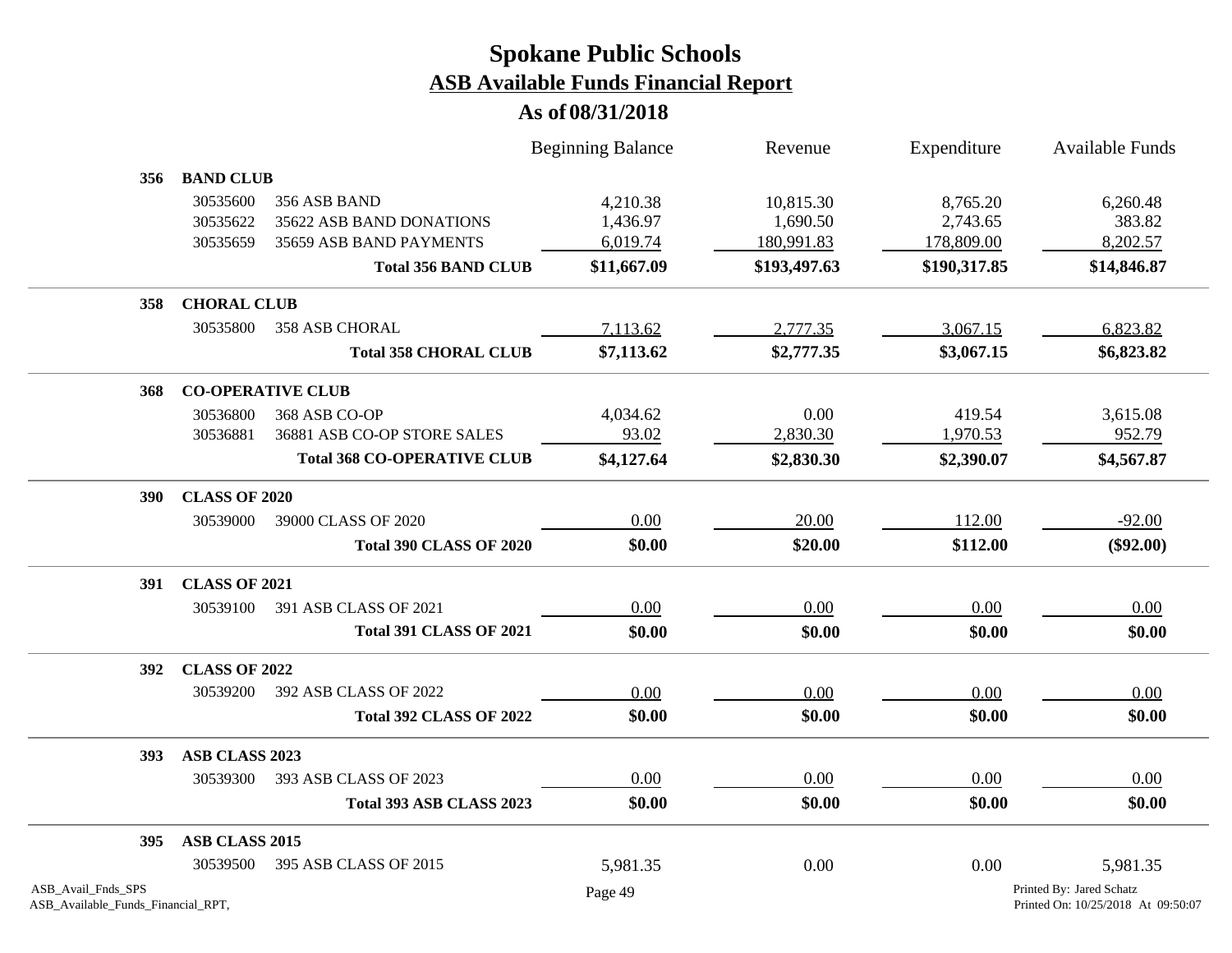|     |                         |                                       | <b>Beginning Balance</b> | Revenue      | Expenditure    | <b>Available Funds</b> |
|-----|-------------------------|---------------------------------------|--------------------------|--------------|----------------|------------------------|
|     |                         | Total 395 ASB CLASS 2015              | \$5,981.35               | \$0.00       | \$0.00         | \$5,981.35             |
| 396 | ASB CLASS 2016          |                                       |                          |              |                |                        |
|     | 30539600                | 305 ASB CLASS OF 2016                 | 7,872.67                 | 0.00         | 0.00           | 7,872.67               |
|     |                         | Total 396 ASB CLASS 2016              | \$7,872.67               | \$0.00       | \$0.00         | \$7,872.67             |
| 397 | <b>ASB CLASS 2017</b>   |                                       |                          |              |                |                        |
|     | 30539700                | 305 ASB CLASS OF 2017                 | 3,335.11                 | 0.00         | 3,335.11       | 0.00                   |
|     |                         | Total 397 ASB CLASS 2017              | \$3,335.11               | \$0.00       | \$3,335.11     | \$0.00                 |
| 398 | <b>ASB CLASS 2018</b>   |                                       |                          |              |                |                        |
|     | 30539800                | 305 ASB CLASS OF 2018                 | 735.38                   | 26,259.30    | 23,488.64      | 3,506.04               |
|     |                         | Total 398 ASB CLASS 2018              | \$735.38                 | \$26,259.30  | \$23,488.64    | \$3,506.04             |
| 399 | <b>ASB CLASS 2019</b>   |                                       |                          |              |                |                        |
|     | 30539900                | 399 CLASS OF 2019                     | 0.00                     | 0.00         | $-2,335.11$    | 2,335.11               |
|     |                         | Total 399 ASB CLASS 2019              | \$0.00                   | \$0.00       | $(\$2,335.11)$ | \$2,335.11             |
|     | <b>300</b>              | <b>CLASS</b>                          | \$107,221.36             | \$291,110.34 | \$289,380.32   | \$108,951.38           |
| 410 |                         | <b>ASB SPECIAL OLYMPICS</b>           |                          |              |                |                        |
|     | 30541000                | <b>410 ASB SPECIAL OLYMPICS</b>       | 3,629.98                 | 0.00         | 267.39         | 3,362.59               |
|     | 30541066                | 41066 ASB SPL OLYMP -RECYCLING        | 0.00                     | 0.00         | 0.00           | 0.00                   |
|     |                         | <b>Total 410 ASB SPECIAL OLYMPICS</b> | \$3,629.98               | \$0.00       | \$267.39       | \$3,362.59             |
| 413 |                         | <b>ASB WASTE REDUCTION</b>            |                          |              |                |                        |
|     | 30541300                | 413 ASB CLUB REPRODUCE 81             | 0.00                     | 0.00         | 0.00           | 0.00                   |
|     |                         | <b>Total 413 ASB WASTE REDUCTION</b>  | \$0.00                   | \$0.00       | \$0.00         | \$0.00                 |
| 415 | <b>ASB CHEERLEADERS</b> |                                       |                          |              |                |                        |
|     | 30541500                | <b>415 ASB CHEERLEADERS</b>           | $-7,480.59$              | 16,259.23    | 15,733.12      | $-6,954.48$            |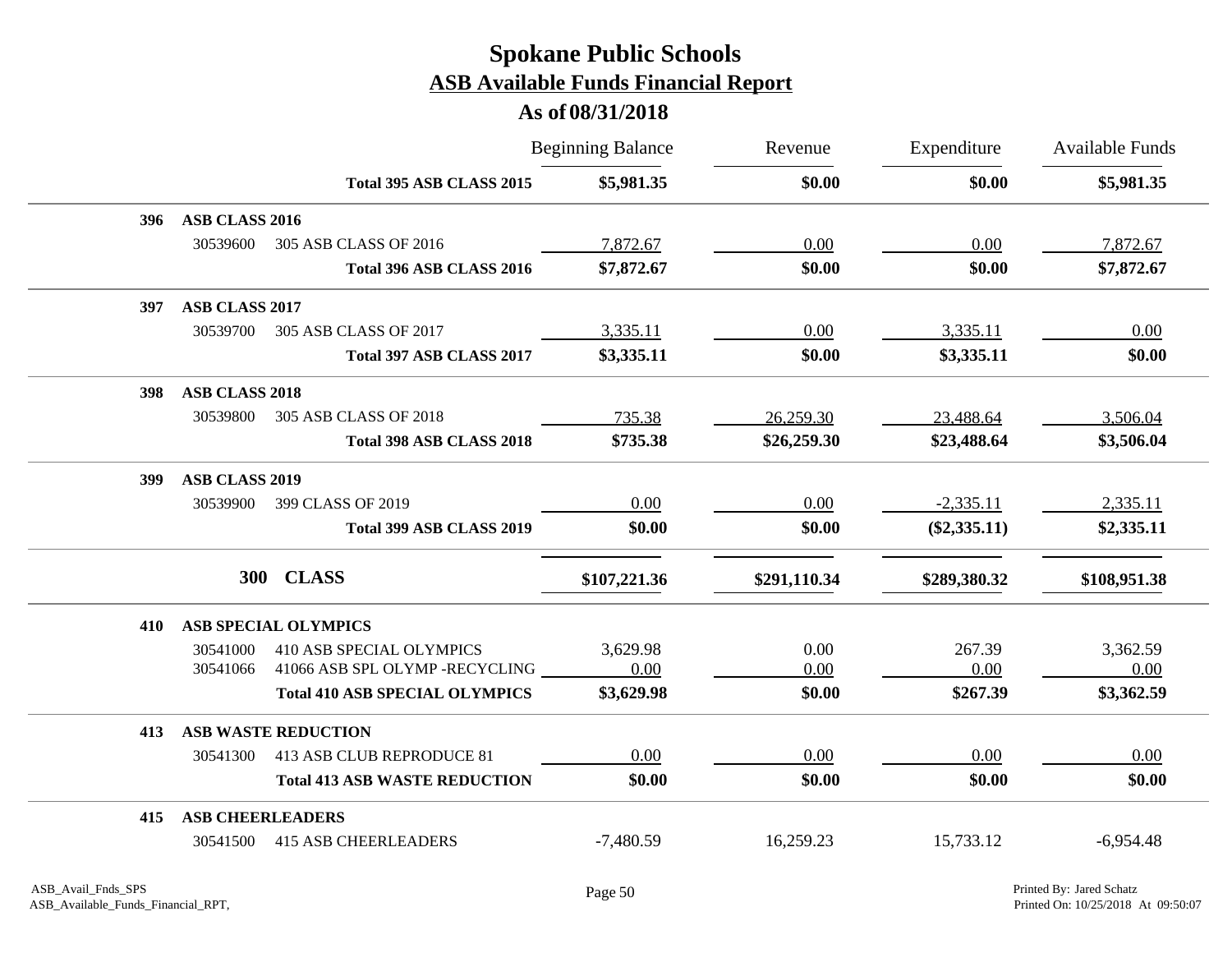|     |                                            | <b>Beginning Balance</b> | Revenue     | Expenditure | <b>Available Funds</b> |
|-----|--------------------------------------------|--------------------------|-------------|-------------|------------------------|
|     | <b>Total 415 ASB CHEERLEADERS</b>          | $(\$7,480.59)$           | \$16,259.23 | \$15,733.12 | $(\$6,954.48)$         |
| 434 | <b>ASB KNOWLEDGE BOWL</b>                  |                          |             |             |                        |
|     | 30543400<br><b>305 KNOWLEDGE BOWL</b>      | 174.89                   | 0.00        | 65.00       | 109.89                 |
|     | <b>Total 434 ASB KNOWLEDGE BOWL</b>        | \$174.89                 | \$0.00      | \$65.00     | \$109.89               |
| 441 | <b>KEY CLUB</b>                            |                          |             |             |                        |
|     | 30544100<br><b>441 ASB KEY CLUB</b>        | 1,943.01                 | 1,065.00    | 865.69      | 2,142.32               |
|     | <b>Total 441 KEY CLUB</b>                  | \$1,943.01               | \$1,065.00  | \$865.69    | \$2,142.32             |
| 447 | <b>ART CLUB</b>                            |                          |             |             |                        |
|     | 30544700<br><b>447 ASB FINE ARTS</b>       | 1,264.37                 | 0.00        | 0.00        | 1,264.37               |
|     | <b>Total 447 ART CLUB</b>                  | \$1,264.37               | \$0.00      | \$0.00      | \$1,264.37             |
| 462 | <b>ROBOTICS CLUB</b>                       |                          |             |             |                        |
|     | 30546200<br><b>46200 ROBOTICS CLUB</b>     | 6,677.81                 | 10,526.37   | 4,751.95    | 12,452.23              |
|     | <b>Total 462 ROBOTICS CLUB</b>             | \$6,677.81               | \$10,526.37 | \$4,751.95  | \$12,452.23            |
| 464 | <b>FAMILY CAREER N COMMUNITY LDRS</b>      |                          |             |             |                        |
|     | 464 ASB FCCLA<br>30546400                  | 0.00                     | 0.00        | 0.00        | 0.00                   |
|     | <b>Total 464 FAMILY CAREER N COMMUNITY</b> | \$0.00                   | \$0.00      | \$0.00      | \$0.00                 |
| 466 | <b>DRILL TEAM</b>                          |                          |             |             |                        |
|     | 30546600<br><b>466 ASB DRILL TEAM</b>      | $-3,385.59$              | 29,117.16   | 23,978.49   | 1,753.08               |
|     | <b>Total 466 DRILL TEAM</b>                | $(\$3,385.59)$           | \$29,117.16 | \$23,978.49 | \$1,753.08             |
| 470 | <b>HONOR SOCIETY</b>                       |                          |             |             |                        |
|     | 30547000<br>470 ASB HONOR SOCIETY          | 3,351.12                 | 900.00      | 1,027.28    | 3,223.84               |
|     | <b>Total 470 HONOR SOCIETY</b>             | \$3,351.12               | \$900.00    | \$1,027.28  | \$3,223.84             |
| 476 | <b>MULTI CULTURAL</b>                      |                          |             |             |                        |
|     | 476 ASB NET INTERCULTURAL ED<br>30547600   | 0.00                     | 0.00        | 0.00        | 0.00                   |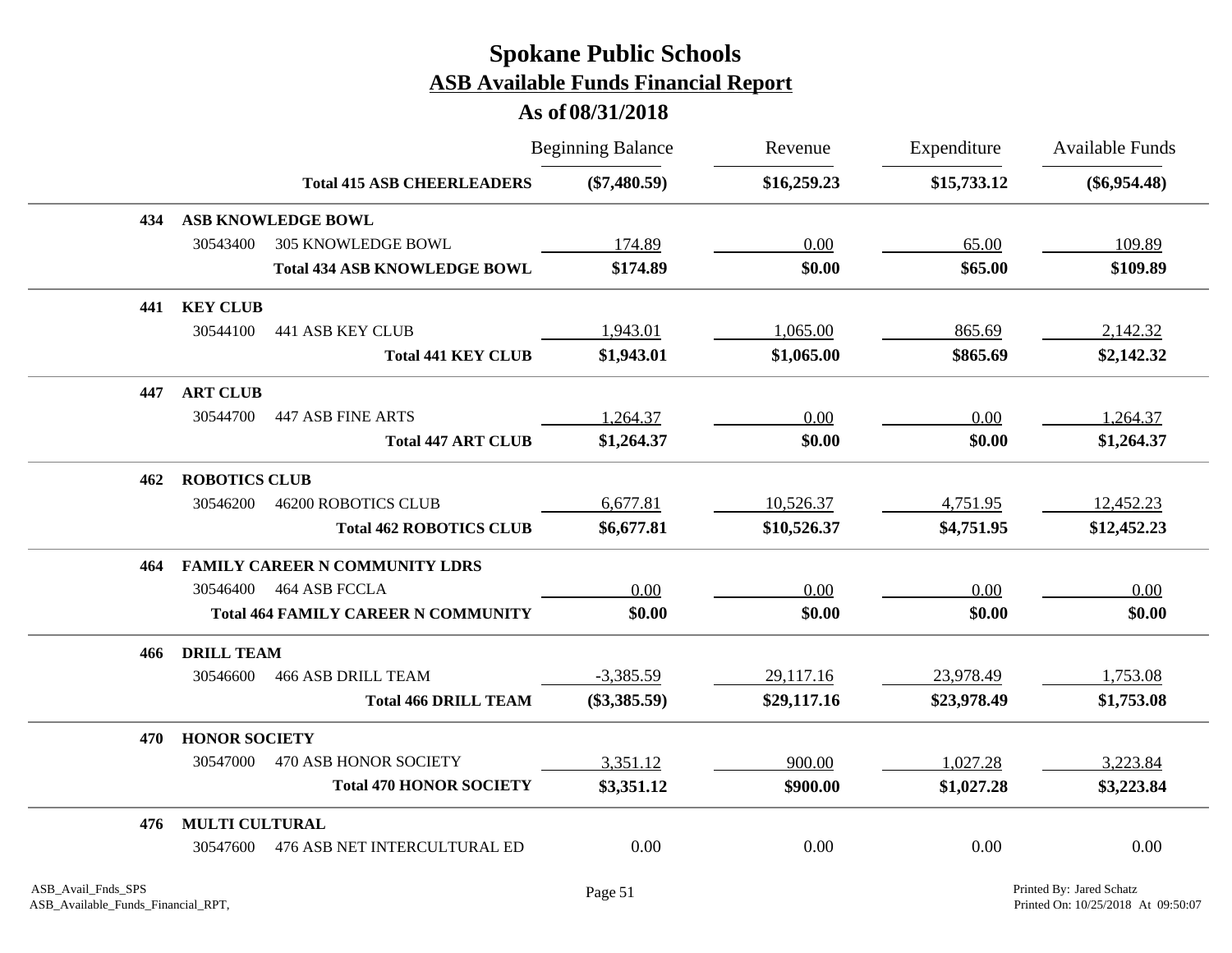|     |                               |                                         | <b>Beginning Balance</b> | Revenue<br>\$0.00<br>\$0.00 | Expenditure<br>\$0.00 | <b>Available Funds</b><br>\$0.00 |
|-----|-------------------------------|-----------------------------------------|--------------------------|-----------------------------|-----------------------|----------------------------------|
|     |                               | <b>Total 476 MULTI CULTURAL</b>         |                          |                             |                       |                                  |
|     | 482                           | <b>RACE/ASB FORUM</b>                   |                          |                             |                       |                                  |
|     | 30548200                      | <b>482 RACE/ASB FORUM</b>               | 34.63                    | 0.00                        | 0.00                  | 34.63                            |
|     |                               | Total 482 R A C E / ASB FORUM           | \$34.63                  | \$0.00                      | \$0.00                | \$34.63                          |
|     | 484                           | <b>ASB MUSCIAL PRODUCTION</b>           |                          |                             |                       |                                  |
|     | 30548400                      | <b>484 ASB MUSICAL PRODUCTIONS</b>      | 14,860.16                | 18,972.10                   | 24,478.87             | 9,353.39                         |
|     |                               | <b>Total 484 ASB MUSCIAL PRODUCTION</b> | \$14,860.16              | \$18,972.10                 | \$24,478.87           | \$9,353.39                       |
|     | <b>ASB WELLNESS</b><br>492    |                                         |                          |                             |                       |                                  |
|     | 30549200                      | <b>305 WELLNESS CLUB</b>                | 685.57                   | 0.00                        | 0.00                  | 685.57                           |
|     |                               | <b>Total 492 ASB WELLNESS</b>           | \$685.57                 | \$0.00                      | \$0.00                | \$685.57                         |
|     | <b>ASB TIGER GROWL</b><br>495 |                                         |                          |                             |                       |                                  |
|     | 30549500                      | <b>495 ASB TIGER GROWL</b>              | 187.03                   | 0.00                        | 22.00                 | 165.03                           |
|     |                               | <b>Total 495 ASB TIGER GROWL</b>        | \$187.03                 | \$0.00                      | \$22.00               | \$165.03                         |
|     | 400                           | <b>CLUBS</b>                            | \$21,942.39              | \$76,839.86                 | \$71,189.79           | \$27,592.46                      |
| 310 |                               | NORTH CENTRAL HIGH SCHOOL               |                          |                             |                       |                                  |
|     | <b>ASB RESERVE</b><br>102     |                                         |                          |                             |                       |                                  |
|     | 31010200                      | <b>102 ASB RESERVE</b>                  | $-20,114.38$             | 0.00                        | $-3,000.00$           | $-17,114.38$                     |
|     |                               | <b>Total 102 ASB RESERVE</b>            | $(\$20,114.38)$          | \$0.00                      | $(\$3,000.00)$        | $(\$17,114.38)$                  |
|     | <b>ASB GENERAL</b><br>104     |                                         |                          |                             |                       |                                  |
|     | 31010400                      | 104 ASB GENERAL                         | 8,416.84                 | 11,017.34                   | $-2,522.99$           | 21,957.17                        |
|     | 31010402                      | 10402 PLAQUES/G-SHOES/SR PLAQ           | 317.40                   | 0.00                        | 114.24                | 203.16                           |
|     | 31010403                      | 10403 GEN ASB-GROOVY SHOES              | 12,666.51                | 9,544.00                    | 13,653.50             | 8,557.01                         |
|     | 31010404                      | 10404 GEN ASB-GROOVY SH EVENT           | 0.00                     | 10,504.86                   | 16,490.93             | $-5,986.07$                      |
|     | 31010410                      | 104 ASB GENERAL STUDENT STORE           | 0.00                     | 2,681.00                    | 4,170.08              | $-1,489.08$                      |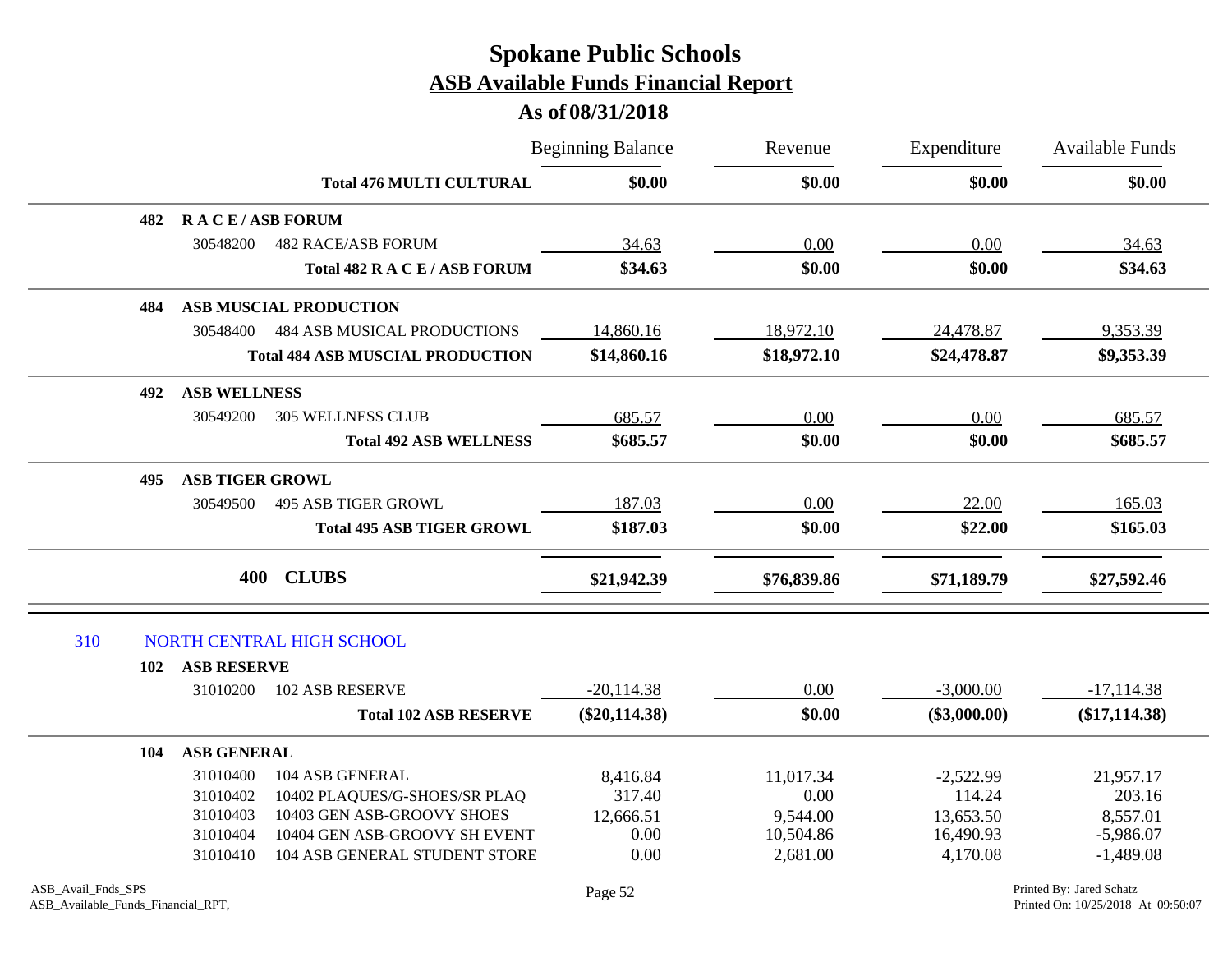|                                                          |                          |                                            | <b>Beginning Balance</b> | Revenue     | Expenditure  | <b>Available Funds</b>                                         |  |
|----------------------------------------------------------|--------------------------|--------------------------------------------|--------------------------|-------------|--------------|----------------------------------------------------------------|--|
|                                                          |                          | <b>Total 104 ASB GENERAL</b>               | \$21,400.75              | \$33,747.20 | \$31,905.76  | \$23,242.19                                                    |  |
| 108                                                      | <b>ASB MISCELLANEOUS</b> |                                            |                          |             |              |                                                                |  |
|                                                          | 31010800                 | 108 ASB MISCELLANEOUS                      | 17.23                    | 0.00        | 0.00         | 17.23                                                          |  |
|                                                          |                          | <b>Total 108 ASB MISCELLANEOUS</b>         | \$17.23                  | \$0.00      | \$0.00       | \$17.23                                                        |  |
| <b>110</b>                                               | <b>ASB GSL CARD</b>      |                                            |                          |             |              |                                                                |  |
|                                                          | 31011000                 | 110 ASB GSL CARD                           | 9,849.34                 | 28,675.00   | 36,100.00    | 2,424.34                                                       |  |
|                                                          |                          | <b>Total 110 ASB GSL CARD</b>              | \$9,849.34               | \$28,675.00 | \$36,100.00  | \$2,424.34                                                     |  |
| 111                                                      |                          | <b>ASB STUDENT TRAINERS</b>                |                          |             |              |                                                                |  |
|                                                          | 31011100                 | <b>111 ASB STUDENT TRAINER</b>             | 222.36                   | 0.00        | 0.00         | 222.36                                                         |  |
|                                                          |                          | <b>Total 111 ASB STUDENT TRAINERS</b>      | \$222.36                 | \$0.00      | \$0.00       | \$222.36                                                       |  |
| 131                                                      | <b>ASB YEARBOOK</b>      |                                            |                          |             |              |                                                                |  |
|                                                          | 31013100                 | <b>131 ASB YEARBOOK</b>                    | 39,041.40                | 30,090.00   | 32,998.95    | 36,132.45                                                      |  |
|                                                          | 31013101                 | 13101 YEARBOOK SENIOR SALUTES              | 0.00                     | 0.00        | 0.00         | 0.00                                                           |  |
|                                                          |                          | <b>Total 131 ASB YEARBOOK</b>              | \$39,041.40              | \$30,090.00 | \$32,998.95  | \$36,132.45                                                    |  |
| 182                                                      |                          | <b>ASB SPECIAL PROJECTS</b>                |                          |             |              |                                                                |  |
|                                                          | 31018200                 | <b>182 ASB POP INCOME</b>                  | 10,722.59                | 2,540.13    | 6,623.18     | 6,639.54                                                       |  |
|                                                          |                          | <b>Total 182 ASB SPECIAL PROJECTS</b>      | \$10,722.59              | \$2,540.13  | \$6,623.18   | \$6,639.54                                                     |  |
|                                                          | <b>100</b>               | <b>GENERAL ASB</b>                         | \$61,139.29              | \$95,052.33 | \$104,627.89 | \$51,563.73                                                    |  |
| 204                                                      |                          | ASB ATHLETIC EQUALIZATION                  |                          |             |              |                                                                |  |
|                                                          | 31020400                 | <b>204 EQUALIZATION</b>                    | 2,786.78                 | 27,668.89   | 26,810.09    | 3,645.58                                                       |  |
|                                                          |                          | <b>Total 204 ASB ATHLETIC EQUALIZATION</b> | \$2,786.78               | \$27,668.89 | \$26,810.09  | \$3,645.58                                                     |  |
| 205                                                      |                          | <b>GENERAL ATHLETICS</b>                   |                          |             |              |                                                                |  |
|                                                          | 31020500                 | <b>205 ASB ATHLETICS GENERAL</b>           | 6,047.96                 | 3,475.00    | 541.55       | 8,981.41                                                       |  |
|                                                          | 31020560                 | <b>205 ASB ATHLETICS CONCESSIONS</b>       | 0.00                     | 462.68      | 0.00         | 462.68                                                         |  |
| ASB_Avail_Fnds_SPS<br>ASB_Available_Funds_Financial_RPT, |                          |                                            | Page 53                  |             |              | Printed By: Jared Schatz<br>Printed On: 10/25/2018 At 09:50:07 |  |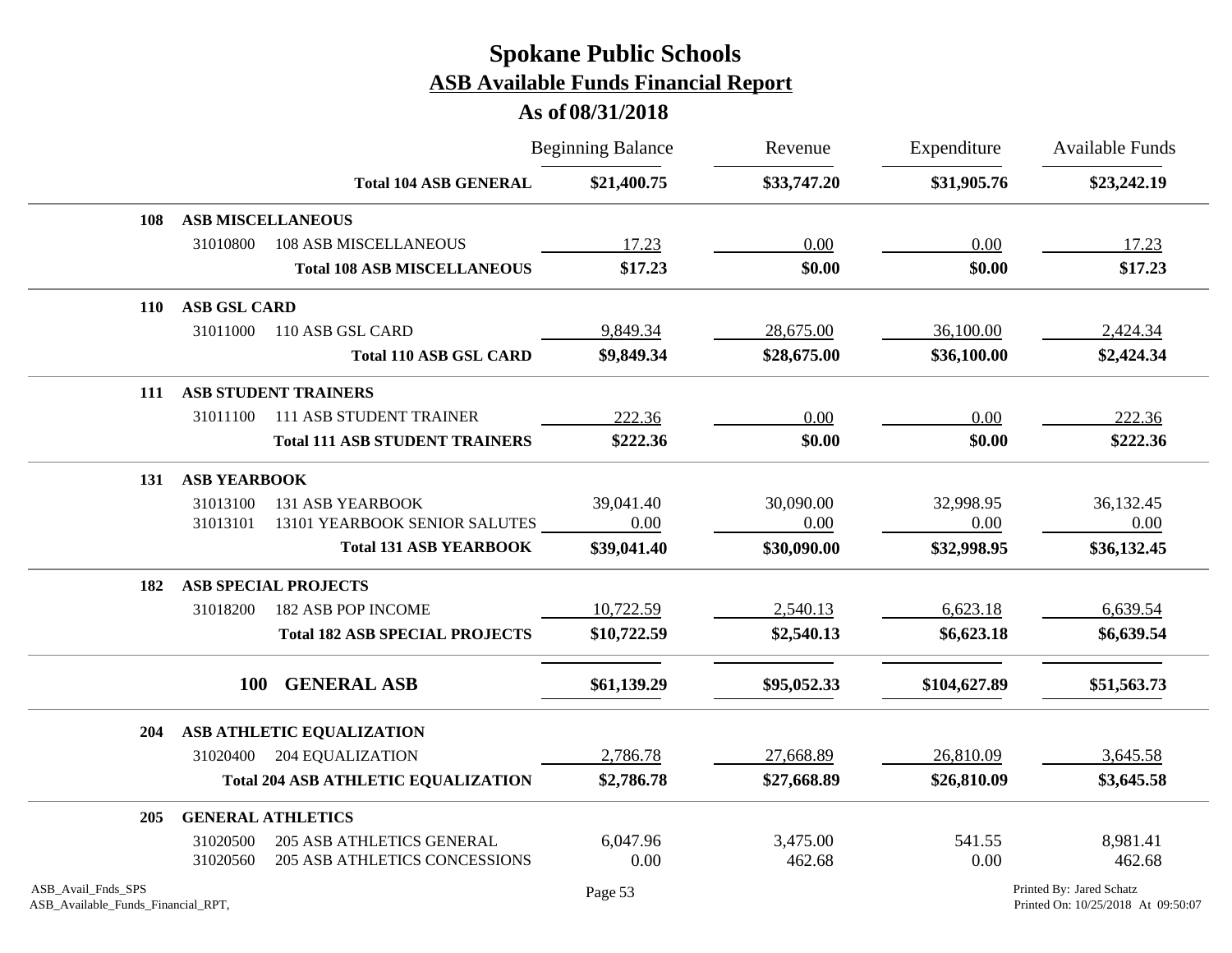|            |                         |                                         | <b>Beginning Balance</b> | Revenue     | Expenditure     | <b>Available Funds</b> |
|------------|-------------------------|-----------------------------------------|--------------------------|-------------|-----------------|------------------------|
|            |                         | <b>Total 205 GENERAL ATHLETICS</b>      | \$6,047.96               | \$3,937.68  | \$541.55        | \$9,444.09             |
| 206        | <b>LEAGUE ATHLETICS</b> |                                         |                          |             |                 |                        |
|            | 31020600                | <b>206 STATE TRAVEL</b>                 | $-23,532.19$             | 2,137.00    | $-23,278.47$    | 1,883.28               |
|            |                         | <b>Total 206 LEAGUE ATHLETICS</b>       | $(\$23,532.19)$          | \$2,137.00  | $(\$23,278.47)$ | \$1,883.28             |
| 208        |                         | <b>ASB ATHLETIC OFFICIALS</b>           |                          |             |                 |                        |
|            | 31020800                | <b>208 GSL OFFICIALS</b>                | 1,129.12                 | 0.00        | 0.00            | 1,129.12               |
|            |                         | <b>Total 208 ASB ATHLETIC OFFICIALS</b> | \$1,129.12               | \$0.00      | \$0.00          | \$1,129.12             |
| 227        | <b>BASEBALL</b>         |                                         |                          |             |                 |                        |
|            | 31022700                | 227 ASB BASEBALL                        | 560.61                   | 935.00      | 1,112.64        | 382.97                 |
|            |                         | <b>Total 227 BASEBALL</b>               | \$560.61                 | \$935.00    | \$1,112.64      | \$382.97               |
| <b>230</b> | <b>BOYS BASKETBALL</b>  |                                         |                          |             |                 |                        |
|            | 31023000                | 230 ASB BASKETBALL BOYS                 | 775.51                   | 780.00      | 783.42          | 772.09                 |
|            |                         | <b>Total 230 BOYS BASKETBALL</b>        | \$775.51                 | \$780.00    | \$783.42        | \$772.09               |
| 231        | <b>GIRLS BASKETBALL</b> |                                         |                          |             |                 |                        |
|            | 31023100                | 231 ASB GIRLS BASKETBALL                | 953.57                   | 4,779.00    | 3,909.55        | 1,823.02               |
|            |                         | <b>Total 231 GIRLS BASKETBALL</b>       | \$953.57                 | \$4,779.00  | \$3,909.55      | \$1,823.02             |
| 232        | <b>BOWLING</b>          |                                         |                          |             |                 |                        |
|            | 31023200                | 23200 BOWLING                           | 141.38                   | 0.00        | 0.00            | 141.38                 |
|            |                         | <b>Total 232 BOWLING</b>                | \$141.38                 | \$0.00      | \$0.00          | \$141.38               |
| 236        |                         | <b>BOYS CROSS COUNTRY</b>               |                          |             |                 |                        |
|            | 31023600                | 236 ASB BOYS CROSS COUNTRY              | 7,820.16                 | 932.00      | 3,334.31        | 5,417.85               |
|            | 31023601                | 23601 BOYS XC DONATION LETTERS          | 0.00                     | 4,982.00    | 4,982.00        | 0.00                   |
|            | 31023602                | 23602 BOYS XC TEAM SHIRTS               | 0.00                     | 1,151.00    | 1,151.00        | 0.00                   |
|            | 31023603                | 23603 BOYS XC SUMMER CAMP               | 0.00                     | 6,808.00    | 3,762.93        | 3,045.07               |
|            |                         | <b>Total 236 BOYS CROSS COUNTRY</b>     | \$7,820.16               | \$13,873.00 | \$13,230.24     | \$8,462.92             |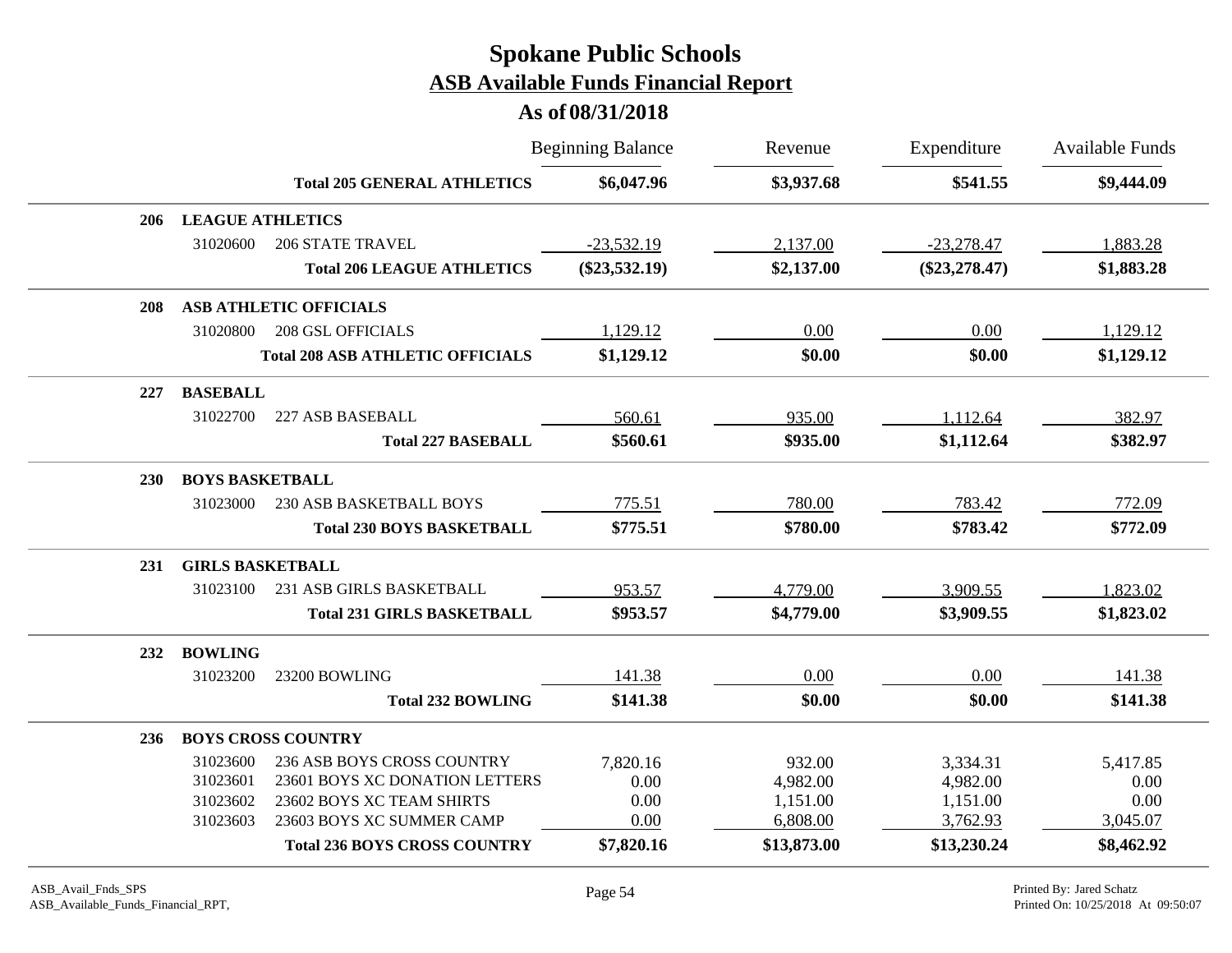|                                                          |                      |                                      | <b>Beginning Balance</b> | Revenue     | Expenditure | <b>Available Funds</b>                                         |
|----------------------------------------------------------|----------------------|--------------------------------------|--------------------------|-------------|-------------|----------------------------------------------------------------|
| 237                                                      |                      | <b>GIRLS CROSS COUNTRY</b>           |                          |             |             |                                                                |
|                                                          | 31023700             | <b>237 ASB GIRLS CROSS COUNTRY</b>   | 2,566.85                 | 4,549.95    | 4,418.18    | 2,698.62                                                       |
|                                                          |                      | <b>Total 237 GIRLS CROSS COUNTRY</b> | \$2,566.85               | \$4,549.95  | \$4,418.18  | \$2,698.62                                                     |
| <b>240</b>                                               | <b>FOOTBALL</b>      |                                      |                          |             |             |                                                                |
|                                                          | 31024000             | <b>240 ASB FOOTBALL</b>              | 13,407.89                | 20,527.16   | 23,612.56   | 10,322.49                                                      |
|                                                          | 31024003             | 24003 FOOTBALL WEIGHTLIFTING         | 2,070.84                 | 0.00        | 1,791.94    | 278.90                                                         |
|                                                          |                      | <b>Total 240 FOOTBALL</b>            | \$15,478.73              | \$20,527.16 | \$25,404.50 | \$10,601.39                                                    |
| 242                                                      | <b>BOYS GOLF</b>     |                                      |                          |             |             |                                                                |
|                                                          | 31024200             | 242 ASB BOYS GOLF                    | 1,712.61                 | 0.00        | $-2,147.39$ | 3,860.00                                                       |
|                                                          | 31024201             | 24201 BOYS/GIRLS MISSELHORN FN       | 836.73                   | 0.00        | 0.00        | 836.73                                                         |
|                                                          | 31024202             | 24202 NC GOLF TOURNAMENT             | 1,725.00                 | 17,620.00   | 15,960.00   | 3,385.00                                                       |
|                                                          |                      | <b>Total 242 BOYS GOLF</b>           | \$4,274.34               | \$17,620.00 | \$13,812.61 | \$8,081.73                                                     |
| 243                                                      | <b>GIRLS GOLF</b>    |                                      |                          |             |             |                                                                |
|                                                          | 31024300             | 243 ASB GIRLS GOLF                   | 1,204.40                 | 0.00        | 209.30      | 995.10                                                         |
|                                                          |                      | <b>Total 243 GIRLS GOLF</b>          | \$1,204.40               | \$0.00      | \$209.30    | \$995.10                                                       |
| 248                                                      | <b>GYMNASTICS</b>    |                                      |                          |             |             |                                                                |
|                                                          | 31024800             | <b>248 ASB GYMNASTICS</b>            | 2,529.25                 | 331.00      | 199.92      | 2,660.33                                                       |
|                                                          |                      | <b>Total 248 GYMNASTICS</b>          | \$2,529.25               | \$331.00    | \$199.92    | \$2,660.33                                                     |
| 264                                                      | <b>SLOW PITCH</b>    |                                      |                          |             |             |                                                                |
|                                                          | 31026400             | <b>264 ASB SLOW PITCH SOFTBALL</b>   | 751.51                   | 200.00      | 322.35      | 629.16                                                         |
|                                                          |                      | <b>Total 264 SLOW PITCH</b>          | \$751.51                 | \$200.00    | \$322.35    | \$629.16                                                       |
| 266                                                      | <b>BOYS' SOCCER</b>  |                                      |                          |             |             |                                                                |
|                                                          | 31026600             | <b>266 ASB BOYS SOCCER</b>           | 4,027.77                 | 7,411.00    | 9,532.94    | 1,905.83                                                       |
|                                                          |                      | <b>Total 266 BOYS' SOCCER</b>        | \$4,027.77               | \$7,411.00  | \$9,532.94  | \$1,905.83                                                     |
| 267                                                      | <b>GIRLS' SOCCER</b> |                                      |                          |             |             |                                                                |
|                                                          | 31026700             | <b>267 ASB GIRLS SOCCER</b>          | 1,763.98                 | 13,320.80   | 11,297.59   | 3,787.19                                                       |
| ASB_Avail_Fnds_SPS<br>ASB_Available_Funds_Financial_RPT, |                      |                                      | Page 55                  |             |             | Printed By: Jared Schatz<br>Printed On: 10/25/2018 At 09:50:07 |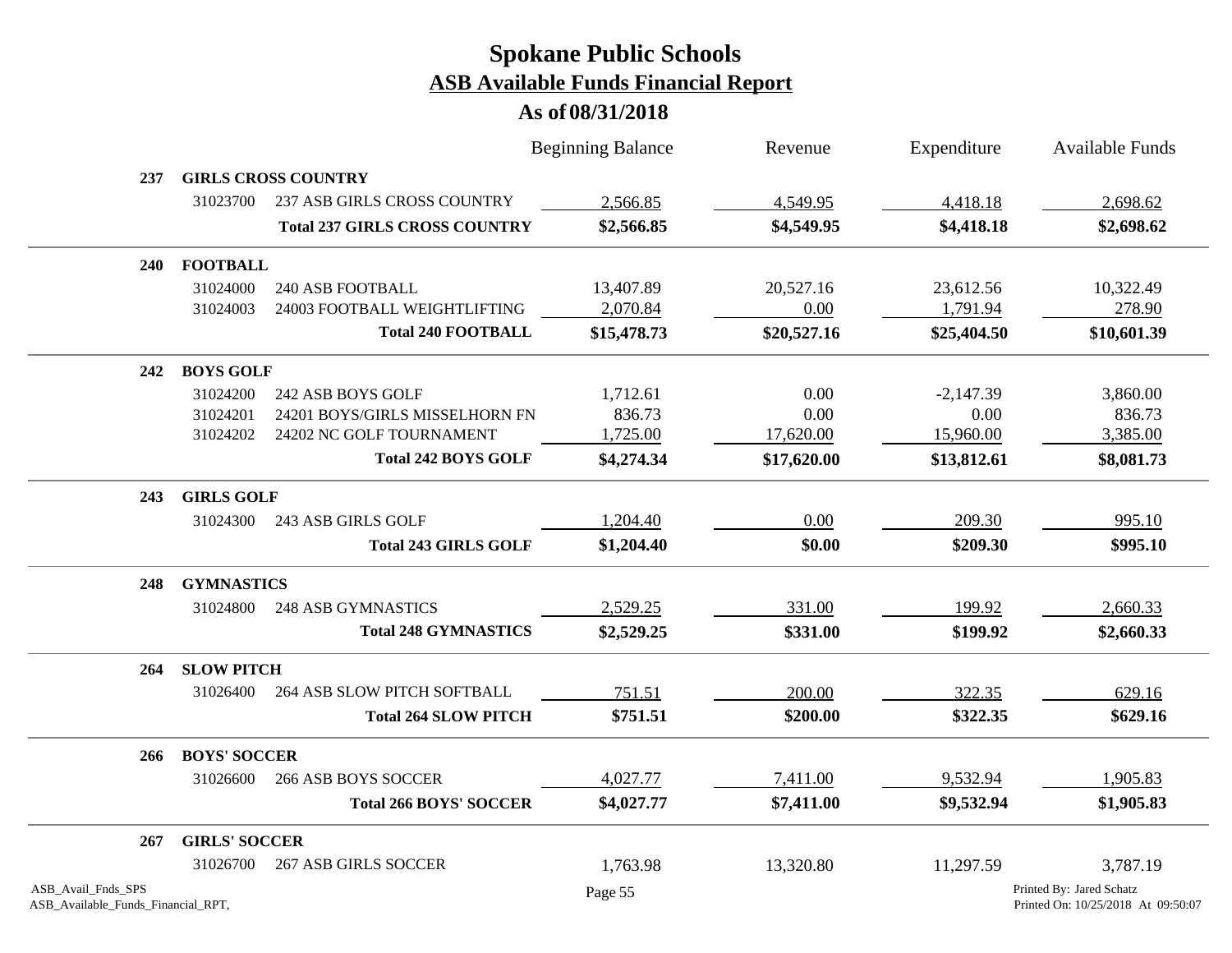|            |                          |                                    | <b>Beginning Balance</b> | Revenue      | Expenditure  | <b>Available Funds</b> |
|------------|--------------------------|------------------------------------|--------------------------|--------------|--------------|------------------------|
|            |                          | <b>Total 267 GIRLS' SOCCER</b>     | \$1,763.98               | \$13,320.80  | \$11,297.59  | \$3,787.19             |
| <b>270</b> | <b>GIRLS' SOFTBALL</b>   |                                    |                          |              |              |                        |
|            | 31027000                 | 270 ASB GIRLS SOFTBALL             | 1,258.09                 | 559.73       | 1,330.72     | 487.10                 |
|            |                          | <b>Total 270 GIRLS' SOFTBALL</b>   | \$1,258.09               | \$559.73     | \$1,330.72   | \$487.10               |
| 278        | <b>BOYS' TENNIS</b>      |                                    |                          |              |              |                        |
|            | 31027800                 | 278 ASB BOYS TENNIS                | $-109.49$                | 310.00       | 319.29       | $-118.78$              |
|            |                          | <b>Total 278 BOYS' TENNIS</b>      | $(\$109.49)$             | \$310.00     | \$319.29     | (\$118.78)             |
| 279        | <b>GIRLS' TENNIS</b>     |                                    |                          |              |              |                        |
|            | 31027900                 | 279 ASB GIRLS TENNIS               | 1,337.03                 | 1,567.28     | 1,517.18     | 1,387.13               |
|            |                          | <b>Total 279 GIRLS' TENNIS</b>     | \$1,337.03               | \$1,567.28   | \$1,517.18   | \$1,387.13             |
| 284        | <b>BOYS' TRACK</b>       |                                    |                          |              |              |                        |
|            | 31028400                 | <b>284 ASB BOYS TRACK</b>          | 535.00                   | 7,008.36     | 5,735.82     | 1,807.54               |
|            |                          | <b>Total 284 BOYS' TRACK</b>       | \$535.00                 | \$7,008.36   | \$5,735.82   | \$1,807.54             |
| 285        | <b>GIRLS' TRACK</b>      |                                    |                          |              |              |                        |
|            | 31028500                 | <b>285 ASB GIRLS TRACK</b>         | $-213.57$                | 9,124.00     | 7,569.99     | 1,340.44               |
|            |                          | <b>Total 285 GIRLS' TRACK</b>      | $(\$213.57)$             | \$9,124.00   | \$7,569.99   | \$1,340.44             |
| <b>290</b> | <b>GIRLS' VOLLEYBALL</b> |                                    |                          |              |              |                        |
|            | 31029000                 | <b>290 ASB GIRLS VOLLEYBALL</b>    | 632.33                   | 90.00        | $-887.20$    | 1,609.53               |
|            |                          | <b>Total 290 GIRLS' VOLLEYBALL</b> | \$632.33                 | \$90.00      | $(\$887.20)$ | \$1,609.53             |
| 294        | <b>BOYS' WRESTLING</b>   |                                    |                          |              |              |                        |
|            | 31029400                 | <b>294 ASB BOYS WRESTLING</b>      | 0.00                     | 15,904.00    | 9,459.31     | 6,444.69               |
|            |                          | <b>Total 294 BOYS' WRESTLING</b>   | \$0.00                   | \$15,904.00  | \$9,459.31   | \$6,444.69             |
|            | 200                      | <b>ATHLETICS</b>                   | \$32,719.12              | \$152,633.85 | \$113,351.52 | \$72,001.45            |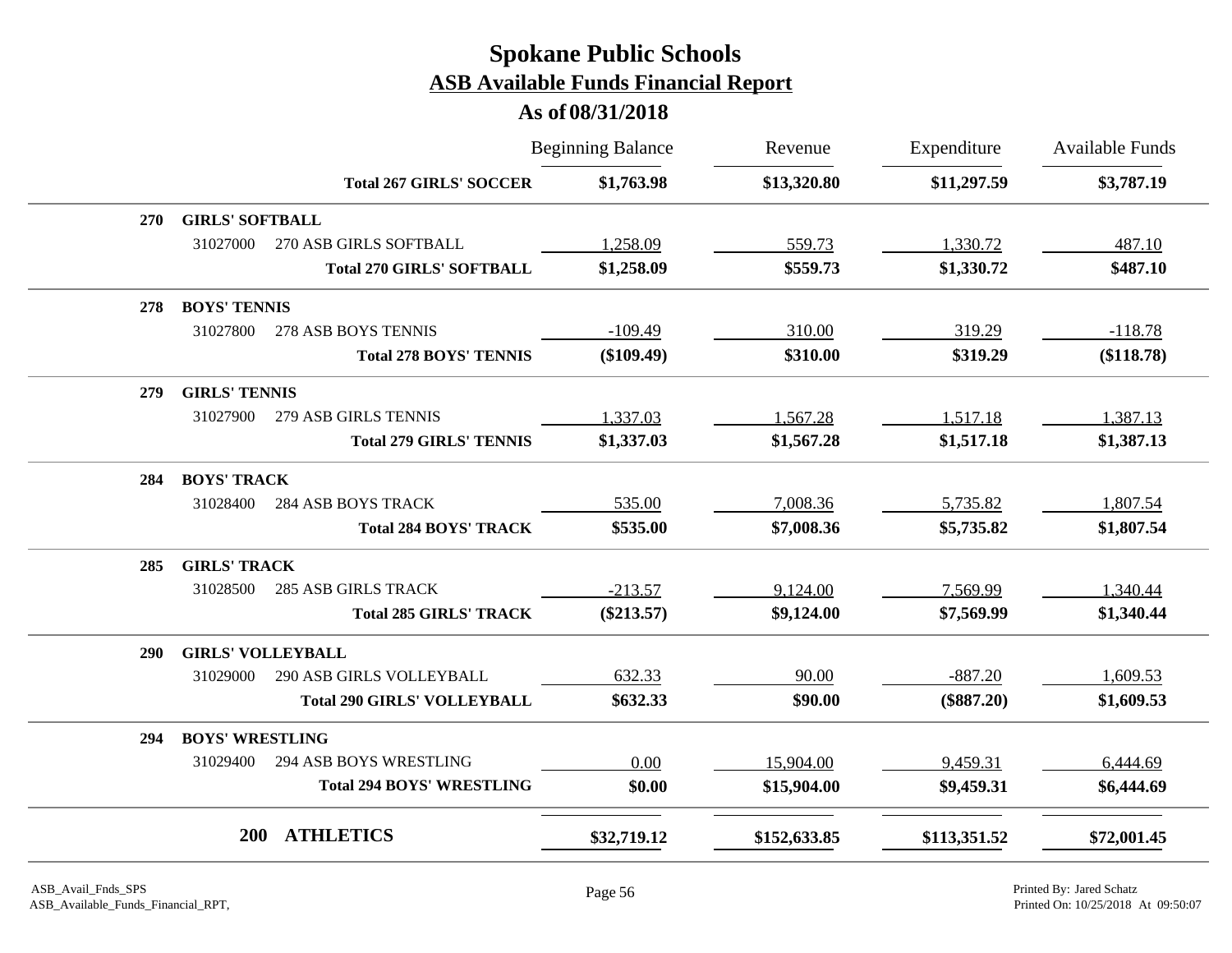|     |                               | <b>Beginning Balance</b>                   |              | Revenue     | Expenditure | <b>Available Funds</b> |
|-----|-------------------------------|--------------------------------------------|--------------|-------------|-------------|------------------------|
| 312 | <b>DEBATE CLUB</b>            |                                            |              |             |             |                        |
|     | 31031200                      | 312 ASB DEBATE                             | 505.11       | 1,263.00    | 181.35      | 1,586.76               |
|     | 31031204                      | 31204 ASB DEBATE MIDDLE SCHOOL             | $-75.00$     | 0.00        | $-75.00$    | 0.00                   |
|     |                               | <b>Total 312 DEBATE CLUB</b>               | \$430.11     | \$1,263.00  | \$106.35    | \$1,586.76             |
|     | 313 DECA CLUB                 |                                            |              |             |             |                        |
|     | 31031300                      | 313 ASB DECA CHAPTER                       | 4,867.07     | 2,465.00    | 3,861.28    | 3,470.79               |
|     |                               | <b>Total 313 DECA CLUB</b>                 | \$4,867.07   | \$2,465.00  | \$3,861.28  | \$3,470.79             |
|     | 314 DECA STORE                |                                            |              |             |             |                        |
|     | 31031400                      | 314 ASB DECA STORE                         | $-1,001.16$  | 16,217.11   | 16,889.69   | $-1,673.74$            |
|     |                               | <b>Total 314 DECA STORE</b>                | (\$1,001.16) | \$16,217.11 | \$16,889.69 | (\$1,673.74)           |
| 315 | <b>DRAMA CLUB</b>             |                                            |              |             |             |                        |
|     | 31031500                      | 315 ASB DRAMA                              | 9,300.39     | 4,507.92    | 6,380.41    | 7,427.90               |
|     | 31031501                      | 31501 ASB DRAMA PLAYS                      | 0.00         | 3,000.00    | 3,000.00    | 0.00                   |
|     | 31031502                      | 31502 ASB DRAMA DOLL SHOP                  | 0.00         | 0.00        | 0.00        | 0.00                   |
|     | 31031503                      | 31503 DRAMA - SPRING ONE ACT               | 0.00         | 2,275.50    | 2,275.50    | 0.00                   |
|     |                               | <b>Total 315 DRAMA CLUB</b>                | \$9,300.39   | \$9,783.42  | \$11,655.91 | \$7,427.90             |
|     | 316 DRAMATIC PRODUCTIONS CLUB |                                            |              |             |             |                        |
|     | 31031600                      | 316 ASB DRAMA PRODUCTIONS                  | 736.74       | 200.00      | 0.00        | 936.74                 |
|     |                               | <b>Total 316 DRAMATIC PRODUCTIONS CLUB</b> | \$736.74     | \$200.00    | \$0.00      | \$936.74               |
| 356 | <b>BAND CLUB</b>              |                                            |              |             |             |                        |
|     | 31035600                      | 356 ASB BAND                               | 13,885.04    | 5,529.98    | 3,486.78    | 15,928.24              |
|     | 31035601                      | 35601 BAND CLEANING ACCOUNT                | 2,996.26     | 0.00        | 0.00        | 2,996.26               |
|     |                               | <b>Total 356 BAND CLUB</b>                 | \$16,881.30  | \$5,529.98  | \$3,486.78  | \$18,924.50            |
| 358 | <b>CHORAL CLUB</b>            |                                            |              |             |             |                        |
|     | 31035800                      | <b>358 ASB CHORAL</b>                      | 7,810.78     | 1,935.95    | 276.92      | 9,469.81               |
|     | 31035801                      | 35801 CHORAL ROBE FEES                     | 70.00        | 0.00        | 0.00        | 70.00                  |
|     | 31035802                      | 35802 NATIONAL HONOR CHOIR                 | 0.00         | 0.00        | 0.00        | 0.00                   |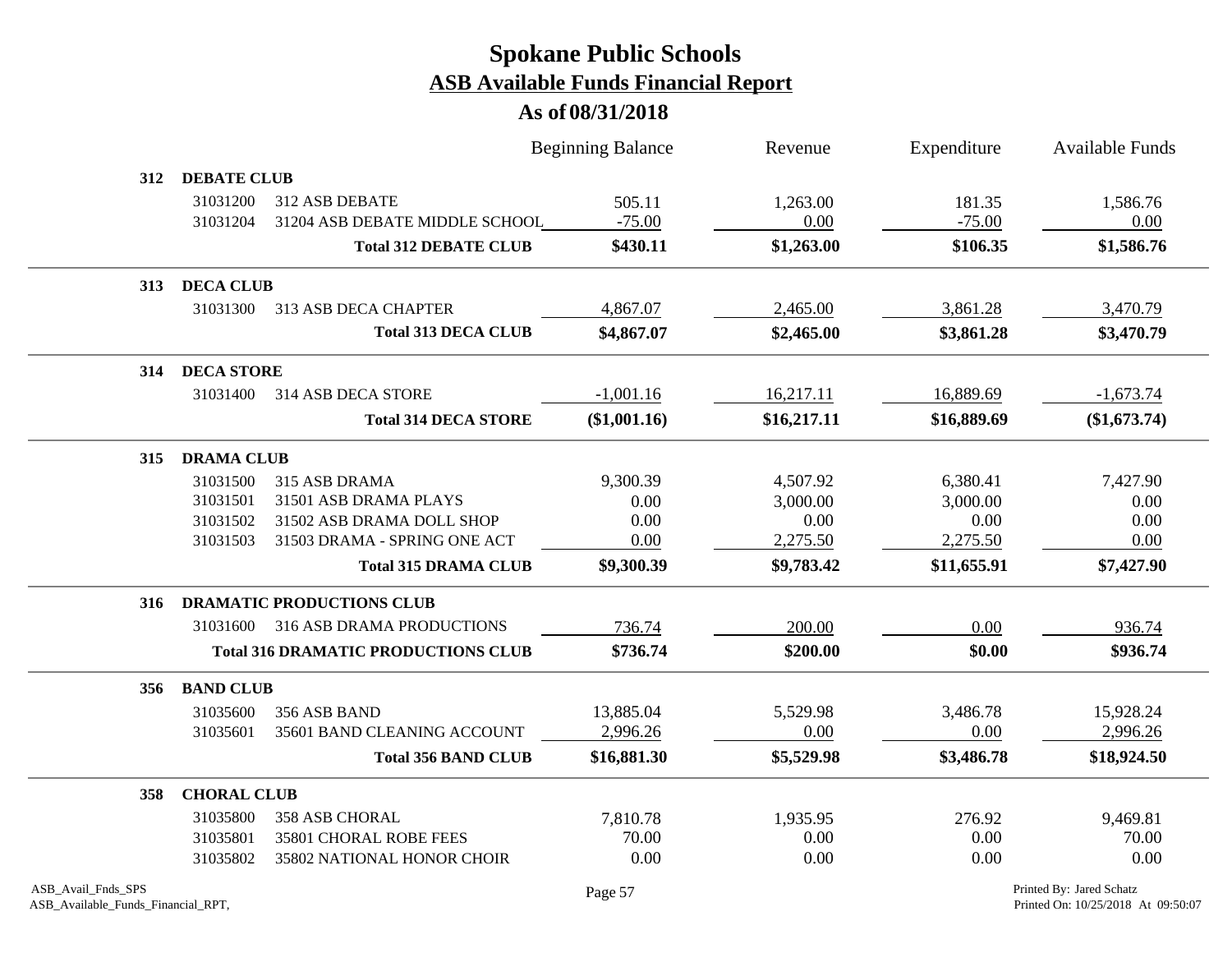|            |                      |                                    | <b>Beginning Balance</b> | Revenue    | Expenditure | <b>Available Funds</b> |
|------------|----------------------|------------------------------------|--------------------------|------------|-------------|------------------------|
|            |                      | <b>Total 358 CHORAL CLUB</b>       | \$7,880.78               | \$1,935.95 | \$276.92    | \$9,539.81             |
| 368        |                      | <b>CO-OPERATIVE CLUB</b>           |                          |            |             |                        |
|            | 31036800             | 368 ASB CO OP                      | 317.34                   | 0.00       | 0.00        | 317.34                 |
|            |                      | <b>Total 368 CO-OPERATIVE CLUB</b> | \$317.34                 | \$0.00     | \$0.00      | \$317.34               |
| <b>390</b> | <b>CLASS OF 2020</b> |                                    |                          |            |             |                        |
|            | 31039000             | 39000 CLASS OF 2020                | 534.00                   | 630.00     | 400.00      | 764.00                 |
|            |                      | Total 390 CLASS OF 2020            | \$534.00                 | \$630.00   | \$400.00    | \$764.00               |
| 391        | <b>CLASS OF 2021</b> |                                    |                          |            |             |                        |
|            | 31039100             | 39100 CLASS OF 2021                | 558.43                   | 0.00       | 0.00        | 558.43                 |
|            |                      | <b>Total 391 CLASS OF 2021</b>     | \$558.43                 | \$0.00     | \$0.00      | \$558.43               |
| 392        | <b>CLASS OF 2022</b> |                                    |                          |            |             |                        |
|            | 31039200             | 392 ASB CLASS OF 2022              | 362.21                   | 1,959.50   | 2,004.96    | 316.75                 |
|            | 31039201             | 39201 CLASS 2022 PROM              | 0.00                     | 0.00       | 0.00        | 0.00                   |
|            | 31039202             | 39202 CLASS 2022 HOMECOMING        | 0.00                     | 0.00       | 0.00        | 0.00                   |
|            |                      | <b>Total 392 CLASS OF 2022</b>     | \$362.21                 | \$1,959.50 | \$2,004.96  | \$316.75               |
| <b>393</b> | ASB CLASS 2023       |                                    |                          |            |             |                        |
|            | 31039300             | 393 ASB CLASS OF 2023              | 534.00                   | 99.50      | 82.06       | 551.44                 |
|            |                      | Total 393 ASB CLASS 2023           | \$534.00                 | \$99.50    | \$82.06     | \$551.44               |
| 396        | ASB CLASS 2016       |                                    |                          |            |             |                        |
|            | 31039602             | 39602 CLASS 2016 HOMECOMING        | 0.00                     | 0.00       | 0.00        | 0.00                   |
|            |                      | Total 396 ASB CLASS 2016           | \$0.00                   | \$0.00     | \$0.00      | \$0.00                 |
| 397        | ASB CLASS 2017       |                                    |                          |            |             |                        |
|            | 31039700             | 397 ASB CLASS OF 2017              | 0.00                     | 0.00       | 0.00        | 0.00                   |
|            | 31039701             | 39701 CLASS 2017 PROM              | 0.00                     | 0.00       | 0.00        | 0.00                   |
|            | 31039702             | 39702 CLASS 2017 HOMECOMING        | 0.00                     | 0.00       | 0.00        | 0.00                   |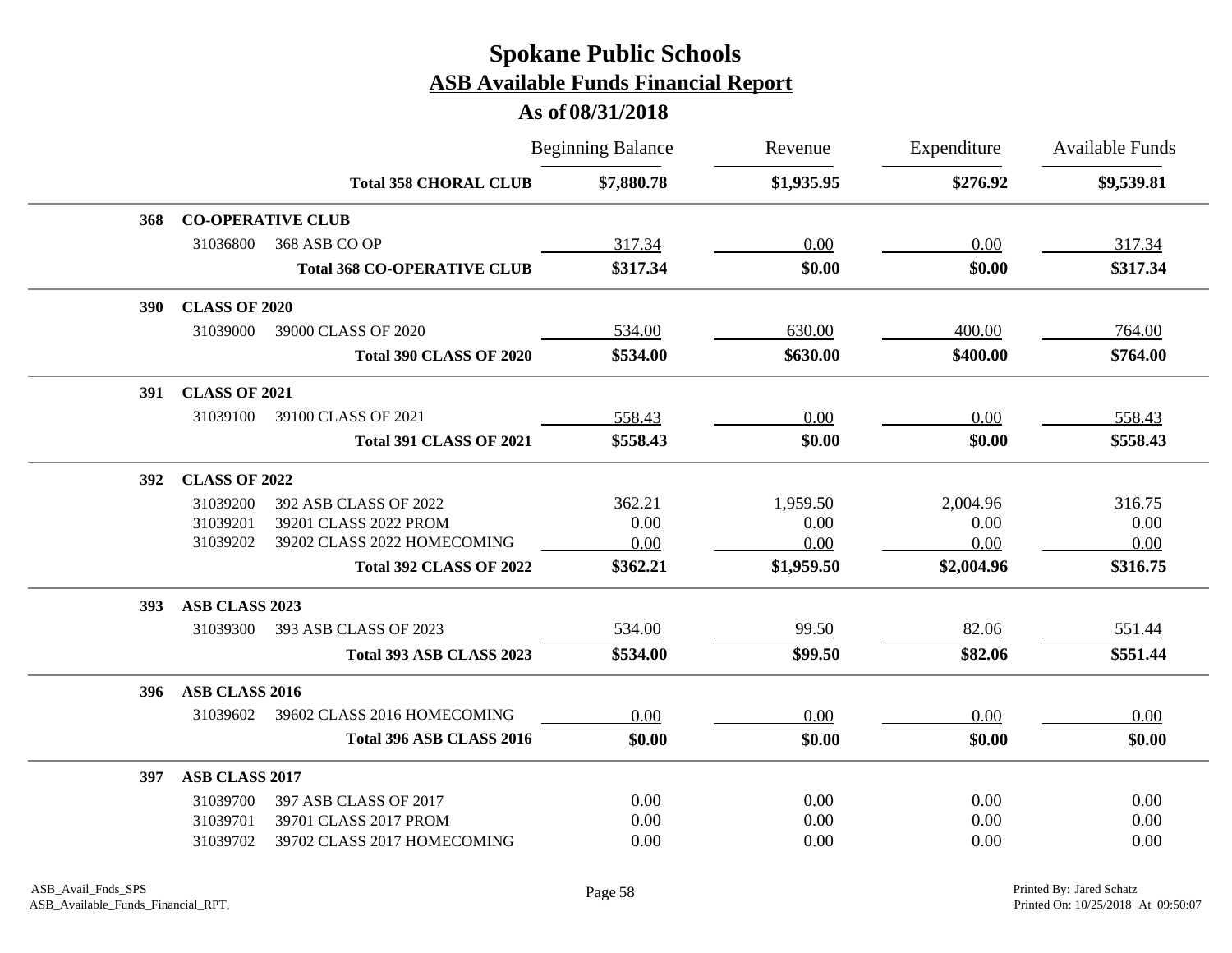|     |                         |                                              | <b>Beginning Balance</b> | Revenue<br>\$0.00 | Expenditure<br>\$0.00 | <b>Available Funds</b><br>\$0.00 |
|-----|-------------------------|----------------------------------------------|--------------------------|-------------------|-----------------------|----------------------------------|
|     |                         | Total 397 ASB CLASS 2017                     | \$0.00                   |                   |                       |                                  |
| 398 | <b>ASB CLASS 2018</b>   |                                              |                          |                   |                       |                                  |
|     | 31039800                | 398 ASB CLASS OF 2018                        | 2,488.87                 | 12,434.00         | 14,626.37             | 296.50                           |
|     |                         | Total 398 ASB CLASS 2018                     | \$2,488.87               | \$12,434.00       | \$14,626.37           | \$296.50                         |
| 399 | <b>ASB CLASS 2019</b>   |                                              |                          |                   |                       |                                  |
|     | 31039900                | 39900 CLASS OF 2019                          | 734.00                   | 3,373.75          | 1,324.37              | 2,783.38                         |
|     |                         | Total 399 ASB CLASS 2019                     | \$734.00                 | \$3,373.75        | \$1,324.37            | \$2,783.38                       |
|     | <b>300</b>              | <b>CLASS</b>                                 | \$44,624.08              | \$55,891.21       | \$54,714.69           | \$45,800.60                      |
| 402 |                         | <b>ASB LITERARY CLUB</b>                     |                          |                   |                       |                                  |
|     | 31040200                | <b>402 ASB KNOWLEDGE BOWL</b>                | 120.95                   | 0.00              | 0.00                  | 120.95                           |
|     |                         | <b>Total 402 ASB LITERARY CLUB</b>           | \$120.95                 | \$0.00            | \$0.00                | \$120.95                         |
| 404 | <b>ASB GAME CLUB</b>    |                                              |                          |                   |                       |                                  |
|     | 31040400                | <b>404 ASB INDOOR RECREATION</b>             | 12.56                    | 7.39              | 19.95                 | 0.00                             |
|     |                         | <b>Total 404 ASB GAME CLUB</b>               | \$12.56                  | \$7.39            | \$19.95               | \$0.00                           |
| 407 | <b>ASB SCIENCE CLUB</b> |                                              |                          |                   |                       |                                  |
|     | 31040700                | 40700 SCIENCE BOWL                           | 58.85                    | 0.00              | 0.00                  | 58.85                            |
|     |                         | <b>Total 407 ASB SCIENCE CLUB</b>            | \$58.85                  | \$0.00            | \$0.00                | \$58.85                          |
| 409 |                         | PRIDE TRIBE - SCHOOL SPIRIT                  |                          |                   |                       |                                  |
|     | 31040900                | 40900 PRIDE TRIBE                            | 447.85                   | 1,340.00          | 1,248.92              | 538.93                           |
|     |                         | <b>Total 409 PRIDE TRIBE - SCHOOL SPIRIT</b> | \$447.85                 | \$1,340.00        | \$1,248.92            | \$538.93                         |
| 415 |                         | <b>ASB CHEERLEADERS</b>                      |                          |                   |                       |                                  |
|     | 31041500                | <b>415 ASB CHEERLEADER</b>                   | 1,068.96                 | 29,523.89         | 32,615.45             | $-2,022.60$                      |
|     |                         | <b>Total 415 ASB CHEERLEADERS</b>            | \$1,068.96               | \$29,523.89       | \$32,615.45           | $(\$2,022.60)$                   |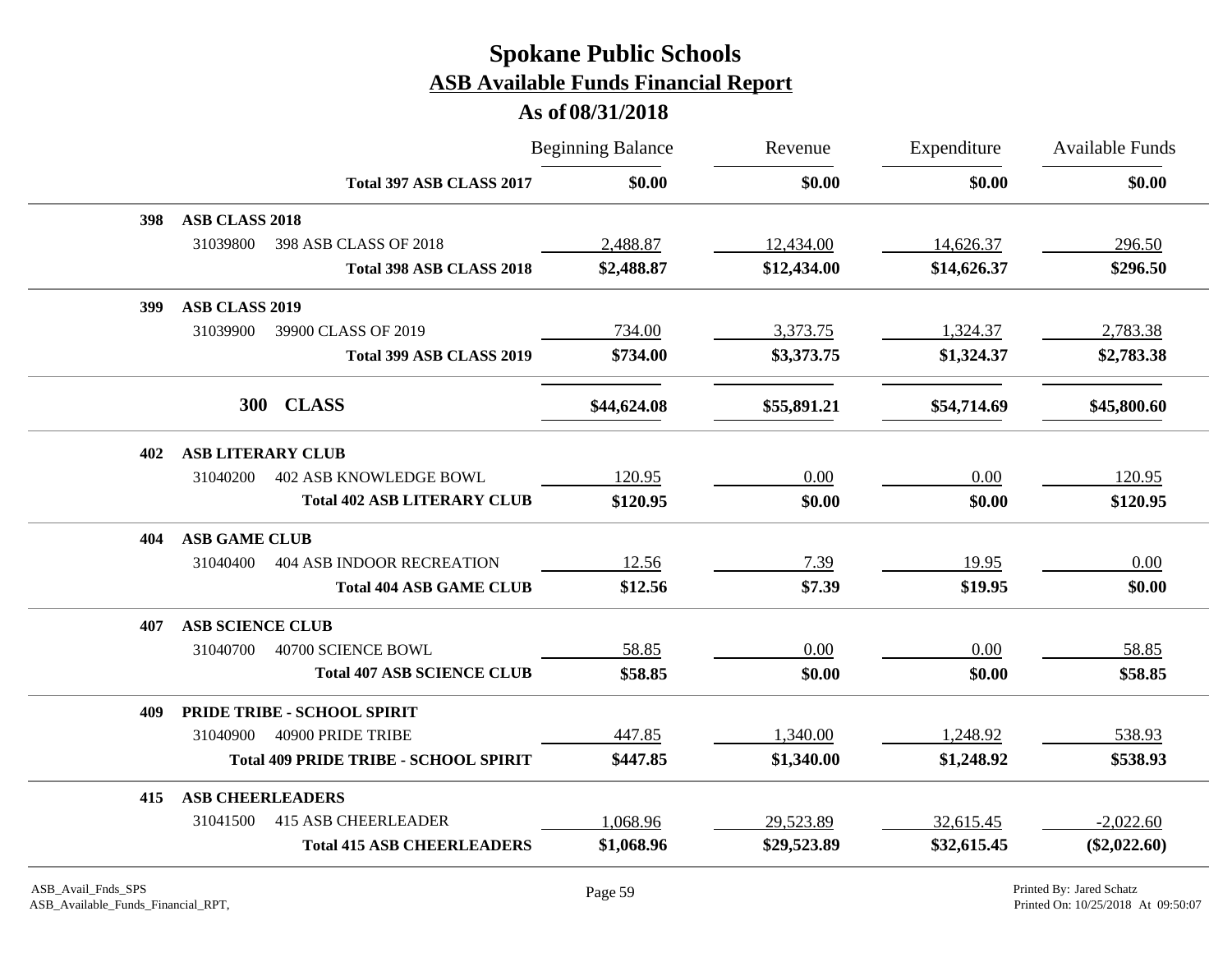|     |                                                 | <b>Beginning Balance</b> | Revenue     | Expenditure  | <b>Available Funds</b> |
|-----|-------------------------------------------------|--------------------------|-------------|--------------|------------------------|
| 441 | <b>KEY CLUB</b>                                 |                          |             |              |                        |
|     | 31044100<br>44100 KEY CLUB                      | 0.00                     | 0.00        | 0.00         | 0.00                   |
|     | <b>Total 441 KEY CLUB</b>                       | \$0.00                   | \$0.00      | \$0.00       | \$0.00                 |
| 442 | ASB INLAND NW THEATER ART/FEST                  |                          |             |              |                        |
|     | 31044200<br>442 ASB INTAF                       | 6,368.56                 | 10,629.00   | 9,693.41     | 7,304.15               |
|     | <b>Total 442 ASB INLAND NW THEATER ART/FEST</b> | \$6,368.56               | \$10,629.00 | \$9,693.41   | \$7,304.15             |
| 452 | <b>INTERNATIONAL CLUB</b>                       |                          |             |              |                        |
|     | 31045200<br><b>452 ASB INTERNATIONAL CLUB</b>   | 3.87                     | 0.00        | 0.00         | 3.87                   |
|     | <b>Total 452 INTERNATIONAL CLUB</b>             | \$3.87                   | \$0.00      | \$0.00       | \$3.87                 |
| 455 | <b>SAFETY-SADD</b>                              |                          |             |              |                        |
|     | <b>455 ASB SAFETY/SADD</b><br>31045500          | 1,149.35                 | 54.00       | 376.05       | 827.30                 |
|     | 45501 SAFETY/SADD PIE SALE<br>31045501          | 0.00                     | 0.00        | 0.00         | 0.00                   |
|     | <b>Total 455 SAFETY-SADD</b>                    | \$1,149.35               | \$54.00     | \$376.05     | \$827.30               |
| 459 | <b>AUTISM AWARENESS CLUB</b>                    |                          |             |              |                        |
|     | 31045900<br><b>310 ASB AUTISM AWARENESS</b>     | 0.00                     | 0.00        | 0.00         | 0.00                   |
|     | <b>Total 459 AUTISM AWARENESS CLUB</b>          | \$0.00                   | \$0.00      | \$0.00       | \$0.00                 |
| 463 | <b>LILAC CORONATION</b>                         |                          |             |              |                        |
|     | <b>463 ASB LILAC CORONATION</b><br>31046300     | 179.02                   | 0.00        | 0.00         | 179.02                 |
|     | <b>Total 463 LILAC CORONATION</b>               | \$179.02                 | \$0.00      | \$0.00       | \$179.02               |
| 466 | <b>DRILL TEAM</b>                               |                          |             |              |                        |
|     | <b>466 ASB DRILL TEAM</b><br>31046600           | 1,786.14                 | 3,890.26    | 3,385.36     | 2,291.04               |
|     | <b>Total 466 DRILL TEAM</b>                     | \$1,786.14               | \$3,890.26  | \$3,385.36   | \$2,291.04             |
| 470 | <b>HONOR SOCIETY</b>                            |                          |             |              |                        |
|     | 31047000<br>470 ASB HONOR SOCIETY               | $-213.04$                | 206.00      | $-477.34$    | 470.30                 |
|     | <b>Total 470 HONOR SOCIETY</b>                  | $(\$213.04)$             | \$206.00    | $(\$477.34)$ | \$470.30               |
|     |                                                 |                          |             |              |                        |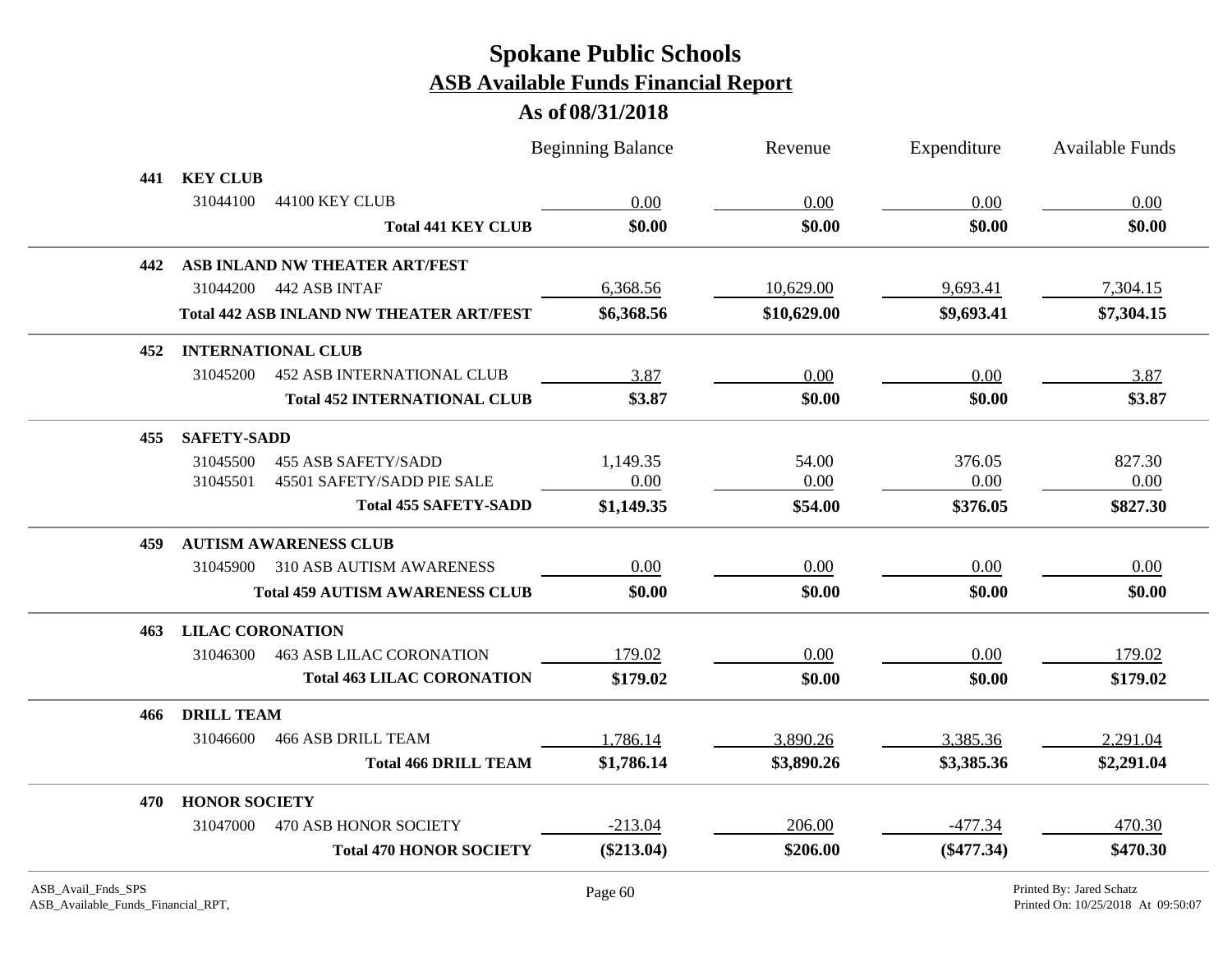|            |                           |                                         | <b>Beginning Balance</b> | Revenue     | Expenditure  | <b>Available Funds</b> |
|------------|---------------------------|-----------------------------------------|--------------------------|-------------|--------------|------------------------|
| 473        |                           | <b>GAY-STRAIGHT ALLIANCE</b>            |                          |             |              |                        |
|            |                           | 31047300 473 GAY STRAIGHT ALLIANCE CLUB | 103.87                   | 0.00        | $-300.00$    | 403.87                 |
|            |                           | <b>Total 473 GAY-STRAIGHT ALLIANCE</b>  | \$103.87                 | \$0.00      | $(\$300.00)$ | \$403.87               |
| 475        | <b>ASB UNITY CLUB</b>     |                                         |                          |             |              |                        |
|            | 31047500                  | 47500 ASB SHADES CLUB                   | 0.00                     | 110.15      | $-434.13$    | 544.28                 |
|            |                           | <b>Total 475 ASB UNITY CLUB</b>         | \$0.00                   | \$110.15    | $(\$434.13)$ | \$544.28               |
|            | 400                       | <b>CLUBS</b>                            | \$11,086.94              | \$45,760.69 | \$46,127.67  | \$10,719.96            |
| 315        | <b>ROGERS HIGH SCHOOL</b> |                                         |                          |             |              |                        |
| 104        | <b>ASB GENERAL</b>        |                                         |                          |             |              |                        |
|            | 31510400                  | 104 ASB GENERAL                         | 50,787.45                | 7,646.76    | 1,558.22     | 56,875.99              |
|            |                           | <b>Total 104 ASB GENERAL</b>            | \$50,787.45              | \$7,646.76  | \$1,558.22   | \$56,875.99            |
| 108        |                           | <b>ASB MISCELLANEOUS</b>                |                          |             |              |                        |
|            | 31510800                  | <b>108 ASB MISCELLANEOUS</b>            | 1,420.08                 | 13,115.80   | 12,829.81    | 1,706.07               |
|            | 31510810                  | 10810 SCHOOL DANCES                     | 660.88                   | 0.00        | 0.00         | 660.88                 |
|            |                           | <b>Total 108 ASB MISCELLANEOUS</b>      | \$2,080.96               | \$13,115.80 | \$12,829.81  | \$2,366.95             |
| <b>110</b> | <b>ASB GSL CARD</b>       |                                         |                          |             |              |                        |
|            | 31511000                  | 110 ASB GSL CARD                        | 13,373.00                | 21,100.00   | 20,000.00    | 14,473.00              |
|            | 31511001                  | 11001 REPLACEMENT GSL CARDS             | 555.00                   | 20.00       | 0.00         | 575.00                 |
|            | 31511002                  | 11002 REPLACEMENT ID CARDS              | 12.24                    | 0.00        | 0.00         | 12.24                  |
|            |                           | <b>Total 110 ASB GSL CARD</b>           | \$13,940.24              | \$21,120.00 | \$20,000.00  | \$15,060.24            |
| 131        | <b>ASB YEARBOOK</b>       |                                         |                          |             |              |                        |
|            | 31513100                  | <b>131 ASB YEARBOOK</b>                 | 2,481.08                 | 10,842.50   | 13,504.80    | $-181.22$              |
|            | 31513111                  | 13111 YEARBOOK FUNDRAISING              | 1,582.95                 | 3,859.00    | 0.00         | 5,441.95               |
|            |                           | <b>Total 131 ASB YEARBOOK</b>           | \$4,064.03               | \$14,701.50 | \$13,504.80  | \$5,260.73             |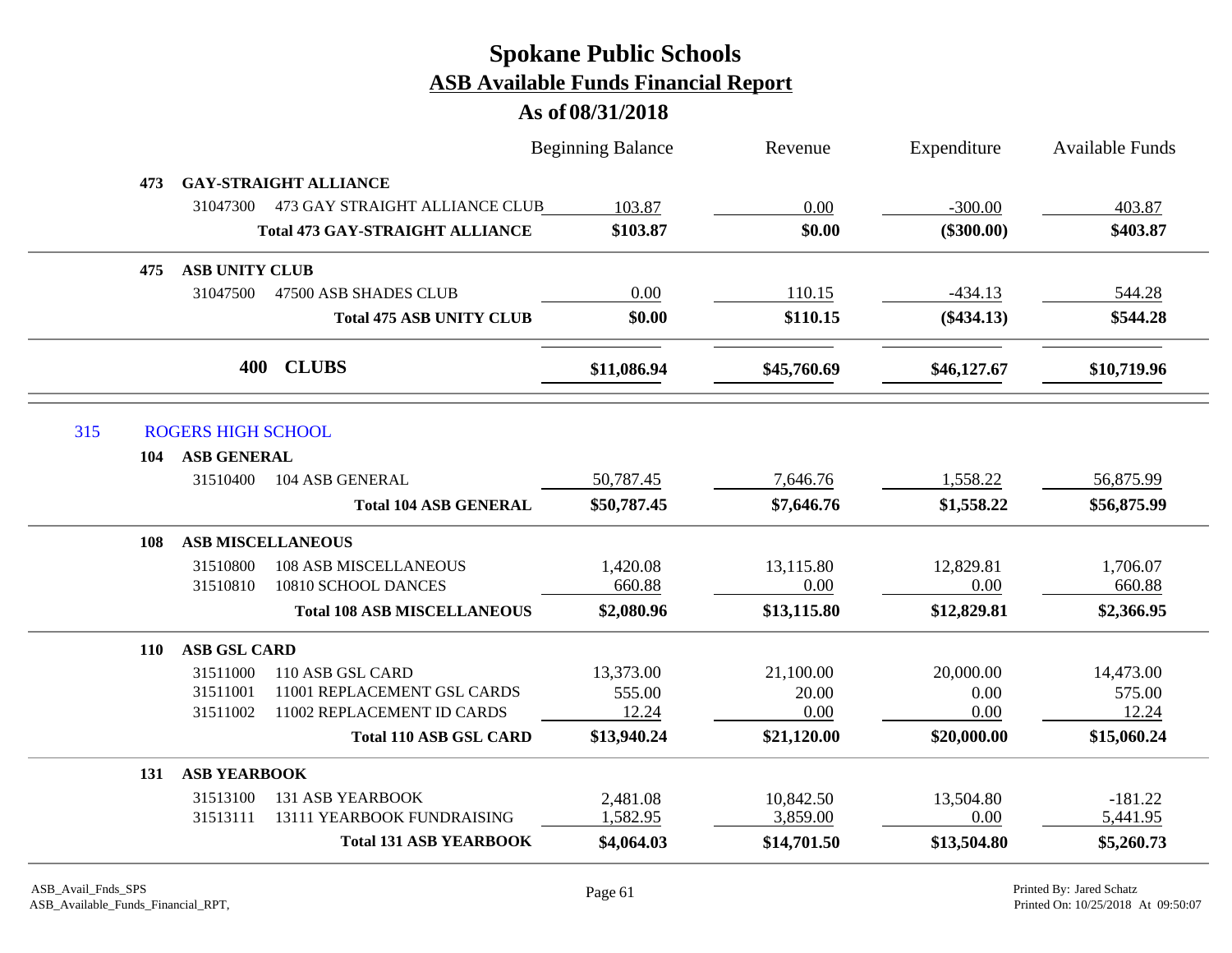|                    |                         |                                     | <b>Beginning Balance</b> | Revenue     | Expenditure    | <b>Available Funds</b>   |  |  |  |
|--------------------|-------------------------|-------------------------------------|--------------------------|-------------|----------------|--------------------------|--|--|--|
|                    | <b>100</b>              | <b>GENERAL ASB</b>                  | \$70,872.68              | \$56,584.06 | \$47,892.83    | \$79,563.91              |  |  |  |
| 205                |                         | <b>GENERAL ATHLETICS</b>            |                          |             |                |                          |  |  |  |
|                    | 31520500                | <b>205 ASB GENERAL ATHLETICS</b>    | 60,863.22                | 57,684.54   | 51,918.91      | 66,628.85                |  |  |  |
|                    |                         | <b>Total 205 GENERAL ATHLETICS</b>  | \$60,863.22              | \$57,684.54 | \$51,918.91    | \$66,628.85              |  |  |  |
| 206                | <b>LEAGUE ATHLETICS</b> |                                     |                          |             |                |                          |  |  |  |
|                    | 31520600                | <b>206 ASB LEAGUE ATHLETICS</b>     | 17,748.07                | 4,731.12    | $-8,069.39$    | 30,548.58                |  |  |  |
|                    |                         | <b>Total 206 LEAGUE ATHLETICS</b>   | \$17,748.07              | \$4,731.12  | $(\$8,069.39)$ | \$30,548.58              |  |  |  |
| 227                | <b>BASEBALL</b>         |                                     |                          |             |                |                          |  |  |  |
|                    | 31522700                | 227 ASB BASEBALL                    | 1,568.15                 | 0.00        | $-762.25$      | 2,330.40                 |  |  |  |
|                    | 31522710                | 22710 BASEBALL ALLOCATION           | 0.00                     | 0.00        | 0.00           | 0.00                     |  |  |  |
|                    |                         | <b>Total 227 BASEBALL</b>           | \$1,568.15               | \$0.00      | $(\$762.25)$   | \$2,330.40               |  |  |  |
| <b>230</b>         |                         | <b>BOYS BASKETBALL</b>              |                          |             |                |                          |  |  |  |
|                    | 31523000                | <b>230 ASB BOYS BASKETBALL</b>      | 2,027.28                 | 675.00      | 136.06         | 2,566.22                 |  |  |  |
|                    | 31523010                | 23010 B-BASKETBALL ALLOCATION       | 0.00                     | 0.00        | 0.00           | 0.00                     |  |  |  |
|                    |                         | <b>Total 230 BOYS BASKETBALL</b>    | \$2,027.28               | \$675.00    | \$136.06       | \$2,566.22               |  |  |  |
| 231                | <b>GIRLS BASKETBALL</b> |                                     |                          |             |                |                          |  |  |  |
|                    | 31523100                | 231 ASB GIRLS BASKETBALL            | 2,510.97                 | 225.00      | $-136.70$      | 2,872.67                 |  |  |  |
|                    | 31523110                | 23110 G-BASKETBALL ALLOCATION       | 0.00                     | 0.00        | 0.00           | 0.00                     |  |  |  |
|                    |                         | <b>Total 231 GIRLS BASKETBALL</b>   | \$2,510.97               | \$225.00    | $(\$136.70)$   | \$2,872.67               |  |  |  |
| 236                |                         | <b>BOYS CROSS COUNTRY</b>           |                          |             |                |                          |  |  |  |
|                    | 31523600                | 236 ASB BOYS CROSS COUNTRY          | 545.47                   | 832.50      | 739.40         | 638.57                   |  |  |  |
|                    | 31523610                | 23610 B-XCOUNTRY ALLOCATION         | 0.00                     | 0.00        | 0.00           | 0.00                     |  |  |  |
|                    |                         | <b>Total 236 BOYS CROSS COUNTRY</b> | \$545.47                 | \$832.50    | \$739.40       | \$638.57                 |  |  |  |
| 237                |                         | <b>GIRLS CROSS COUNTRY</b>          |                          |             |                |                          |  |  |  |
|                    | 31523700                | 237 ASB GIRLS CROSS COUNTRY         | 2,154.55                 | 1,026.27    | 1,448.28       | 1,732.54                 |  |  |  |
| ASB_Avail_Fnds_SPS |                         |                                     | Page 62                  |             |                | Printed By: Jared Schatz |  |  |  |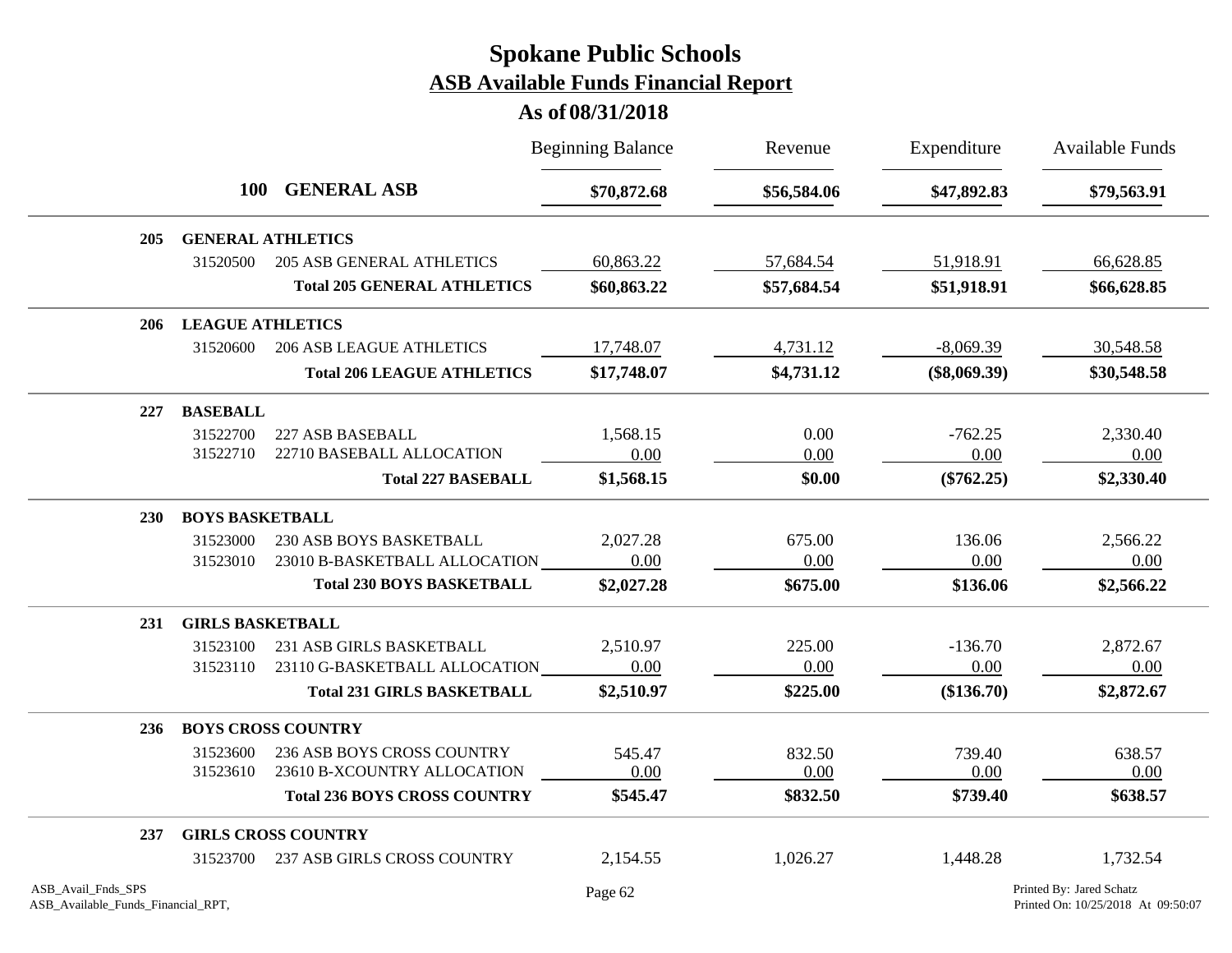**As of 08/31/2018**

|            |                   |                                      | <b>Beginning Balance</b> | Revenue     | Expenditure  | <b>Available Funds</b> |
|------------|-------------------|--------------------------------------|--------------------------|-------------|--------------|------------------------|
|            | 31523710          | 23710 G-XCOUNTRY ALLOCATION          | 0.00                     | 0.00        | 0.00         | 0.00                   |
|            |                   | <b>Total 237 GIRLS CROSS COUNTRY</b> | \$2,154.55               | \$1,026.27  | \$1,448.28   | \$1,732.54             |
| <b>240</b> | <b>FOOTBALL</b>   |                                      |                          |             |              |                        |
|            | 31524000          | <b>240 ASB FOOTBALL</b>              | 1,853.15                 | 18,036.00   | 3,967.39     | 15,921.76              |
|            | 31524010          | 24010 FOOTBALL ALLOCATION            | 0.00                     | 0.00        | 0.00         | 0.00                   |
|            |                   | <b>Total 240 FOOTBALL</b>            | \$1,853.15               | \$18,036.00 | \$3,967.39   | \$15,921.76            |
| 242        | <b>BOYS GOLF</b>  |                                      |                          |             |              |                        |
|            | 31524200          | 242 ASB BOYS GOLF                    | 2,087.97                 | 3,035.00    | 3,558.42     | 1,564.55               |
|            | 31524210          | 24210 B-GOLF ALLOCATION              | 0.00                     | 0.00        | 0.00         | 0.00                   |
|            |                   | <b>Total 242 BOYS GOLF</b>           | \$2,087.97               | \$3,035.00  | \$3,558.42   | \$1,564.55             |
| 243        | <b>GIRLS GOLF</b> |                                      |                          |             |              |                        |
|            | 31524300          | 243 ASB GIRLS GOLF                   | 0.00                     | 0.00        | 0.00         | 0.00                   |
|            | 31524310          | 24310 G-GOLF ALLOCATION              | 0.00                     | 0.00        | 0.00         | 0.00                   |
|            |                   | <b>Total 243 GIRLS GOLF</b>          | \$0.00                   | \$0.00      | \$0.00       | \$0.00                 |
| 248        | <b>GYMNASTICS</b> |                                      |                          |             |              |                        |
|            | 31524800          | <b>248 ASB GYMNASTICS</b>            | 2,701.03                 | 1,010.00    | $-509.33$    | 4,220.36               |
|            | 31524810          | 24810 GYMNASTICS ALLOCATION          | 0.00                     | 0.00        | 0.00         | 0.00                   |
|            |                   | <b>Total 248 GYMNASTICS</b>          | \$2,701.03               | \$1,010.00  | $(\$509.33)$ | \$4,220.36             |
| <b>250</b> | <b>MOOBERRY</b>   |                                      |                          |             |              |                        |
|            | 31525000          | <b>250 ASB MOOBERRY</b>              | 16,263.79                | 11,668.16   | 11,644.80    | 16,287.15              |
|            |                   | <b>Total 250 MOOBERRY</b>            | \$16,263.79              | \$11,668.16 | \$11,644.80  | \$16,287.15            |
| 264        | <b>SLOW PITCH</b> |                                      |                          |             |              |                        |
|            | 31526400          | <b>264 ASB SLOW PITCH</b>            | 1,347.84                 | 0.00        | $-583.74$    | 1,931.58               |
|            | 31526410          | 26410 SLOW PITCH ALLOCATION          | 0.00                     | 0.00        | 0.00         | 0.00                   |
|            |                   | <b>Total 264 SLOW PITCH</b>          | \$1,347.84               | \$0.00      | $(\$583.74)$ | \$1,931.58             |
|            |                   |                                      |                          |             |              |                        |

**266 BOYS' SOCCER**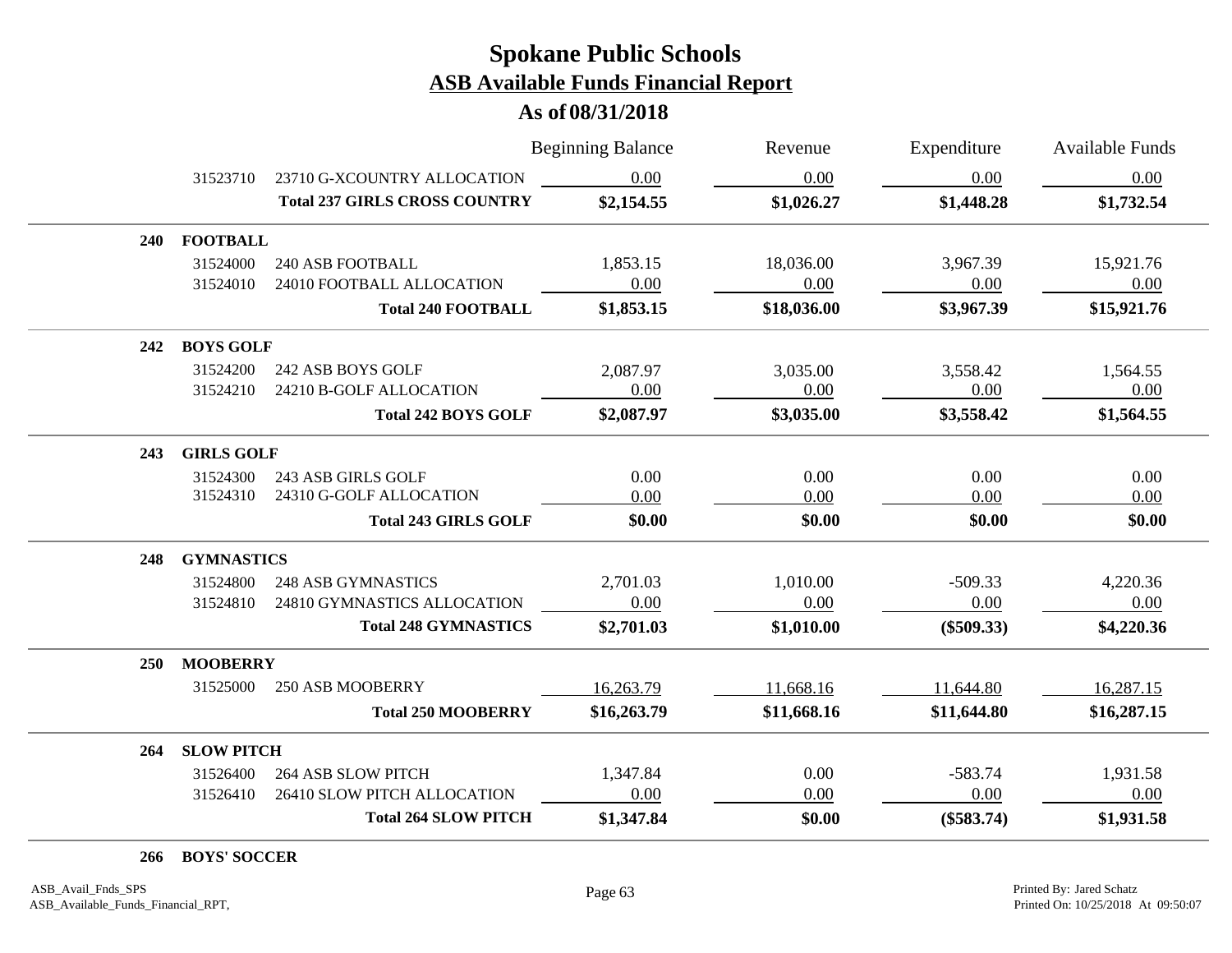|            |                        |                                  | <b>Beginning Balance</b> | Revenue    | Expenditure    | <b>Available Funds</b> |  |
|------------|------------------------|----------------------------------|--------------------------|------------|----------------|------------------------|--|
|            | 31526600               | <b>266 ASB BOYS SOCCER</b>       | 3,197.30                 | 1,965.00   | 3,934.80       | 1,227.50               |  |
|            | 31526610               | 26610 B-SOCCER ALLOCATION        | 0.00                     | 0.00       | 0.00           | 0.00                   |  |
|            |                        | <b>Total 266 BOYS' SOCCER</b>    | \$3,197.30               | \$1,965.00 | \$3,934.80     | \$1,227.50             |  |
| 267        | <b>GIRLS' SOCCER</b>   |                                  |                          |            |                |                        |  |
|            | 31526700               | <b>267 ASB GIRLS SOCCER</b>      | 1,638.08                 | 160.00     | $-1,918.12$    | 3,716.20               |  |
|            | 31526710               | 26710 G-SOCCER ALLOCATION        | 0.00                     | 0.00       | 0.00           | 0.00                   |  |
|            |                        | <b>Total 267 GIRLS' SOCCER</b>   | \$1,638.08               | \$160.00   | (\$1,918.12)   | \$3,716.20             |  |
| <b>270</b> | <b>GIRLS' SOFTBALL</b> |                                  |                          |            |                |                        |  |
|            | 31527000               | 270 ASB GIRLS SOFTBALL           | 1,502.33                 | 924.79     | 846.40         | 1,580.72               |  |
|            | 31527010               | 27010 G-SOFTBALL ALLOCATION      | 0.00                     | 0.00       | 0.00           | 0.00                   |  |
|            |                        | <b>Total 270 GIRLS' SOFTBALL</b> | \$1,502.33               | \$924.79   | \$846.40       | \$1,580.72             |  |
| 278        | <b>BOYS' TENNIS</b>    |                                  |                          |            |                |                        |  |
|            | 31527800               | 278 ASB BOYS TENNIS              | 581.32                   | 170.00     | $-2,144.32$    | 2,895.64               |  |
|            | 31527810               | 27810 B-TENNIS ALLOCATION        | 0.00                     | 0.00       | 0.00           | 0.00                   |  |
|            |                        | <b>Total 278 BOYS' TENNIS</b>    | \$581.32                 | \$170.00   | $(\$2,144.32)$ | \$2,895.64             |  |
| 279        | <b>GIRLS' TENNIS</b>   |                                  |                          |            |                |                        |  |
|            | 31527900               | <b>279 ASB GIRLS TENNIS</b>      | 472.31                   | 1,450.00   | 1,422.12       | 500.19                 |  |
|            | 31527910               | 27910 G-TENNIS ALLOCATION        | 0.00                     | 0.00       | 0.00           | 0.00                   |  |
|            |                        | <b>Total 279 GIRLS' TENNIS</b>   | \$472.31                 | \$1,450.00 | \$1,422.12     | \$500.19               |  |
| 284        | <b>BOYS' TRACK</b>     |                                  |                          |            |                |                        |  |
|            | 31528400               | <b>284 ASB BOYS TRACK</b>        | 1,878.54                 | 170.00     | $-3,026.93$    | 5,075.47               |  |
|            | 31528410               | 28410 B-TRACK ALLOCATION         | 0.00                     | 0.00       | 0.00           | 0.00                   |  |
|            |                        | <b>Total 284 BOYS' TRACK</b>     | \$1,878.54               | \$170.00   | $(\$3,026.93)$ | \$5,075.47             |  |
| 285        | <b>GIRLS' TRACK</b>    |                                  |                          |            |                |                        |  |
|            | 31528500               | <b>285 ASB GIRLS TRACK</b>       | 2,434.66                 | 80.00      | $-721.53$      | 3,236.19               |  |
|            | 31528510               | 28510 G-TRACK ALLOCATION         | 0.00                     | 0.00       | 0.00           | 0.00                   |  |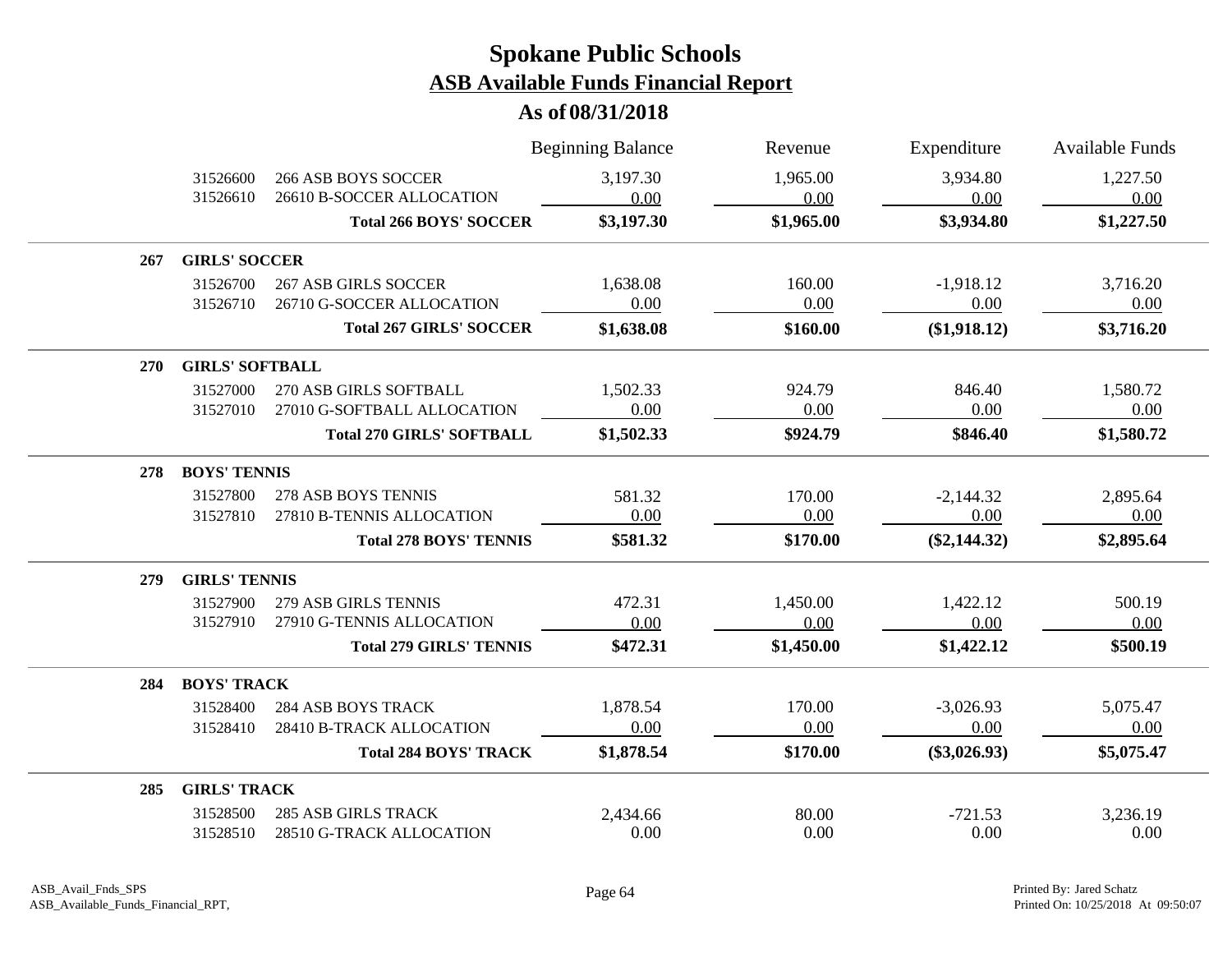|     |                          |                                    | <b>Beginning Balance</b> | Revenue      | Expenditure    | <b>Available Funds</b> |
|-----|--------------------------|------------------------------------|--------------------------|--------------|----------------|------------------------|
|     |                          | <b>Total 285 GIRLS' TRACK</b>      | \$2,434.66               | \$80.00      | $(\$721.53)$   | \$3,236.19             |
| 287 | <b>HS TRACK</b>          |                                    |                          |              |                |                        |
|     | 31528700                 | 28700 HS TRACK                     | 0.00                     | 30.00        | 0.00           | 30.00                  |
|     |                          | <b>Total 287 HS TRACK</b>          | \$0.00                   | \$30.00      | \$0.00         | \$30.00                |
| 290 | <b>GIRLS' VOLLEYBALL</b> |                                    |                          |              |                |                        |
|     | 31529000                 | <b>290 ASB GIRLS VOLLEYBALL</b>    | 3,134.37                 | 75.00        | $-1,430.00$    | 4,639.37               |
|     | 31529010                 | 29010 G-VOLLEYBALL ALLOCATION      | $-409.77$                | 0.00         | 0.00           | $-409.77$              |
|     |                          | <b>Total 290 GIRLS' VOLLEYBALL</b> | \$2,724.60               | \$75.00      | $(\$1,430.00)$ | \$4,229.60             |
| 294 | <b>BOYS' WRESTLING</b>   |                                    |                          |              |                |                        |
|     | 31529400                 | 294 WRESTLING                      | 7,315.41                 | 9,361.29     | 10,363.69      | 6,313.01               |
|     | 31529410                 | 29410 WRESTLING ALLOCATION         | 0.00                     | 0.00         | 0.00           | 0.00                   |
|     |                          | <b>Total 294 BOYS' WRESTLING</b>   | \$7,315.41               | \$9,361.29   | \$10,363.69    | \$6,313.01             |
|     | <b>200</b>               | <b>ATHLETICS</b>                   | \$133,416.04             | \$113,309.67 | \$70,677.96    | \$176,047.75           |
|     |                          |                                    |                          |              |                |                        |
| 312 | <b>DEBATE CLUB</b>       |                                    |                          |              |                |                        |
|     | 31531200                 | 31200 DEBATE CLUB                  | 709.20                   | 3,530.00     | 1,894.68       | 2,344.52               |
|     |                          | <b>Total 312 DEBATE CLUB</b>       | \$709.20                 | \$3,530.00   | \$1,894.68     | \$2,344.52             |
| 313 | <b>DECA CLUB</b>         |                                    |                          |              |                |                        |
|     | 31531300                 | 313 ASB DECA CLUB                  | 12,659.38                | 14,436.16    | 16,524.16      | 10,571.38              |
|     | 31531310                 | 31310 DECA AREA PRESIDENT          | 100.87                   | 0.00         | 0.00           | 100.87                 |
|     | 31531344                 | 31344 DECA AREA TRAVEL             | 0.68                     | 0.00         | 0.00           | 0.68                   |
|     |                          | <b>Total 313 DECA CLUB</b>         | \$12,760.93              | \$14,436.16  | \$16,524.16    | \$10,672.93            |
| 314 | <b>DECA STORE</b>        |                                    |                          |              |                |                        |
|     | 31531400                 | 314 ASB DECA STORE                 | 4,479.54                 | 11,064.79    | 8,923.75       | 6,620.58               |
|     |                          | <b>Total 314 DECA STORE</b>        | \$4,479.54               | \$11,064.79  | \$8,923.75     | \$6,620.58             |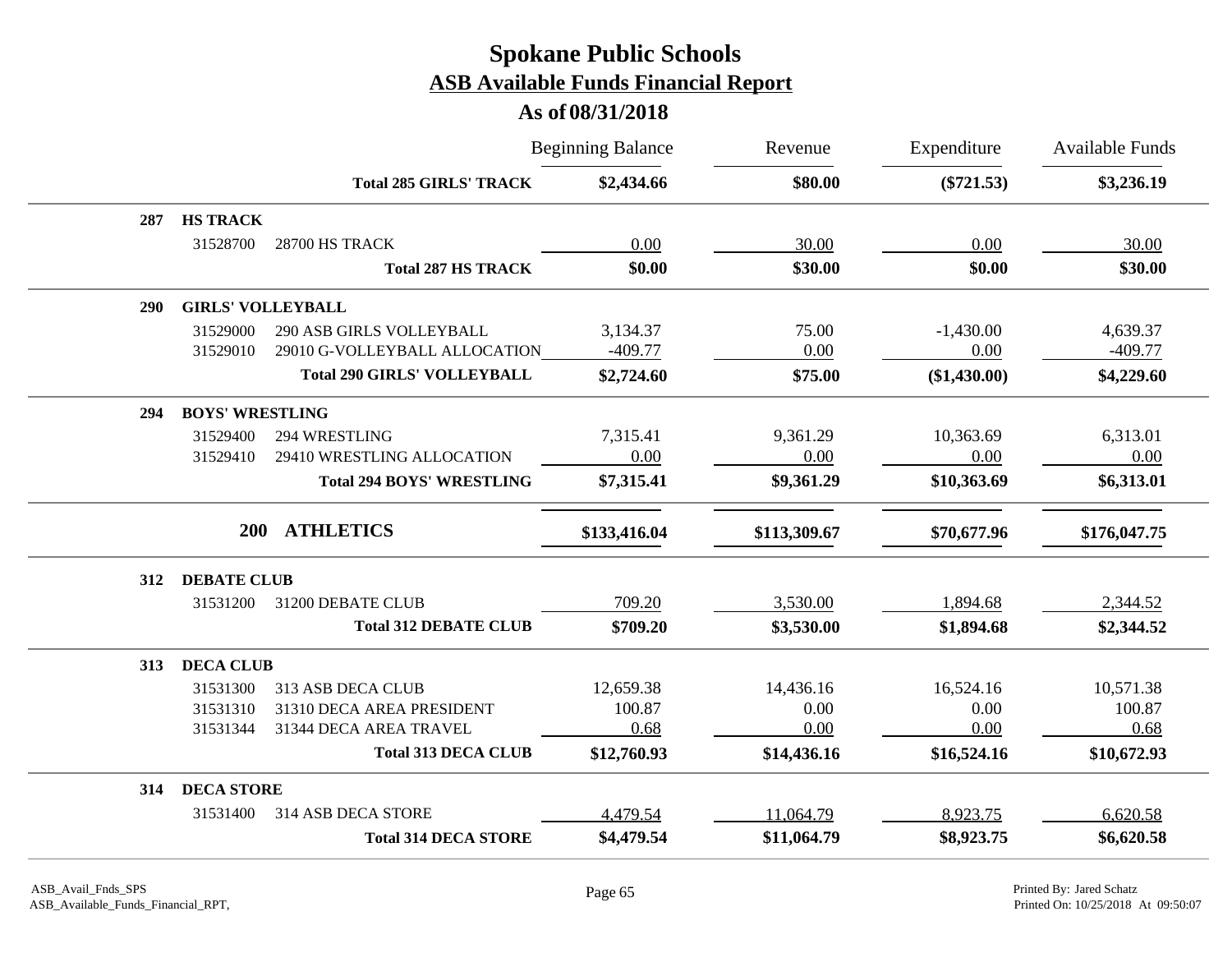|            |                      |                                                 | <b>Beginning Balance</b> | Revenue    | Expenditure  | Available Funds |
|------------|----------------------|-------------------------------------------------|--------------------------|------------|--------------|-----------------|
| 315        | <b>DRAMA CLUB</b>    |                                                 |                          |            |              |                 |
|            | 31531500             | 315 ASB DRAMA                                   | 701.86                   | 2,684.63   | 2,156.49     | 1,230.00        |
|            | 31531501             | 31501 DRAMA FUNDRAISER                          | 3,299.08                 | 6,724.00   | 4,864.00     | 5,159.08        |
|            |                      | <b>Total 315 DRAMA CLUB</b>                     | \$4,000.94               | \$9,408.63 | \$7,020.49   | \$6,389.08      |
| <b>322</b> |                      | <b>EXPLORING CHILDHOOD CLUB</b>                 |                          |            |              |                 |
|            | 31532200             | 322 ASB EXPLORING CHILDHOOD                     | 10.75                    | 0.00       | 0.00         | 10.75           |
|            |                      | <b>Total 322 EXPLORING CHILDHOOD CLUB</b>       | \$10.75                  | \$0.00     | \$0.00       | \$10.75         |
| 329        |                      | PRO START - FOOD SERVICES CLUB                  |                          |            |              |                 |
|            | 31532900             | 329 ASB FOOD SERVICES                           | 0.00                     | 0.00       | $-100.00$    | 100.00          |
|            | 31532910             | 32910 PIRATES FOOD                              | 27.00                    | 0.00       | 0.00         | 27.00           |
|            |                      | <b>Total 329 PRO START - FOOD SERVICES CLUB</b> | \$27.00                  | \$0.00     | $(\$100.00)$ | \$127.00        |
| 358        | <b>CHORAL CLUB</b>   |                                                 |                          |            |              |                 |
|            | 31535800             | <b>358 ASB CHORAL</b>                           | 422.25                   | 3,946.86   | 3,441.74     | 927.37          |
|            |                      | <b>Total 358 CHORAL CLUB</b>                    | \$422.25                 | \$3,946.86 | \$3,441.74   | \$927.37        |
| 389        |                      | <b>ASB GRADUATED CLASSES</b>                    |                          |            |              |                 |
|            | 31538900             | <b>389 ASB GRADUATED CLASSES</b>                | 66.19                    | 0.00       | 0.00         | 66.19           |
|            |                      | <b>Total 389 ASB GRADUATED CLASSES</b>          | \$66.19                  | \$0.00     | \$0.00       | \$66.19         |
| <b>390</b> | <b>CLASS OF 2020</b> |                                                 |                          |            |              |                 |
|            | 31539000             | 39000 CLASS OF 2020                             | 110.74                   | 1,124.88   | $-22.63$     | 1,258.25        |
|            |                      | <b>Total 390 CLASS OF 2020</b>                  | \$110.74                 | \$1,124.88 | $(\$22.63)$  | \$1,258.25      |
| <b>391</b> | <b>CLASS OF 2021</b> |                                                 |                          |            |              |                 |
|            | 31539100             | 39100 CLASS OF 2021                             | 0.00                     | 632.59     | $-388.81$    | 1,021.40        |
|            |                      | <b>Total 391 CLASS OF 2021</b>                  | \$0.00                   | \$632.59   | $(\$388.81)$ | \$1,021.40      |
| <b>392</b> | <b>CLASS OF 2022</b> |                                                 |                          |            |              |                 |
|            | 31539200             | 315 ASB CLASS OF 2022                           | 0.00                     | 0.00       | 0.00         | 0.00            |
|            |                      |                                                 |                          |            |              |                 |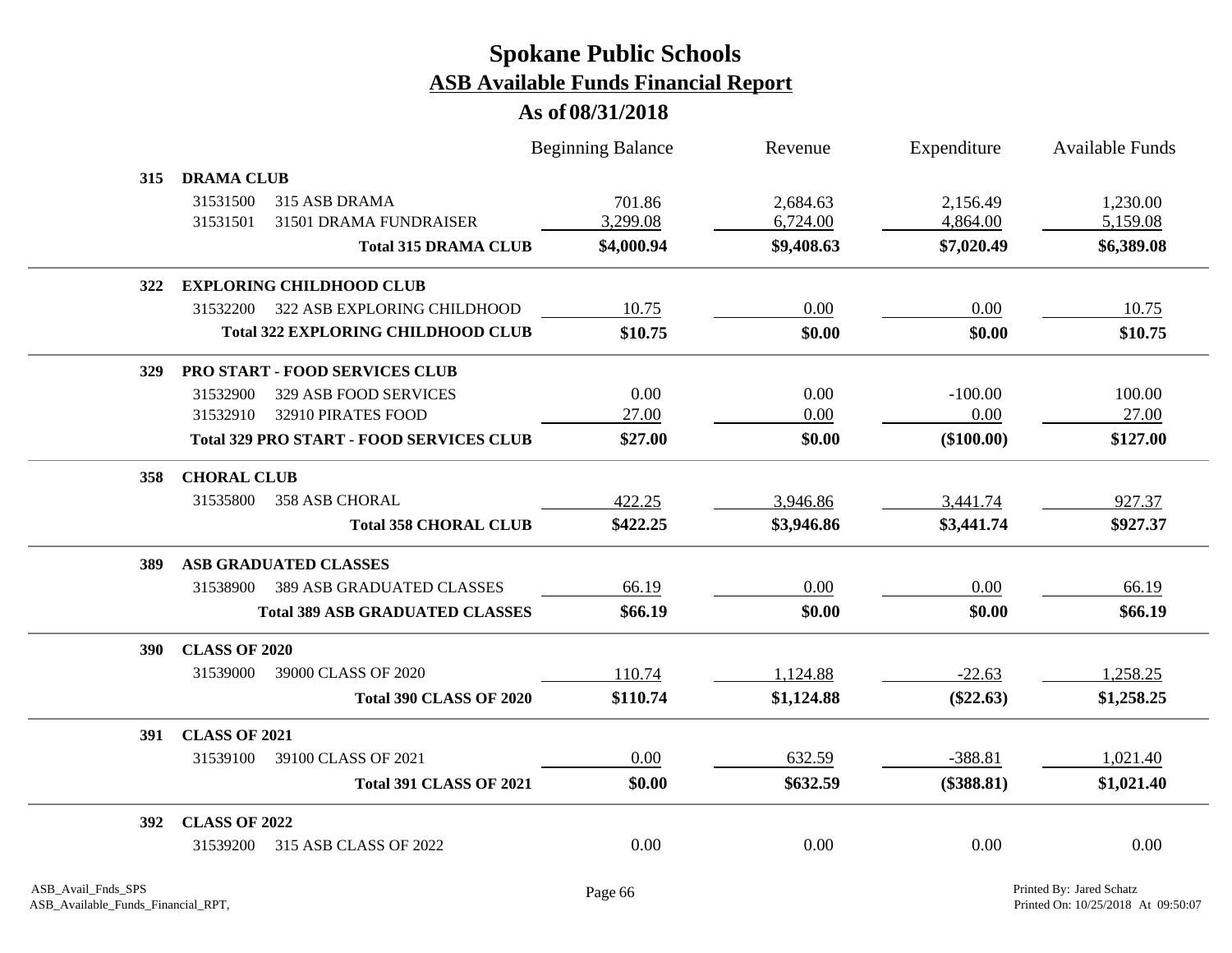|     |                            |                                      | <b>Beginning Balance</b> | Revenue     | Expenditure  | <b>Available Funds</b> |
|-----|----------------------------|--------------------------------------|--------------------------|-------------|--------------|------------------------|
|     |                            | <b>Total 392 CLASS OF 2022</b>       | \$0.00                   | \$0.00      | \$0.00       | \$0.00                 |
| 394 | ASB CLASS 2024             |                                      |                          |             |              |                        |
|     | 31539400                   | 394 ASB CLASS OF 2024                | 0.03                     | 0.00        | 0.00         | 0.03                   |
|     |                            | Total 394 ASB CLASS 2024             | \$0.03                   | \$0.00      | \$0.00       | \$0.03                 |
| 397 | ASB CLASS 2017             |                                      |                          |             |              |                        |
|     | 31539700                   | 397 ASB CLASS OF 2017                | 2,839.15                 | 0.00        | 2,839.15     | 0.00                   |
|     |                            | Total 397 ASB CLASS 2017             | \$2,839.15               | \$0.00      | \$2,839.15   | \$0.00                 |
| 398 | <b>ASB CLASS 2018</b>      |                                      |                          |             |              |                        |
|     | 31539800                   | 39800 ASB CLASS OF 2018              | 3,705.01                 | 9,894.27    | 8,302.06     | 5,297.22               |
|     | 31539801                   | 39801 ASB 2018                       | 0.00                     | 0.00        | 512.02       | $-512.02$              |
|     |                            | Total 398 ASB CLASS 2018             | \$3,705.01               | \$9,894.27  | \$8,814.08   | \$4,785.20             |
| 399 | ASB CLASS 2019             |                                      |                          |             |              |                        |
|     | 31539900                   | 39900 CLASS OF 2019                  | 1,821.55                 | 3,790.26    | $-638.81$    | 6,250.62               |
|     |                            | Total 399 ASB CLASS 2019             | \$1,821.55               | \$3,790.26  | $(\$638.81)$ | \$6,250.62             |
|     | 300 CLASS                  |                                      | \$30,953.28              | \$57,828.44 | \$48,307.80  | \$40,473.92            |
| 415 | <b>ASB CHEERLEADERS</b>    |                                      |                          |             |              |                        |
|     | 31541500                   | <b>415 ASB CHEERLEARDERS</b>         | 814.58                   | 18,753.98   | 5,975.65     | 13,592.91              |
|     |                            | <b>Total 415 ASB CHEERLEADERS</b>    | \$814.58                 | \$18,753.98 | \$5,975.65   | \$13,592.91            |
| 417 | <b>ASB NATIVE AMERICAN</b> |                                      |                          |             |              |                        |
|     | 31541700                   | <b>417 ASB NATIVE AMERICAN</b>       | 345.90                   | 625.00      | 102.42       | 868.48                 |
|     |                            | <b>Total 417 ASB NATIVE AMERICAN</b> | \$345.90                 | \$625.00    | \$102.42     | \$868.48               |
| 423 | <b>ASB CHESS CLUB</b>      |                                      |                          |             |              |                        |
|     | 31542300                   | <b>423 ASB CHESS CLUB</b>            | 121.75                   | 40.00       | $-280.61$    | 442.36                 |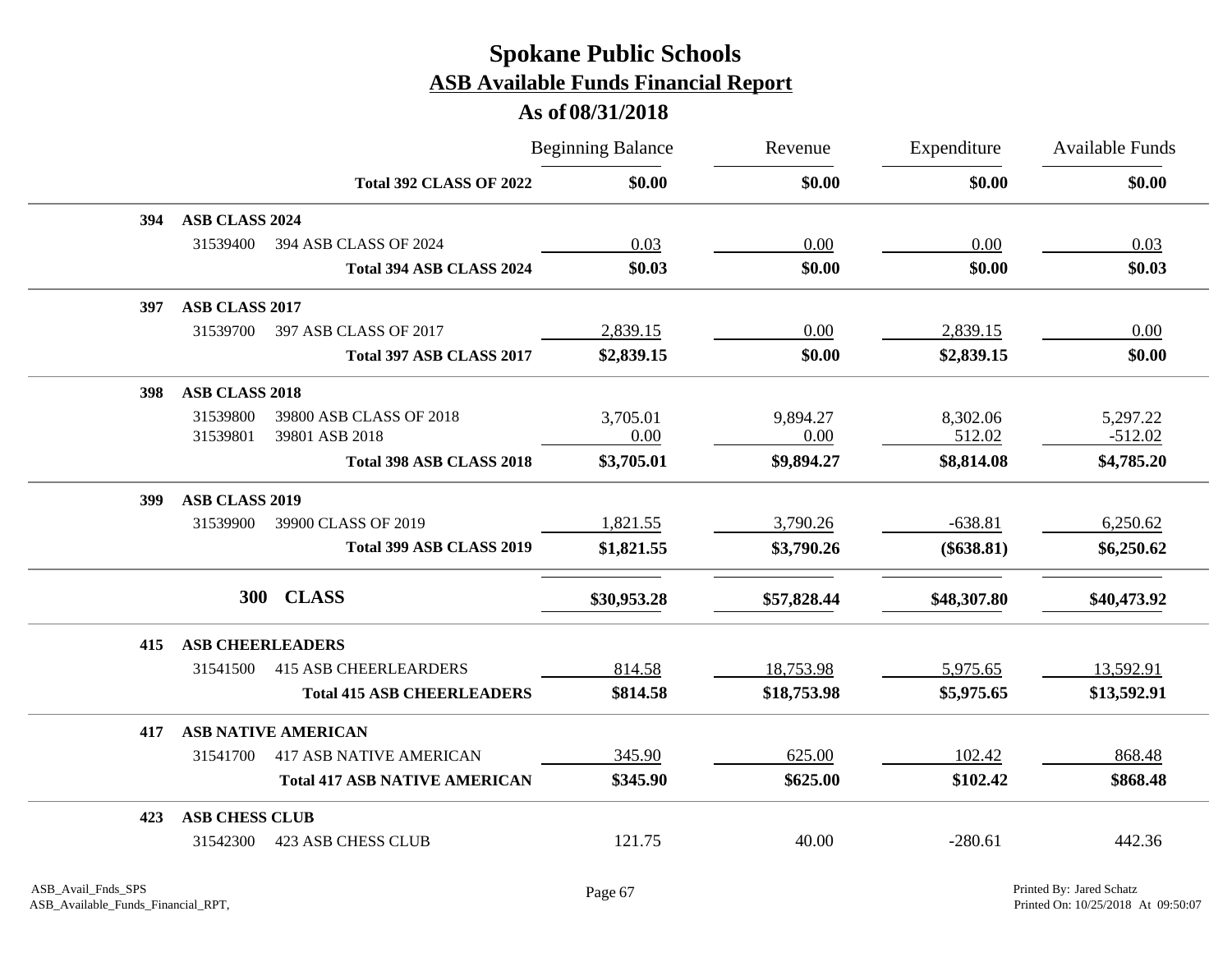|     |                                               |                                        | <b>Beginning Balance</b> | Revenue   | Expenditure  | <b>Available Funds</b> |
|-----|-----------------------------------------------|----------------------------------------|--------------------------|-----------|--------------|------------------------|
|     |                                               | <b>Total 423 ASB CHESS CLUB</b>        | \$121.75                 | \$40.00   | $(\$280.61)$ | \$442.36               |
| 429 | <b>CREATIVE WRITING CLUB</b>                  |                                        |                          |           |              |                        |
|     | 31542900<br>42900 WRITERS UNITED              |                                        | 55.18                    | 0.00      | 0.00         | 55.18                  |
|     |                                               | <b>Total 429 CREATIVE WRITING CLUB</b> | \$55.18                  | \$0.00    | \$0.00       | \$55.18                |
| 452 | <b>INTERNATIONAL CLUB</b>                     |                                        |                          |           |              |                        |
|     | 31545200<br><b>452 ASB INTERNATIONAL CLUB</b> |                                        | 2,297.23                 | 0.00      | $-250.00$    | 2,547.23               |
|     |                                               | <b>Total 452 INTERNATIONAL CLUB</b>    | \$2,297.23               | \$0.00    | $(\$250.00)$ | \$2,547.23             |
| 468 | <b>PERCUSSION CLUB</b>                        |                                        |                          |           |              |                        |
|     | 31546800<br><b>468 ASB PERCUSSION CLUB</b>    |                                        | 1,369.37                 | 916.00    | 816.00       | 1,469.37               |
|     |                                               | <b>Total 468 PERCUSSION CLUB</b>       | \$1,369.37               | \$916.00  | \$816.00     | \$1,469.37             |
| 469 | <b>ASB MECHA CLUB</b>                         |                                        |                          |           |              |                        |
|     | 31546900<br>469 ASB MECHA                     |                                        | 0.00                     | 225.00    | 156.71       | 68.29                  |
|     |                                               | <b>Total 469 ASB MECHA CLUB</b>        | \$0.00                   | \$225.00  | \$156.71     | \$68.29                |
| 470 | <b>HONOR SOCIETY</b>                          |                                        |                          |           |              |                        |
|     | <b>470 ASB HONOR SOCIEITY</b><br>31547000     |                                        | 1,130.35                 | 0.00      | 41.89        | 1,088.46               |
|     |                                               | <b>Total 470 HONOR SOCIETY</b>         | \$1,130.35               | \$0.00    | \$41.89      | \$1,088.46             |
| 473 | <b>GAY-STRAIGHT ALLIANCE</b>                  |                                        |                          |           |              |                        |
|     | 31547300                                      | 473 GAY STRAIGHT ALLIANCE CLUB         | 145.97                   | 934.50    | $-88.28$     | 1,168.75               |
|     |                                               | <b>Total 473 GAY-STRAIGHT ALLIANCE</b> | \$145.97                 | \$934.50  | $(\$88.28)$  | \$1,168.75             |
| 476 | <b>MULTI CULTURAL</b>                         |                                        |                          |           |              |                        |
|     | 31547600<br><b>476 ASB MULTICULTURAL</b>      |                                        | 305.14                   | 0.00      | 305.14       | 0.00                   |
|     |                                               | <b>Total 476 MULTI CULTURAL</b>        | \$305.14                 | \$0.00    | \$305.14     | \$0.00                 |
| 477 | <b>ASB DANCE</b>                              |                                        |                          |           |              |                        |
|     | 31547700<br>477 ASB DANCE                     |                                        | 661.53                   | 11,934.19 | 8,313.65     | 4,282.07               |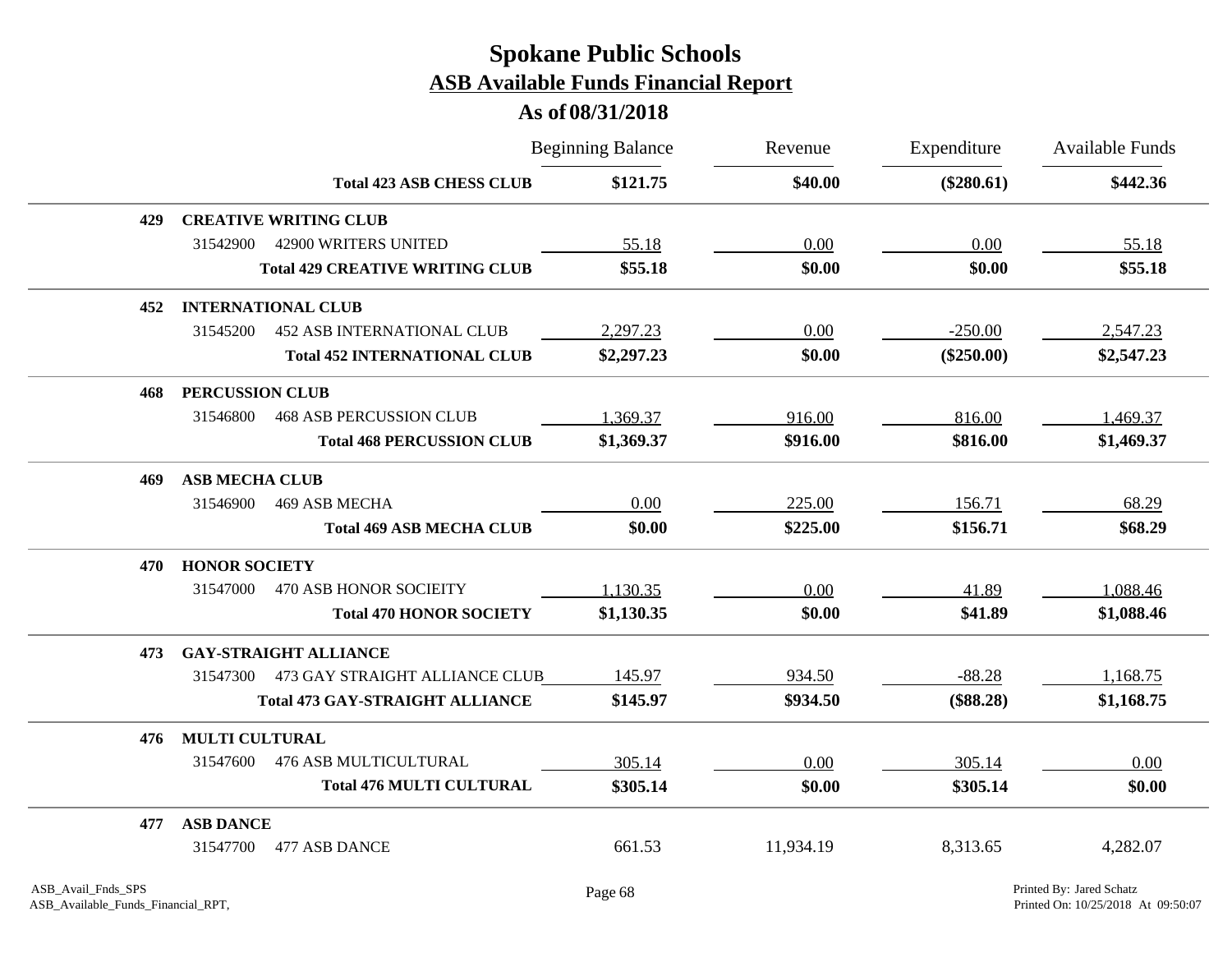|     |     |                          |                                    | <b>Beginning Balance</b> | Revenue     | Expenditure<br>\$8,313.65 | <b>Available Funds</b><br>\$4,282.07 |
|-----|-----|--------------------------|------------------------------------|--------------------------|-------------|---------------------------|--------------------------------------|
|     |     |                          | <b>Total 477 ASB DANCE</b>         | \$661.53                 | \$11,934.19 |                           |                                      |
|     | 488 | <b>HIGH SCHOOL ROTC</b>  |                                    |                          |             |                           |                                      |
|     |     | 31548800                 | 488 ASB ROTC                       | 882.70                   | 3,787.74    | 1,083.82                  | 3,586.62                             |
|     |     |                          | <b>Total 488 HIGH SCHOOL ROTC</b>  | \$882.70                 | \$3,787.74  | \$1,083.82                | \$3,586.62                           |
|     | 494 | <b>ASB ANTI-BULLYING</b> |                                    |                          |             |                           |                                      |
|     |     | 31549400                 | 494 ASB ANTI-BULLYING              | 0.00                     | 235.00      | 0.00                      | 235.00                               |
|     |     |                          | <b>Total 494 ASB ANTI-BULLYING</b> | \$0.00                   | \$235.00    | \$0.00                    | \$235.00                             |
|     |     | 400                      | <b>CLUBS</b>                       | \$8,129.70               | \$37,451.41 | \$16,176.39               | \$29,404.72                          |
| 320 |     |                          | <b>SHADLE PARK HIGH SCHOOL</b>     |                          |             |                           |                                      |
|     | 102 | <b>ASB RESERVE</b>       |                                    |                          |             |                           |                                      |
|     |     | 32010200                 | <b>102 ASB RESERVE</b>             | 5,354.37                 | 0.00        | 0.00                      | 5,354.37                             |
|     |     |                          | <b>Total 102 ASB RESERVE</b>       | \$5,354.37               | \$0.00      | \$0.00                    | \$5,354.37                           |
|     | 104 | <b>ASB GENERAL</b>       |                                    |                          |             |                           |                                      |
|     |     | 32010400                 | 104 ASB GENERAL                    | 8,461.39                 | 8,579.85    | 12,064.13                 | 4,977.11                             |
|     |     | 32010401                 | 10401 ASB GENERAL GROOVY SHOES     | 1,262.87                 | 10,006.00   | 9,803.05                  | 1,465.82                             |
|     |     |                          | <b>Total 104 ASB GENERAL</b>       | \$9,724.26               | \$18,585.85 | \$21,867.18               | \$6,442.93                           |
|     | 107 | <b>ASB BOOKROOM</b>      |                                    |                          |             |                           |                                      |
|     |     | 32010700                 | 107 ASB BOOKROOM                   | 0.00                     | 0.00        | 0.00                      | 0.00                                 |
|     |     |                          | <b>Total 107 ASB BOOKROOM</b>      | \$0.00                   | \$0.00      | \$0.00                    | \$0.00                               |
|     | 108 |                          | <b>ASB MISCELLANEOUS</b>           |                          |             |                           |                                      |
|     |     | 32010800                 | <b>108 ASB MISCELLANEOUS</b>       | 0.00                     | 0.00        | 0.00                      | 0.00                                 |
|     |     | 32010810                 | 10810 ASB MISCELLANEOUS            | 0.00                     | 0.00        | 0.00                      | 0.00                                 |
|     |     |                          | <b>Total 108 ASB MISCELLANEOUS</b> | \$0.00                   | \$0.00      | \$0.00                    | \$0.00                               |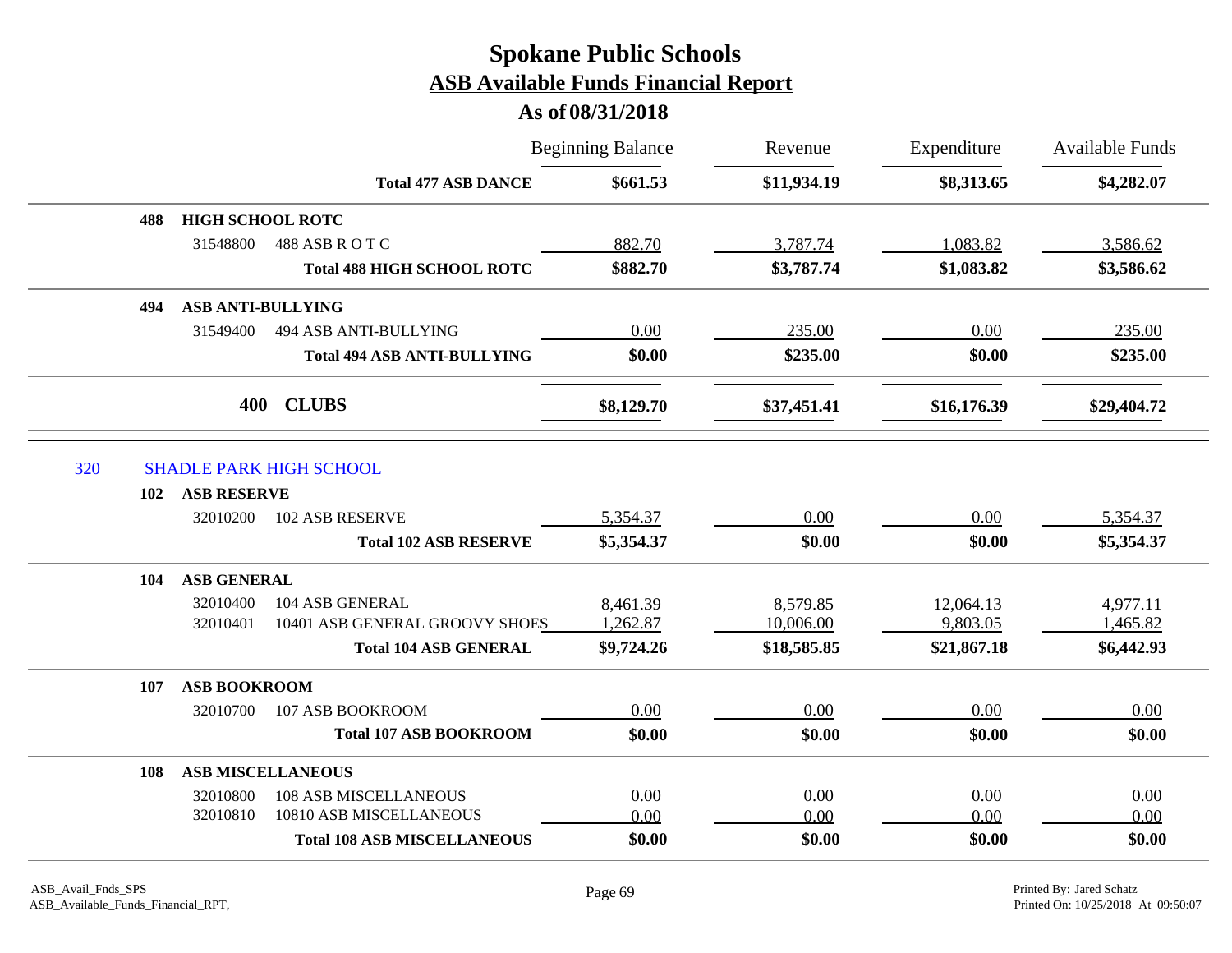|                                                          |                        |                                  | <b>Beginning Balance</b> | Revenue     | Expenditure    | <b>Available Funds</b>                                         |  |  |
|----------------------------------------------------------|------------------------|----------------------------------|--------------------------|-------------|----------------|----------------------------------------------------------------|--|--|
| 109                                                      | <b>ASB MEMBERSHIP</b>  |                                  |                          |             |                |                                                                |  |  |
|                                                          | 32010900               | 109 ASB MEMBERSHIP               | 230.00                   | 0.00        | 0.00           | 230.00                                                         |  |  |
|                                                          |                        | <b>Total 109 ASB MEMBERSHIP</b>  | \$230.00                 | \$0.00      | \$0.00         | \$230.00                                                       |  |  |
| <b>110</b>                                               | <b>ASB GSL CARD</b>    |                                  |                          |             |                |                                                                |  |  |
|                                                          | 32011000               | 110 ASB GSL CARD                 | 55,188.00                | 24,845.00   | 41,000.00      | 39,033.00                                                      |  |  |
|                                                          |                        | <b>Total 110 ASB GSL CARD</b>    | \$55,188.00              | \$24,845.00 | \$41,000.00    | \$39,033.00                                                    |  |  |
| 120                                                      | <b>ASB GUIDANCE</b>    |                                  |                          |             |                |                                                                |  |  |
|                                                          | 32012000               | 120 ASB GUIDANCE                 | 1,018.13                 | 0.00        | 0.00           | 1,018.13                                                       |  |  |
|                                                          |                        | <b>Total 120 ASB GUIDANCE</b>    | \$1,018.13               | \$0.00      | \$0.00         | \$1,018.13                                                     |  |  |
| 131                                                      | <b>ASB YEARBOOK</b>    |                                  |                          |             |                |                                                                |  |  |
|                                                          | 32013100               | <b>131 ASB YEARBOOK</b>          | 26,121.79                | 32,345.00   | 23,660.01      | 34,806.78                                                      |  |  |
|                                                          | 32013101               | 131 ASB YEARBOOK BABY ADS        | 12,460.00                | 3,290.00    | 96.00          | 15,654.00                                                      |  |  |
|                                                          | 32013102               | 13102 ASB YEARBOOK ADS           | 190.00                   | 0.00        | 0.00           | 190.00                                                         |  |  |
|                                                          | 32013103               | 13103 ASB YEARBOOK NONCURRENT    | 225.00                   | 100.00      | 0.00           | 325.00                                                         |  |  |
|                                                          |                        | <b>Total 131 ASB YEARBOOK</b>    | \$38,996.79              | \$35,735.00 | \$23,756.01    | \$50,975.78                                                    |  |  |
| 135                                                      | <b>ASB UNIFORMS</b>    |                                  |                          |             |                |                                                                |  |  |
|                                                          | 32013500               | <b>135 ASB UNIFORMS</b>          | $-4,218.72$              | 0.00        | $-4,596.42$    | 377.70                                                         |  |  |
|                                                          |                        | <b>Total 135 ASB UNIFORMS</b>    | $(\$4,218.72)$           | \$0.00      | $(\$4,596.42)$ | \$377.70                                                       |  |  |
| 140                                                      | <b>ASB CONCESSIONS</b> |                                  |                          |             |                |                                                                |  |  |
|                                                          | 32014000               | <b>140 ASB CONCESSIONS</b>       | 1,800.00                 | 0.00        | 0.00           | 1,800.00                                                       |  |  |
|                                                          |                        | <b>Total 140 ASB CONCESSIONS</b> | \$1,800.00               | \$0.00      | \$0.00         | \$1,800.00                                                     |  |  |
| 181                                                      | <b>ASB LINK CREW</b>   |                                  |                          |             |                |                                                                |  |  |
|                                                          | 32018100               | 181 ASB LINK CREW                | 0.00                     | 0.00        | 0.00           | 0.00                                                           |  |  |
|                                                          |                        | <b>Total 181 ASB LINK CREW</b>   | \$0.00                   | \$0.00      | \$0.00         | \$0.00                                                         |  |  |
| 182                                                      |                        | <b>ASB SPECIAL PROJECTS</b>      |                          |             |                |                                                                |  |  |
|                                                          | 32018200               | <b>182 ASB SPECIAL PROJECTS</b>  | 6,116.93                 | 0.00        | 0.00           | 6,116.93                                                       |  |  |
| ASB_Avail_Fnds_SPS<br>ASB_Available_Funds_Financial_RPT, |                        |                                  | Page 70                  |             |                | Printed By: Jared Schatz<br>Printed On: 10/25/2018 At 09:50:07 |  |  |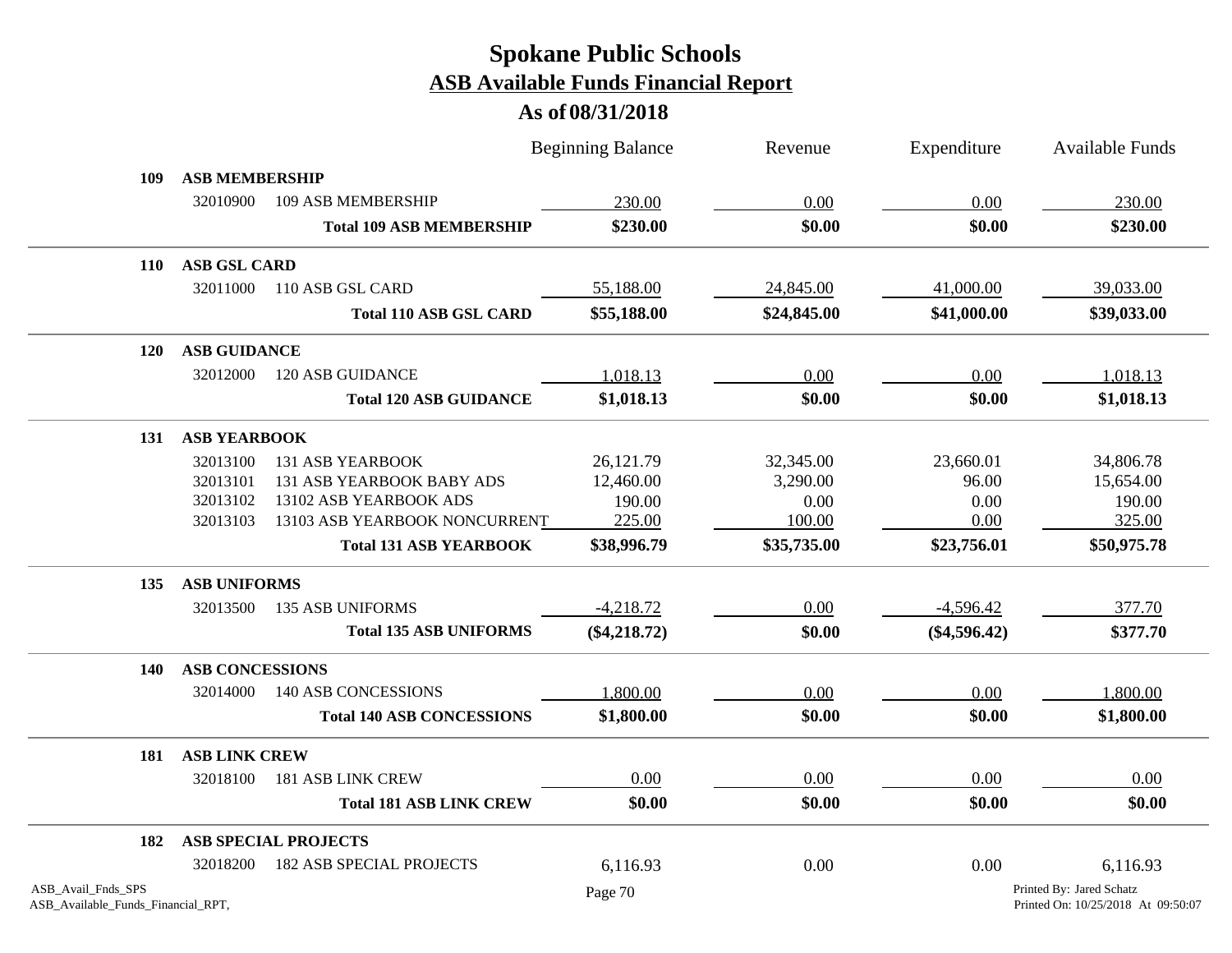|     |                          |                                                 | <b>Beginning Balance</b> | Revenue     | Expenditure    | Available Funds |
|-----|--------------------------|-------------------------------------------------|--------------------------|-------------|----------------|-----------------|
|     |                          | <b>Total 182 ASB SPECIAL PROJECTS</b>           | \$6,116.93               | \$0.00      | \$0.00         | \$6,116.93      |
| 191 | <b>ASB AWARDS</b>        |                                                 |                          |             |                |                 |
|     | 32019100                 | 191 ASB AWARDS                                  | 776.77                   | 0.00        | $-1,400.80$    | 2,177.57        |
|     |                          | <b>Total 191 ASB AWARDS</b>                     | \$776.77                 | \$0.00      | (\$1,400.80)   | \$2,177.57      |
|     | <b>100</b>               | <b>GENERAL ASB</b>                              | \$114,986.53             | \$79,165.85 | \$80,625.97    | \$113,526.41    |
| 202 |                          | ASB ATHLETIC EQUIPMENT                          |                          |             |                |                 |
|     | 32020200                 | 202 ASB ATHLETIC EQUIPMENT                      | 465.63                   | 0.00        | 0.00           | 465.63          |
|     |                          | <b>Total 202 ASB ATHLETIC EQUIPMENT</b>         | \$465.63                 | \$0.00      | \$0.00         | \$465.63        |
| 203 |                          | <b>ATHLETIC DONATIONS SPECIAL PUR</b>           |                          |             |                |                 |
|     | 32020300                 | 203 ATHLETIC DONATION SPL PURP                  | 1,060.30                 | 0.00        | 0.00           | 1,060.30        |
|     |                          | <b>Total 203 ATHLETIC DONATIONS SPECIAL PUR</b> | \$1,060.30               | \$0.00      | \$0.00         | \$1,060.30      |
| 205 | <b>GENERAL ATHLETICS</b> |                                                 |                          |             |                |                 |
|     | 32020500                 | <b>205 ASB GENERAL ATHLETICS</b>                | 47,352.02                | 36,714.28   | 17,910.65      | 66,155.65       |
|     |                          | <b>Total 205 GENERAL ATHLETICS</b>              | \$47,352.02              | \$36,714.28 | \$17,910.65    | \$66,155.65     |
| 206 | <b>LEAGUE ATHLETICS</b>  |                                                 |                          |             |                |                 |
|     | 32020600                 | <b>206 ASB LEAGUE ATHLETICS</b>                 | 31,874.33                | 3,556.00    | $-3,969.97$    | 39,400.30       |
|     |                          | <b>Total 206 LEAGUE ATHLETICS</b>               | \$31,874.33              | \$3,556.00  | $(\$3,969.97)$ | \$39,400.30     |
| 208 |                          | <b>ASB ATHLETIC OFFICIALS</b>                   |                          |             |                |                 |
|     | 32020800                 | <b>208 ASB ATHLETIC OFFICIALS</b>               | 46,325.20                | 352.72      | $-7,396.03$    | 54,073.95       |
|     |                          | <b>Total 208 ASB ATHLETIC OFFICIALS</b>         | \$46,325.20              | \$352.72    | $(\$7,396.03)$ | \$54,073.95     |
| 227 | <b>BASEBALL</b>          |                                                 |                          |             |                |                 |
|     | 32022700                 | 227 ASB BASEBALL                                | 128.78                   | 3,909.14    | 2,896.35       | 1,141.57        |
|     |                          | <b>Total 227 BASEBALL</b>                       | \$128.78                 | \$3,909.14  | \$2,896.35     | \$1,141.57      |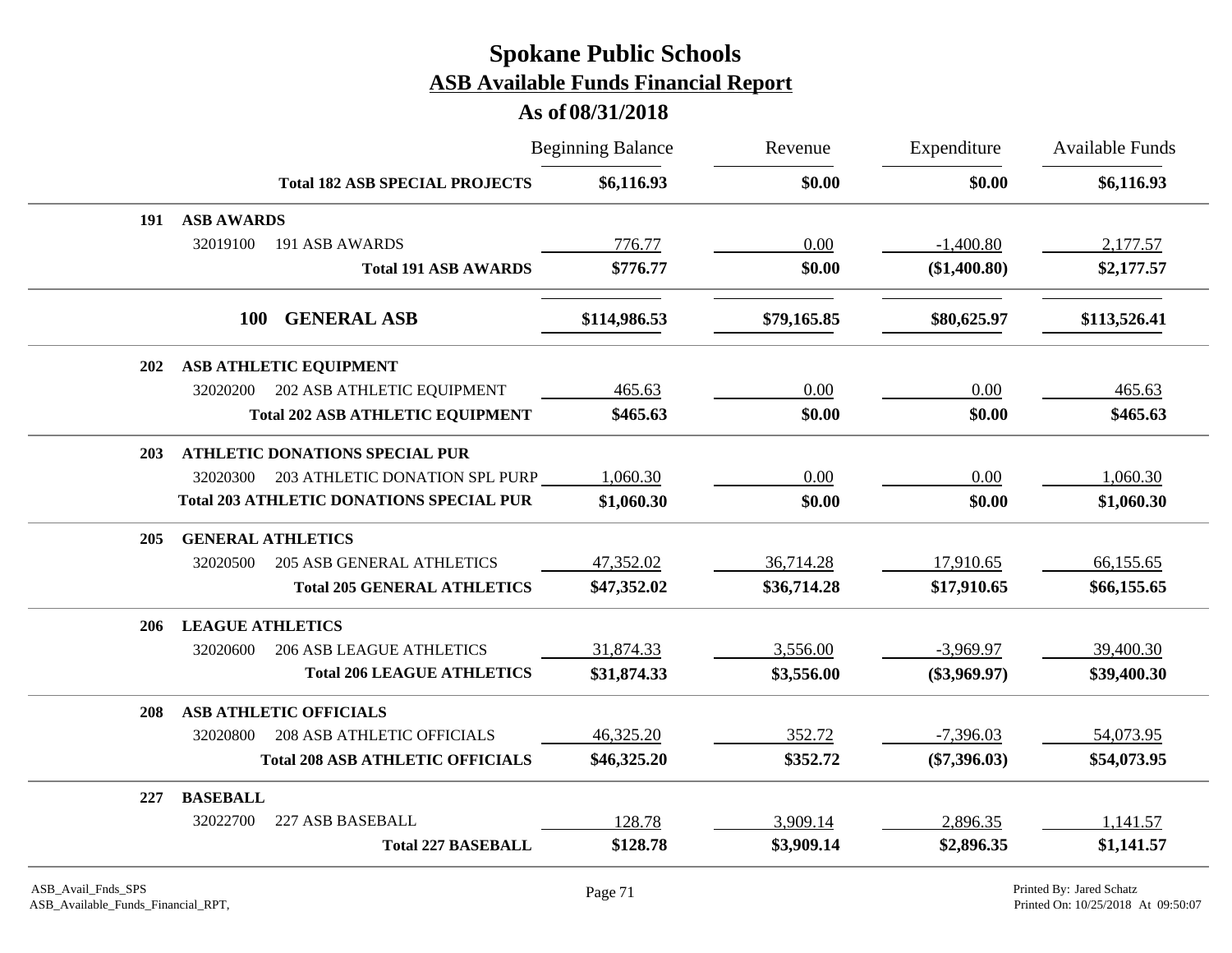|            |                           |                                      | <b>Beginning Balance</b> | Revenue     | Expenditure  | Available Funds |
|------------|---------------------------|--------------------------------------|--------------------------|-------------|--------------|-----------------|
| <b>230</b> | <b>BOYS BASKETBALL</b>    |                                      |                          |             |              |                 |
|            | 32023000                  | 230 ASB BOYS BASKETBALL              | 1,404.81                 | 0.00        | $-508.25$    | 1,913.06        |
|            |                           | <b>Total 230 BOYS BASKETBALL</b>     | \$1,404.81               | \$0.00      | $(\$508.25)$ | \$1,913.06      |
| 231        | <b>GIRLS BASKETBALL</b>   |                                      |                          |             |              |                 |
|            | 32023100                  | 231 ASB GIRLS BASKETBALL             | 517.41                   | 1,883.00    | 185.92       | 2,214.49        |
|            |                           | <b>Total 231 GIRLS BASKETBALL</b>    | \$517.41                 | \$1,883.00  | \$185.92     | \$2,214.49      |
| 236        | <b>BOYS CROSS COUNTRY</b> |                                      |                          |             |              |                 |
|            | 32023600                  | 236 ASB BOYS CROSS COUNRY            | 7,526.04                 | 799.00      | 1,363.61     | 6,961.43        |
|            |                           | <b>Total 236 BOYS CROSS COUNTRY</b>  | \$7,526.04               | \$799.00    | \$1,363.61   | \$6,961.43      |
| 237        |                           | <b>GIRLS CROSS COUNTRY</b>           |                          |             |              |                 |
|            | 32023700                  | <b>237 ASB GIRLS CROSS COUNTRY</b>   | 7,212.24                 | 1,384.00    | 961.75       | 7,634.49        |
|            |                           | <b>Total 237 GIRLS CROSS COUNTRY</b> | \$7,212.24               | \$1,384.00  | \$961.75     | \$7,634.49      |
| 240        | <b>FOOTBALL</b>           |                                      |                          |             |              |                 |
|            | 32024000                  | <b>240 ASB FOOTBALL</b>              | 18,753.75                | 24,015.00   | 17,202.32    | 25,566.43       |
|            |                           | <b>Total 240 FOOTBALL</b>            | \$18,753.75              | \$24,015.00 | \$17,202.32  | \$25,566.43     |
| 242        | <b>BOYS GOLF</b>          |                                      |                          |             |              |                 |
|            | 32024200                  | 242 ASB GOLF                         | 14.90                    | 1,513.00    | 313.49       | 1,214.41        |
|            |                           | <b>Total 242 BOYS GOLF</b>           | \$14.90                  | \$1,513.00  | \$313.49     | \$1,214.41      |
| 243        | <b>GIRLS GOLF</b>         |                                      |                          |             |              |                 |
|            | 32024300                  | 243 ASB GIRLS GOLF                   | 279.80                   | 999.00      | 1,261.24     | 17.56           |
|            |                           | <b>Total 243 GIRLS GOLF</b>          | \$279.80                 | \$999.00    | \$1,261.24   | \$17.56         |
| 248        | <b>GYMNASTICS</b>         |                                      |                          |             |              |                 |
|            | 32024800                  | <b>248 ASB GYMNASTICS</b>            | 627.27                   | 775.99      | 259.36       | 1,143.90        |
|            |                           | <b>Total 248 GYMNASTICS</b>          | \$627.27                 | \$775.99    | \$259.36     | \$1,143.90      |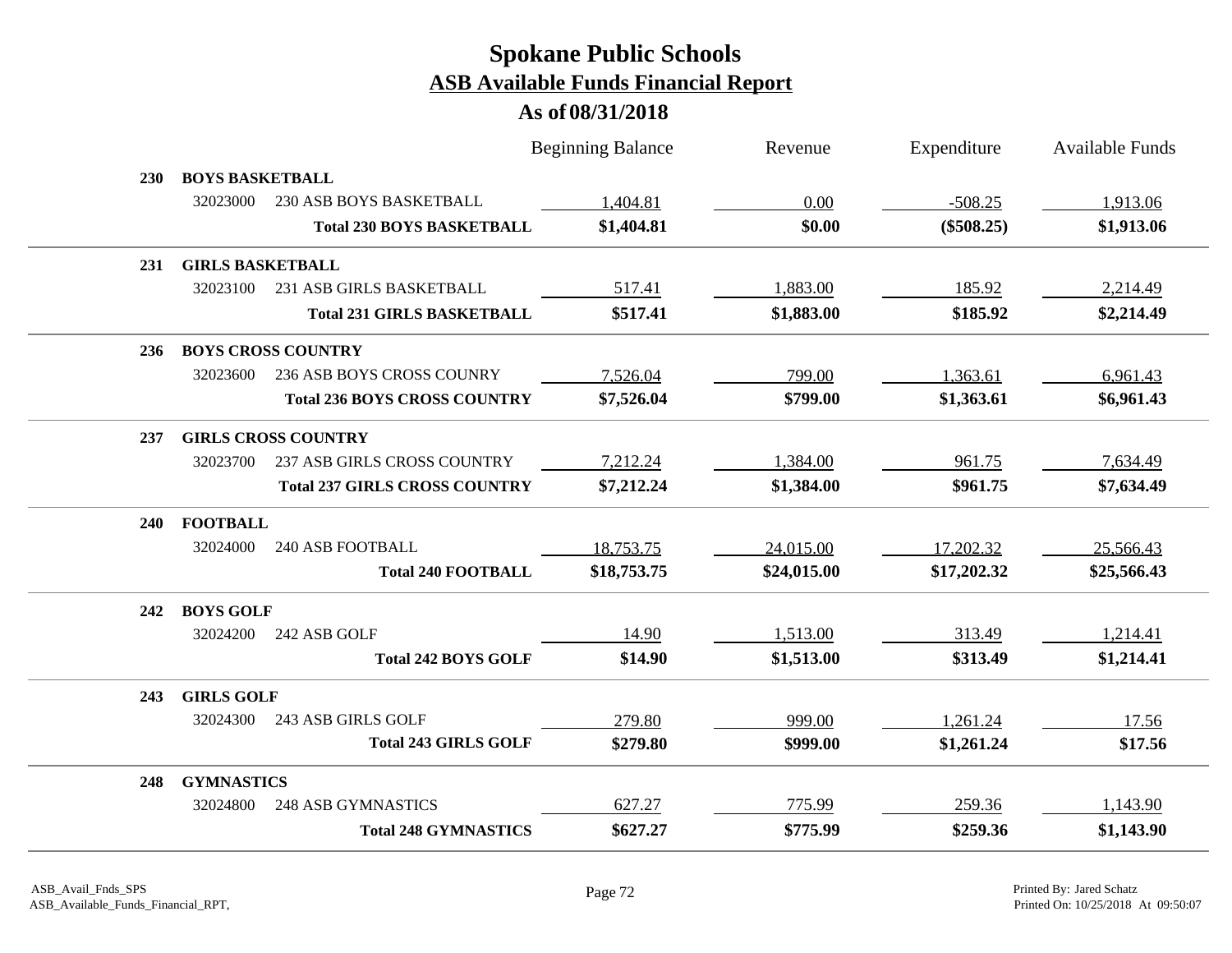|            |                        |                                  | <b>Beginning Balance</b> | Revenue    | Expenditure  | Available Funds |
|------------|------------------------|----------------------------------|--------------------------|------------|--------------|-----------------|
| 264        | <b>SLOW PITCH</b>      |                                  |                          |            |              |                 |
|            | 32026400               | 264 ASB SLOW PITCH SOFTBALL      | 538.38                   | 0.00       | 60.66        | 477.72          |
|            |                        | <b>Total 264 SLOW PITCH</b>      | \$538.38                 | \$0.00     | \$60.66      | \$477.72        |
| 266        | <b>BOYS' SOCCER</b>    |                                  |                          |            |              |                 |
|            | 32026600               | <b>266 ASB BOYS SOCCER</b>       | 138.84                   | 5,773.00   | 3,625.64     | 2,286.20        |
|            |                        | <b>Total 266 BOYS' SOCCER</b>    | \$138.84                 | \$5,773.00 | \$3,625.64   | \$2,286.20      |
| 267        | <b>GIRLS' SOCCER</b>   |                                  |                          |            |              |                 |
|            | 32026700               | <b>267 ASB GIRLS SOCCER</b>      | 5,553.53                 | 4,638.06   | 5,648.21     | 4,543.38        |
|            |                        | <b>Total 267 GIRLS' SOCCER</b>   | \$5,553.53               | \$4,638.06 | \$5,648.21   | \$4,543.38      |
| <b>270</b> | <b>GIRLS' SOFTBALL</b> |                                  |                          |            |              |                 |
|            | 32027000               | 270 ASB SOFTBALL                 | 1,690.71                 | 2,461.00   | 2,831.31     | 1,320.40        |
|            |                        | <b>Total 270 GIRLS' SOFTBALL</b> | \$1,690.71               | \$2,461.00 | \$2,831.31   | \$1,320.40      |
| 278        | <b>BOYS' TENNIS</b>    |                                  |                          |            |              |                 |
|            | 32027800               | 278 ASB BOYS TENNIS              | 1,869.69                 | 0.00       | $-936.73$    | 2,806.42        |
|            |                        | <b>Total 278 BOYS' TENNIS</b>    | \$1,869.69               | \$0.00     | $(\$936.73)$ | \$2,806.42      |
| 279        | <b>GIRLS' TENNIS</b>   |                                  |                          |            |              |                 |
|            | 32027900               | 279 ASB GIRLS TENNIS             | 3,387.80                 | 4.00       | 131.53       | 3,260.27        |
|            |                        | <b>Total 279 GIRLS' TENNIS</b>   | \$3,387.80               | \$4.00     | \$131.53     | \$3,260.27      |
| 284        | <b>BOYS' TRACK</b>     |                                  |                          |            |              |                 |
|            | 32028400               | <b>284 ASB BOYS TRACK</b>        | 1,932.47                 | 2,870.00   | 2,506.86     | 2,295.61        |
|            |                        | <b>Total 284 BOYS' TRACK</b>     | \$1,932.47               | \$2,870.00 | \$2,506.86   | \$2,295.61      |
| 285        | <b>GIRLS' TRACK</b>    |                                  |                          |            |              |                 |
|            | 32028500               | <b>285 ASB GIRLS TRACK</b>       | 1,579.09                 | 2,710.00   | 2,878.10     | 1,410.99        |
|            |                        | <b>Total 285 GIRLS' TRACK</b>    | \$1,579.09               | \$2,710.00 | \$2,878.10   | \$1,410.99      |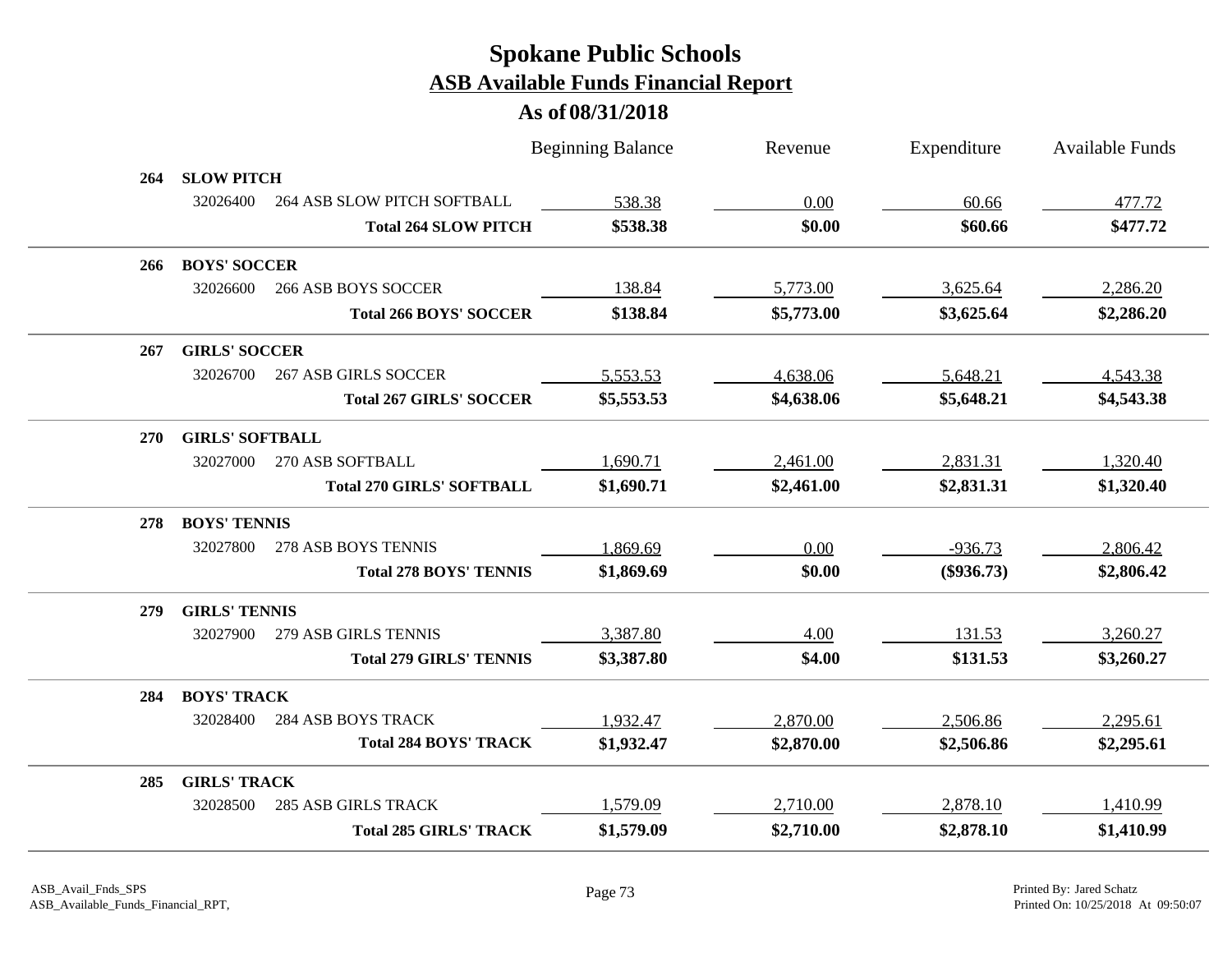|                                                          |                          |                                           | <b>Beginning Balance</b> | Revenue      | Expenditure  | <b>Available Funds</b>                                         |
|----------------------------------------------------------|--------------------------|-------------------------------------------|--------------------------|--------------|--------------|----------------------------------------------------------------|
| <b>290</b>                                               | <b>GIRLS' VOLLEYBALL</b> |                                           |                          |              |              |                                                                |
|                                                          | 32029000                 | <b>290 ASB VOLLEYBALL</b>                 | 4,339.16                 | 10,860.65    | 9,327.63     | 5,872.18                                                       |
|                                                          |                          | <b>Total 290 GIRLS' VOLLEYBALL</b>        | \$4,339.16               | \$10,860.65  | \$9,327.63   | \$5,872.18                                                     |
| 294                                                      | <b>BOYS' WRESTLING</b>   |                                           |                          |              |              |                                                                |
|                                                          | 32029400                 | <b>294 ASB WRESTLING</b>                  | 880.74                   | 230.00       | $-232.00$    | 1,342.74                                                       |
|                                                          |                          | <b>Total 294 BOYS' WRESTLING</b>          | \$880.74                 | \$230.00     | $(\$232.00)$ | \$1,342.74                                                     |
|                                                          |                          | 200 ATHLETICS                             | \$185,452.89             | \$105,447.84 | \$56,321.65  | \$234,579.08                                                   |
| 312                                                      | <b>DEBATE CLUB</b>       |                                           |                          |              |              |                                                                |
|                                                          | 32031200                 | 312 ASB DEBATE                            | 0.00                     | 0.00         | 0.00         | 0.00                                                           |
|                                                          |                          | <b>Total 312 DEBATE CLUB</b>              | \$0.00                   | \$0.00       | \$0.00       | \$0.00                                                         |
| 313                                                      | <b>DECA CLUB</b>         |                                           |                          |              |              |                                                                |
|                                                          | 32031300                 | 313 ASB DECA                              | 241.07                   | 12,597.15    | 12,417.01    | 421.21                                                         |
|                                                          |                          | <b>Total 313 DECA CLUB</b>                | \$241.07                 | \$12,597.15  | \$12,417.01  | \$421.21                                                       |
| 314                                                      | <b>DECA STORE</b>        |                                           |                          |              |              |                                                                |
|                                                          | 32031400                 | 314 ASB DECA STORE                        | 6,810.50                 | 27,639.06    | 31,956.68    | 2,492.88                                                       |
|                                                          |                          | <b>Total 314 DECA STORE</b>               | \$6,810.50               | \$27,639.06  | \$31,956.68  | \$2,492.88                                                     |
| 315                                                      | <b>DRAMA CLUB</b>        |                                           |                          |              |              |                                                                |
|                                                          | 32031500                 | 315 ASB DRAMA                             | 4,370.96                 | 3,940.00     | 5,121.74     | 3,189.22                                                       |
|                                                          |                          | <b>Total 315 DRAMA CLUB</b>               | \$4,370.96               | \$3,940.00   | \$5,121.74   | \$3,189.22                                                     |
| 322                                                      |                          | <b>EXPLORING CHILDHOOD CLUB</b>           |                          |              |              |                                                                |
|                                                          | 32032200                 | 322 ASB EXPLORING CHILDHOOD               | 0.00                     | 0.00         | 0.00         | 0.00                                                           |
|                                                          |                          | <b>Total 322 EXPLORING CHILDHOOD CLUB</b> | \$0.00                   | \$0.00       | \$0.00       | \$0.00                                                         |
| <b>323</b>                                               | <b>HORTICULTURE</b>      |                                           |                          |              |              |                                                                |
|                                                          | 32032300                 | <b>323 ASB HORTICULTURE</b>               | 2,645.18                 | 1,642.00     | 477.73       | 3,809.45                                                       |
| ASB_Avail_Fnds_SPS<br>ASB_Available_Funds_Financial_RPT, |                          |                                           | Page 74                  |              |              | Printed By: Jared Schatz<br>Printed On: 10/25/2018 At 09:50:07 |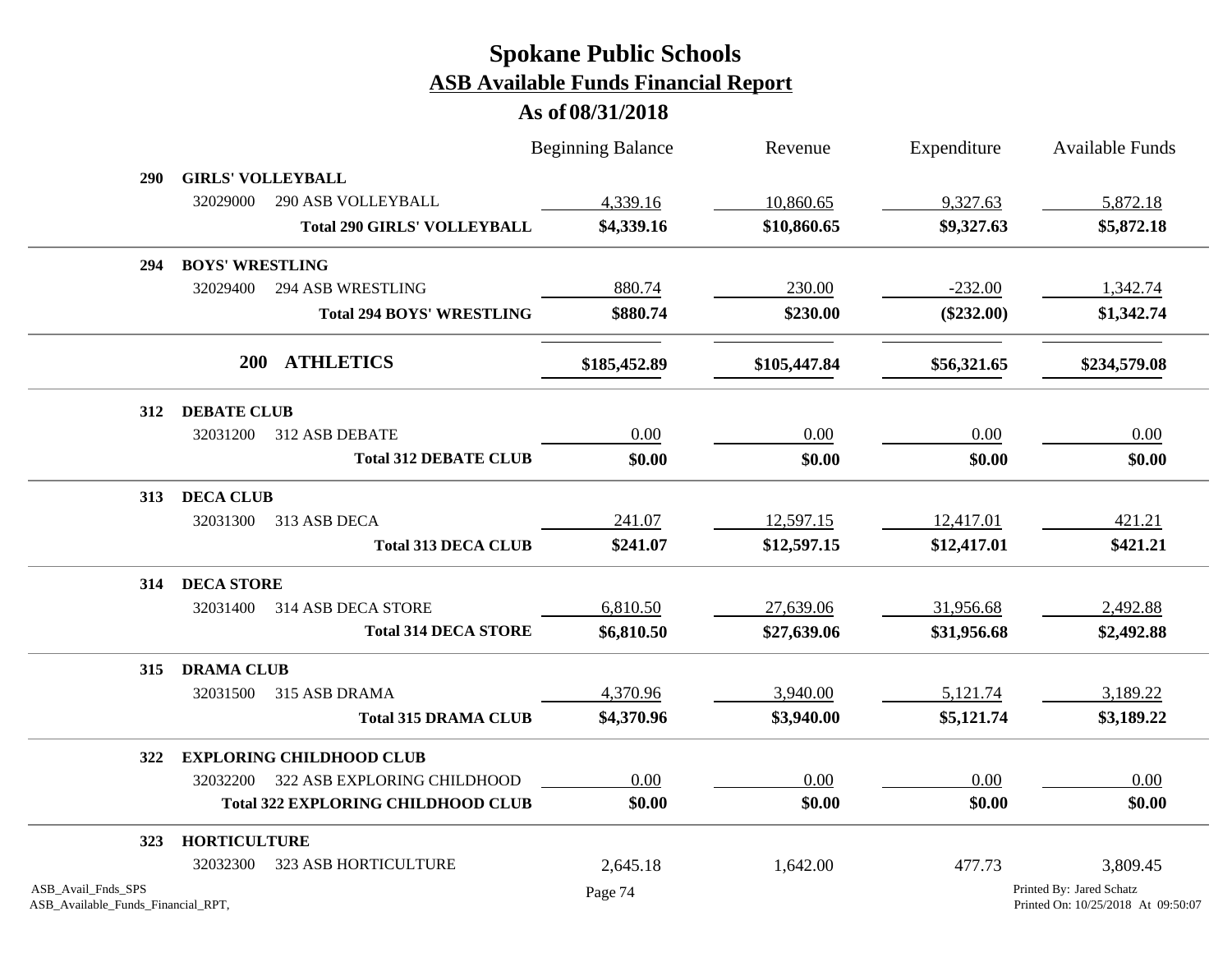|            |                          |                                                 | <b>Beginning Balance</b> | Revenue    | Expenditure | <b>Available Funds</b> |
|------------|--------------------------|-------------------------------------------------|--------------------------|------------|-------------|------------------------|
|            |                          | <b>Total 323 HORTICULTURE</b>                   | \$2,645.18               | \$1,642.00 | \$477.73    | \$3,809.45             |
|            |                          | 329 PRO START - FOOD SERVICES CLUB              |                          |            |             |                        |
|            | 32032900                 | 329 ASB FOOD SERVICE CLUB                       | 1,621.25                 | 0.00       | 0.00        | 1,621.25               |
|            |                          | <b>Total 329 PRO START - FOOD SERVICES CLUB</b> | \$1,621.25               | \$0.00     | \$0.00      | \$1,621.25             |
| <b>333</b> | <b>JAPANESE CLUB</b>     |                                                 |                          |            |             |                        |
|            | 32033300                 | 333 ASB JAPANESE                                | 0.00                     | 0.00       | 0.00        | 0.00                   |
|            |                          | <b>Total 333 JAPANESE CLUB</b>                  | \$0.00                   | \$0.00     | \$0.00      | \$0.00                 |
| 334        | <b>SPANISH CLUB</b>      |                                                 |                          |            |             |                        |
|            | 32033400                 | 334 ASB SPANISH CLUB                            | 0.00                     | 0.00       | 0.00        | 0.00                   |
|            |                          | <b>Total 334 SPANISH CLUB</b>                   | \$0.00                   | \$0.00     | \$0.00      | \$0.00                 |
| <b>335</b> | <b>FRENCH CLUB</b>       |                                                 |                          |            |             |                        |
|            | 32033500                 | 335 ASB WORLD LANGUAGES CLUB                    | 381.03                   | 0.00       | 0.00        | 381.03                 |
|            |                          | <b>Total 335 FRENCH CLUB</b>                    | \$381.03                 | \$0.00     | \$0.00      | \$381.03               |
| 354        | <b>BAGPIPE/DRUM CORP</b> |                                                 |                          |            |             |                        |
|            | 32035400                 | 35400 BAGPIPE/DRUM CORP                         | 5,250.00                 | 1,000.00   | 0.00        | 6,250.00               |
|            |                          | <b>Total 354 BAGPIPE/DRUM CORP</b>              | \$5,250.00               | \$1,000.00 | \$0.00      | \$6,250.00             |
| 356        | <b>BAND CLUB</b>         |                                                 |                          |            |             |                        |
|            | 32035600                 | 356 ASB BAND                                    | 296.59                   | 6,052.00   | 4,447.94    | 1,900.65               |
|            |                          | <b>Total 356 BAND CLUB</b>                      | \$296.59                 | \$6,052.00 | \$4,447.94  | \$1,900.65             |
| 358        | <b>CHORAL CLUB</b>       |                                                 |                          |            |             |                        |
|            | 32035800                 | 358 ASB CHORAL                                  | 1,249.88                 | 8,948.40   | 8,334.60    | 1,863.68               |
|            |                          | <b>Total 358 CHORAL CLUB</b>                    | \$1,249.88               | \$8,948.40 | \$8,334.60  | \$1,863.68             |
| 368        | <b>CO-OPERATIVE CLUB</b> |                                                 |                          |            |             |                        |
|            | 32036800                 | 368 ASB CO-OP                                   | 0.00                     | 0.00       | 0.00        | 0.00                   |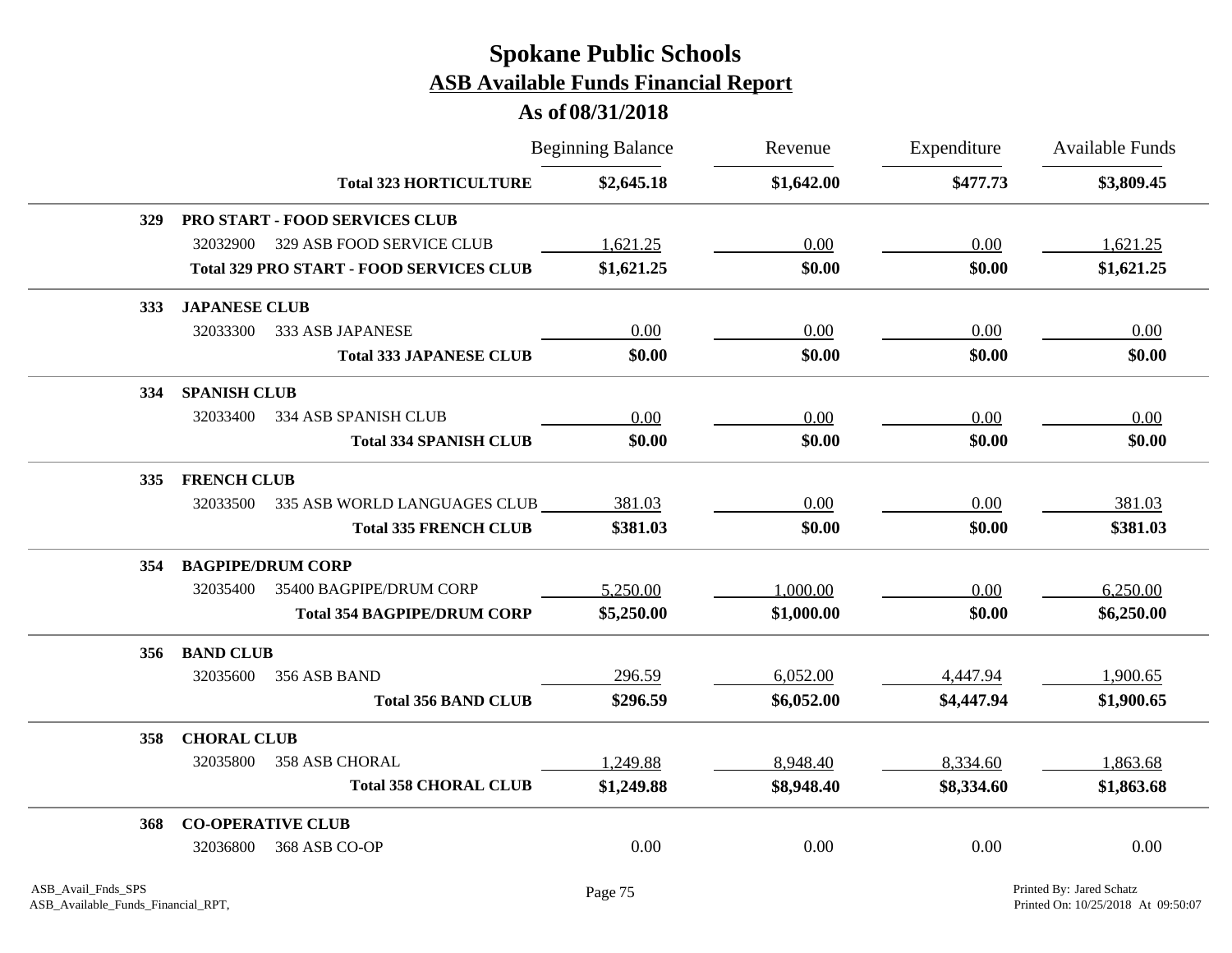|            |                       |                                         | <b>Beginning Balance</b> | Revenue     | Expenditure  | <b>Available Funds</b> |
|------------|-----------------------|-----------------------------------------|--------------------------|-------------|--------------|------------------------|
|            |                       | <b>Total 368 CO-OPERATIVE CLUB</b>      | \$0.00                   | \$0.00      | \$0.00       | \$0.00                 |
| 378        |                       | <b>CHEFS/HOSPITALITY CLUB</b>           |                          |             |              |                        |
|            | 32037800              | 378 COOKING                             | 100.00                   | 180.00      | 82.31        | 197.69                 |
|            |                       | <b>Total 378 CHEFS/HOSPITALITY CLUB</b> | \$100.00                 | \$180.00    | \$82.31      | \$197.69               |
| <b>390</b> | <b>CLASS OF 2020</b>  |                                         |                          |             |              |                        |
|            | 32039000              | 39000 CLASS OF 2020                     | 89.95                    | 0.00        | 25.86        | 64.09                  |
|            |                       | <b>Total 390 CLASS OF 2020</b>          | \$89.95                  | \$0.00      | \$25.86      | \$64.09                |
| <b>391</b> | <b>CLASS OF 2021</b>  |                                         |                          |             |              |                        |
|            | 32039100              | 39100 CLASS OF 2021                     | 0.00                     | 10.00       | $-100.00$    | 110.00                 |
|            |                       | <b>Total 391 CLASS OF 2021</b>          | \$0.00                   | \$10.00     | $(\$100.00)$ | \$110.00               |
| <b>392</b> | <b>CLASS OF 2022</b>  |                                         |                          |             |              |                        |
|            | 32039200              | 392 ASB CLASS OF 2022                   | 0.00                     | 0.00        | 0.00         | 0.00                   |
|            |                       | <b>Total 392 CLASS OF 2022</b>          | \$0.00                   | \$0.00      | \$0.00       | \$0.00                 |
| <b>395</b> | ASB CLASS 2015        |                                         |                          |             |              |                        |
|            | 32039500              | 395 ASB CLASS OF 2015                   | 0.00                     | 0.00        | 0.00         | 0.00                   |
|            |                       | Total 395 ASB CLASS 2015                | \$0.00                   | \$0.00      | \$0.00       | \$0.00                 |
| 397        | ASB CLASS 2017        |                                         |                          |             |              |                        |
|            | 32039700              | 397 ASB CLASS OF 2017                   | 0.00                     | 0.00        | 0.00         | 0.00                   |
|            |                       | Total 397 ASB CLASS 2017                | \$0.00                   | \$0.00      | \$0.00       | \$0.00                 |
| 398        | <b>ASB CLASS 2018</b> |                                         |                          |             |              |                        |
|            | 32039800              | 398 ASB CLASS OF 2018                   | 117.24                   | 19,880.10   | 19,565.92    | 431.42                 |
|            |                       | Total 398 ASB CLASS 2018                | \$117.24                 | \$19,880.10 | \$19,565.92  | \$431.42               |
| 399        | <b>ASB CLASS 2019</b> |                                         |                          |             |              |                        |
|            | 32039900              | 39900 CLASS OF 2019                     | 1,560.81                 | 2,310.30    | 1,464.18     | 2,406.93               |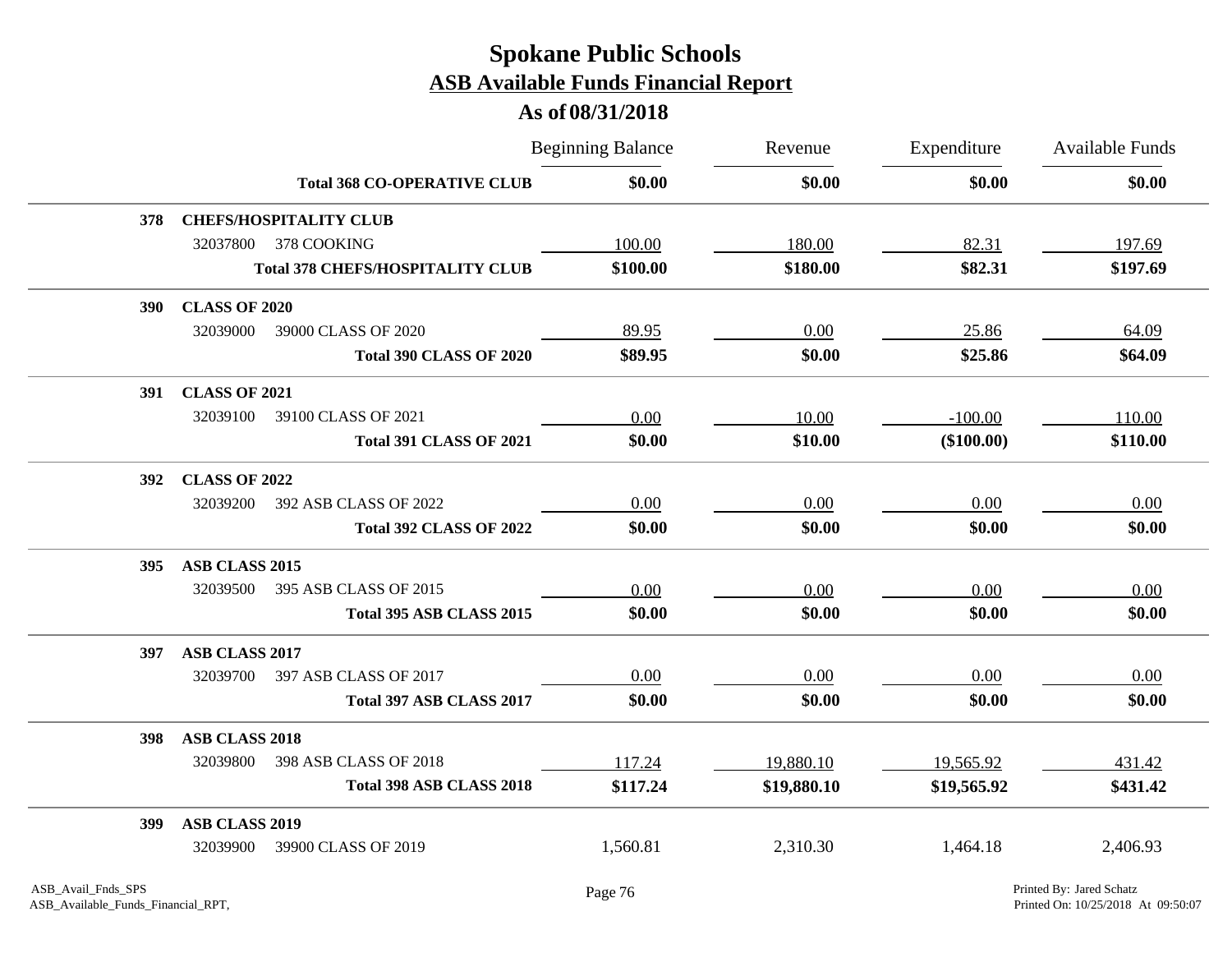|     |                          |                                     | <b>Beginning Balance</b> | Revenue<br>\$2,310.30 | Expenditure<br>\$1,464.18 | <b>Available Funds</b><br>\$2,406.93 |
|-----|--------------------------|-------------------------------------|--------------------------|-----------------------|---------------------------|--------------------------------------|
|     |                          | Total 399 ASB CLASS 2019            | \$1,560.81               |                       |                           |                                      |
|     | <b>300</b>               | <b>CLASS</b>                        | \$24,734.46              | \$84,199.01           | \$83,793.97               | \$25,139.50                          |
| 402 | <b>ASB LITERARY CLUB</b> |                                     |                          |                       |                           |                                      |
|     | 32040200                 | <b>402 DUMBLEDORES ARMY</b>         | 3.70                     | 0.00                  | 0.00                      | 3.70                                 |
|     |                          | <b>Total 402 ASB LITERARY CLUB</b>  | \$3.70                   | \$0.00                | \$0.00                    | \$3.70                               |
| 404 | <b>ASB GAME CLUB</b>     |                                     |                          |                       |                           |                                      |
|     | 32040400                 | 404 HIGHLAND GAMING SOCIETY         | 48.10                    | 0.00                  | 34.81                     | 13.29                                |
|     |                          | <b>Total 404 ASB GAME CLUB</b>      | \$48.10                  | \$0.00                | \$34.81                   | \$13.29                              |
| 405 | <b>ASB DIY CLUB</b>      |                                     |                          |                       |                           |                                      |
|     | 32040500                 | 40500 DIY CLUB                      | 86.96                    | 0.00                  | 64.64                     | 22.32                                |
|     |                          | <b>Total 405 ASB DIY CLUB</b>       | \$86.96                  | \$0.00                | \$64.64                   | \$22.32                              |
| 407 | <b>ASB SCIENCE CLUB</b>  |                                     |                          |                       |                           |                                      |
|     | 32040700                 | <b>407 ASB SCIENCE CLUB</b>         | 0.00                     | 0.00                  | 0.00                      | 0.00                                 |
|     |                          | <b>Total 407 ASB SCIENCE CLUB</b>   | \$0.00                   | \$0.00                | \$0.00                    | \$0.00                               |
| 415 | <b>ASB CHEERLEADERS</b>  |                                     |                          |                       |                           |                                      |
|     | 32041500                 | <b>415 ASB CHEERLEADERS</b>         | $-2,885.52$              | 12,013.79             | 8,422.17                  | 706.10                               |
|     |                          | <b>Total 415 ASB CHEERLEADERS</b>   | $(\$2,885.52)$           | \$12,013.79           | \$8,422.17                | \$706.10                             |
| 426 |                          | WA DRUG FREE YOUTH                  |                          |                       |                           |                                      |
|     | 32042600                 | 407 ASB WA DRUG FREE YOUTH          | 0.00                     | 200.00                | 185.52                    | 14.48                                |
|     |                          | <b>Total 426 WA DRUG FREE YOUTH</b> | \$0.00                   | \$200.00              | \$185.52                  | \$14.48                              |
| 434 |                          | <b>ASB KNOWLEDGE BOWL</b>           |                          |                       |                           |                                      |
|     | 32043400                 | <b>434 ASB KNOWLEDGE BOWL</b>       | 0.00                     | 0.00                  | 0.00                      | 0.00                                 |
|     |                          | <b>Total 434 ASB KNOWLEDGE BOWL</b> | \$0.00                   | \$0.00                | \$0.00                    | \$0.00                               |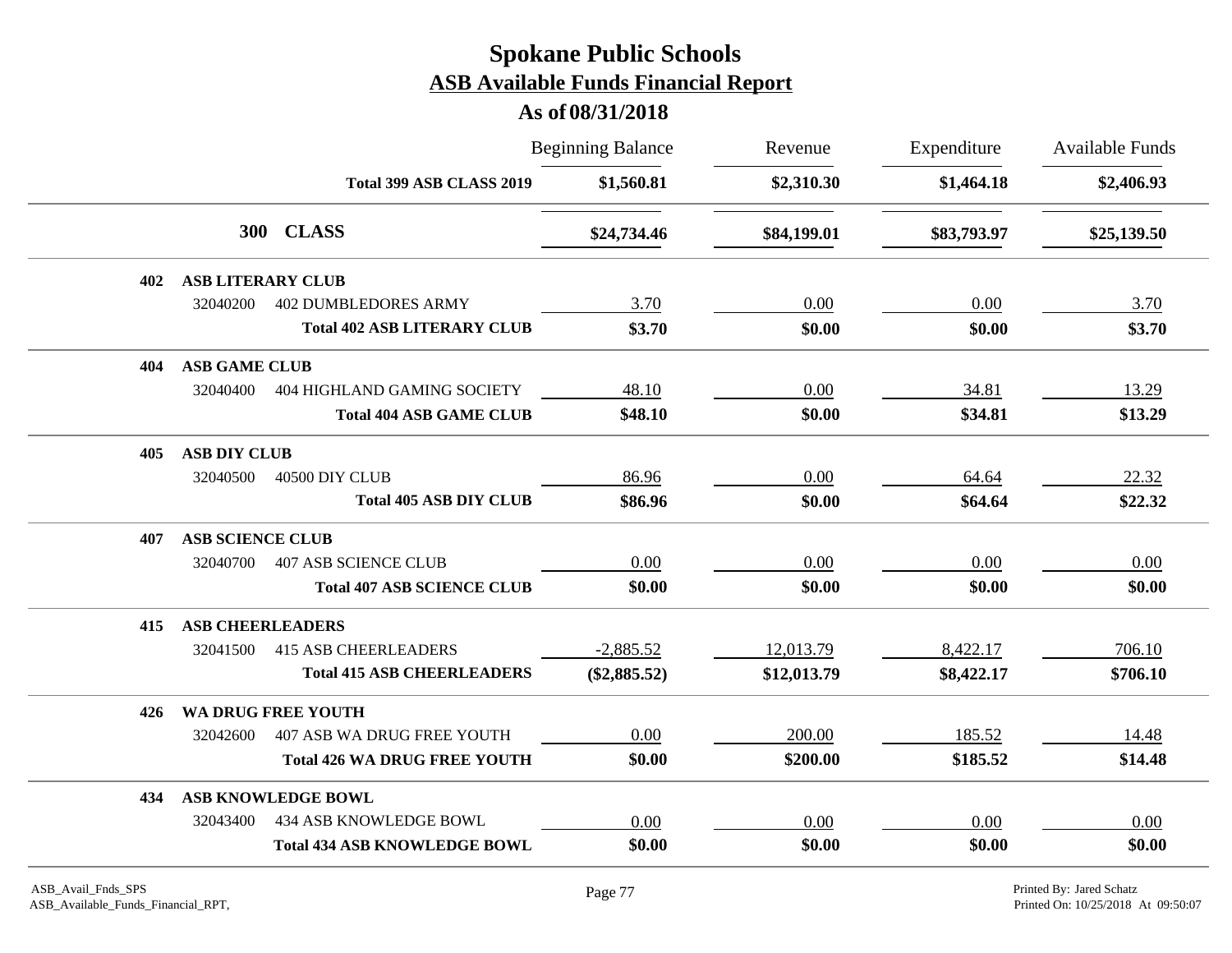|     |                         | <b>Beginning Balance</b>                   |          | Revenue    | Expenditure | Available Funds |
|-----|-------------------------|--------------------------------------------|----------|------------|-------------|-----------------|
| 435 | <b>ASB SPAM</b>         |                                            |          |            |             |                 |
|     | 32043500                | 435 ASB SPAM                               | 38.34    | 0.00       | 0.00        | 38.34           |
|     |                         | <b>Total 435 ASB SPAM</b>                  | \$38.34  | \$0.00     | \$0.00      | \$38.34         |
| 437 | <b>ASB LETTER CLUB</b>  |                                            |          |            |             |                 |
|     | 32043700                | <b>437 ASB LETTER CLUB ACCOUNT</b>         | 209.14   | 634.00     | 771.43      | 71.71           |
|     |                         | <b>Total 437 ASB LETTER CLUB</b>           | \$209.14 | \$634.00   | \$771.43    | \$71.71         |
| 444 | <b>ASB PHOTO CLUB</b>   |                                            |          |            |             |                 |
|     | 32044400                | 444 ASB PHOTO CLUB                         | 0.07     | 0.00       | 0.00        | 0.07            |
|     |                         | <b>Total 444 ASB PHOTO CLUB</b>            | \$0.07   | \$0.00     | \$0.00      | \$0.07          |
| 448 | <b>WOOD CLUB</b>        |                                            |          |            |             |                 |
|     | 32044800                | 44800 WORLD WIDE WOODWORKING               | 853.97   | 0.00       | 0.00        | 853.97          |
|     |                         | <b>Total 448 WOOD CLUB</b>                 | \$853.97 | \$0.00     | \$0.00      | \$853.97        |
| 463 | <b>LILAC CORONATION</b> |                                            |          |            |             |                 |
|     | 32046300                | <b>463 ASB LILAC CORONATION</b>            | 0.00     | 0.00       | 0.00        | 0.00            |
|     |                         | <b>Total 463 LILAC CORONATION</b>          | \$0.00   | \$0.00     | \$0.00      | \$0.00          |
| 464 |                         | <b>FAMILY CAREER N COMMUNITY LDRS</b>      |          |            |             |                 |
|     | 32046400                | 464 ASB FCCLA                              | 0.00     | 0.00       | 0.00        | 0.00            |
|     |                         | <b>Total 464 FAMILY CAREER N COMMUNITY</b> | \$0.00   | \$0.00     | \$0.00      | \$0.00          |
| 470 | <b>HONOR SOCIETY</b>    |                                            |          |            |             |                 |
|     | 32047000                | 470 ASB HONOR SOCIETY                      | 505.65   | 1,780.00   | 1,591.01    | 694.64          |
|     |                         | <b>Total 470 HONOR SOCIETY</b>             | \$505.65 | \$1,780.00 | \$1,591.01  | \$694.64        |
| 473 |                         | <b>GAY-STRAIGHT ALLIANCE</b>               |          |            |             |                 |
|     | 32047300                | 47300 GAY-STRAIGHT ALLIANCE                | 52.99    | 0.00       | 43.91       | 9.08            |
|     |                         | <b>Total 473 GAY-STRAIGHT ALLIANCE</b>     | \$52.99  | \$0.00     | \$43.91     | \$9.08          |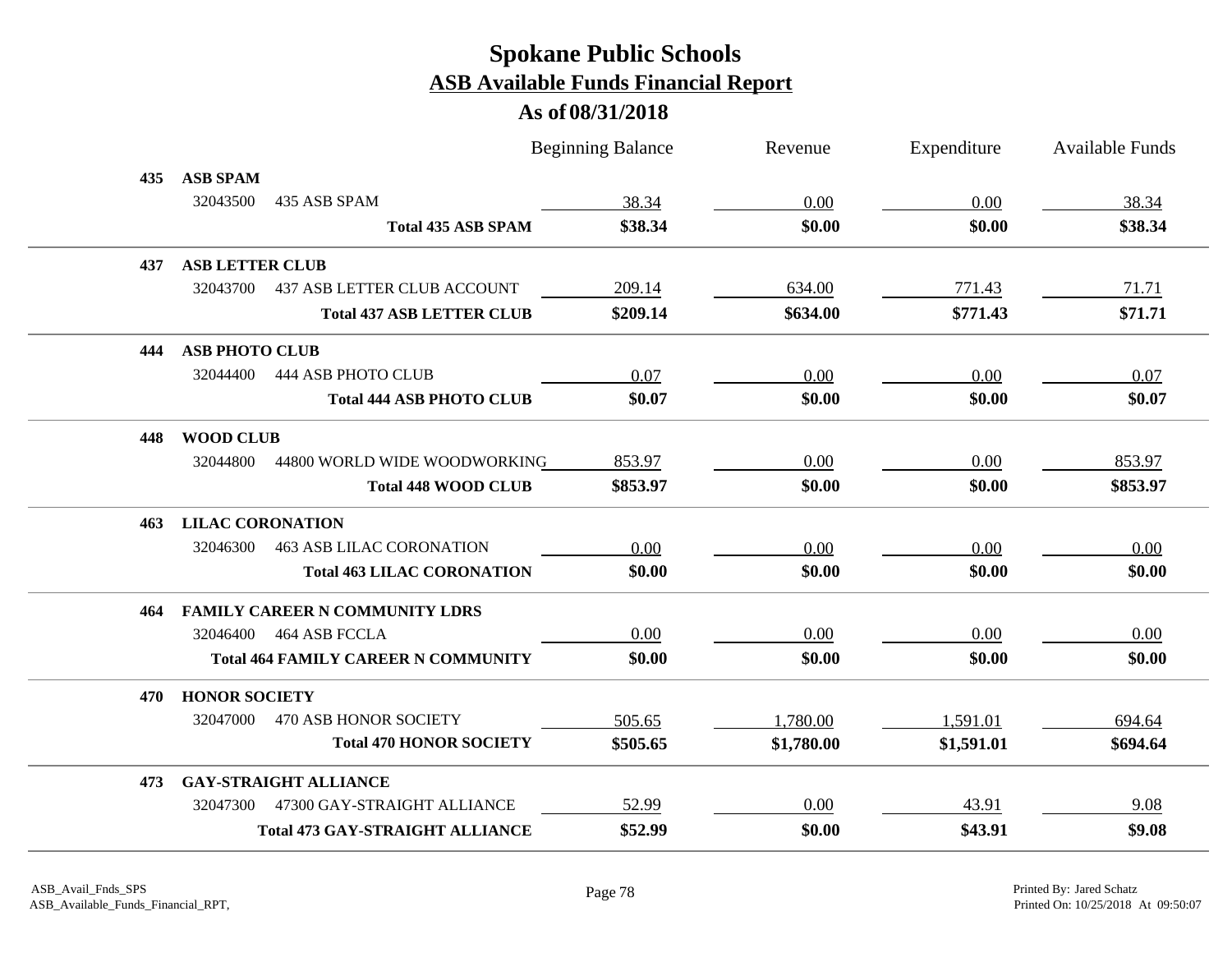|     |     |                                           | <b>Beginning Balance</b> | Revenue     | Expenditure | Available Funds |
|-----|-----|-------------------------------------------|--------------------------|-------------|-------------|-----------------|
|     | 474 | <b>SERVICE LEARNING CLUB</b>              |                          |             |             |                 |
|     |     | 32047400 47400 SERVICE LEARNING CLUB      | 88.00                    | 0.00        | 0.00        | 88.00           |
|     |     | <b>Total 474 SERVICE LEARNING CLUB</b>    | \$88.00                  | \$0.00      | \$0.00      | \$88.00         |
|     | 476 | <b>MULTI CULTURAL</b>                     |                          |             |             |                 |
|     |     | 32047600<br><b>476 ASB GENSHIKEN CLUB</b> | 30.06                    | 0.00        | 0.00        | 30.06           |
|     |     | <b>Total 476 MULTI CULTURAL</b>           | \$30.06                  | \$0.00      | \$0.00      | \$30.06         |
|     | 477 | <b>ASB DANCE</b>                          |                          |             |             |                 |
|     |     | 32047700 477 ASB DANCE                    | 4,240.36                 | 12,795.61   | 11,131.16   | 5,904.81        |
|     |     | <b>Total 477 ASB DANCE</b>                | \$4,240.36               | \$12,795.61 | \$11,131.16 | \$5,904.81      |
|     | 485 | <b>ASB BOOK CLUB</b>                      |                          |             |             |                 |
|     |     | 32048500<br><b>485 ASB BOOKCLUB</b>       | 16.30                    | 0.00        | 0.00        | 16.30           |
|     |     | <b>Total 485 ASB BOOK CLUB</b>            | \$16.30                  | \$0.00      | \$0.00      | \$16.30         |
|     |     | 400 CLUBS                                 | \$3,288.12               | \$27,423.40 | \$22,244.65 | \$8,466.87      |
| 408 |     | THE COMMUNITY SCHOOL                      |                          |             |             |                 |
|     | 104 | <b>ASB GENERAL</b>                        |                          |             |             |                 |
|     |     | 104 ASB GENERAL<br>40810400               | 28,095.67                | 3,548.13    | 12,515.16   | 19,128.64       |
|     |     | <b>Total 104 ASB GENERAL</b>              | \$28,095.67              | \$3,548.13  | \$12,515.16 | \$19,128.64     |
|     |     | <b>GENERAL ASB</b><br><b>100</b>          | \$28,095.67              | \$3,548.13  | \$12,515.16 | \$19,128.64     |
| 470 |     | <b>SKILLS CENTER</b>                      |                          |             |             |                 |
|     | 102 | <b>ASB RESERVE</b>                        |                          |             |             |                 |
|     |     | 47010200<br>102 ASB RESERVE               | 0.00                     | 0.00        | 0.00        | 0.00            |
|     |     |                                           |                          |             |             |                 |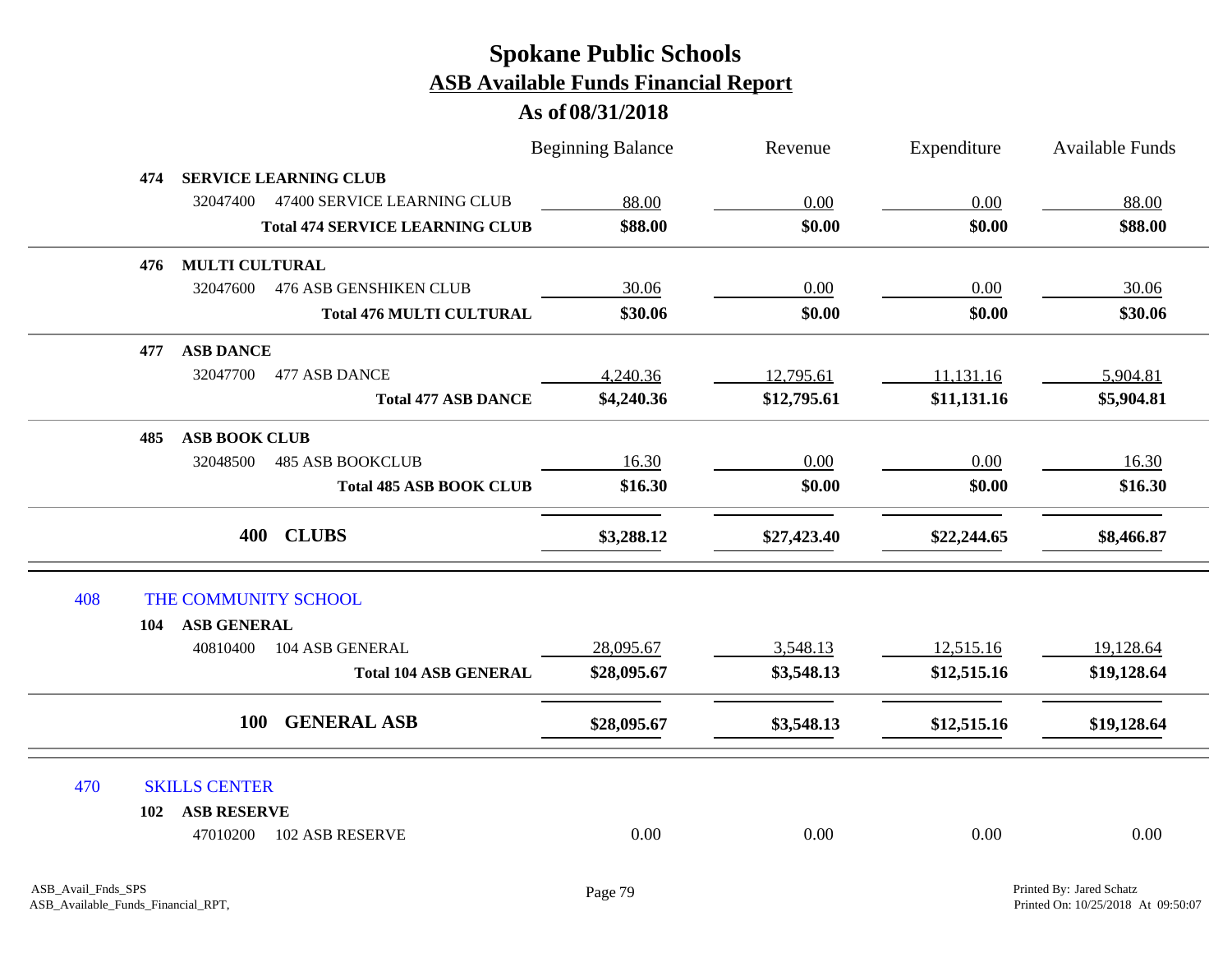|     |                                             | <b>Beginning Balance</b> | Revenue<br>\$0.00 | Expenditure<br>\$0.00 | <b>Available Funds</b><br>\$0.00 |
|-----|---------------------------------------------|--------------------------|-------------------|-----------------------|----------------------------------|
|     | <b>Total 102 ASB RESERVE</b>                | \$0.00                   |                   |                       |                                  |
| 104 | <b>ASB GENERAL</b>                          |                          |                   |                       |                                  |
|     | 104 ASB GENERAL<br>47010400                 | 2,254.41                 | 42.31             | 0.00                  | 2,296.72                         |
|     | <b>Total 104 ASB GENERAL</b>                | \$2,254.41               | \$42.31           | \$0.00                | \$2,296.72                       |
|     | 100 GENERAL ASB                             | \$2,254.41               | \$42.31           | \$0.00                | \$2,296.72                       |
| 374 | <b>ASB PRE-LAW ENFORCEMENT</b>              |                          |                   |                       |                                  |
|     | 47037400 470 ASB PRE-LAW ENFORCEMENT        | 0.00                     | 0.00              | 0.00                  | 0.00                             |
|     | <b>Total 374 ASB PRE-LAW ENFORCEMENT</b>    | \$0.00                   | \$0.00            | \$0.00                | \$0.00                           |
| 375 | <b>ASB MEDICAL</b>                          |                          |                   |                       |                                  |
|     | 47037500<br>375 ASB MEDICAL                 | 0.00                     | 0.00              | 0.00                  | 0.00                             |
|     | <b>Total 375 ASB MEDICAL</b>                | \$0.00                   | \$0.00            | \$0.00                | \$0.00                           |
| 376 | TELEVISION PRODUCTION CLUB                  |                          |                   |                       |                                  |
|     | 47037600 376 ASB TV/BROADCASTING PROD       | 0.00                     | 0.00              | 0.00                  | 0.00                             |
|     | <b>Total 376 TELEVISION PRODUCTION CLUB</b> | \$0.00                   | \$0.00            | \$0.00                | \$0.00                           |
| 377 | <b>VOC/INSTR CLUBS OF AMERICA</b>           |                          |                   |                       |                                  |
|     | 47037700 377 ASB VICA                       | 323.84                   | 0.00              | 0.00                  | 323.84                           |
|     | <b>Total 377 VOC/INSTR CLUBS OF AMERICA</b> | \$323.84                 | \$0.00            | \$0.00                | \$323.84                         |
| 378 | <b>CHEFS/HOSPITALITY CLUB</b>               |                          |                   |                       |                                  |
|     | 378 ASB CHEF/HOSPITALITY<br>47037800        | 0.00                     | 0.00              | 0.00                  | 0.00                             |
|     | <b>Total 378 CHEFS/HOSPITALITY CLUB</b>     | \$0.00                   | \$0.00            | \$0.00                | \$0.00                           |
| 379 | <b>CONSTRUCTION CLUB</b>                    |                          |                   |                       |                                  |
|     | 379 ASB CONSTRUCTION<br>47037900            | 0.00                     | 0.00              | 0.00                  | 0.00                             |
|     | <b>Total 379 CONSTRUCTION CLUB</b>          | \$0.00                   | \$0.00            | \$0.00                | \$0.00                           |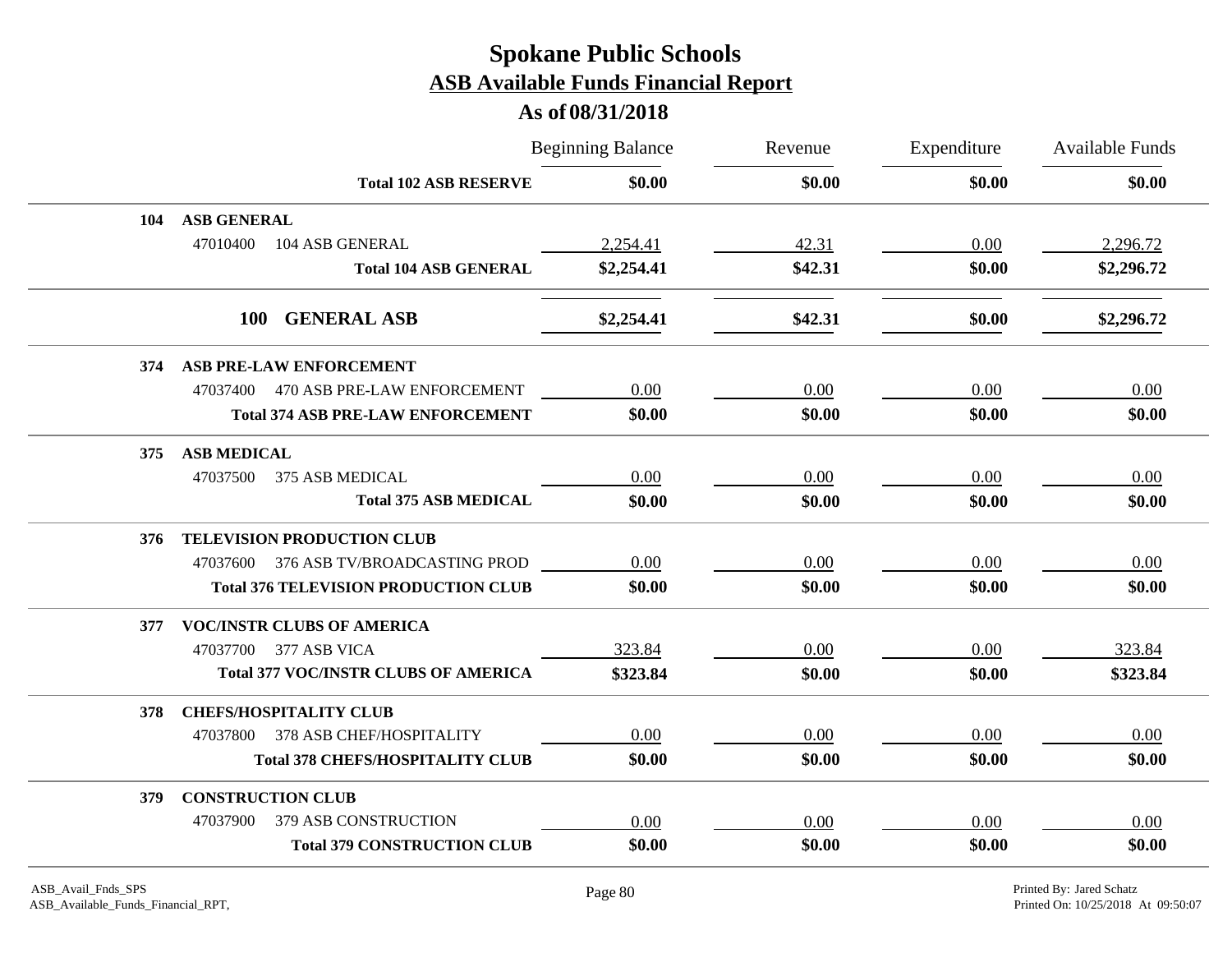### **As of 08/31/2018**

|     |                        |                                  | <b>Beginning Balance</b> | Revenue | Expenditure | <b>Available Funds</b> |
|-----|------------------------|----------------------------------|--------------------------|---------|-------------|------------------------|
| 381 | <b>WELDING CLUB</b>    |                                  |                          |         |             |                        |
|     | 47038100               | 381 ASB WELDING                  | 0.00                     | 0.00    | 0.00        | 0.00                   |
|     |                        | <b>Total 381 WELDING CLUB</b>    | \$0.00                   | \$0.00  | \$0.00      | \$0.00                 |
| 382 | <b>ASB COMPUTER</b>    |                                  |                          |         |             |                        |
|     | 47038200               | <b>382 ASB COMPUTER</b>          | 0.00                     | 0.00    | 0.00        | 0.00                   |
|     |                        | <b>Total 382 ASB COMPUTER</b>    | \$0.00                   | \$0.00  | \$0.00      | \$0.00                 |
| 383 | <b>ASB AUTO BODY</b>   |                                  |                          |         |             |                        |
|     | 47038300               | 383 ASB AUTO BODY                | 0.00                     | 0.00    | 0.00        | 0.00                   |
|     |                        | <b>Total 383 ASB AUTO BODY</b>   | \$0.00                   | \$0.00  | \$0.00      | \$0.00                 |
| 384 | <b>ASB DENTAL</b>      |                                  |                          |         |             |                        |
|     | 47038400               | <b>384 ASB DENTAL</b>            | 0.00                     | 0.00    | 0.00        | 0.00                   |
|     |                        | <b>Total 384 ASB DENTAL</b>      | \$0.00                   | \$0.00  | \$0.00      | \$0.00                 |
| 385 | <b>ASB GRAPHICS</b>    |                                  |                          |         |             |                        |
|     | 47038500               | <b>385 ASB GRAPHICS</b>          | 200.00                   | 0.00    | 0.00        | 200.00                 |
|     |                        | <b>Total 385 ASB GRAPHICS</b>    | \$200.00                 | \$0.00  | \$0.00      | \$200.00               |
| 386 | <b>ASB ELECTRONICS</b> |                                  |                          |         |             |                        |
|     | 47038600               | <b>386 ASB ELECTRONICS</b>       | 0.00                     | 0.00    | 0.00        | 0.00                   |
|     |                        | <b>Total 386 ASB ELECTRONICS</b> | \$0.00                   | \$0.00  | \$0.00      | \$0.00                 |
| 387 | <b>AUTO MECHANICS</b>  |                                  |                          |         |             |                        |
|     | 47038700               | <b>387 ASB AUTO MECHANICS</b>    | 0.00                     | 0.00    | 0.00        | 0.00                   |
|     |                        | <b>Total 387 AUTO MECHANICS</b>  | \$0.00                   | \$0.00  | \$0.00      | \$0.00                 |
|     | <b>300</b>             | <b>CLASS</b>                     |                          |         |             |                        |
|     |                        |                                  | \$523.84                 | \$0.00  | \$0.00      | \$523.84               |

#### 485 LIBBY COMMUNITY CENTER